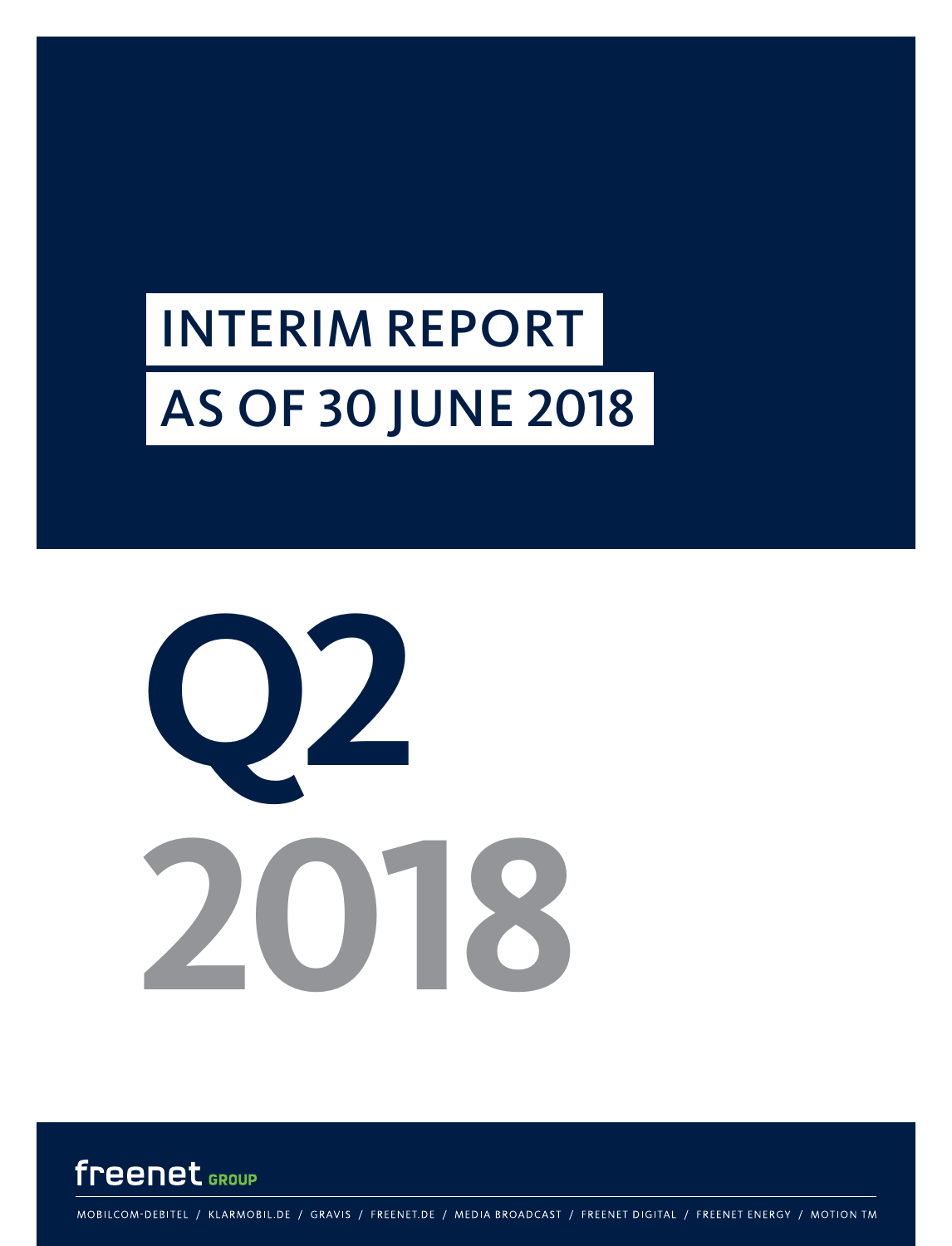# CONTENTS

| Consolidated income statement for the period from 1 January to 30 June 2018  58<br>Consolidated statement of comprehensive income for the period from 1 January to 30 June 2018 59<br>Schedule of changes in equity for the period from 1 January to 30 June 2018  62<br>Consolidated statement of cash flows for the period from 1 January to 30 June 2018  64 |  |
|-----------------------------------------------------------------------------------------------------------------------------------------------------------------------------------------------------------------------------------------------------------------------------------------------------------------------------------------------------------------|--|
|                                                                                                                                                                                                                                                                                                                                                                 |  |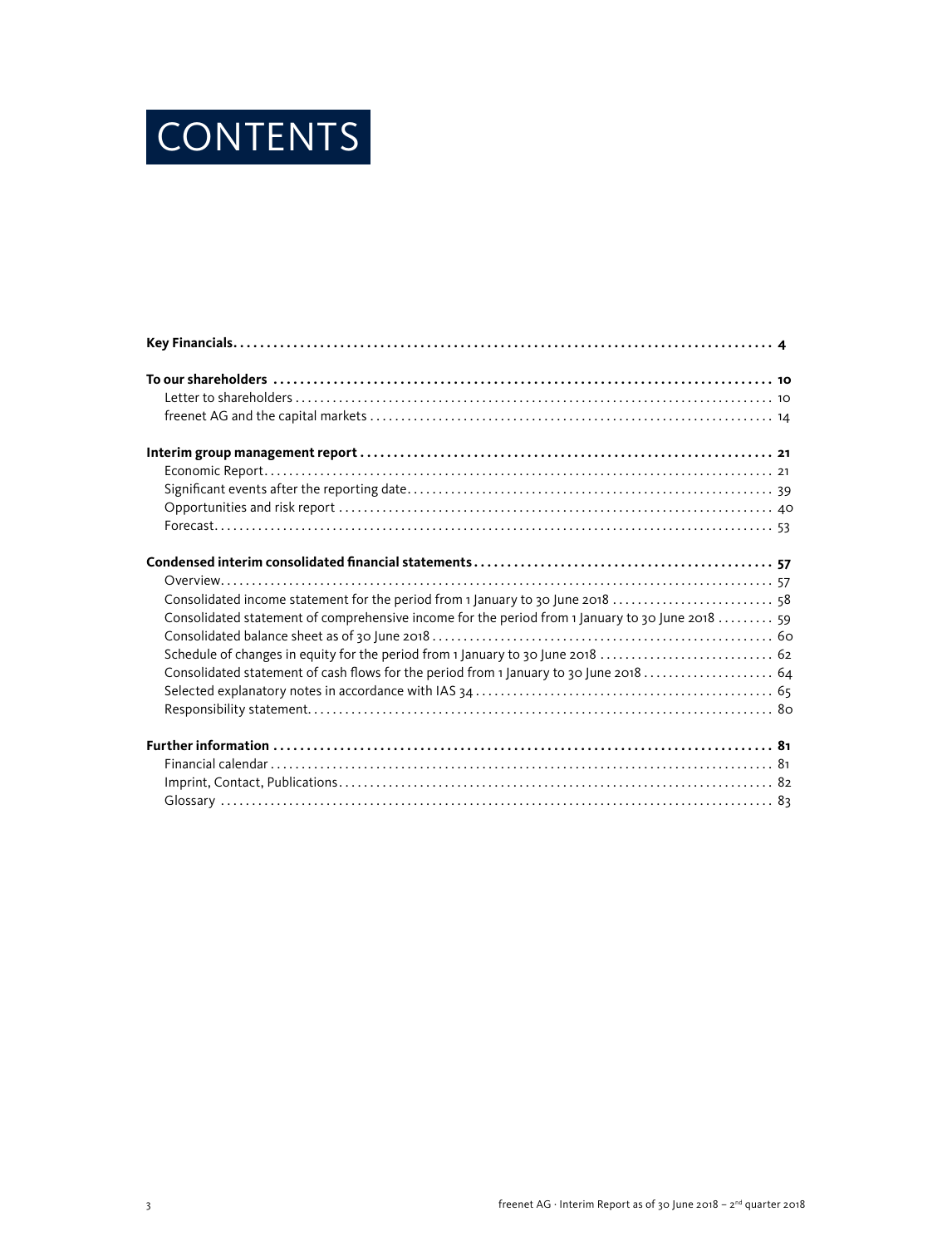# GROUP OVERVIEW KEY FINANCIALS1

#### Result

| In FUR million/as indicated                       | 1st half 2018 | 1st half 2017 | O2/2018 | O1/2018 | Q2/2017 |
|---------------------------------------------------|---------------|---------------|---------|---------|---------|
| Revenue without IFRS 15                           | 1,767.7       | 1,677.2       | 894.0   | 873.7   | 839.2   |
| Revenue                                           | 1,386.2       | 1,677.2       | 696.6   | 689.6   | 839.2   |
| Gross profit                                      | 445.8         | 458.6         | 222.2   | 223.5   | 231.6   |
| <b>EBITDA</b>                                     | 224.4         | 209.3         | 117.9   | 106.5   | 108.4   |
| EBIT                                              | 148.1         | 129.0         | 83.0    | 65.2    | 68.3    |
| EBT                                               | 125.1         | 104.4         | 70.8    | 54.2    | 56.0    |
| Group result                                      | 108.0         | 91.9          | 61.3    | 46.7    | 50.2    |
| Earnings per share in EUR (diluted and undiluted) | 0.89          | 0.76          | 0.50    | 0.39    | 0.41    |

#### Balance Sheet

| In EUR million/as indicated | 30.6.2018 | 30.6.2017 | 30.6.2018 | 31.3.2018 | 30.6.2017 |
|-----------------------------|-----------|-----------|-----------|-----------|-----------|
| Balance sheet total         | 4.495.8   | 4.143.2   | 4.495.8   | 4.665.7   | 4.143.2   |
| Shareholders' equity        | 1.327.0   | 1.288.9   | 1.327.0   | 1.473.6   | 1,288.9   |
| Equity ratio in %           | 29.5      | 31.1      | 29.5      | 31.6      | 31.1      |

#### Finances and investments

| In EUR million                | 1st half 2018 | 1st half 2017 | O2/2018 | 01/2018 | Q2/2017 |
|-------------------------------|---------------|---------------|---------|---------|---------|
| Free cash flow                | 165.8         | 181.1         | 111.1   | 54.8    | 124.7   |
| Depreciation and amortisation | 66.8          | 69.9          | 30.2    | 36.6    | 34.9    |
| Net investments (CAPEX)       | 23.5          | 30.4          | 12.5    | 11.0    | 8.5     |
| Net debt                      | 657.6         | 714.2         | 657.6   | 596.7   | 714.2   |
| Pro forma net debt            | 1,428.5       | 1.475.0       | 1,428.5 | 1.311.8 | 1.475.0 |

#### Share

|                                    | 30.6.2018 | 30.6.2017 | 30.6.2018 | 31.3.2018 | 30.6.2017 |
|------------------------------------|-----------|-----------|-----------|-----------|-----------|
| Closing price XETRA in EUR         | 22.69     | 27.93     | 22.69     | 24.71     | 27.93     |
| Number of issued shares in '000s   | 128,061   | 128,061   | 128,061   | 128.061   | 128.061   |
| Market capitalisation in EUR '000s | 2.905.7   | 3.576.1   | 2.905.7   | 3.164.4   | 3.576.1   |

#### Employees

|           | 30.6.2018 | 30.6.2017 | 30.6.2018  | .3.2018<br>21 | 30.6.2017 |
|-----------|-----------|-----------|------------|---------------|-----------|
| Employees | 070       | +.156     | <b>078</b> | .108          | .156      |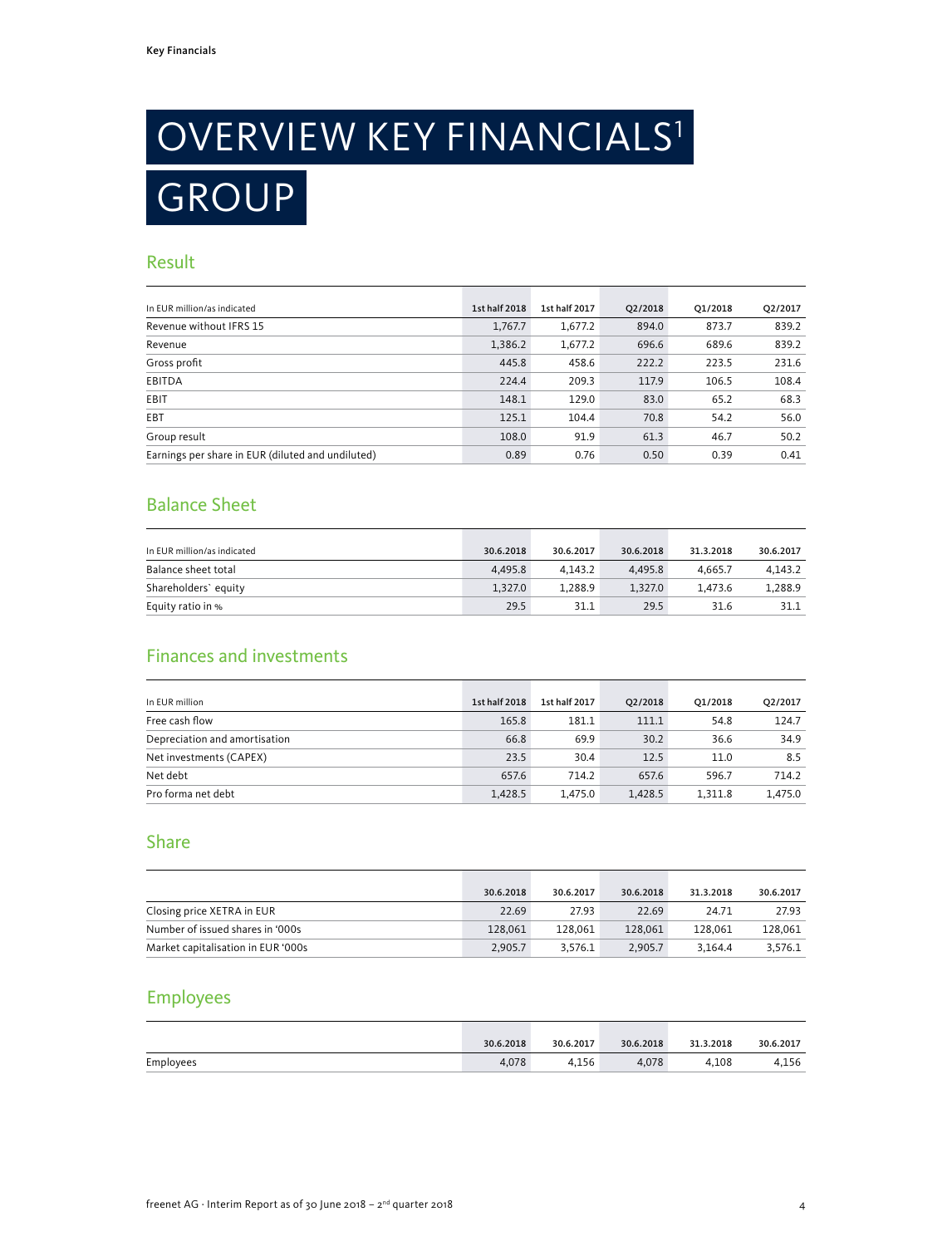# OVERVIEW KEY FINANCIALS<sup>1</sup> MOBILE COMMUNICATIONS SEGMENT

#### Customer development

| In million                                         | 1st half 2018 | 1st half 2017 | Q2/2018 | 01/2018 | Q2/2017 |
|----------------------------------------------------|---------------|---------------|---------|---------|---------|
| Mobile Communications customers/cards <sup>2</sup> | 11.69         | 11.99         | 11.69   | 11.77   | 11.99   |
| Thereof Customer Ownership                         | 9.57          | 9.59          | 9.57    | 9.60    | 9.59    |
| Thereof Postpaid                                   | 6.83          | 6.56          | 6.83    | 6.77    | 6.56    |
| Thereof No-frills                                  | 2.74          | 3.03          | 2.74    | 2.83    | 3.03    |
| <b>Thereof Prepaid</b>                             | 2.12          | 2.39          | 2.12    | 2.16    | 2.39    |
| Gross new customers/cards                          | 1.24          | 1.35          | 0.66    | 0.59    | 0.70    |
| Net change                                         | $-0.14$       | $-0.07$       | $-0.08$ | $-0.06$ | $-0.02$ |

#### Result

| In EUR million          | 1st half 2018 | 1st half 2017 | O2/2018 | O1/2018 | Q2/2017 |
|-------------------------|---------------|---------------|---------|---------|---------|
| Revenue without IFRS 15 | 1.619.6       | 1.519.8       | 814.6   | 805.0   | 756.9   |
| Revenue                 | 1.238.2       | 1.519.8       | 617.2   | 621.0   | 756.9   |
| Gross profit            | 354.8         | 354.1         | 175.7   | 179.0   | 176.0   |
| EBITDA                  | 201.5         | 200.0         | 101.3   | 100.2   | 99.9    |

#### Monthly average revenue per user (ARPU)

| In EUR    | 1st half 2018 | 1st half 2017 | Q2/2018 | Q1/2018 | Q2/2017 |
|-----------|---------------|---------------|---------|---------|---------|
| Postpaid  | 21.4          | 21.3          | 21.5    | 21.4    | 21.4    |
| No-frills | 3.3           | 2.6           | 3.5     | 3.2     | 2.7     |
| Prepaid   | 3.3           | 3.0           | 3.4     | 3.2     | 3.1     |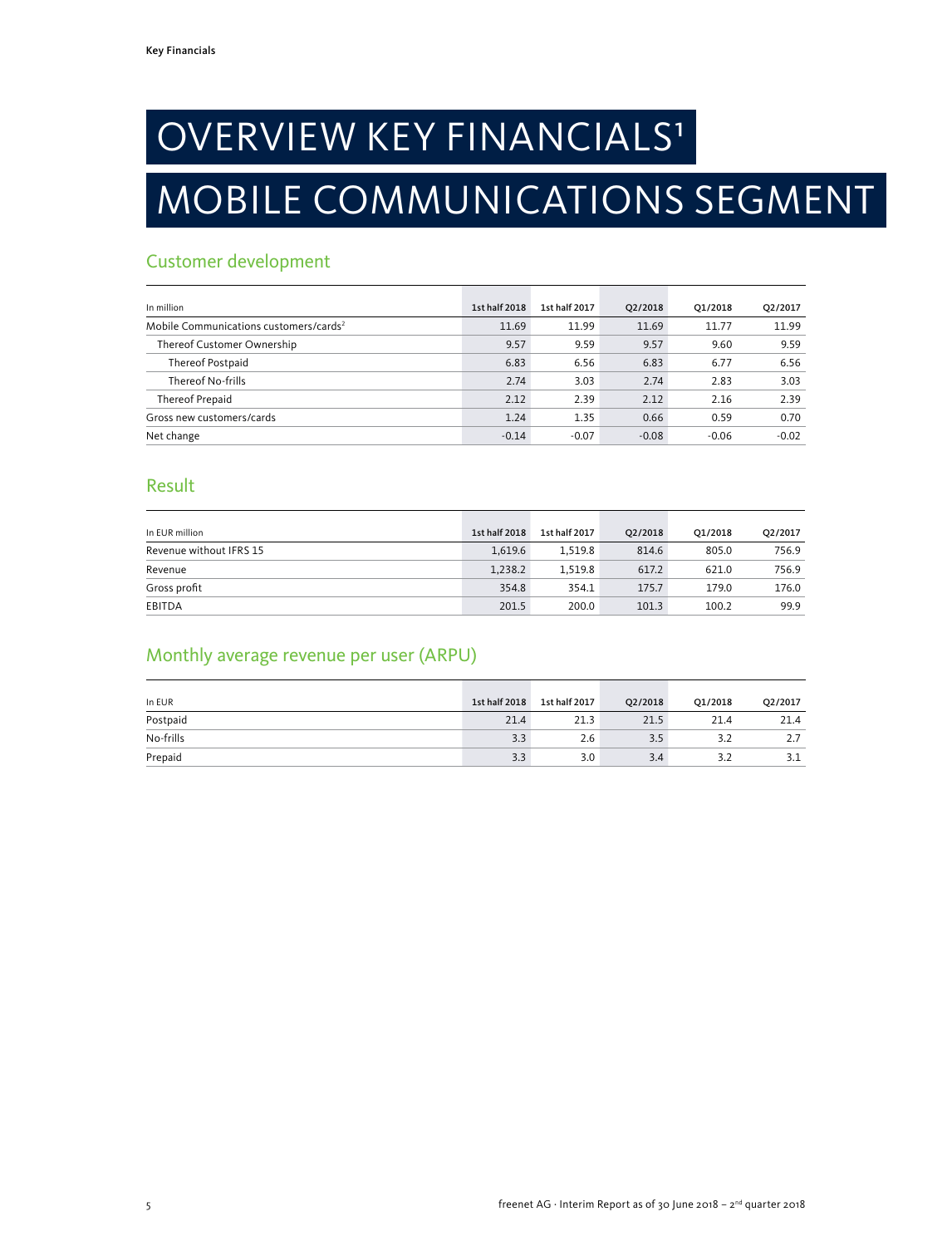# TV AND MEDIA SEGMENT

#### Customer development

| In '000s                                   | 1st half 2018 | 1st half 2017 | O2/2018 | 01/2018 | Q2/2017 |
|--------------------------------------------|---------------|---------------|---------|---------|---------|
| freenet TV subscribers                     | 1.138.4       | 454.3         | 1.138.4 | 1.022.0 | 454.3   |
| waipu.tv registered customers <sup>3</sup> | 824.0         | 255.3         | 824.0   | 608.8   | 255.3   |
| Thereof waipu.tv subscribers               | 174.3         | 52.1          | 174.3   | 133.1   | 52.1    |

#### Result

| In EUR million | 1st half 2018 | 1st half 2017 | Q2/2018 | Q1/2018 | Q2/2017 |
|----------------|---------------|---------------|---------|---------|---------|
| Revenue        | 148.7         | 149.4         | 77.3    | 71.5    | 74.7    |
| Gross profit   | 72.2          | 83.8          | 34.7    | 37.4    | 45.4    |
| <b>EBITDA</b>  | 28.0          | 13.8          | 20.3    | 7.8     | 10.5    |

#### Monthly average revenue per user (ARPU)

| In EUR     | 1st half 2018 | 1st half 2017 | Q2/2018 | O1/2018 | Q2/2017                  |
|------------|---------------|---------------|---------|---------|--------------------------|
| freenet TV | 4.6           | $\sim$        | 4.C     | 4.6     | $\overline{\phantom{0}}$ |

<sup>1</sup> Unless otherwise identified, we refer to the section "Definition of alternative performance measures" for the definition of the key figures.

<sup>2</sup> At the end of the period.

<sup>3</sup> Exclusive of pre-registered users (Q2/2018: about 72,000; Q1/2018: about 71,000)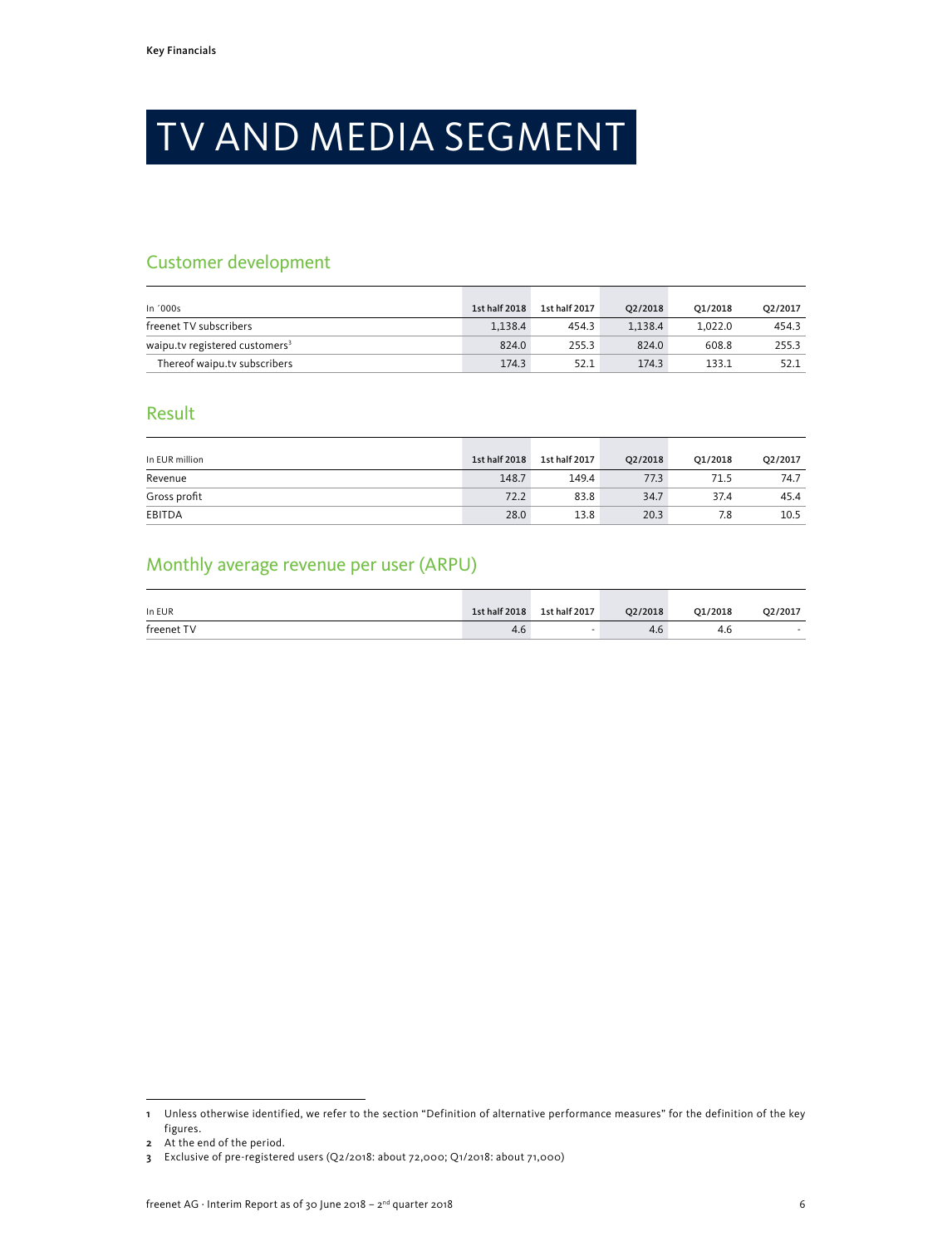# TO OUR SHAREHOLDERS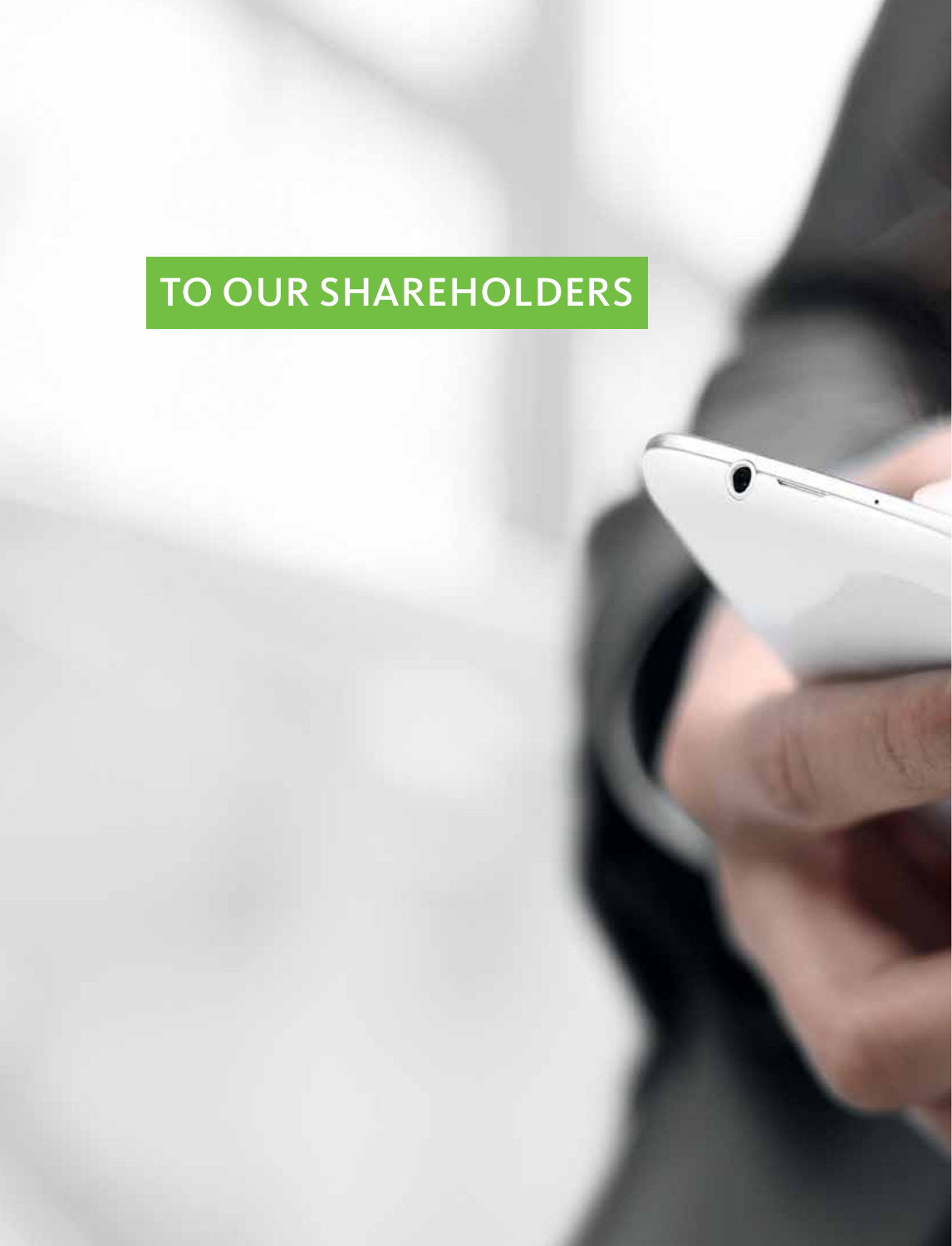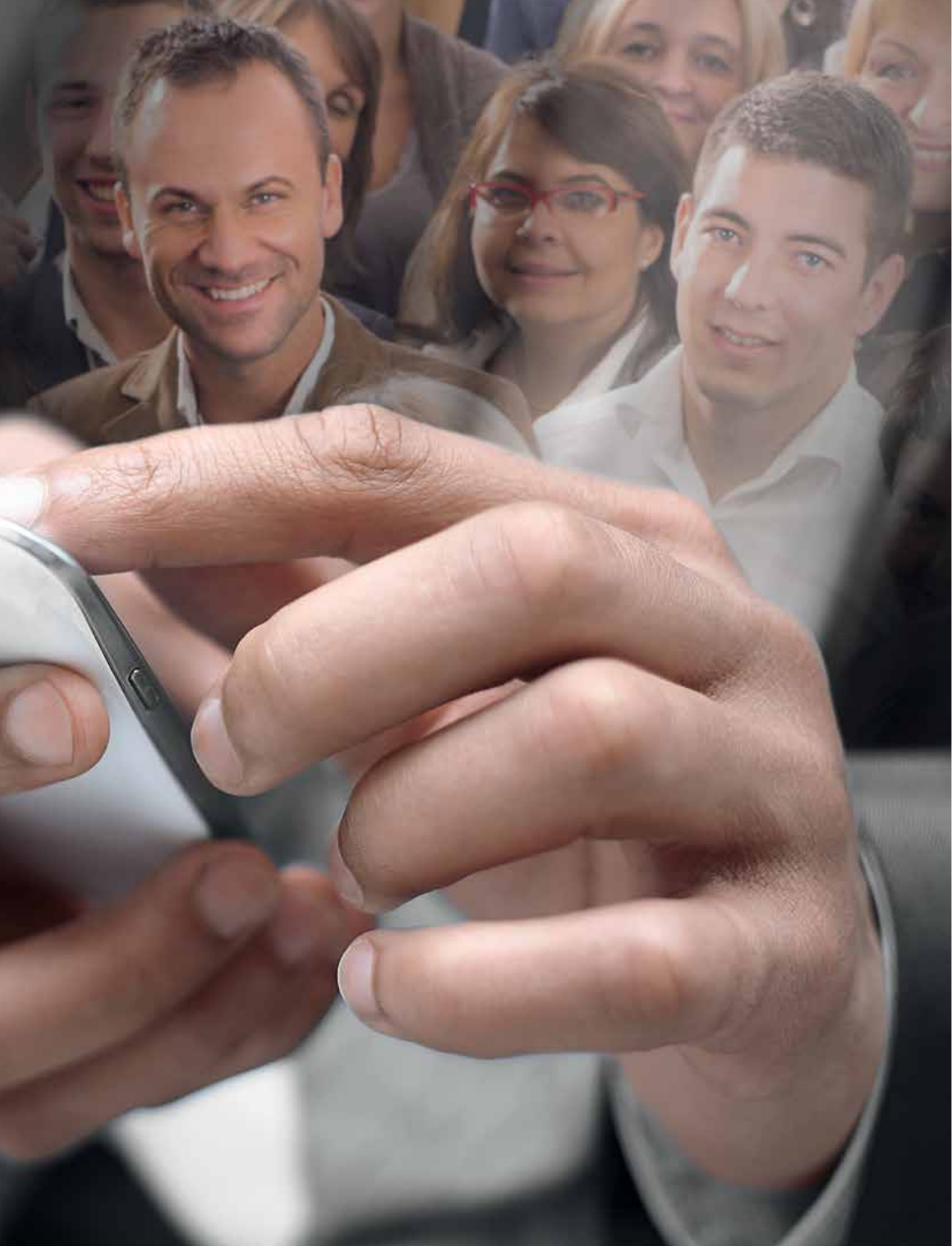

From left to right: Joachim Preisig (CFO), Antonius Fromme (CCE), Christoph Vilanek (CEO), Rickmann v. Platen (CCO), Stephan Esch (CTO)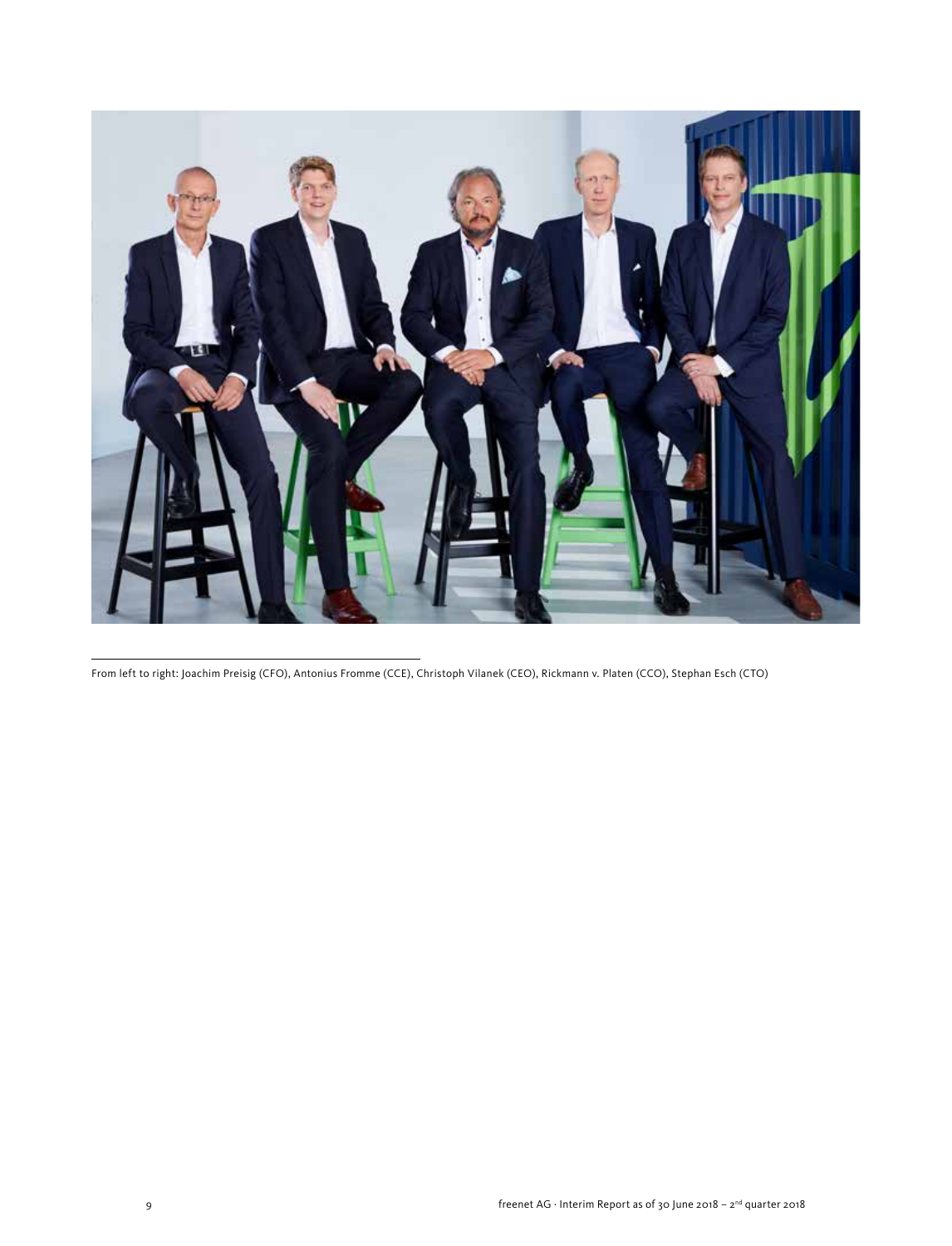

#### Dear shareholders, customers, business partners and friends of freenet AG,

Three analyses have produced some noticeable results in recent months - for our sector and beyond. The market researchers of Gartner have published an analysis according to which manufacturers for the first time sold fewer smartphones world-wide during last year's Christmas trading; overall, the manufacturers have reported a downturn of 5.6 per cent compared with the previous year. According to an analysis of the private broadcasting association VPRT, media consumption in Germany has increased to approximately nine hours per day: The average user switches on TV and radio for approximately seven hours, streams videos and audio for one hour, and the remaining hour is spread over CD, DVD, cinema or video games. And finally, according to a current evaluation of the German digital association Bitkom, 40 per cent of Internet users are now prepared to pay a fee for films or series, for instance on Netflix, Amazon Prime, Maxdome, and thus also for our new product freenet Video. This represents an increase of eight percentage points compared with the previous year. Among younger users aged between 14 and 29 years, approximately every second user now downloads content from premium sites.

These figures have once again confirmed our strategic decision taken at the turn of the year 2015/2016, namely that of investing in the TV and Media segment in addition to our core business of Mobile Communications and Digital Lifestyle products. Now that the freenet AG has entered TV and home entertainment business, it thus has a further strong base with which we cover eight out of nine hours of the media consumption of German users described above. And we achieve this across all generations and preferences regarding media consumption - ranging from the young streamer right through to older TV viewers. At the same time, in our traditional area of Mobile Communications, we concentrate successfully on high-quality and profitable contract relations with our main and discount brands in view of the increasing market saturation. These two mainstays of our earnings are ideally complemented by the attractive Digital Lifestyle business, where we have been achieving organic growth for several years - with innovative digital services and products relating to entertainment and infotainment, data security, home automation and health.

The fundamental conditions and features of successful entrepreneurial activity include the following: constantly re-visiting business models and processes, identifying opportunities which arise, taking on risks in a controlled manner and, in the final analysis, consistently implementing successful attempts. Even if this means that errors can occur, as is the case with all human activities. However, in view of the analyses described above, we are firmly convinced that we have made the correct decisions - and that we have so far done much which has been right with regard to implementing our targets.

This is demonstrated particularly by a glance at the figures of freenet AG for the first half of 2018:

- In our traditional Mobile Communications segment, the growth among particularly valuable customers with two-year contracts has continued: The number of these postpaid users has increased from 6.56 million as June 2017 to 6.83 million as of 30 June 2018. The total number of customers for whom we have customer ownership (postpaid and no-frills users) has hardly changed at all (from 9.59 million to 9.57 million customers).
- In the first half of 2018, postpaid ARPU was still stable at 21.4 euros compared with 21.3 euros in the corresponding period in 2017 and compared with 21.4 euros in the first quarter of 2018.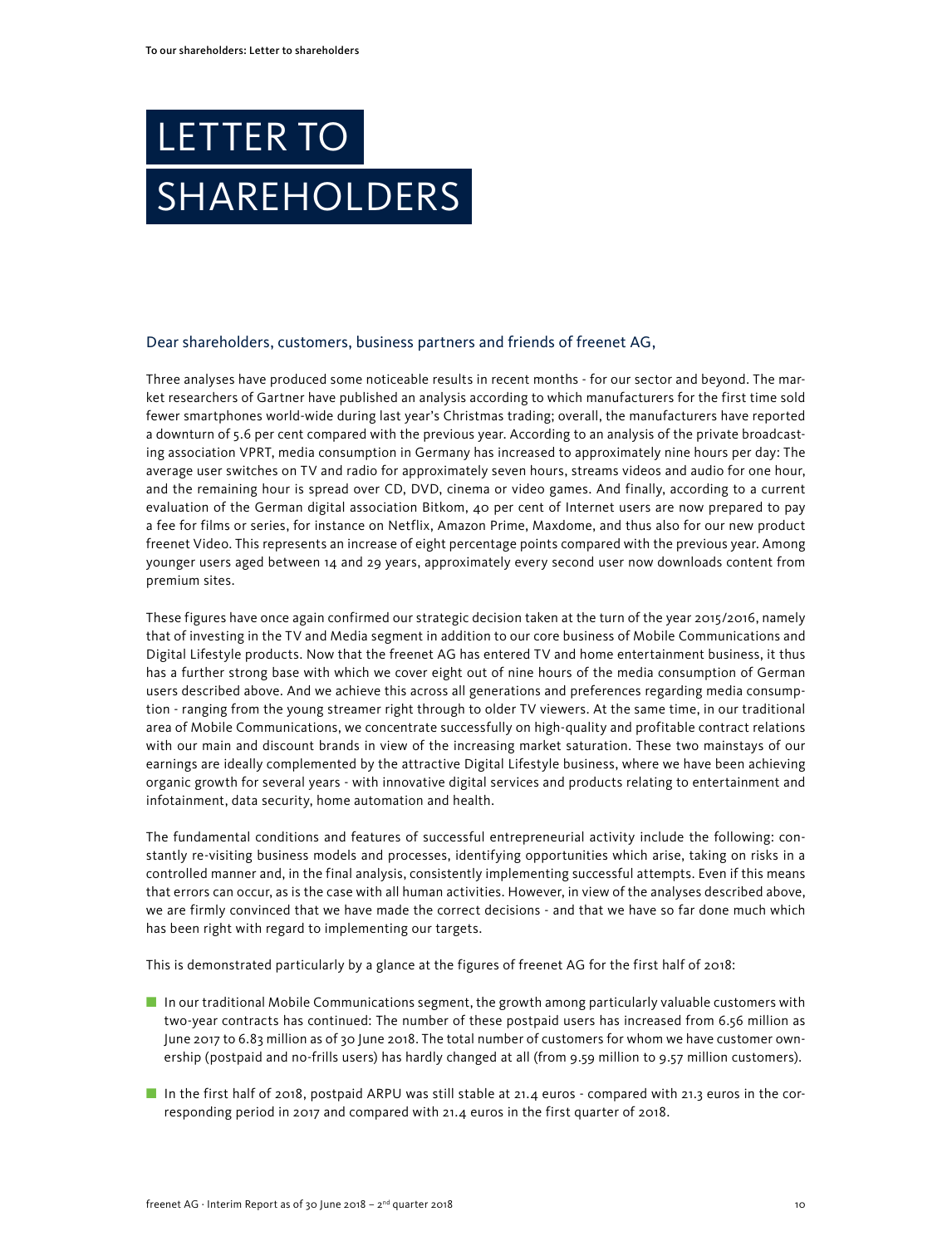- In the new TV and Media segment, the number of freenet TV subscribers has increased from 454.3 thousand users in the comparison period 2017 to 1,138.4 thousand. The number of waipu.tv subscribers has increased from 52.1 thousand as of 30 June 2017 to 174.3 thousand users, whereas the number of registered waipu.tv users has increased to 824.0 thousand customers (Q2/2017: 255.3 thousand customers).
- At the end of June 2018, freenet TV ARPU continued to be stable compared with the previous quarters, at 4.6 euros (Q1/2018: 4.6 euros).
- If the accounting standard IFRS 15 is not taken into consideration, revenue' increased to 894.0 million euros in the second quater 2018, compared with the comparison period 2017 (839.2 million euros). This increase reflects our sustainably sound mobile communications activities as well as the increasing sales of digital-lifestyle services. However, if IFRS 15 is taken into consideration, revenue has to be disclosed with 696.6 million euros clearly lower.
- In the second quater 2018, gross profit was lower than the previous-year figure at 222.2 million euros, with a gross profit margin of 31.9 per cent.
- Compared with the comparison period 2017, EBITDA has improved by 9.6 million euros to 117.9 million euros in the second quater 2018. This includes a one-off effect from the partial sale of the VHF infrastructure amounting to 7.3 million euros.
- At 165.8 million euros, free cash flow is now lower than the level reported for the first half of 2017; however, it has exceeded six-month guidance from March 2018 by 3.9 million euros.

This means that we have achieved a successful performance in the first half of 2018, confirming our guidance for the full year 2018: stable revenue before IFRS 15 effects, EBITDA exclusive of Sunrise of 410 to 430 million euros and free cash flow exclusive of Sunrise of 290 to 310 million euros. Accordingly, notwithstanding our acquisitions and investments, we continue to be a company which focusses on sustainable profitability - also and particularly in the interest of our shareholders. Based on this focus, we paid out dividends of 211.2 million euros for the financial year 2017 in May 2018, this represents 1.65 euros per eligible share, and is now the ninth increase in succession.

In addition to these positive results, numerous positive developments have documented the success of our work in the first half of 2018. For instance, Media Broadcast in March extended the reception of freenet TV to satellite users. In addition, six further regions were changed over to DVB-T2 HD, thus increasing the number of potential freenet TV users to almost 60 million customers. The freenet TV service has also been extended to include the online service "freenet TV connect": This add-on service offers not only the linear TV channels but also video-on-demand use.

EXARING has also continuously expanded the range of programmes of waipu.tv during the past six months. Major "new arrivals" included the football station "sportdigital HD", "Watch Movies" with approximately 3,000 films of various genres, as well as the stations of the ProSiebenSat.1 Group in HD quality. At the same time, the

<sup>1</sup> The adoption of the accounting standard IFRS 15 (mandatory applicable since 1.1.2018) has resulted in a significant change in the way revenue is reported. One major outcome of the adoption is that network operator commissions which are received by the freenet Group need to be reported as a reduction in cost of material, instead of being shown in revenue as has been the case previously.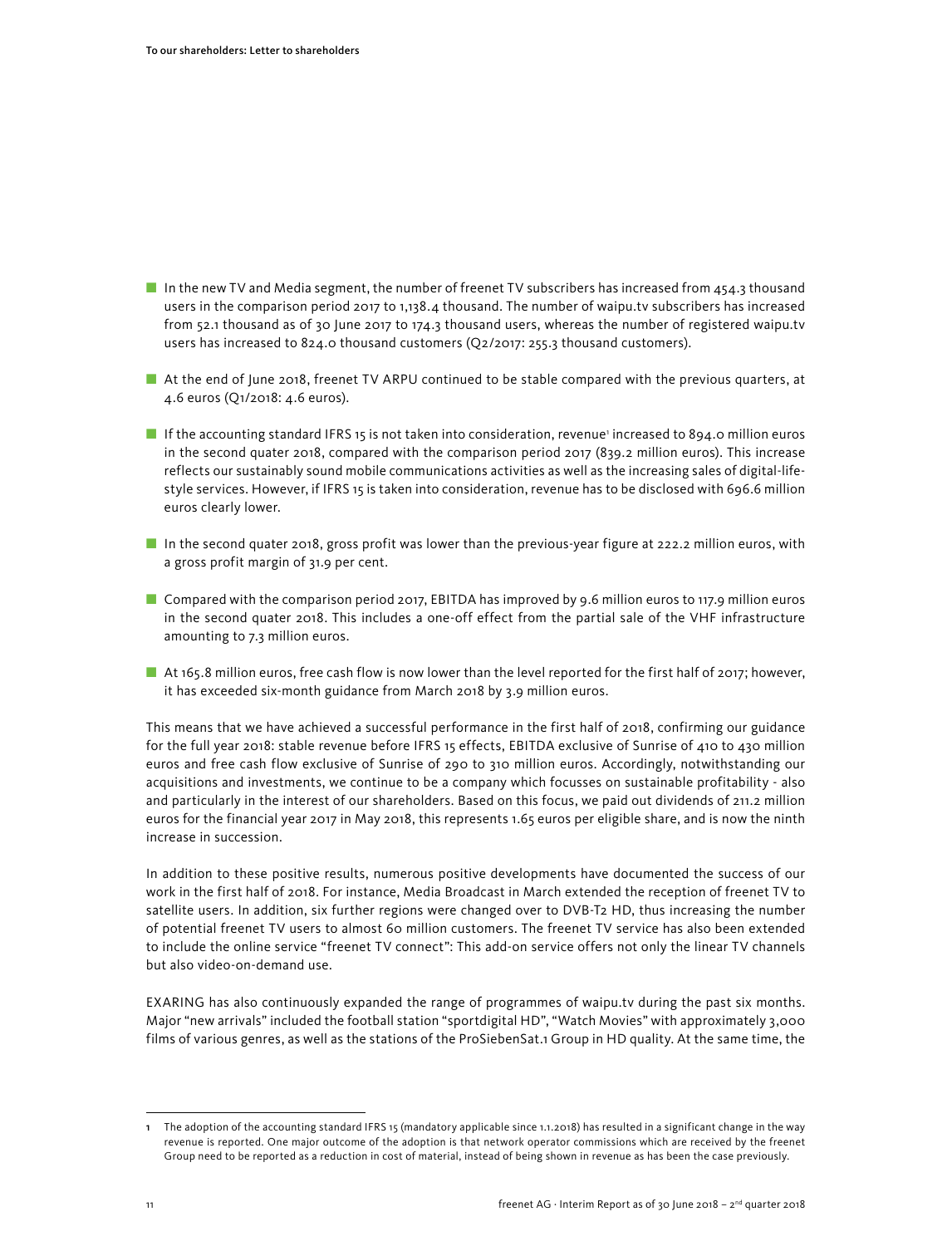technical range of waipu.tv was extended by way of a web version. In consequence, there has been a further increase in the number of users: At the end of June, there were 174,300 waipu.tv subscribers.

We are continuing our work in the other segments with the same consistency and intensity. As has been the case in previous years, we have been setting further standards in our core business of Mobile Communications - for instance with upgraded or restructured tariffs of our main and discount brands, with attractive new offerings and with customer-oriented special promotions. As has been the case in previous years, this strategy has continued to receive an excellent reception: in the form of continuously rising growth figures in the number of particularly valuable postpaid customers for us, as well as in the form of numerous top placings in independent tests, including Stiftung Warentest.

We have also been successful in our Digital Lifestyle division with an equivalent strategy. At the end of the first half, we started a digital-lifestyle service (with "freenet Video") in the attractive market of online video services: This offers more than 1,000 films and series in HD quality for a monthly fee of approximately 5 euros. The account can be terminated on a monthly basis, and can be used on up to five devices - via smartphone, tablet, smart TV and PC; there are also more than 8,000 further productions available for purchase and hire. In addition, the user is able to stream a selection of top films by means of movie coins - the company's own virtual currency which can be exchanged for the blockbusters which change on a monthly basis. A further key area are very competitive offerings of devices - smartphones, tablets, smartwatches, PCs and laptops - of the leading international manufacturers. We also have successfully marketed various niche products, such as the ecologically sustainable Fairphone.

New partners have also been established in the course of the first half of the year. The end of January for instance saw the start of a co-operation between freenet.de and Tipico, the leading bookmaker in Germany. This comprises the presentation of current Bundesliga game pairings and betting odds on our portal, and enables bets to be placed directly by means of a mouse click.

In March, freenet.de GmbH presented its new developed product "Carmada.de" - in conjunction with the company of the same name. This cloud-based software-as-a-service platform for modern corporate mobility permits the simple and efficient utilisation of corporate car sharing and pooling for small to mid-size enterprises in return for a small monthly fee. The customer does not require any special hardware or software, is spared the trouble of extensive installation and maintenance processes, and benefits from a wide range of administrative functions - i.e. uses the characteristic advantages of software-as-a-service.

Nor does this wide range of sales marketing activities mean that we have been neglecting our internal processes. On the contrary: We are also successfully working on continuous improvements in this respect. Together with the Danish design agency Brig Group, we have recently implemented a radically new and disruptive shop concept in four pilot stores in Berlin, Düsseldorf, Munich and Freising. The main features of this concept are an open-transparent store front, flexible and clear structures and inspirational modules for presenting our digital-lifestyle worlds. This revolution at the point-of-sale requires a great deal of courage - resulting in February in our company being presented with the German Design Award 2018 in the category "Excellent communication design retail architecture." We are now gradually extending the new concept to further mobilcom-debitel shops.

In mid-April, we opened the "freenet Campus" at our Group location in Hamburg - our modern training centre with elaborate technical design. It was established within a period of ten months on approximately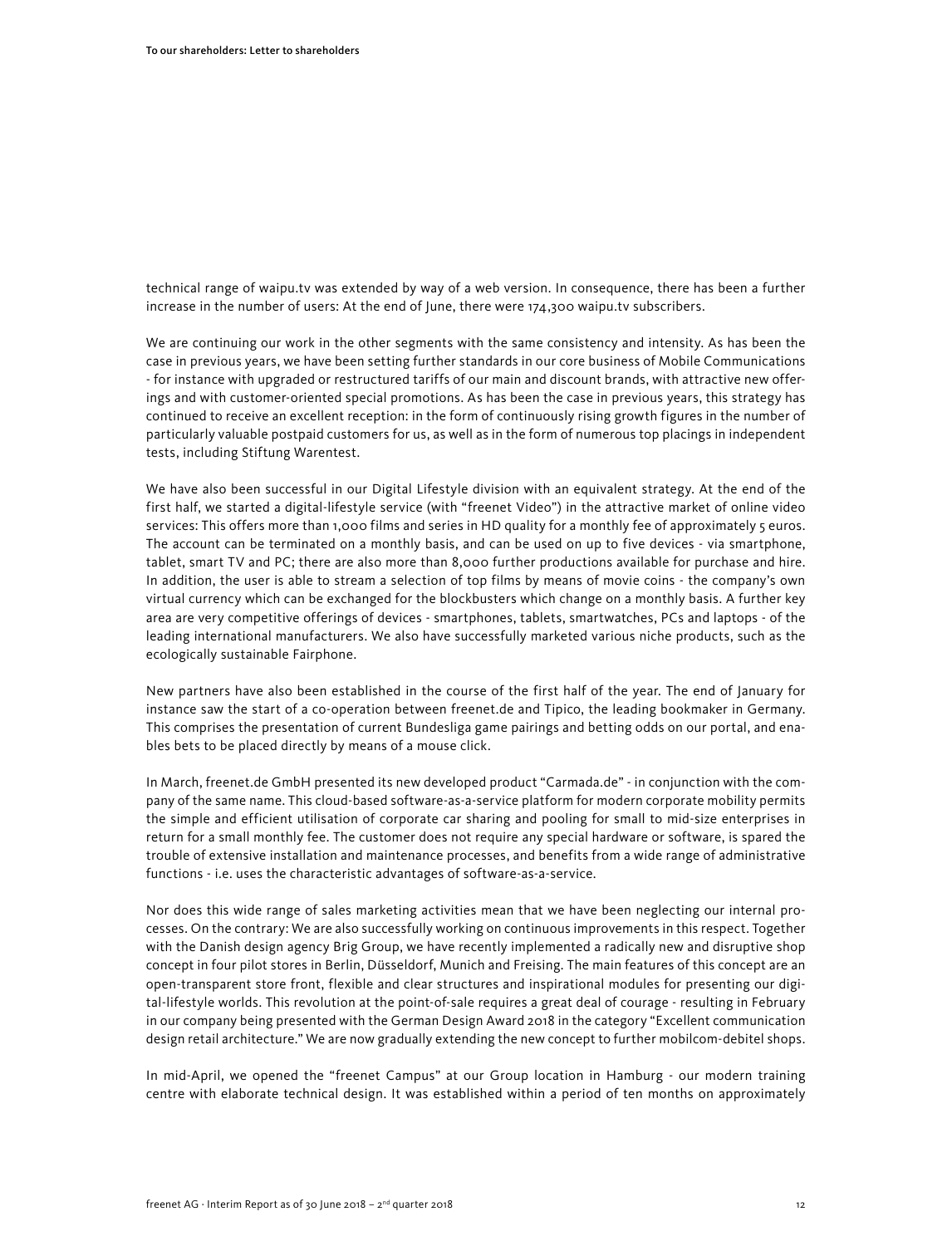1,000 m<sup>2</sup> almost implemented exclusively by ourselves, and has been designed to provide personnel developments measures for our approximately 4,000 employees of the Group, including the shop personnel and all franchisees. We then also received praise in February for our sustainable and staff-oriented corporate policy from a competent quarter – namely from Bernd Buchholz, the Economics and Labour Minister of the Federal State of Schleswig-Holstein, on the occasion of his visit to the company headquarters of mobilcom-debitel in Büdelsdorf: His conclusion that we are "a very attractive employer for the Federal State of Schleswig-Holstein and an exemplary training operation" is recognition of our work and is also an incentive for us to continue in this way. This is because we need competent and motivated employees for the major challenges which we are about to face: They are and will continue to be the basis for our economic success and are also a key element of our corporate responsibility as a company.

However, in view of the new areas of operation, the associated tasks and the increasingly complex nature of competition, we also have to strengthen the management team of the Group; the Supervisory Board and Executive Board have reached this conclusion jointly. Since 1 June 2018, freenet AG has therefore an extended Executive Board: Antonius Fromme, Chief Customer Experience Officer (CCE), will in future be the member of the Executive Board responsible for "customer experience". He has been working in the company since 2001, and in future will be responsible for the direct customer activities in the company's core business of Mobile Communications; he will also be responsible for all online and offline activities in marketing as well as the digitalisation of all customer interactions and transactions. As the member of the Executive Board for "partner management", Rickmann von Platen, Chief Commercial Officer (CCO), will be responsible for relations with all major business partners such as network operators, hardware suppliers and major distribution partners such as the MediaMarktSaturn Retail Group and specialist retail groups. Joachim Preisig, Chief Financial Officer (CFO), and Stephan Esch, Chief Technical Officer (CTO), will continue their very successful work in their areas of responsibility, whereas Christoph Vilanek will, in addition to his function as CEO, increasingly focus on the new TV and Media segment. For this purpose, the Supervisory Board has prolonged his agreement by five years until 31 December 2023.

We have thus taken important decisions and set the foundation for continuing the history of success of freenet AG in the course of the next few months. The commitment and motivation of the company's management and employees are unchanged: We will continue to devote our entire energy and competence in order to overcome the challenges which we will face and thus assure a prosperous future for your company.

Christoph Vilanek **Stephan Esch** Antonius Fromme

Stephen Boch 1

**Joachim Preisig V** and Rickmann v. Platen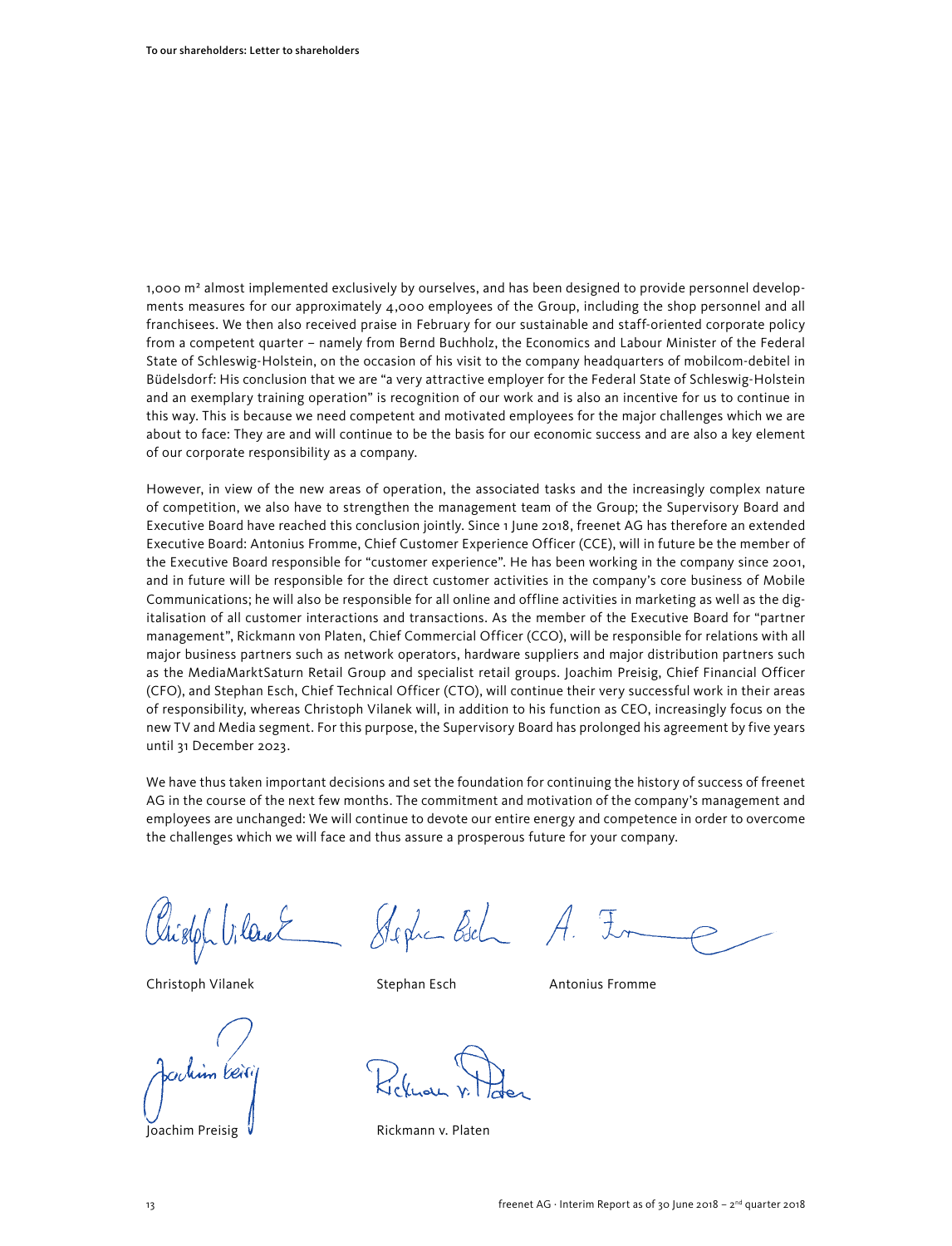# THE CAPITAL MARKETS FREENET AG AND

# Capital market environment

The first half of 2018 was characterised mainly by falling prices and rising volatility on the international financial markets. The considerable weakening of the ifo business climate index, the potential escalation of trade policy conflicts, the rate hike carried out by the US central bank as well as fears of gradual tightening of loose monetary policy had a negative impact on equity markets throughout the world. Mainly driven by higher yields on government bonds, the expectation of rising interest rates and the still unresolved conflict in Syria, the European and German markets have also experienced a correction.

At the beginning of the year, the optimistic prospects of strong growth of the global economy as well as the diffusion of political tensions on the Korean Peninsula initially had a positive impact on the capital markets. However, a correction on the financial markets started at the end of January. In February, fears that the US central bank would implement the rate hikes, which had previously been announced, more quickly than had previously been expected, had an additionally negative impact on all markets. March and April experienced further headwind in the form of the announcement made by the USA that it intended to impose tariffs on products imported from China; this fuelled further fears of an imminent trade conflict between the two economies. The May meeting, in which the FED (contrary to general fears) left the

benchmark rate in the range of 1.50 to 1.75 per cent was followed by a brief phase of stabilisation. In this climate, the DAX reported a decline of 5 per cent in the first half of 2018, closing at 12,306 points on 29 June. The high of 13,560 points on 23 January 2018 and the low of 11,787 points on 26 March 2018 provide a good reflection of the volatility seen in the reporting period.

The other indices were also not able to escape the effects of the trend of the market, and also reported a negative development in the first half of 2018. Accordingly, in addition to the DAX benchmark index, declines were also reported for the index of European telecommunication stocks SXKP (-11 per cent) and the MDAX (-1 per cent) in the reporting period. Only the German technology index TecDAX was able to advance by 6 per cent in the first six months of the year.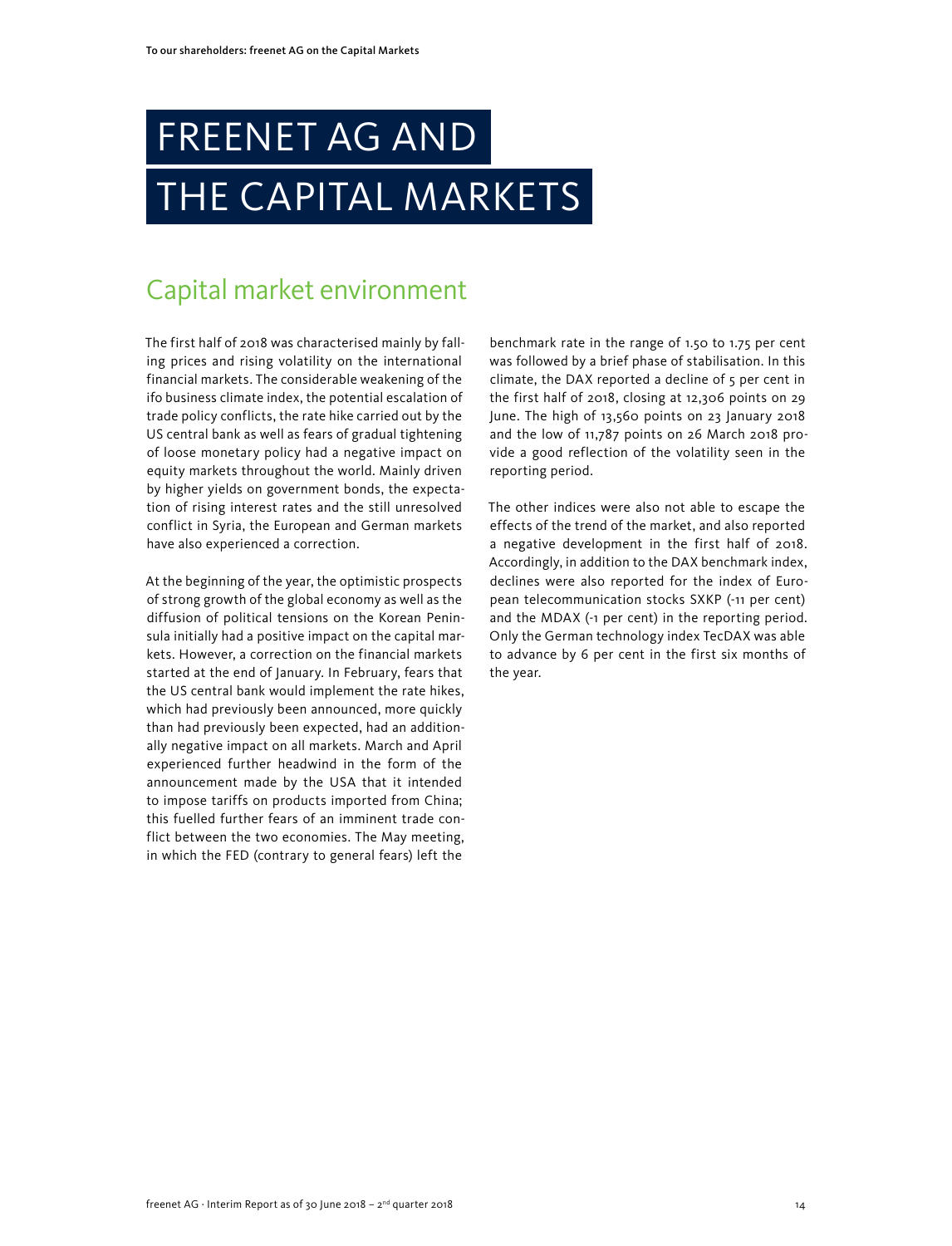### The freenet share

Despite a moderately positive start in the first three weeks of the year, in which the freenet share advanced to its high for the year of 30.52 euros on 22 January 2018, it fell overall by 20 per cent in the first quarter, to 23.17 euros on 30 March 2018. The considerable corrections on the stock markets at the end of January 2018 saw shares of freenet AG also decline; the price of 22.54 euros on 26 March was the lowest price seen during the first three months. In a climate of reduced interest rate expectations, the DAX index as well as the European index for telecommunication stocks SXKP in particular saw prices decline by 6 per cent and 9 per cent respectively. The average XETRA daily closing price in the first quarter was 26.88 euros.

In the first quarter, 620 thousand freenet shares were traded on all German markets per trading day, compared with 397 thousand shares in the first quarter of 2017. The volume of trading was thus 56 per cent higher than the corresponding prior-year quarter. Overall market turnover increased by 51 per cent, namely from 25.8 million in the first quarter of 2017 to 39.1 million in the comparison period 2018. The percentage of the overall volume traded via alternative trading platforms ("dark pools") declined however to

Figure 1: 12-month's performance of the freenet share (indexed; 100 = XETRA closing price on 30 June 2017)

32 per cent of the total trading volume (prior year quarter 39 per cent).

Whereas the markets stabilised at the lower level, the share price of freenet AG again declined in the second quarter. In the period between April and June, the DAX increased by 1 per cent, and the TecDAX increased by a further 7 per cent, whereas the freenet share fell by 6 per cent. However, the freenet share initially peaked at 25.34 euros in the second quarter on 23 April 2018, and subsequently declined to its low of 22.53 euros on 28 June 2018, before closing the first half of the year at 22.69 euros on the last trading day. The average XETRA daily closing price was also lower than the previous quarter at 24.24 euros.

In the second quarter of 2018, the average trading volume of freenet shares was approximately 553 thousand, compared with 569 thousand traded shares per market day in the second quarter of 2017. The total number of traded XETRA shares amounted to 34.8 million, compared with 37.0 million traded freenet shares in the period between April and June 2017. The percentage of the volume traded via dark pools declined by 10 percentage points to 33 per cent.

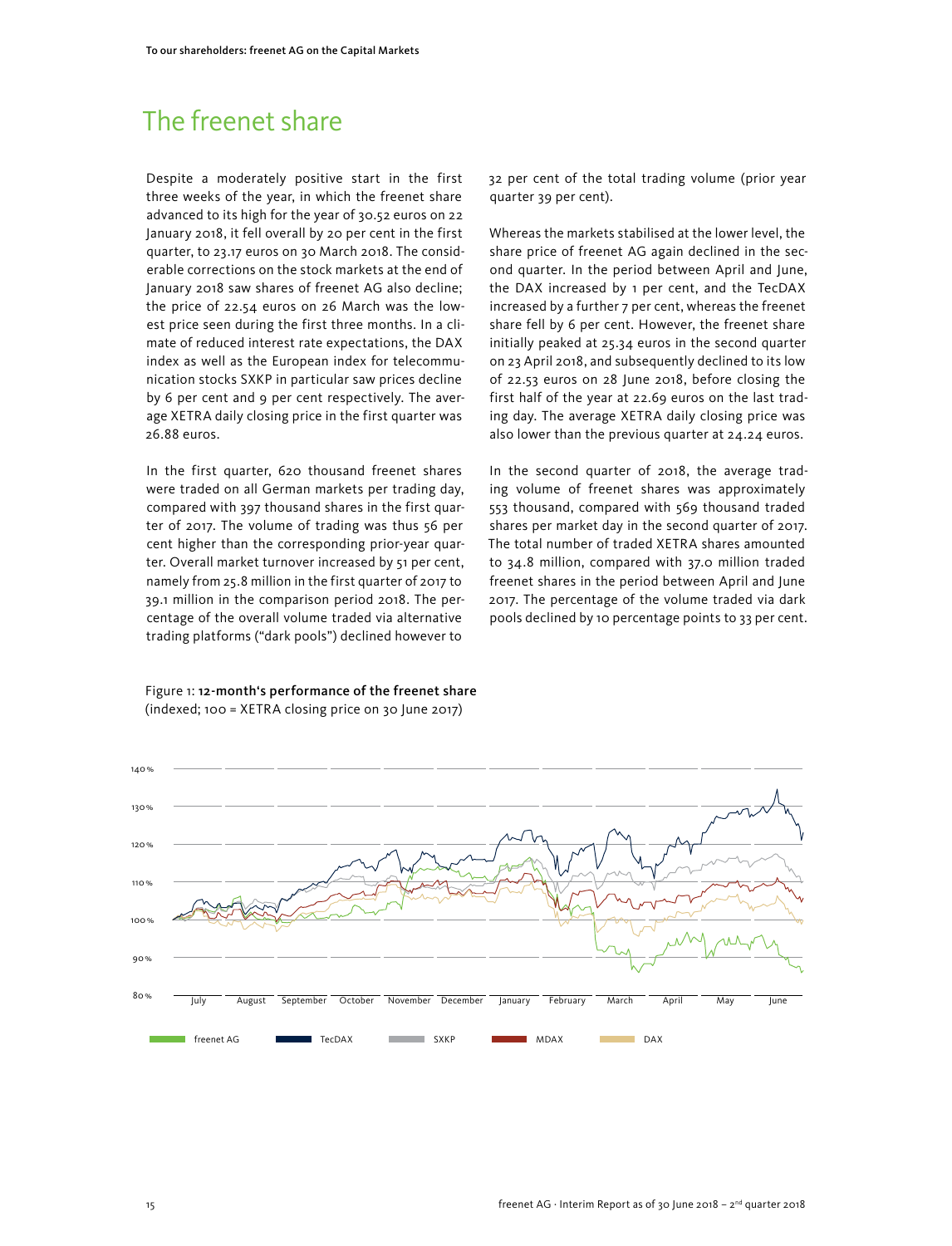## Analysts' recommendations

In the first half of 2018, a total of 21 bank analysts reported on the freenet share. The reports resulted in 5 buy and 11 hold recommendations as well as 5 sell recommendations. The average price target at the end of June 2018 was 27.88 euros.

With regard to the recent analysts' recommendations the following overview results as of 30 June 2018:



Figure 2: Current recommendations for the freenet share (target prices in euro) \*

As of 30 June 2018.

## Dividend

The annual general meeting of freenet AG for the financial year 2017 was held on 17 May 2018 in Hamburg. All of the resolutions proposed by the management were approved with the required majorities. The company increased the dividend for the ninth year in succession, paying out a dividend of 1.65 euros per dividend-bearing share for the financial year 2017 (previous year: 1.60 euros). Dividend payments amount in total to more than 211.2 million euros.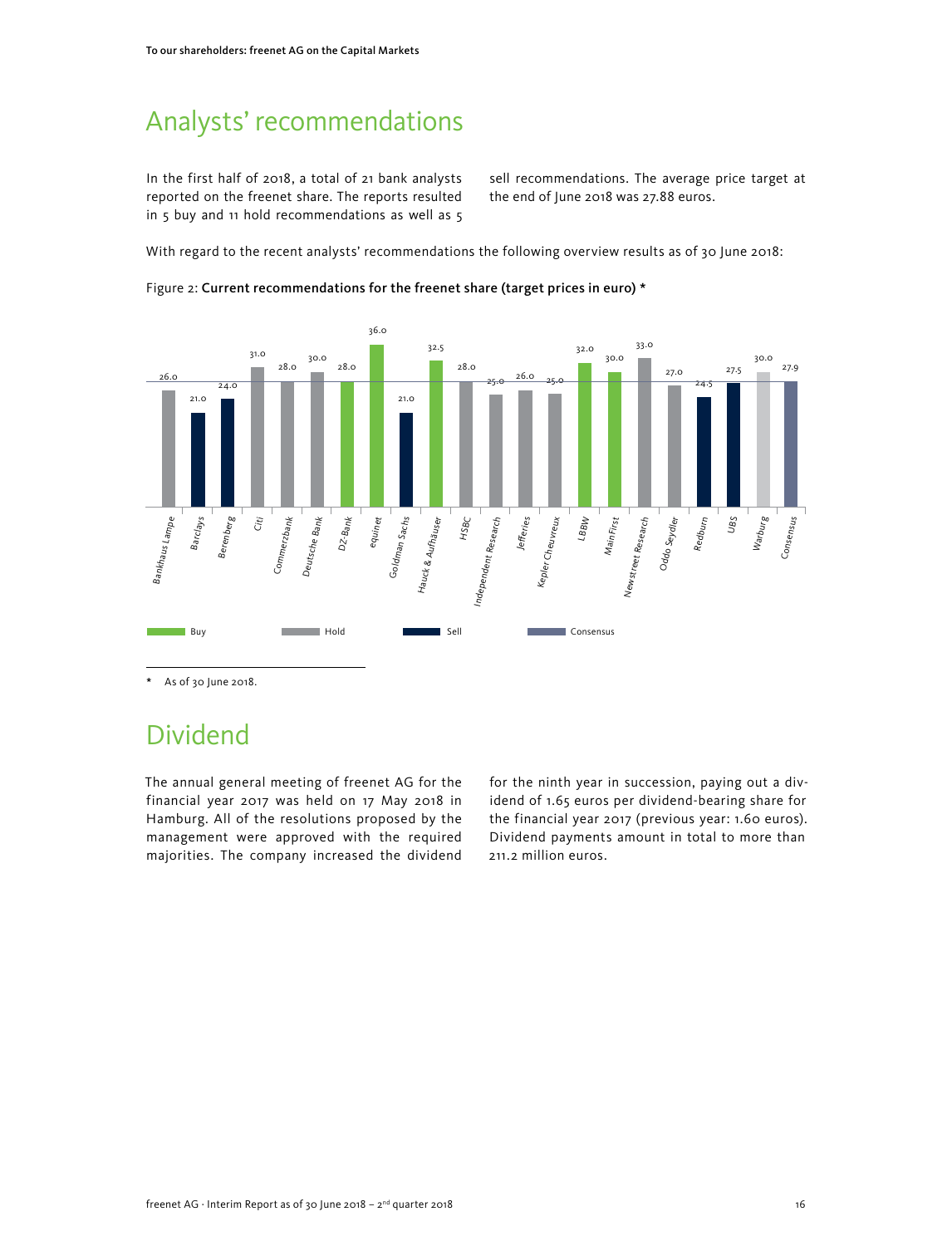## Shareholder structure

The share capital of freenet AG amounts to 128,061,016 euros and is divided into 128,061,016 registered no-par value shares. Each share represents 1.00 euros of the share capital.

According to the voting rights disclosures received pursuant to Section 21 of the German Securities Trading Act (WpHG), the shareholder structure of freenet AG changed as follows during the reporting period:

- In February, Deutsche Asset Management Investment GmbH (Germany) has notified us that its holding had fallen below the 3 per cent reporting threshold. This revealed that its share of the voting rights in freenet AG on 19 February amounted to 2.87 per cent (3,679,158 voting rights).
- **In March, POLARIS CAPITAL MANAGEMENT, LLC** (USA) has notified us that its holding had exceeded the 3 per cent reporting threshold. This revealed that its share of the voting rights in freenet AG on 3 March amounted to 3.05 per cent (3,904,742 voting rights).
- In June, BNP PARIBAS ASSET MANAGEMENT FRANCE S.A.S. (France) has notified us that its holding had fallen below the 3 per cent reporting threshold. This revealed that its share of the voting rights in freenet AG on 6 June amounted to 2.98 per cent (3,812,962 voting rights).
- In July, BLACKROCK, INC. (USA) has notified us that its holding had fallen down the 5 per cent reporting threshold. This revealed that its share of the voting rights in freenet AG on 29 June amounted to 4.94 per cent (5,885,394 voting rights).
	- In March, BlackRock, Inc. (USA) has notified us that its holding had exceeded the 5 per cent reporting threshold. This revealed that its share of the voting rights in freenet AG on 6 March amounted to 5.004 per cent (5,959,982 voting rights).
	- In March, BlackRock, Inc. (USA) has notified us that its holding had fallen below the 5 per cent reporting threshold. This revealed that its share of the voting rights in freenet AG on 7 March amounted to 4.99 per cent (5,997,685 voting rights).
	- In March, BlackRock, Inc. (USA) has notified us that its holding had exceeded the 5 per cent reporting threshold. This revealed that its share of the voting rights in freenet AG on 8

March amounted to 5.001 per cent (6,016,621 voting rights).

- In March, BlackRock, Inc. (USA) has notified us that its holding had fallen below the 5 per cent reporting threshold. This revealed that its share of the voting rights in freenet AG on 16 March amounted to 4.99 per cent (5,694,078 voting rights).
- In March, BlackRock, Inc. (USA) has notified us that its holding had exceeded the 5 per cent reporting threshold. This revealed that its share of the voting rights in freenet AG on 19 March amounted to 5.003 per cent (5.743,220 voting rights).
- In March, BlackRock, Inc. (USA) has notified us that its holding had fallen below the 5 per cent reporting threshold. This revealed that its share of the voting rights in freenet AG on 20 March amounted to 4.998 per cent (5,819,420 voting rights).
- In April, BlackRock, Inc. (USA) has notified us that its holding had exceeded the 5 per cent reporting threshold. This revealed that its share of the voting rights in freenet AG on 4 April amounted to 5.11 per cent (5,745,606 voting rights).
- In April, BlackRock, Inc. (USA) has notified us that its holding had fallen below the 5 per cent reporting threshold. This revealed that its share of the voting rights in freenet AG on 5 April amounted to 4.94 per cent (5,508,086 voting rights).
- In April, BlackRock, Inc. (USA) has notified us that its holding had exceeded the 5 per cent reporting threshold. This revealed that its share of the voting rights in freenet AG on 17 April amounted to 5.003 per cent (5,241,797 voting rights).
- In April, BlackRock, Inc. (USA) has notified us that its holding had fallen below the 5 per cent reporting threshold. This revealed that its share of the voting rights in freenet AG on 18 April amounted to 4.99 per cent (5,227,188 voting rights).
- In April, BlackRock, Inc. (USA) has notified us that its holding had exceeded the 5 per cent reporting threshold. This revealed that its share of the voting rights in freenet AG on 23 April amounted to 5.002 per cent (5,222,747 voting rights).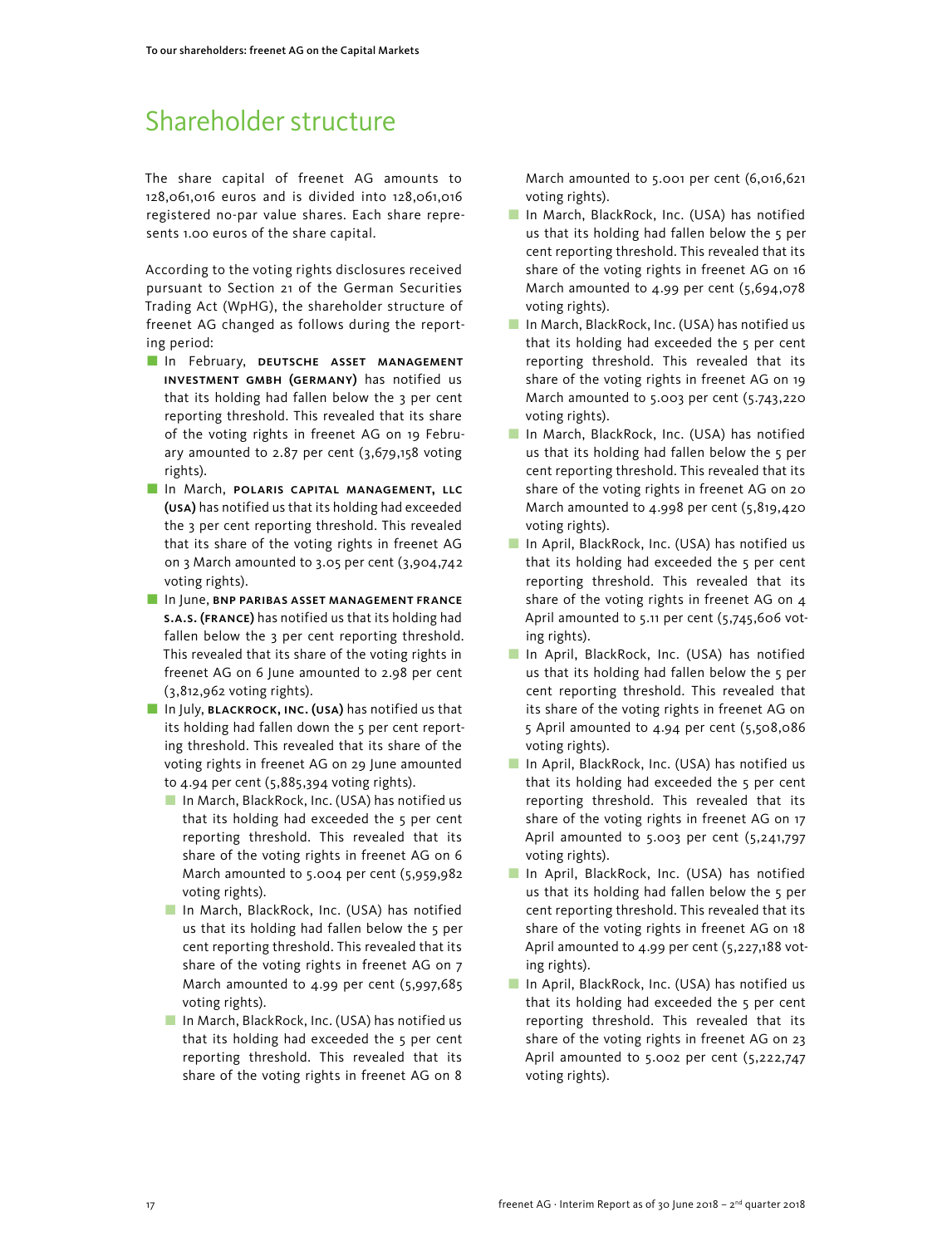- In May, BlackRock, Inc. (USA) has notified us that its holding had fallen below the 5 per cent reporting threshold. This revealed that its share of the voting rights in freenet AG on 3 May amounted to 4.99 per cent (4,960,824 voting rights).
- In May, BlackRock, Inc. (USA) has notified us that its holding had exceeded the 5 per cent reporting threshold. This revealed that its share of the voting rights in freenet AG on 15 May amounted to 5.01 per cent (5,121,687 voting rights).

As a result, the shareholder structure of freenet AG on 30 June 2018 was as follows:

#### Figure 3: Current shareholder structure



Based on the voting rights disclosures received during the quarter under review, free float has increased by 1.15 percentage points from 80.78 per cent to 81.93 per cent compared with 31 December 2017.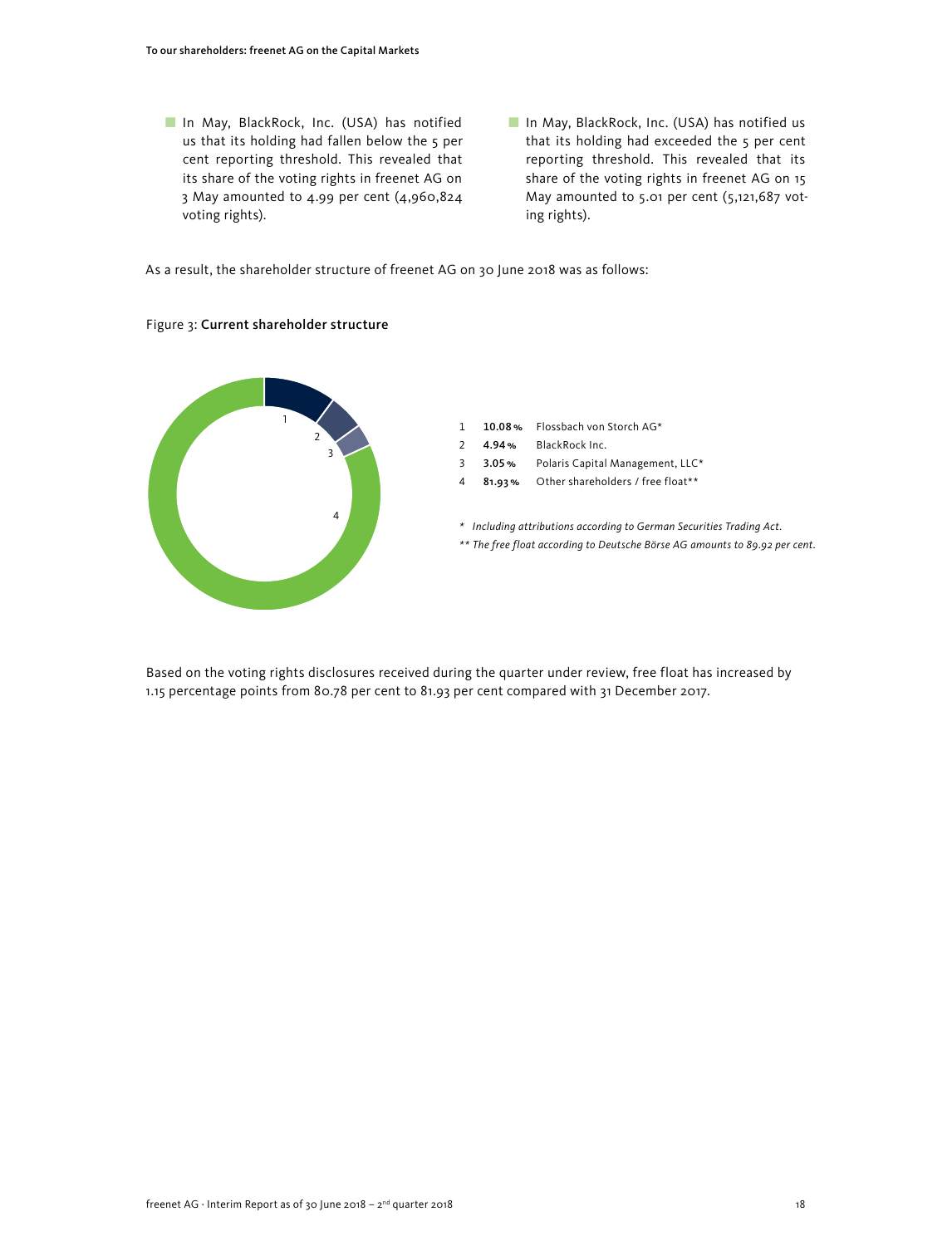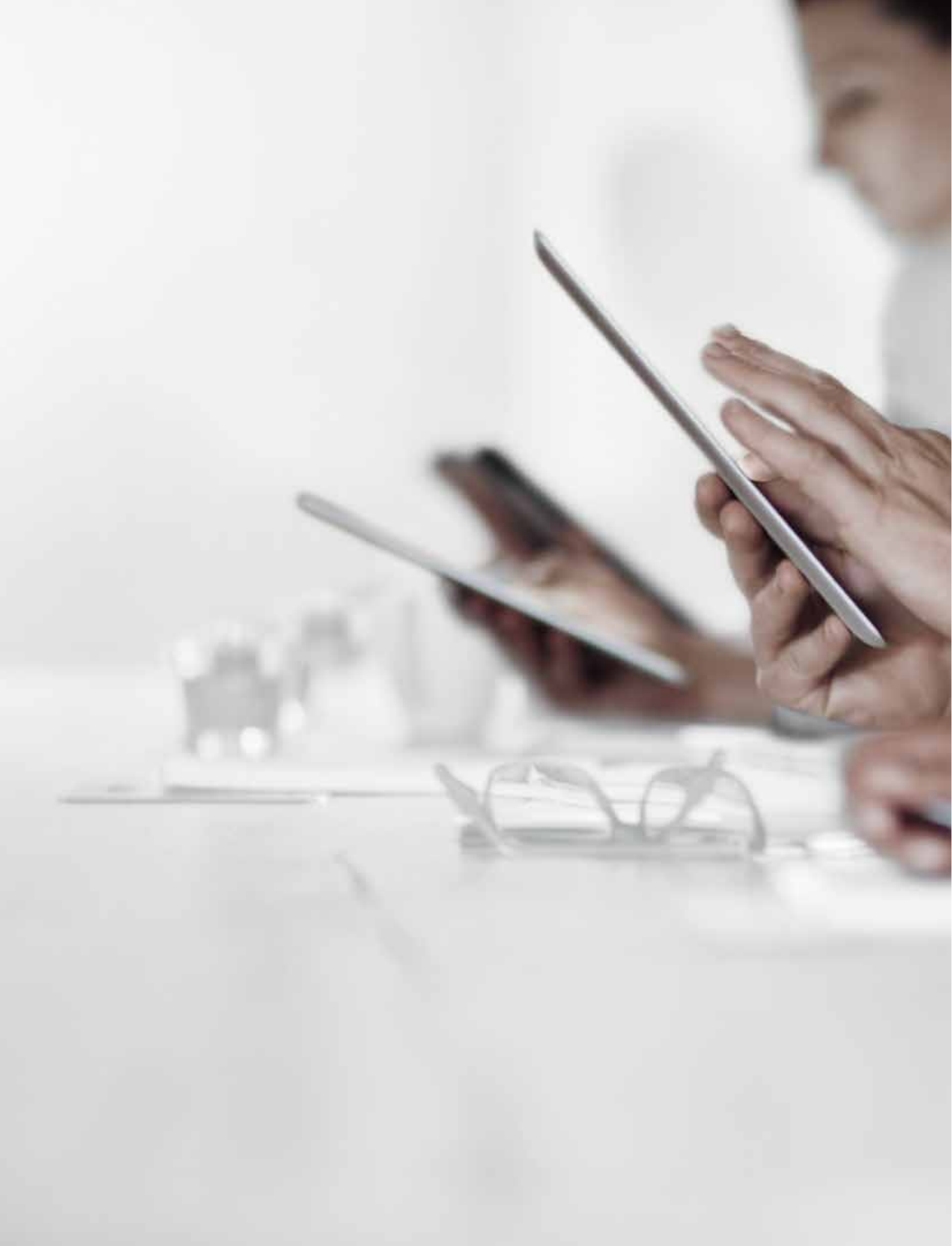# MANAGEMENT REPORT INTERIM GROUP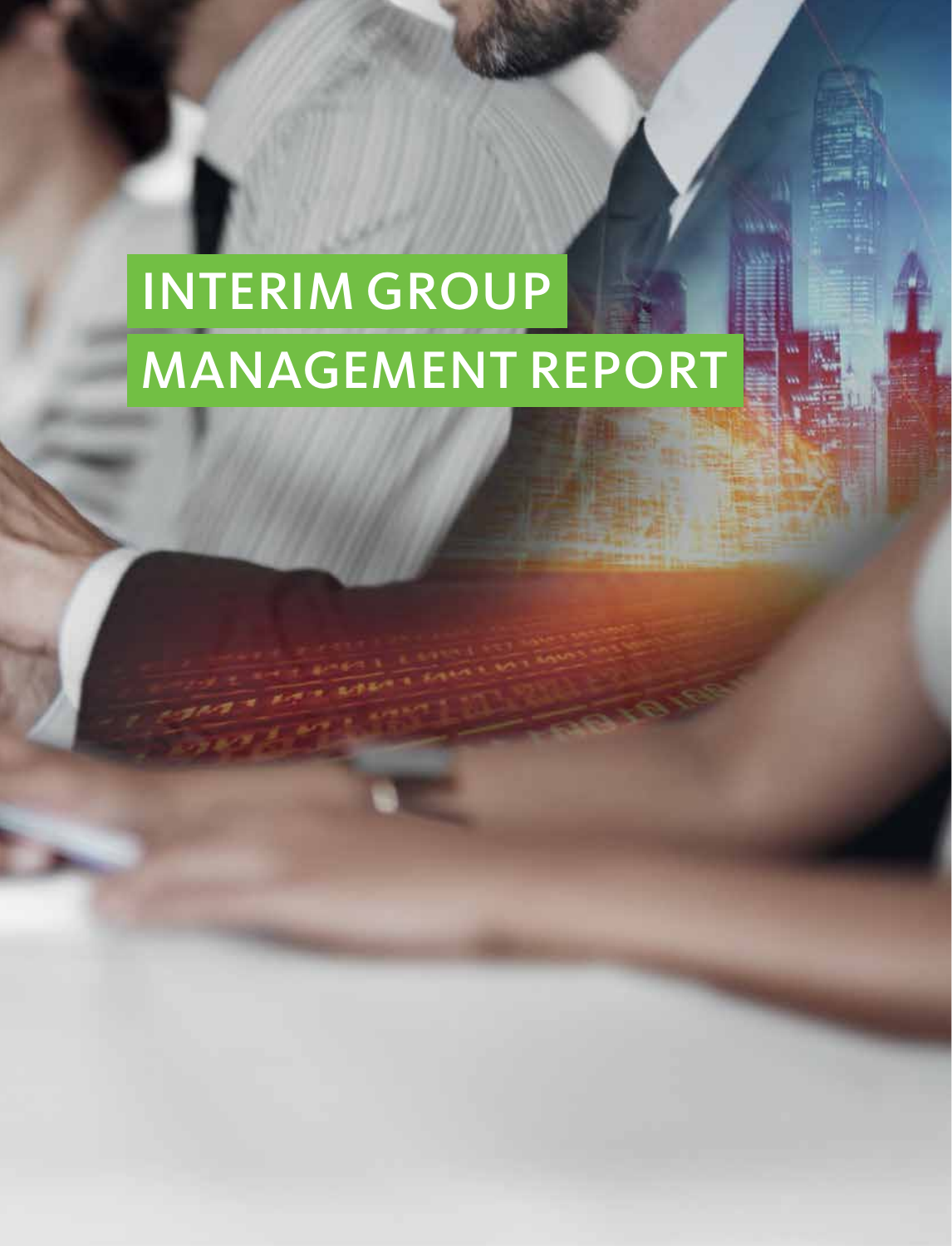# MANAGEMENT REPORT INTERIM GROUP

# Economic report

#### Business performance

The freenet AG as the largest independent telecommunications and digital-lifestyle provider without an own network offers its approximately 13 million customers products, services as well as hardware from the fields of mobile communications, TV and media and all other parts of the digital life. In the core business of Mobile Communications, the company operates as an independent service provider and offers customer-oriented services and inexpensive tariffs in all three German mobile networks. The portfolio comprises the company's own tariffs and services as well as corresponding offerings of the network operators for mobile communications and mobile Internet. In addition, the company offers innovative digital applications for entertainment and infotainment, data security as well as home automation and security - including the latest smartphones, tablets and notebooks as devices as well as attractive accessories.

The key target group is made up of private users, who are addressed as part of a multiple-brand strategy: In view of the fierce competition within the sector, the main brand mobilcom-debitel focusses primarily on high-quality contract relations for signing up new customers and also for managing existing customers. Furthermore, the discount brands of freenet - klarmobil, freenetmobile, callmobile and debitel light cover the no-frills market.

In addition to its core segment of Mobile Communications, freenet AG completed the process of breaking into the TV and media business with a fundamental acquisition and a larger participation. The Cologne-based Media Broadcast Group is the sole commercial provider of the DVB-T2 HD standard in Germany, which initially started as a pilot operation at the end of May 2016. This standard permits the terrestrial broadcasting of a comprehensive package in full-HD quality, and addresses millions of German TV households which previously had been using DVB-T1 and which until the official changeover on 29 March

2017 used DVB-T1 which expired on that date. This will be possible in future on the TV at home and will also be available for mobile use, for instance in the train or in the car. This also includes access to the catch-up services of the various stations. The acquired package also included the business units radio (VHF and DAB+) as well as network services for TV productions.

In addition, freenet AG has acquired a 50.01 per cent stake in EXARING AG, and has secured the distribution rights for a closed IP platform for innovative entertainment and TV services. The company based in Munich, uses a fibre-optic network, enabling the technical means for motion-picture entertainment for 23 million German broadband households, for approximately 60 million smartphone owners and for all users of PCs, laptops or tablets. The fibre-optic technology means that the platform is also in an excellent position to cope with innovations such as 4K, 8K virtual reality and holography/3D.

Following lengthy pilot operation and intensive technological preparations, March 2017 saw the start of the commercial phase of the new TV broadcasting standard DVB-T2 HD under the brand name freenet TV in several German metropolitan areas: Since that time, it has only been possible for high-definition TV images of up to 20 private stations to be received via antenna in encrypted form in the core regions of Germany. For this purpose, in the case of new DVB-T2-HD-capable TVs, not only an internal or external antenna but also a CI+ module of freenet TV is required - for all other TVs, a small set-top box is required as a receiver. waipu.tv also made its debut at the end of 2016 - this is the IPTV/entertainment product of EXARING. Since that time, the consistent process of developing the new TV and Media segment has formed one of the focal points of the operating activities of freenet – in addition to the continuous expansion of its core business relating to Mobile Communications, Mobile Internet and Digital Lifestyle.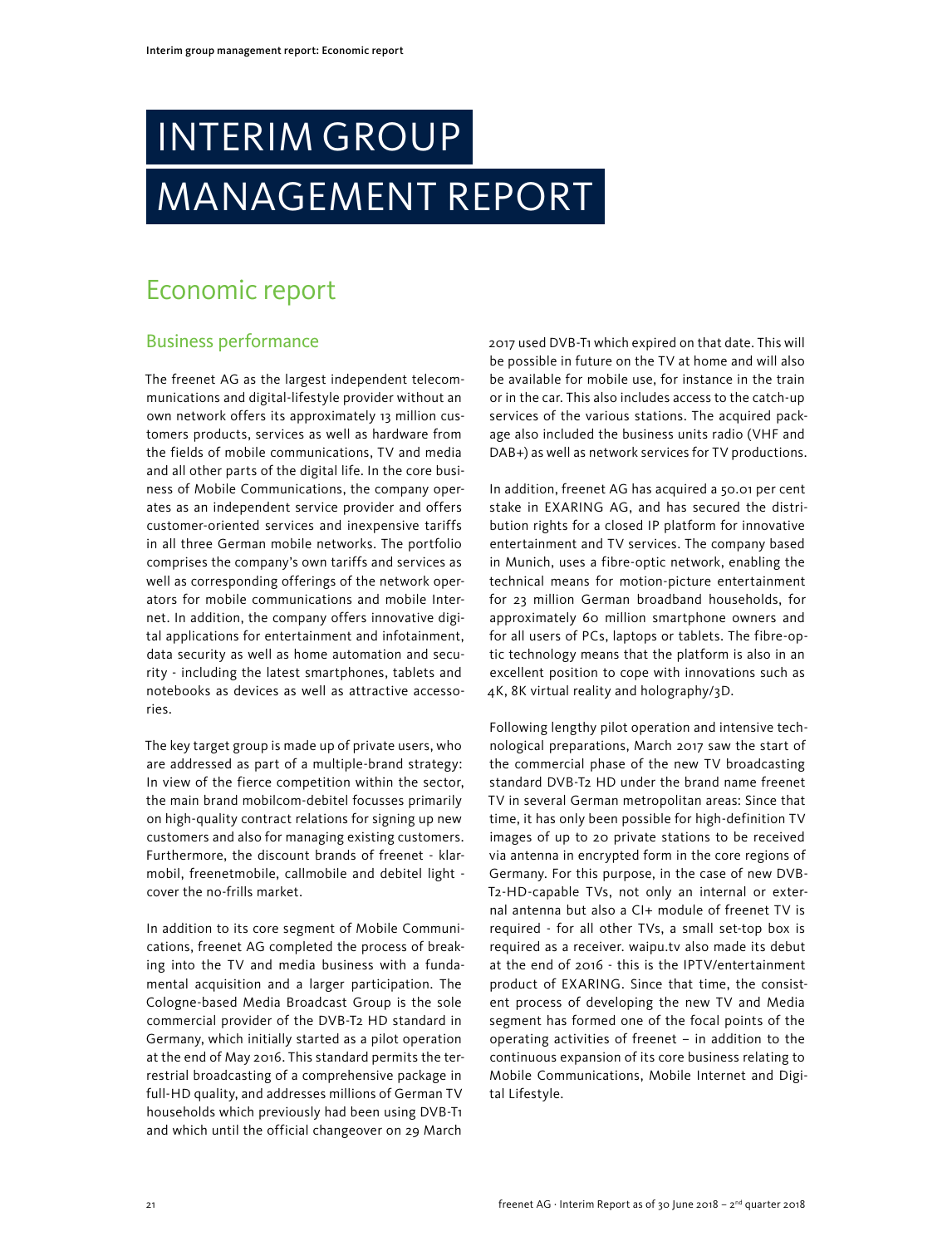#### The TV and Media segment is developing according to plan.

Up to the end of June 2017, freenet TV users were initially able to use the full-HD offering of private stations free-of-charge, and subsequently for a monthly fee of 5.75 euros. This means that the first full annual cycle of the commercial product offering was completed at the end of the first half of 2018. The cycle was characterised by a wide range of sales and marketing activities, and comprised TV spots and inserts, online advertising on the company's own websites and installations in several hundred mobilcom-debitel shops. This was accompanied by targeted promotions - for instance with major daily newspapers or with Samsung as one of the main manufacturers of TV hardware. With these concentrated measures, freenet TV achieved an initial major milestone in mid-March 2018: The freenet subsidiary Media Broadcast as a platform operator celebrated its one millionth customer in its headquarters in Cologne - and presented him with a Samsung TV to mark the occasion.

Notwithstanding the above, freenet and Media Broadcast further boosted the quality and extent of the product in recent months. Accordingly, in the course of the second quarter, satellite users also gained access to freenet TV, broadcast via Astra and for the same monthly fee of 5.75 euros as applicable for terrestrial reception. At the start of this service, the freenet TV CI+ module which has been available from dealers for more than one year was accompanied by the new freenet TV receiver "DIGIT S4" of TechniSat.

At the same time, freenet started a new service for freenet TV customers in co-operation with Deutsche Technikberatung. For a price of 49 euros, they are able to use the services of this major provider of professional technical assistance in Germany - for instance for setting up components or for maintaining all devices. The price includes the call-out charges and an operating time of up to one hour.

At the end of April 2018, Media Broadcast then changed the signal for antenna TV to DVB-T2 HD in a further six regions. With the new locations of Augsburg, Bielefeld, Erfurt, Münster, Osnabrück and Weimar, the number of potential freenet TV users has increased by 2.5 million to 58.6 million.

At the end of May 2018, the programmes of freenet TV broadcasted via terrestrial and satellite means were extended to include the online service "freenet TV connect". As an Internet-based add-on service, it offers video-on-demand use in addition to the linear TV channels. This service requires an Internet connection with a bandwidth of at least 3 mbps as well as a receiver which supports the HbbTV standard. Waiting times for surfing are frequently long in conjunction with HbbTV, and are to be considerably reduced by the innovative technology "Dash Direct Play". At the end of the first half of the year, the number of users of freenet TV had increased further, rising to 1.14 million at the end of June. However, it has to be borne in mind that there is generally a certain amount of time between the date at which a voucher is purchased (count as customer) and the date of initial activation (generation of revenue). There was a considerable increase in this difference at the end of June, because many customers had stocked up with new vouchers in view of the expiry in the third quarter of 2018 after twelve months.

Marketing of the IPTV product waipu.tv of EXAR-ING had started at the end of 2016. Since that time, waipu.tv has been available in two versions, which are increasingly comprising all major traditional stations as well as many special-interest channels: As a Comfort version with initially 10 hours of storage for 4.99 euros per month and as a Perfect version with initially 50 hours of storage for 14.99 euros - both with the option of monthly termination and with a free test month. The price of the "Perfect" version has since been reduced to 9.99 euros, and the recording storage has been increased to 100 hours; at the same time, the recording storage of the "Comfort" version has been increased to 25 hours.

waipu.tv continuously expanded its portfolio during the first half of 2018. The end of 2017/start of 2018 initially saw the start of the football station "sportdigital HD", "Der Heimatkanal" with sentimental films with a regional background/event films, popular theatre pieces, music shows and TV series as well as "Romance TV" with romantic TV movies and series. In February 2018, "Watch Movies" also placed its approximately 3,000 films in the fields of drama, thrillers, comedies and love stories on the IPTV platform. March 2018 saw the arrival of the stations of the ProSiebenSat.1 Group in the Perfect package without any additional costs in HD quality, and also all series of Stromberg within the framework of a co-operation with "MySpass". Since April 2018, the users have also been able to receive films of "Netzkino" - in the categories: highlights, thrillers, comedies, horror and drama. A further highlight is the offering of the music station Jukebox - for all customers with an HD option automatically in full-HD definition without any additional costs. Overall, the Perfect offering of waipu.tv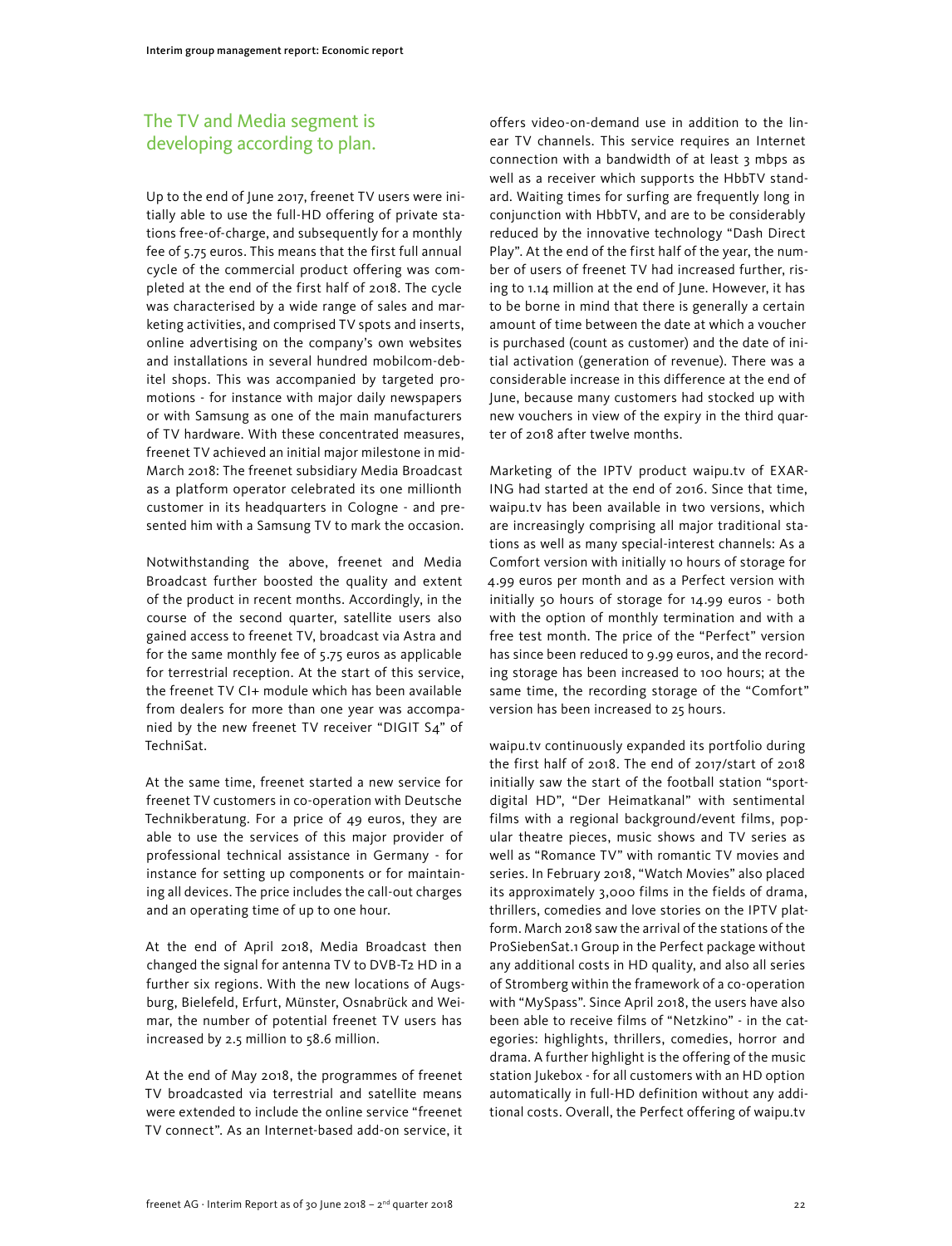now comprises more than 90 stations, most of which in HD quality.

On the occasion of the Football Word Cup in Russia, waipu.tv initially broadcast "das schnellste Tor ins Wohnzimmer" ("the quickest goal into your living room"). Using the high-speed data transmission service "Low Latency Service" (for which a patent application has been submitted), the World Cup goals can be celebrated via high-speed streaming up to one minute before they can be celebrated for instance with cable TV. And finally, EXARING has also increased the technical range of waipu.tv: The platform contents are now also available to the user thanks to a web version which has been developed in-house or an app on the laptop, PC or tablet apps.

With the expanding attractive offerings, the number of users of waipu.tv has also increased: At the end of June, the number of paying customers was 174,300. The number of registered customers has now increased to approximately 824,000.

At the end of the first half of 2018, freenet started "freenet Video", an offering which addresses the attractive market of online video services. For 0.99 euros in the first month (minimum duration), it offers more than 1,000 films and series in HD quality; starting with the second month, the monthly fee is 4.99 euros. The account can be used via smartphone, tablet, smart TV and PC on up to five devices. More than 8,000 other productions are also available to be purchased and loaned. The user is also able to download a selection of top films with movie coins - an in-house virtual currency which can be exchanged for the monthly changing blockbusters.

#### Attractive tariffs and special promotions contribute to constant customer growth in mobile communications.

For more than six years in succession, freenet has now reported continuous growth in the particularly valuable segment of postpaid users with two-year contracts. In the fiercely competitive mobile communications market, the company regularly sets standards via its individual brands, with customer-oriented tariffs and top placings in independent comparison tests.

Since March of this year, the main brand mobilcom-debitel and the discount subsidiary klarmobil

have also for the first time been offering access to the high-speed LTE data network of Deutsche Telekom. For this purpose, klarmobil has presented its new Telekom LTE tariffs with a duration of two years in three different sizes - with data volumes of 2 GB, 4 GB and 8 GB.

In mid-April, mobilcom-debitel then started two exclusive eSports tariffs in co-operation with the eSports community and the League of Legends team: "No Limit" and "Level 8". Both Sim-only offerings include a call and text flatrate on all national networks and also the freenet Hotspot flatrate for world-wide surfing in more than 50 million hotspots as well as the basic package of the mobilcom-debitel cloud with 100 GB storage. "No Limit" with a monthly fee of approximately 80 euros also provides unlimited surfing in the mobile Internet with a maximum bandwidth of up to 300 Mbps, whereas "Level 8", for approximately 25 euros per month, comprises a oneoff "Unicorns of Love pass" for an additional 1 GB of unthrottled surfing volume.

In June, klarmobil reduced the price of all offered Allnet flatrates: The Allnet flatrate 2000 with 2 GB data volume was reduced to approximately 13 euros, the Allnet flatrate 3000 was reduced to approximately 17 euros, and the Allnet flatrate 4000 was reduced to approximately 20 euros.

In addition, the individual brands of the freenet Group carried out a range of temporary special promotions in the first six months of the current year. For instance, in January, April and May, mobilcom-debitel reduced the price of "Smart Surf" in the D-network of Vodafone with a 2 GB Internet flatrate and 50 free call minutes and texts from around 17 euros to 5 euros, partially in co-operation with ComputerBild. In February, freenet's main brand initially offered the tariff "Comfort Allnet" in the Telekom and Vodafone network for no charge in the first three months, and subsequently with a discount of 17 euros per month; this represents a saving of more than 450 euros over the minimum two-year contract.

freenetmobile in turn cancelled the activation charge in February for all Allnet flatrates and smartphone tariffs. In May, klarmobil offered the Allnet flatrate 24M – 2000 MB for approximately 15 euros per month in conjunction with AutoBild and ComputerBild - representing a saving of 240 euros over the two-year contract duration. In return, the user received 2 GB monthly high-speed surfing volume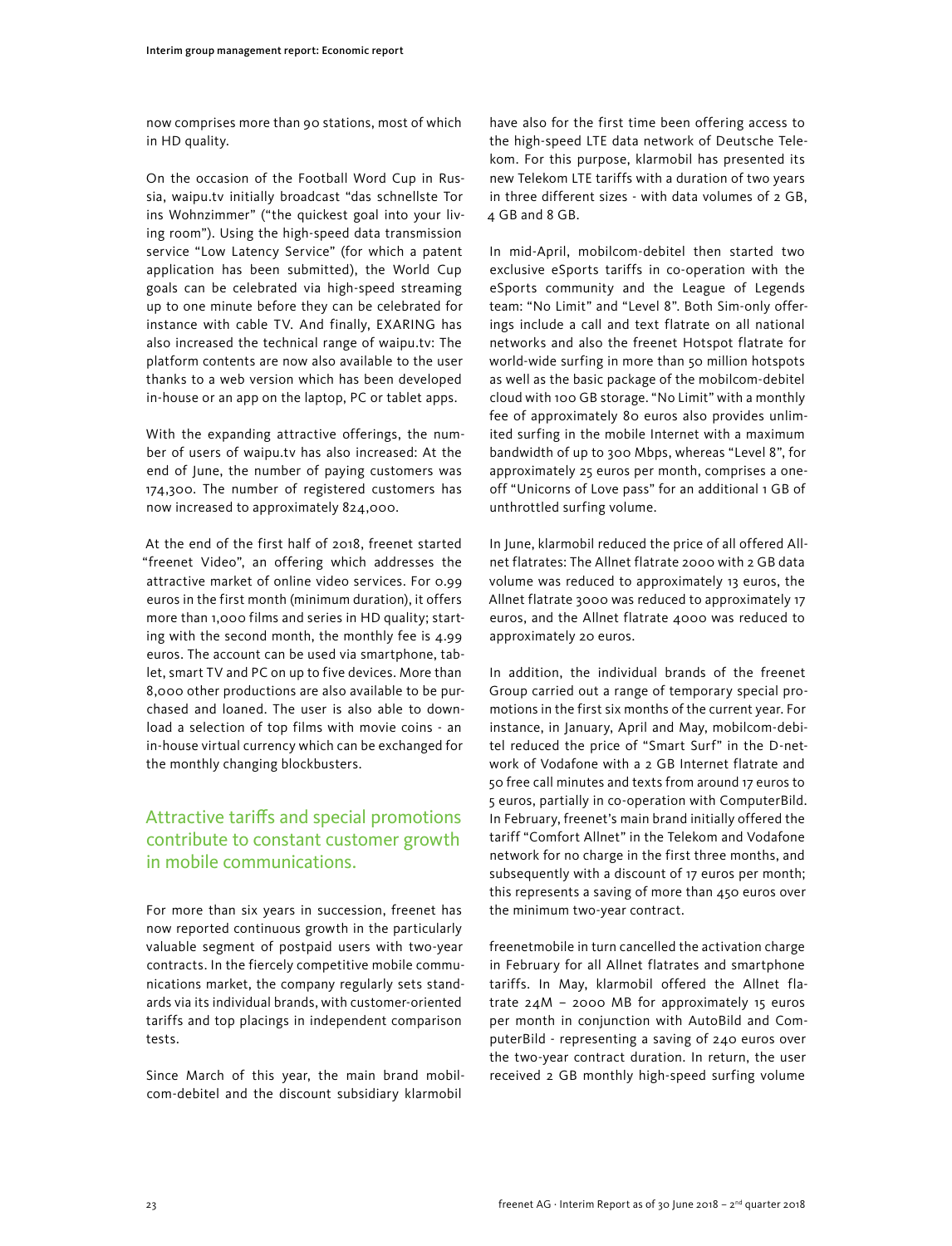with max. 50 mbps with unlimited free minutes/texts into all German networks.

And finally, the majority holding Motion TM offered various World Cup specials in June on the occasion of the Football World Cup. In addition to an extensive World Cup betting game, it also comprised eleven special offers, including reduced tariffs such as the Allnet flatrate 4000 of klarmobil and the Vodafone Smart L+ as well as heavily subsidised premium smartphones such as the HTC U12 Plus or the Huawei P20.

In this way, the individual brands have again gained leading places in various tariff tests. For instance, freenetmobile with Stiftung Warentest for contracts with a minimum one-month duration or klarmobil in a list of data tariffs at ComputerBild with the data flatrate 1000 in the Vodafone network.

The customers have also been convinced by the various offerings: The number of the most profitable part of the Mobile Communications segment – the Postpaid customers - increased in the first half of 2018 by 117,000 to 6.83 million and compared to the previous-year quarter by 264,000. Thus, the number of customers with a two-year contract increased the 24th quarter in a row.

At the same time, the number of no-frills users declined in the first half of 2018 by 137,000 to 2.74 million. This demonstrates a trend covering all markets, which is also applicable for the traditional Prepaid customer segment; it is attributable to the need to provide identification, which has been required by the legislative authorities since July 2017, and which means that is more difficult to buy a corresponding card from online retailers and also in highstreet outlets.

Overall, customer ownership of 9.57 million customers at the end of June 2018 is stable compared with the previous quarter and corresponding previous-year period. This is also applicable for Postpaid ARPU at 21.5 euros – compared with 21. euros in the previous quarter and 21.4 euros in the corresponding previous-year period.

#### The Digital Lifestyle portfolio is making an increasing contribution to revenues.

Under the heading "Digital Lifestyle", services as well as products in the fields of entertainment, security, SmartHome and eHealth form a further mainstay of the freenet Group. They complement the traditional Mobile Communications activities and the TV and Media segment. The products and services are generally offered via the main brand mobilcom-debitel - in the various shops, via online sales and also via a wide range of special promotions and activities. These also include the "Sunday Stunners" which have now been successfully marketed for more than two years at very competitive conditions.

In the first half of 2018, one focus was on smartphones in a wide range of price classes of the market leaders Apple and Samsung, rounded off by further hardware and attractive offerings of other manufacturers.

The highlights of Apple include the following:

- the iPhone SE with 32 GB for a price of approximately 300 euros instead of the normal price of 479 euros, and with 64 GB for 409 euros instead of 589 euros,
- the iPhone 6 with 32 GB also for approximately 300 euros,
- the iPhone 6s with 32 GB for 444 euros, representing a saving of more than 300 euros compared with the normal market price,
- the iPhone 8 Plus in the 64 GB version for a price of 759 euros and a saving of approximately 150 euros as well as
- the current smartphone flagship the iPhone X again with a saving of approximately 150 euros for a price of around 1,000 euros.

On the occasion of Valentine's Day, mobilcom-debitel lowered the price for the iPad Pro 64 GB Wi-Fi by 110 euros to 619 euros. GRAVIS reduced Apple TV 4K in the versions 32 GB as well as 64 GB by approximately 10 per cent to around 180 euros and 200 euros respectively.

There were also attractive offerings of Samsung smartphones:

- The price of the Samsung Galaxy A3 (2017) was reduced by 150 euros to 180 euros and
- the price of the Samsung Galaxy A5 (2017) was reduced by approximately 180 euros to 250 euros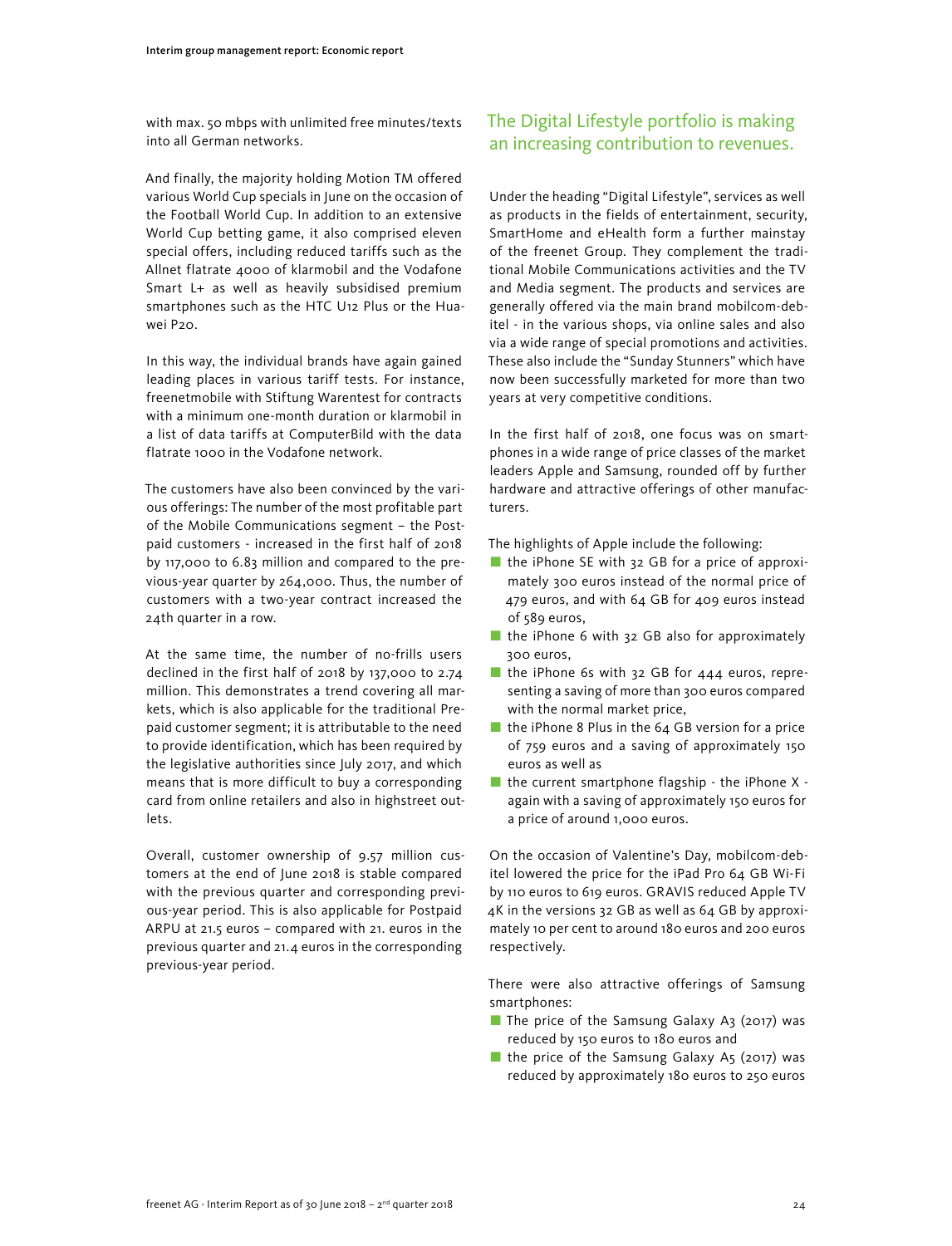in January, and was reduced further in March to 235 euros,

- in February, mobilcom-debitel offered the Samsung Galaxy S8 for a considerably reduced price of approximately 310 euros in co-operation with Media Markt and combined with a mobile contract - representing a saving of approximately 200 euros compared with other dealers on the market,
- in combination with a mobile contract in the D-networks of Deutsche Telekom or Vodafone, the prices of the new Samsung smartphone flagships Galaxy S9 and S9+ were initially reduced in February to 99 euros and 199 euros respectively,
- at the end of May, mobilcom-debitel then put together a particularly attractive package consisting of a smartphone and mobile contract in co-operation with ComputerBild - approximately 25 euros for the Galaxy S9 with the real Allnet tariff in the Vodafone network for 37 euros per month.

With the Y6 Pro (2017), the Chinese manufacturer Huawei has extended its smartphone range to include a first-class product in the entry-level segment. At the end of January, mobilcom-debitel reduced the price of this ultra-slim model with high-quality metal unibody to 159 euros. In April, freenet's main brand reduced the price of the Huawei P10 by 200 euros to approximately 380 euros.

Also at the beginning of the year, mobilcom-debitel offered the Fairphone 2 which is manufactured particularly in line with social and environmental compatibility considerations, for a reduced price of 509 euros. The device stands out as a result of its robust design and modular structure, which enables users to repair or replace the individual elements themselves. This is accompanied by a much higher useful life and efficient utilisation of resources and the environment. The company also uses minerals obtained from conflict-free production sites, thus indirectly improving working conditions during the production process.

GRAVIS in turn has carried out regular special promotions. For instance, at the start of the Football World Cup, under the motto "So sehen Sieger aus" ("This is what winners look like"); within this framework, TVs, smartwatches and Apple MacBooks were offered for partially reduced prices, and the promotion also included lighting systems and motion sensors of Philips, as well as power banks, fitness trackers, monitors and mobile loudspeakers.

As a consequence of all these activities, this growth segment generated revenue of approximately 85,0 million euros in the first half of 2018. This represents growth of 14,5 per cent compared with the corresponding previous-year period. This was based on approximately 2.5 million options which had been activated as of the end of June 2018.

#### Recognition of a wide range of service activities.

An optimum service is a key element of the business model of a service provider. The freenet Group therefore aims to achieve continuous improvements from the customer perspective in all segments. For instance, GRAVIS entered into partnership with Grover before the end of the year within the framework of a pilot project carried out initially in two branches in Berlin and Hamburg. The company focusses on leasing instead of selling digital-lifestyle products - i.e. smartphones and tablets, computers and wearables, gaming and home entertainment, audio and music as well as e-mobility and Smart Home.

The benefits from the point of view of customers are the ability to use the latest devices in a customised manner with a positive impact on liquidity, protection in the event of any damage and full flexibility. For instance, the products become the property of the customer three months after the rental payments have attained the recommended retail price of the manufacturer. If the customer wishes to purchase the device beforehand, 30 per cent of the user's previous rental payments are offset against the recommended retail price. In the first half of 2018, GRAVIS then extended this model of a rapid and uncomplicated "product as a service" to all branches throughout Germany.

In addition, the freenet subsidiary has extended its services as an authorised Apple service provider to include its own battery service. The replacement batteries of the well-known Swiss manufacturer LMP can be ordered in advance, and can be changed very quickly in the respective shop; this avoids the time-consuming process of sending the devices to Apple.

Varied and customer-oriented services were the main reason behind the fact that GRAVIS received the Plus X Award in the first quarter of the current year. With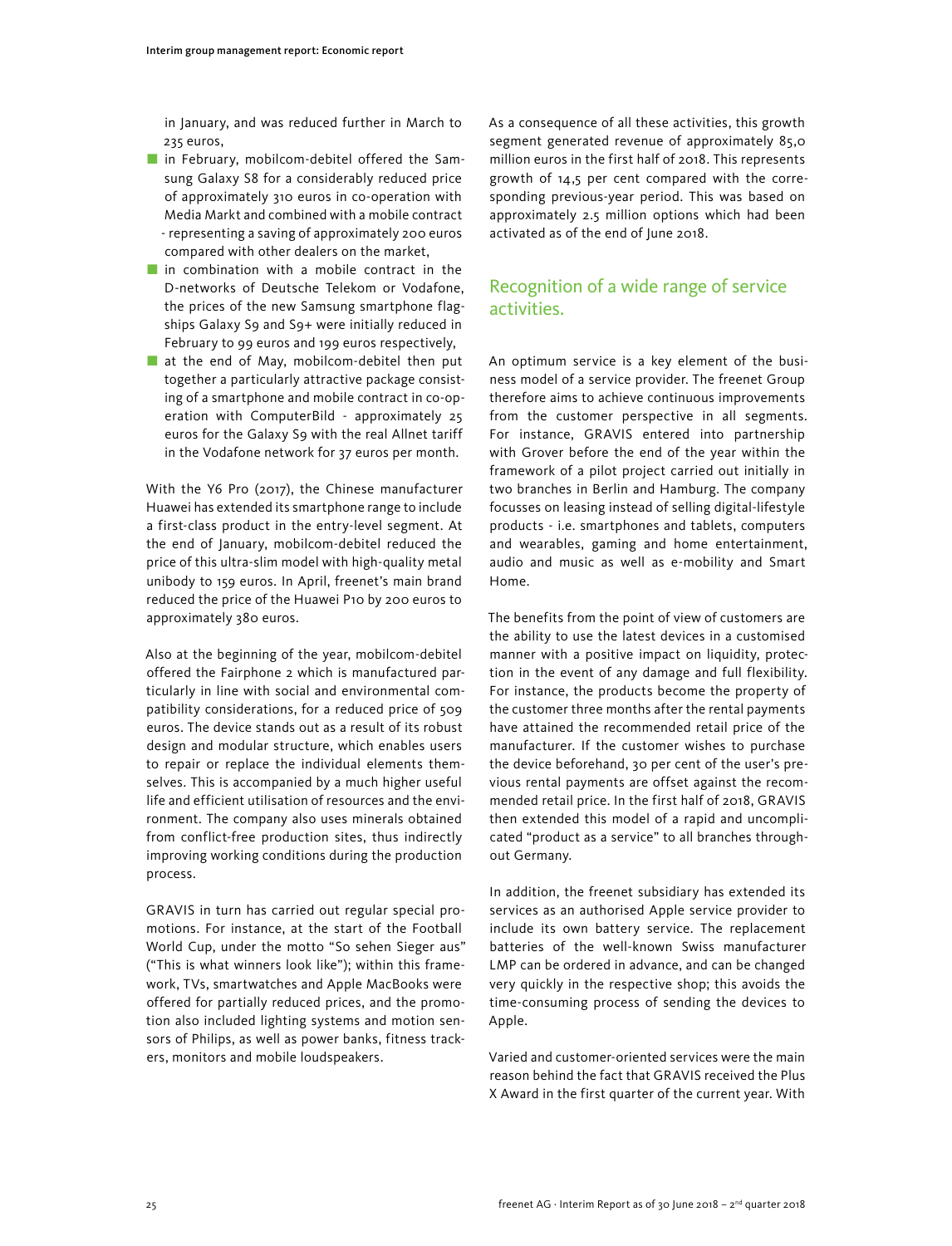its international and independent adjudicators, the prize is one of the most important innovation prizes in the world in the fields of technology, lifestyle and sport. GRAVIS gained the award in the category "IT/ telecommunication" based on more than 3,000 valid consumer verdicts within the framework of an online survey.

#### PR campaigns promote growth in Mobile Communications and in the TV segment.

freenet supports its sales activities with continuous and systematic marketing campaigns. The campaign carried out in the early summer of 2018 again used the popular figure of Costa, referring to the Football World Cup in Russia, and focussed on expanding

the range and frequency activation in the shops and online channels.

The focus was on an extended selection of products from the core business of Mobile Communications and also on the innovative possibilities of TV consumption at home and on the move. As was the case in previous campaigns, the marketing mix consisted accordingly of TV spots, online advertising, out-of-home measures, digital out-of-home, PoS flyers, instore and display window TVs as well as a wide range of social media measures. In addition to the main private stations such as ProSieben, RTL, Sat1 and Vox, the TV spots also involved the public channel ZDF for the first time. With regard to the out-ofhome measures, the number of cities covered doubled to more than  $40 -$  with the aim of improving the broad effect of the offerings.

## Key drivers of the business development

#### Customer base development in the Mobile Communications segment

| In million                | 30.6.2018 | 31.3.2018 | 31.12.2017 | 30.9.2017 | 30.6.2017 |
|---------------------------|-----------|-----------|------------|-----------|-----------|
| <b>Customer Ownership</b> | 9.57      | 9.60      | 9.59       | 9.60      | 9.59      |
| <b>Thereof Postpaid</b>   | 6.83      | 6.77      | 6.71       | 6.65      | 6.56      |
| Thereof No-frills         | 2.74      | 2.83      | 2.88       | 2.95      | 3.03      |
| Prepaid                   | 2.12      | 2.16      | 2.24       | 2.28      | 2.39      |
| Mobile customers/cards    | 11.69     | 11.77     | 11.83      | 11.88     | 11.99     |

Table 1: Customer base development in the Mobile Communications segment

In its core business Mobile Communications, the freenet Group in 2018 continued to focus on the well-proven objectives in gaining new customers and managing existing customers: the establishment of sustainable customer relations and also the consistent expansion and marketing of digital lifestyle activities. The main focus was on the numbers of particularly valuable postpaid customers, comprising mobile contracts with a minimum two-year duration. At the end of the second quarter of 2018, the positive development in the number of customers in this strategically important group resulted in total numbers of 6.83 million customers. Compared with the previous year, this represents an increase of approximately 4 per cent or 264,000

users. Compared with the first quarter of 2018, the increase is approximately 1 per cent (58,000 users).

At the end of the second quarter of 2018, the number of no-frills customers amounted to 2.74 million, and was thus approximately 287,000 lower than the figure of the previous-year quarter (Q2/2017: 3.03 million). Compared with the first quarter of 2018, the decline is approximately 88,000. The development continues to be characterised by the impact and the statutory requirements of the registration obligation for gaining new customers.

The positive development in valuable postpaid business has virtually compensated for the downturn in no-frills business, so that the non-financial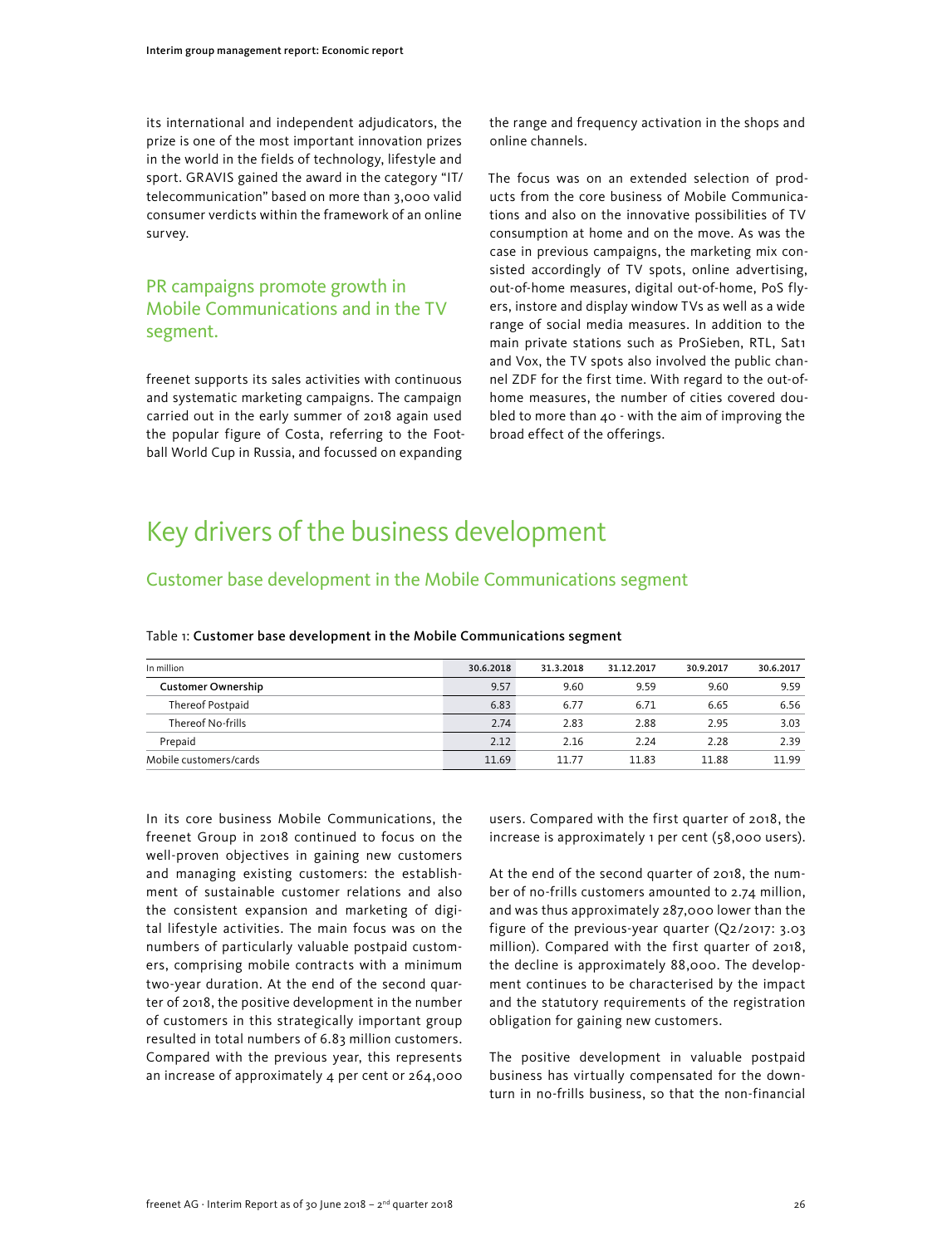performance indicator customer ownership is disclosed as 9.57 million users as of 30 June 2018. Compared with the previous year, there has been a slight decline of approximately 23,000 users; compared with the previous quarter, the number of users has declined by approximately 30,000. Overall therefore, the development in customer ownership has been relatively stable.

The number of issued prepaid cards continued to decline in the last quarter, and amounted to 2.12 million (Q2/2017: 2.39 million). This decline is

attributable to the deactivation of unused SIM cards by the network operators (technical churn) as well as to the decline in the activation of new customers caused by the Anti-Terror Act for purchasing prepaid cards after 1 July 2017.

Accordingly, the total number of mobile customers declined by approximately 300,000 compared with the previous-year quarter to 11.69 million as of the end of June 2018, (Q2/2017: 11.99 million).

#### Monthly average revenue per user in the Mobile Communications segment

| In EUR    | Q2/2018 | Q1/2018 | Q4/2017 | Q3/2017 | Q2/2017 |
|-----------|---------|---------|---------|---------|---------|
| Postpaid  | 21.5    | 21.4    | 21.4    |         | 21.4    |
| No-frills | 3.5     | 3.2     | 3.0     | 2.9     | $\sim$  |
| Prepaid   | 3.4     |         |         |         | ⊥.د     |

Table 2: Monthly average revenue per user (ARPU)

The value of postpaid business is also demonstrated in the stable development of postpaid ARPU, which amounted to 21.5 euros in the second quarter of 2018, slightly higher than the figures reported for the previous year and also the previous quarter. Compared with the previous year, no-frills ARPU has increased by 0.8 euros to 3.5 euros. In comparison to the previous quarter, the increase is 0.3 euros.

This positive development over previous quarters shows that the optimisation and extension of the tariff portfolio has been well received by this customer group in recent months. At 3.4 euros, prepaid ARPU is also higher than the corresponding previous-year quarter (3.1 euros) and the previous quarter (3.2 euros).

#### Digital Lifestyle

In addition to optimising its core business Mobile Communications, the freenet Group has since 2013 been focussing on the still recent growth area of Internet-based mobile applications for private customers. For the freenet Group, the Digital Lifestyle business, as part of the Mobile Communications segment, encompasses telecommunications, Internet and energy plus all services, applications and devices that are connected to the Internet by way of a mobile device or which can be controlled through such a device.

The existing Digital Lifestyle strategy is focused on the enhancement and broadening of the current product and service portfolio to include the overall field of

digital lifestyle while making systematic use of existing strengths and areas of expertise.

The freenet Group is positioning itself in this growth market by means of partnerships; it does not carry out own research and development works. At the same time, the Group is enlarging and optimising its digital lifestyle sales infrastructure, in particular via its own stores in premium locations which are operated under the premium brand GRAVIS and through the company freenet digital GmbH, which markets modern, digital entertainment formats and services.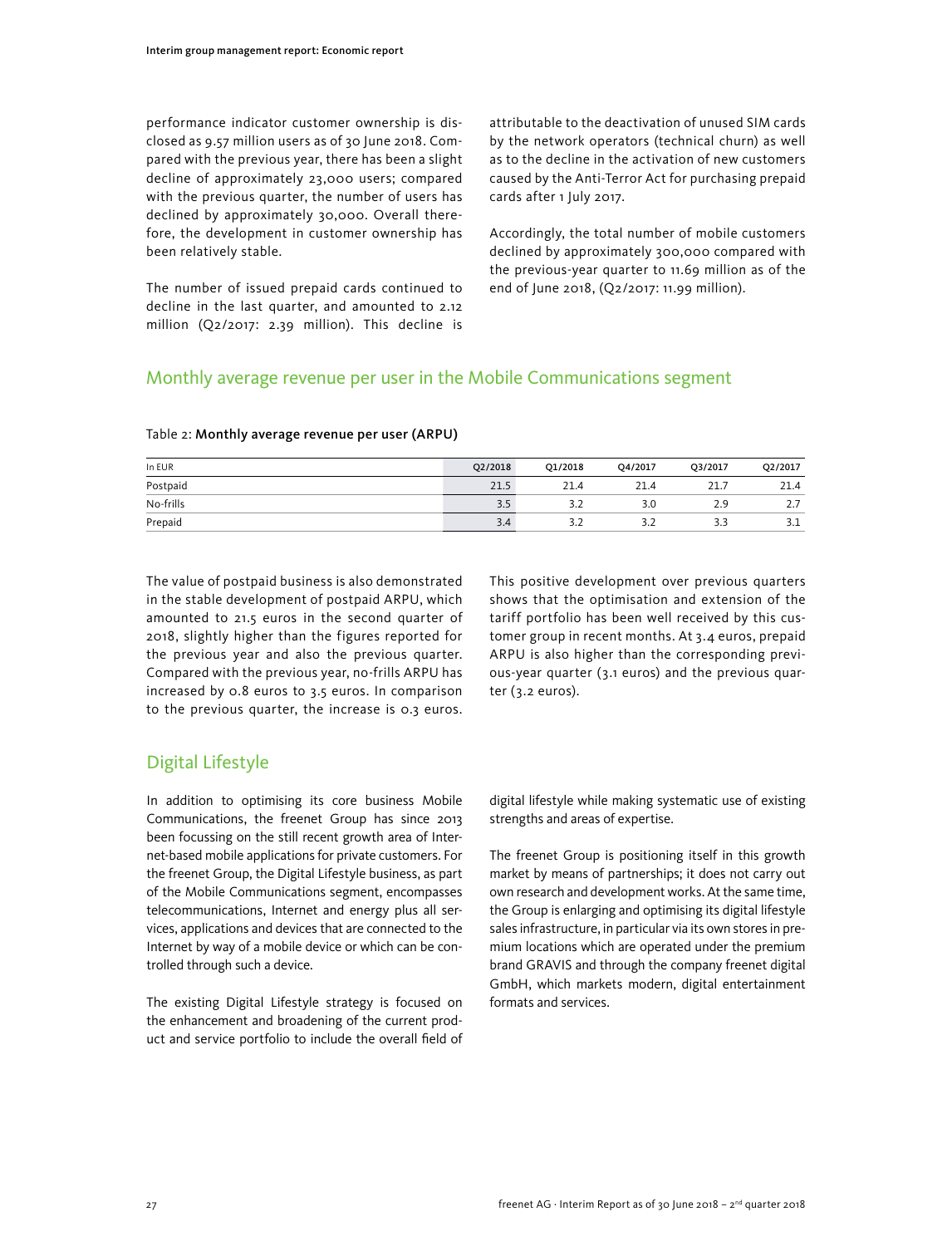#### Customer base development in the TV and Media segment

| In $000s$                      | 30.6.2018 | 31.3.2018 | 31.12.2017 | 30.9.2017 | 30.6.2017 |
|--------------------------------|-----------|-----------|------------|-----------|-----------|
| freenet TV subscribers         | 1.138.4   | 1.022.0   | 974.6      | 874.3     | 454.3     |
| waipu.tv registered customers* | 824.0     | 608.8     | 463.6      | 339.4     | 255.3     |
| Thereof waipu.tv subscribers   | 174.3     | 133.1     | 102.3      | 71.9      | 52.1      |

#### Table 3: Customer base development in the TV and Media segment

The TV business is another important pillar of freenet Group´s business activities which completes the attractive digital lifestyle growth market.

Since the beginning of commercial marketing of the new broadcasting standard DVB-T2 HD on 29 March 2017 under the new created brand freenet TV, there has been a very positive development in the number of customers. At the end of the second quarter of 2018, there were approximately 1,138 thousand subscribers, representing an increase of approximately 684 thousand compared with the corresponding previous-year period. Compared with the previous quarter, the increase of approximately 116 thousand customers has also been positive.

The continuous expansion and improvement of the content offerings of waipu.tv, the IPTV offering of the freenet majority holding EXARING, is also reflected in a positive development in these user figures. Whereas approximately 255 thousand customers were registered at the end of the corresponding quarter in 2017, the figure at the end of the second quarter of 2018 had increased to approximately 824 thousand. The number of subscribers included in this figure has increased to approximately 174 thousand (Q2/2017: 52 thousand).

#### Monthly average revenue per user in the DVB-T2 HD unit (freenet TV)

With the launch of the new broadcasting standard DVB-T2 HD, high definition TV images of approximately 20 private stations in the core regions of Germany can now only be received via antenna in encrypted form. This service was free until the end of the first half of 2017; since that time, a monthly charge of 4.80 euros net (5.75 euros incl. VAT) has been levied. Taking account of the initial free months, freenet TV ARPU has been constantly rising in recent quarters, and has now stabilised at a level of approximately 4.6 euros.

#### Table 4: Monthly average revenue per user (ARPU)

| In EUR              | JZ1 ZU 18 | Q1/2018 | Q4/2017 | Q3/2017                    | Q2/2017 |
|---------------------|-----------|---------|---------|----------------------------|---------|
| treenet<br>,,,,,,,, | 4.U       | −.∪     | −.      | 4.1<br>$\cdot$ $\cdot$ $-$ | $\sim$  |

Exclusive of pre-registered customers (Q2/2018: about 72,000; Q1/2018: about 71,000)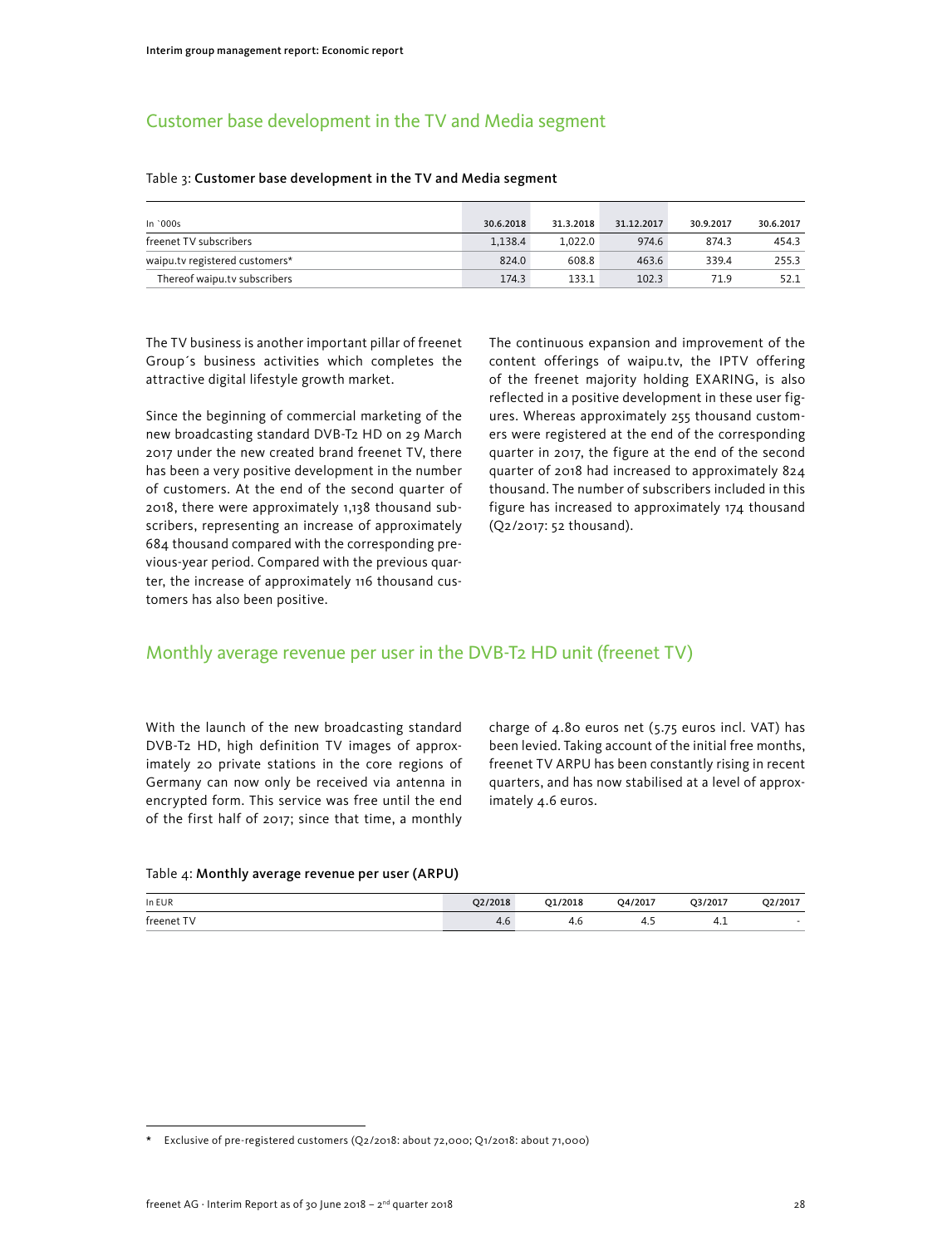## Management system

#### Financial and non-financial performance indicators

The Executive Board of freenet AG focuses on the interests of all stakeholders with regard to the strategic alignment of the group. A uniform management system, which is based on financial and also on non-financial performance indicators, is used for implementation at the group level and also in the individual subsidiaries. It must be borne in mind that the following performance indicators, except the key figure revenue, are no substitute for the IFRS parameters and should therefore not be considered as such. For an extensive definition of the financial and non-financial performance indicators, please refer to the section "Corporate profile of the Group" in the annual report 2017.

The following are financial performance indicators relevant for management purposes:

- Revenue,
- EBITDA,
- Free cash flow,
- Postpaid ARPU,
- freenet TV ARPU.

The financial performance indicator free cash flow is not used for management purposes at the

#### Other performance indicators

For managing the Group, freenet AG uses further control parameters in addition to the main financial and non-financial performance indicators. These parameters are used as an additional measure for the development of the freenet Group, and mainly cover the following areas:

- Product brands, new products,
- Partnerships,

segment level; it is used exclusively at the group level. Postpaid ARPU is used as a performance indicator only in the Mobile Communications segment, and freenet TV ARPU is used only as a performance indicator in the TV and Media segment.

A derivation schedule for the non-GAAP measures (also: alternative performance measures) EBITDA and free cash flow is set out in the section "Definition of alternative performance indicators" at the end of this chapter.

The Executive Board has also defined the following non-financial performance indicators:

- Customer Ownership,
- TV customer base.

In line with the ongoing expansion of our digital-lifestyle activities and the further development of the new TV segment, we constantly monitor the composition of our entire internal performance indicators. If a corresponding need for adjustment is identified, we may adjust our internal control indicators. In the first half of 2018, no adjustments were made compared with the financial year 2017.

- Sales activities,
- Research and development,
- Employees.

Compared to the end of March 2018, the number of employees slightly declined from 4,108 to 4,078 as of 30 June 2018. As of 30 June 2017, 4,156 people were employed at the freenet Group.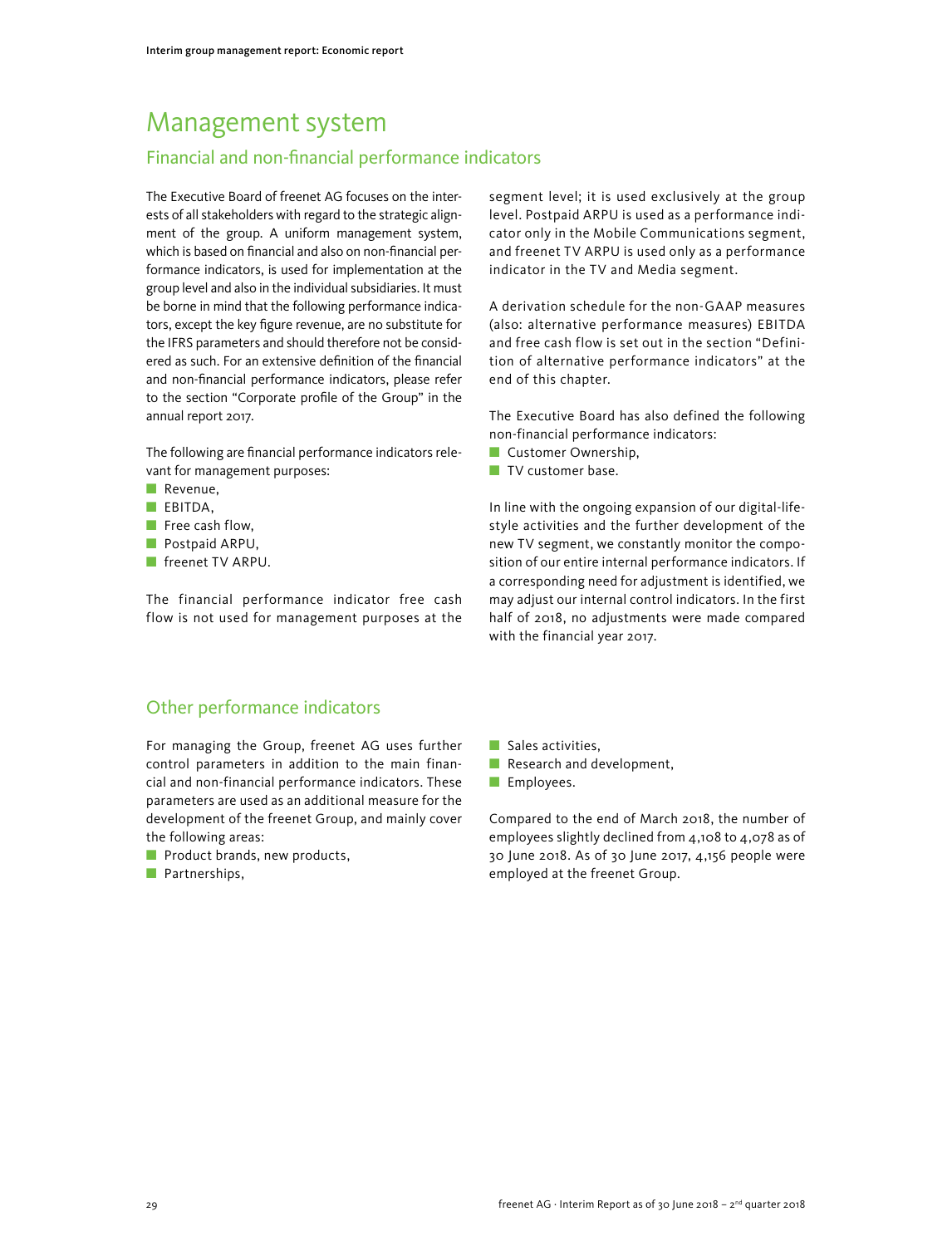## Definition of alternative performance measures

In order to illustrate the financial position and results of operations of the freenet Group, we use the following alternative performance measures (APMs) which are not defined in the IFRS. Please note that these do not replace historical financial results, assets or liabilities of the company or other performance indicators defined by the company or IFRS parameters, and therefore should not be viewed in isolation and should therefore be considered to be additional information. Even though management and investors commonly use alternative performance measures for assessing the current operating performance and the company's debt situation, these are only meaningful to a limited extent when used as a sole analysis tool. In addition, despite the fact that they might use similar or even identical designations, the listed APMs are not necessarily equivalent to the APMs used by other companies because of different calculation methods which may be used.

The alternative performance measures used by freenet AG are as follows:

- EBITDA and EBITDA exclusive of Sunrise,
- EBIT,
- Gross profit and gross profit margin,
- Net debt, pro-forma net debt and related debt ratios,
- Interest cover,
- Free cash flow and free cash flow exclusive of Sunrise,
- $\blacksquare$  Equity ratio.

Special factors which have an impact on establishing some alternative performance measures result from the process of integrating and subsequently recognising business which has been acquired.

#### Definition and calculation of EBITDA and EBITDA exclusive of Sunrise

EBITDA is a financial performance indicator of the freenet Group, and is defined as earnings before interest, taxes, depreciation and amortisation, including the share of result of the associates accounted for using the equity method (EBIT), excluding depreciation, amortisation and deferred taxes arising from the subsequent recognition of companies accounted

for using the equity method, plus depreciation and amortisation. Thus, the amortisations resulting from the subsequent recognition of the shadow purchase price allocation do not affect EBITDA.

EBITDA exclusive of Sunrise corresponds to EBITDA less the recognised profit share of Sunrise.

|  | Table 5: Calculation of EBITDA and EBITDA exclusive of Sunrise |
|--|----------------------------------------------------------------|
|--|----------------------------------------------------------------|

| In EUR `000s                                          | Q2/2018  | Q2/2017  |
|-------------------------------------------------------|----------|----------|
| EBIT                                                  | 82,957   | 68,285   |
| Depreciation and impairment write-downs               | 30,218   | 34,905   |
| Subsequent recognition from purchase price allocation | 4.764    | 5,182    |
| <b>EBITDA</b>                                         | 117,939  | 108,372  |
| Profit share of Sunrise                               | $-9.861$ | $-9,742$ |
| <b>EBITDA exclusive of Sunrise</b>                    | 108,078  | 98,630   |

EBITDA is a non-GAAP parameter which management uses for evaluating the business development and operational performance of the company.

Because the company is not able to influence the profit share of Sunrise, the Executive Board manages

EBITDA without including the profit share of Sunrise (EBITDA exclusive of Sunrise). Accordingly, the budget-actual comparisons as well as the forecast of the financial performance indicator do not take account of the Sunrise profit share.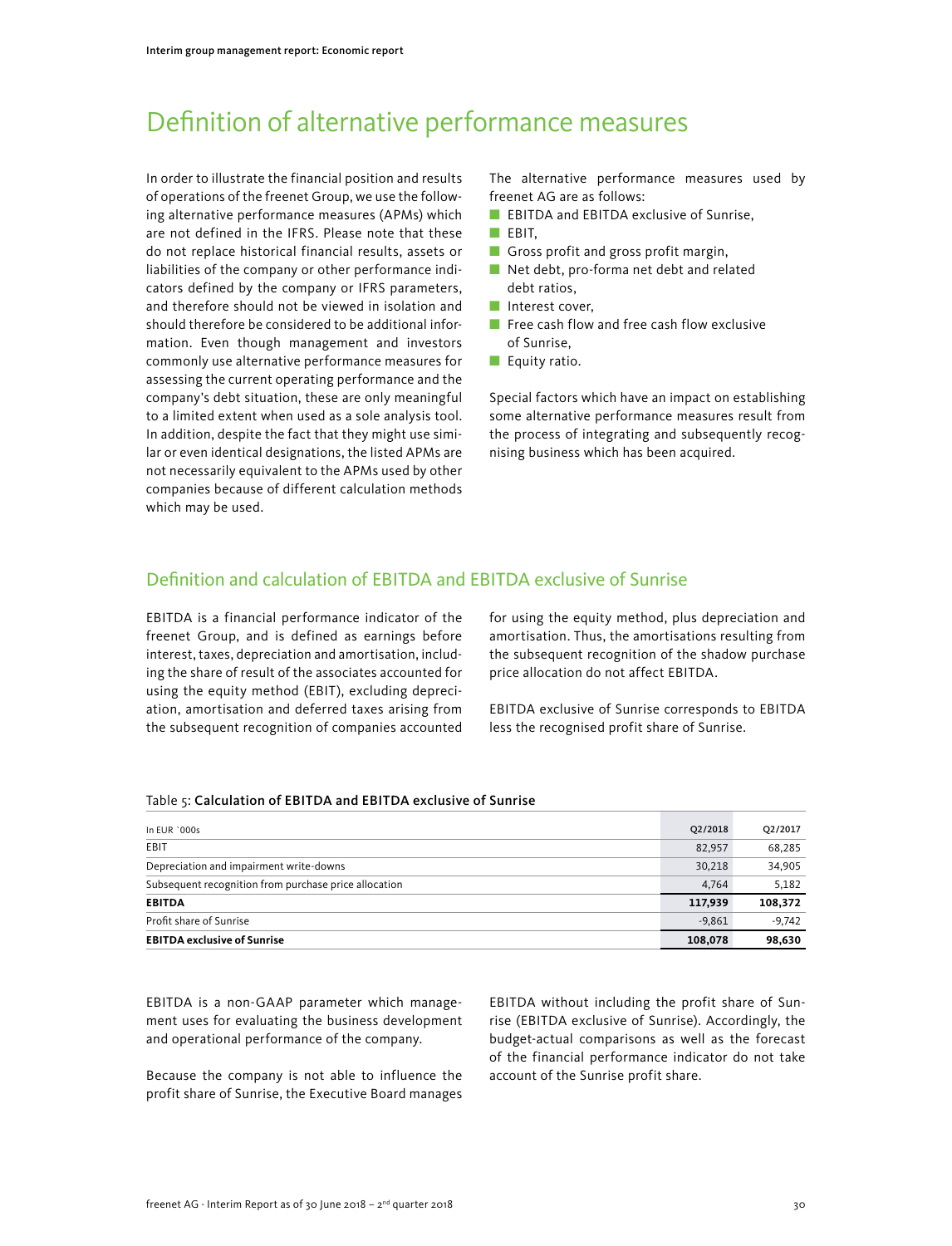#### Definition and calculation of EBIT

EBIT is defined as earnings before interest and taxes on income, including the share of results of associates accounted for using the equity method.

#### Table 6: Calculation of EBIT

| In EUR `000s                                                         | 02/2018 | Q2/2017 |
|----------------------------------------------------------------------|---------|---------|
| Operating result                                                     | 77.876  | 63.770  |
| Share of results of associates accounted for using the equity method | 5.081   | 4.515   |
| EBIT                                                                 | 82,957  | 68.285  |

#### Definition and calculation of gross profit and gross profit margin

Gross profit is defined as the balance of revenue and cost of materials. The gross profit margin represents the ratio between revenue and gross profit.

#### Table 7: Calculation of gross profit

| In EUR `000s / as indicated       | Q2/2018    | Q2/2017  |
|-----------------------------------|------------|----------|
| Revenue                           | 696.629    | 839,240  |
| Cost of material                  | $-474.404$ | -607,614 |
| Gross profit                      | 222,225    | 231,626  |
| Gross profit margin (in per cent) | 31.9       | 27.6     |

#### Definition and calculation of net debt, pro-forma net debt and related debt ratios

Net debt is defined as long-term and short-term financial debt shown in the balance sheet, less cash and cash equivalents, less the interest of the freenet Group in the market value of Sunrise as of the reference date. The latter adjustment has been made because the acquisition of shares in Sunrise ("Sunrise acquisition") in the financial year 2016 was financed entirely via the raising of new debt. Accordingly, after the Sunrise acquisition, it would not have made much economic sense to detail the net debt without including the interest held in Sunrise.

The market value of Sunrise is calculated by multiplying the closing price of the Sunrise share on the Swiss stock exchange by the number of shares held by the freenet Group (11,051,578) as of the relevant reference date. Swiss francs are converted into euros using an officially defined reference date rate based on data of Bloomberg.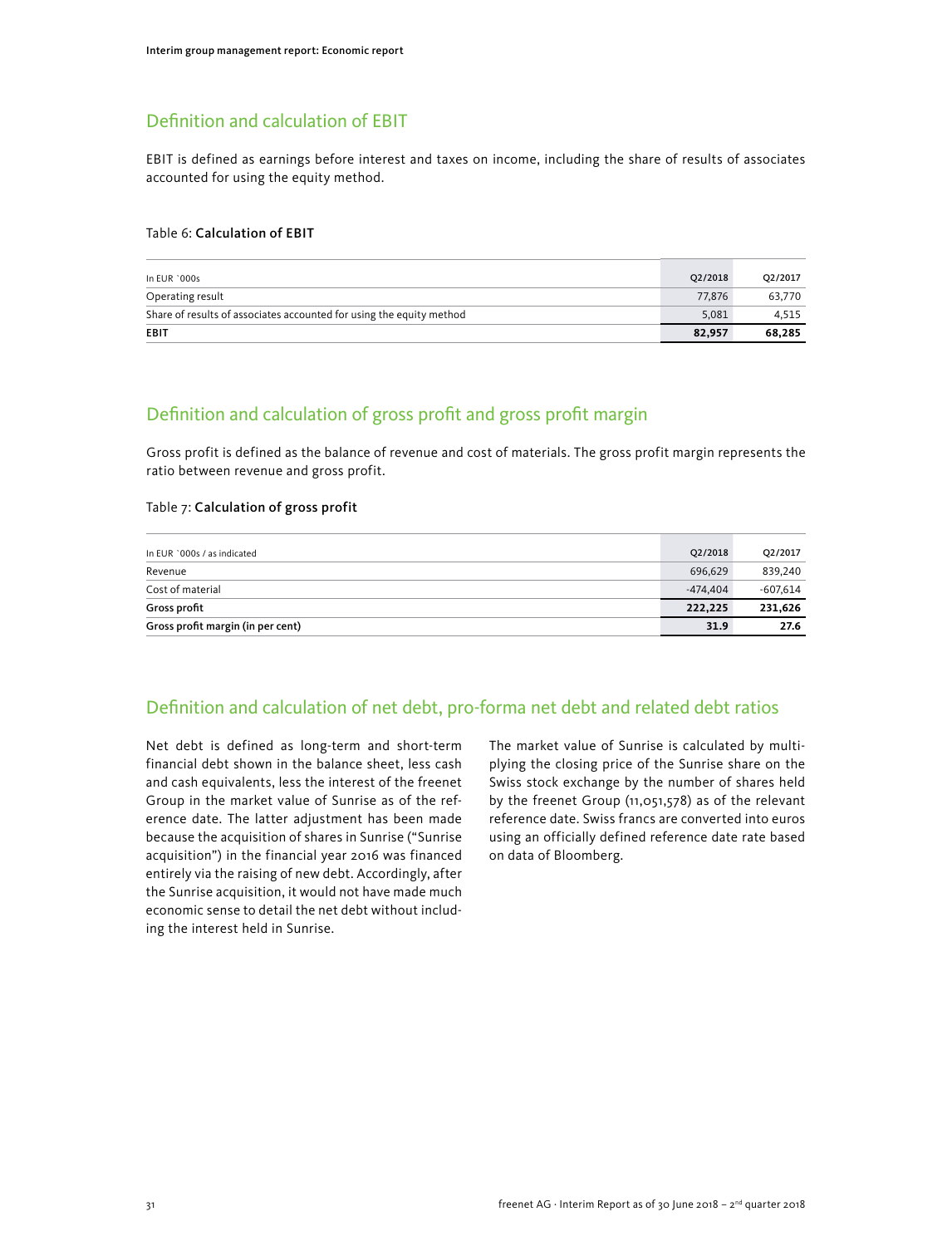#### Table 8: Calculation of net debt

| Net debt                       | 657,596    | 596,696    |
|--------------------------------|------------|------------|
| Market value of Sunrise shares | $-770.890$ | $-715.062$ |
| Cash and cash equivalents      | $-246.448$ | $-360,918$ |
| Current borrowings             | 6,252      | 5,369      |
| Non-current borrowings         | 1,668,682  | 1,667,307  |
| In EUR `000s                   | 30.6.2018  | 31.3.2018  |
|                                |            |            |

Pro-forma net debt is defined as long-term and short-term financial debt less cash and cash equivalents.

#### Table 9: Calculation of pro-forma net debt

| In EUR `000s              | 30.6.2018  | 31.3.2018 |
|---------------------------|------------|-----------|
| Non-current borrowings    | 1,668,682  | 1,667,307 |
| Current borrowings        | 6,252      | 5,369     |
| Cash and cash equivalents | $-246.448$ | -360.918  |
| Pro-forma net debt        | 1,428,486  | 1,311,758 |

In general, net debt is a non-GAAP parameter which is used by management for managing the financing structure of the Group. It is thus an integral part of Group-wide capital risk management, and is included in the calculation of the debt ratio and pro-forma debt ratio.

The debt ratio is calculated as the ratio between net debt and EBITDA generated in the last 12 months. This is also applicable for the pro-forma debt ratio; however, in this case, pro-forma net debt is used as the basis for calculating the ratio. The developments of the two parameters as well as the target range are detailed in the section "Financial management".

#### Definition and calculation of interest cover

Interest cover is the ratio between EBITDA and interest result in the last 12 months. The interest result is defined as the balance between "interest and similar

income" and "interest and similar expenses" in the consolidated income statement.

#### Table 10: Calculation of interest result

| In EUR `000s                           | Q2/2018 | Q2/2017 |
|----------------------------------------|---------|---------|
| Interest payable and similar expenses  | 12.182  | 12.399  |
| Interest receivable and similar income | $-33$   | $-163$  |
| Interest result                        | 12.149  | 12.236  |
| Interest cover                         | 11.4    | 8.8     |

The development of this parameter as well as the target range are detailed in the section "Financial management".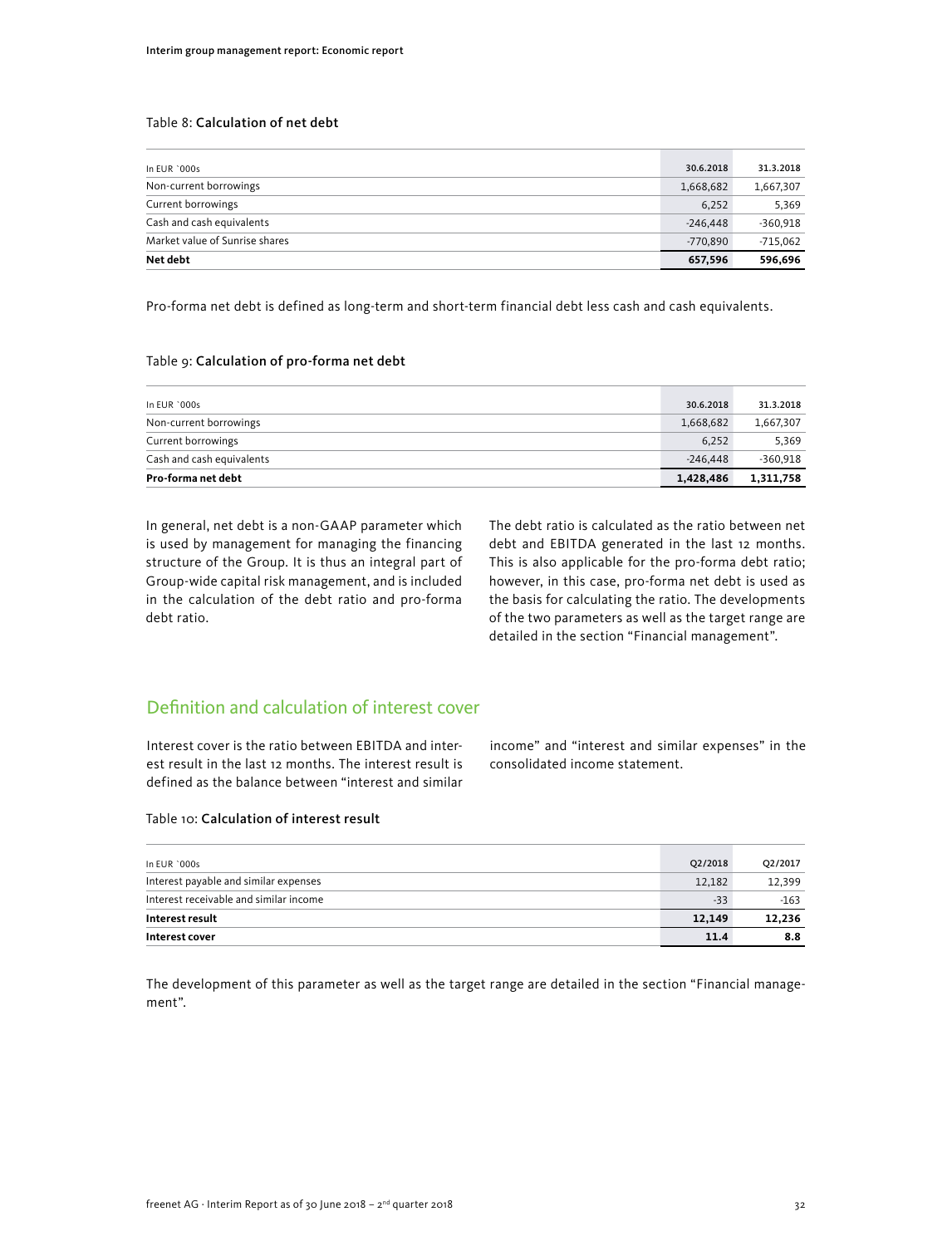#### Definition and calculation of free cash flow and free cash flow exclusive of Sunrise

Free cash flow is a financial performance indicator of the freenet Group and is defined as cash flow from operating activities, minus investments in property, plant and equipment and intangible assets, plus proceeds from the disposal of property, plant and equipment and intangible assets.

The free cash flow exclusive of Sunrise corresponds to the free cash flow less the dividend received from Sunrise.

#### Table 11: Calculation of free cash flow and free cash flow exclusive of Sunrise

| In EUR `000s                                                                      | Q2/2018   | Q2/2017   |
|-----------------------------------------------------------------------------------|-----------|-----------|
| Cash flow from operating activities                                               | 123.591   | 133,210   |
| Investments in property, plant and equipment and intangible assets                | $-14.589$ | $-12.895$ |
| Proceeds from the disposal of property, plant and equipment and intangible assets | 2.056     | 4.407     |
| Free cash flow                                                                    | 111.058   | 124,722   |
| Sunrise dividend                                                                  | $-36.912$ | $-34,409$ |
| Free cash flow exclusive of Sunrise                                               | 74.146    | 90.313    |

In addition to the presentation of EBITDA, this parameter is used as an indicator for showing the ability of the Group to generate cash in the long term.

Because the company is not able to influence the amount of the dividend of Sunrise, the Executive Board determines the free cash flow without

including the Sunrise dividend (free cash flow exclusive of Sunrise). Accordingly, the budget-actual comparisons as well as the forecast of the financial performance indicator do not take account of the Sunrise earnings elements.

#### Definition and calculation of the equity ratio

The equity ratio defines the ratio between equity and the balance sheet total, and is used as an additional measurement for the efficient management of corporate financing.

#### Table 12: Calculation of the equity ratio

| In EUR `000s / as indicated | 30.6.2018 | 31.3.2018 |
|-----------------------------|-----------|-----------|
| Shareholders' equity        | 1.327.029 | 1,473,606 |
| Balance sheet total         | 4.495.843 | 4,665,680 |
| Equity ratio (in per cent)  | 29.5      | 31.6      |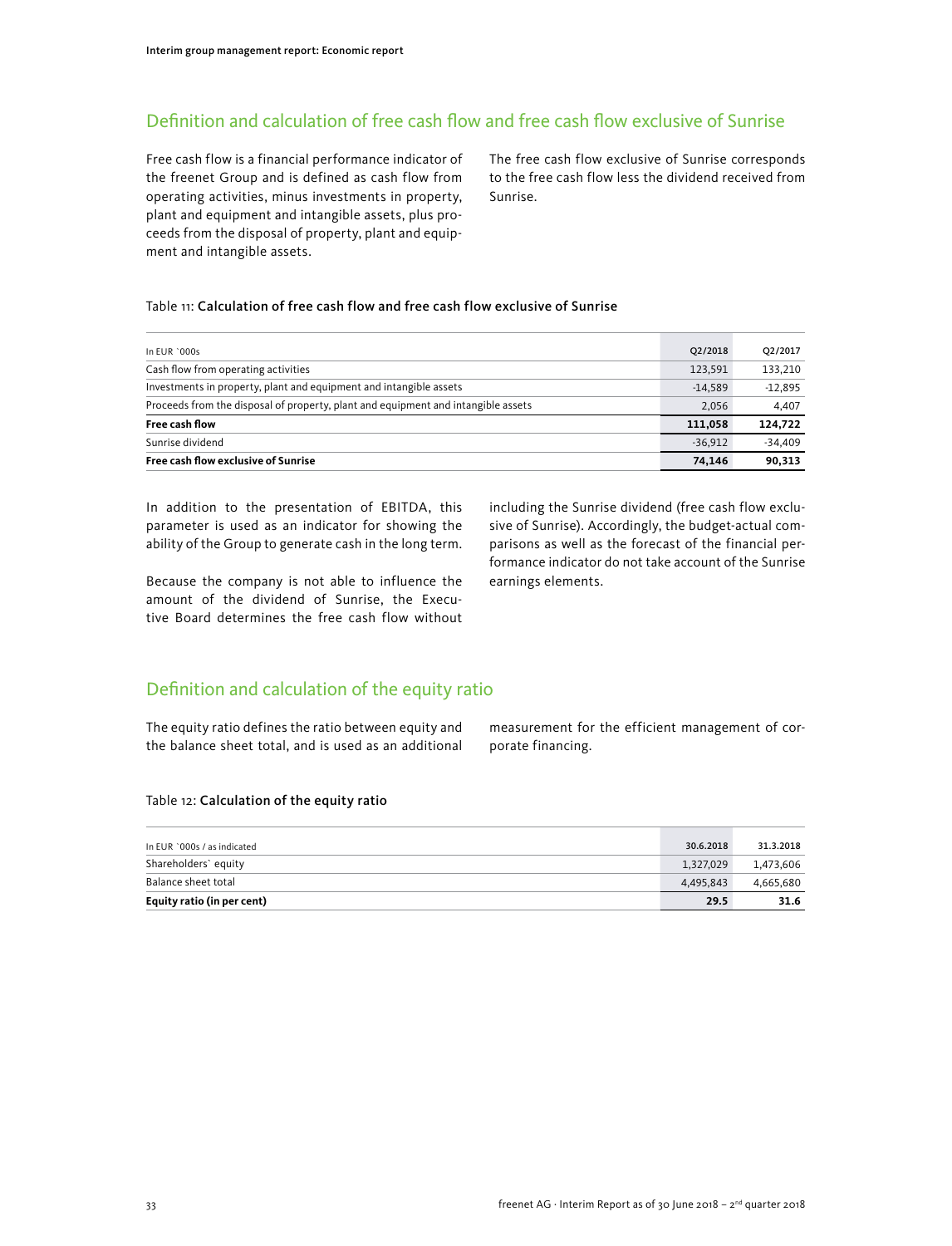# Assets, earnings and financial position

#### Revenue and earnings position

#### Table 13: The Group's key performance indicators

| In EUR `000s                       | Q2/2018    | Q2/2017    | Change     |
|------------------------------------|------------|------------|------------|
| Revenue without IFRS 15            | 893,998    | 839,240    | 54,758     |
| Revenue                            | 696,629    | 839,240    | $-142,611$ |
| Gross profit                       | 222,225    | 231,626    | $-9,401$   |
| Overhead costs                     | $-104,286$ | $-123,254$ | 18,968     |
| EBITDA                             | 117,939    | 108,372    | 9,567      |
| <b>EBITDA</b> exclusive of Sunrise | 108,078    | 98,630     | 9,448      |
| EBIT                               | 82,957     | 68,285     | 14,672     |
| EBT                                | 70,808     | 56,049     | 14,759     |
| Group result                       | 61,349     | 50,208     | 11,141     |

Without the effects of the change-over to IFRS 15, there would have been a considerable increase of 54.8 million euros in REVENUE, from the figure of 839.2 million euros achieved in the previous-year quarter to 894.0 million euros in the reporting quarter. The fact that the revenue has to be disclosed lower now is exclusively caused by IFRS 15 which is applicable for the first time since 1 January 2018. Compared with the corresponding previous-year quarter, group revenue thus was reported lower in the second quarter of 2018 by 142.6 million euros at the amount of 696.6 million euros.

In the Mobile Communications segment, customer ownership (9.57 million customers at the end of June 2018 compared with 9.59 million customers at the end of June 2017) as well as postpaid ARPU (21.5 euros in Q2/2018 compared with 21.4 euros in Q2/2017) were roughly in line with the corresponding previous year figures. Without the effects of the change-over to IFRS 15, revenue in the Mobile Communications segment would have increased by 57.7 million euros to 814.6 million euros. However, the disclosed revenue in the Mobile Communications segment amounts to 617.2 million euros in the second quarter of 2018. Revenue in the TV and Media segment increased by 2.5 million euros compared with the previous-year quarter, to 77.3 million euros.

Cost of materials amounted to 474.4 million euros, and was thus 133.2 million euros lower than the figure disclosed for the corresponding previous-year quarter. This change is mainly attributable to IFRS 15; without the application of IFRS 15, the increase

in cost of materials compared with the previous-year quarter would have been similar to the increase in revenue adjusted by IFRS 15 effects.

At 222.2 million euros, GROSS PROFIT has declined by 9.4 million euros compared with the figure reported for the previous year comparison quarter. The gross profit margin increased by 4.3 percentage points to 31.9 per cent.

Overhead expenses - the difference between gross profit and EBITDA - which include the items other operating income, other own work capitalised, personnel expenses, other operating expenses, and the share of results of associates accounted for using the equity method (only PROFIT SHARES) declined by 19.0 million euros to 104.3 million euros compared with the second quarter 2017. The decline in overheads is mainly attributable to higher other operating income related to accounting profits from the partial sale of VHF infrastructure, as well as to increased marketing activities in the previous year quarter as a result of the introduction of the DVB-T2 HD standard.

In the reporting quarter, EBITDA is stated as 117.9 million euros, representing an increase of 9.6 million euros compared with the figure reported for the previous year quarter. Without recognising the profit share of the participation in Sunrise of 9.9 million euros (Q2/2017: 9.7 million euros), EBITDA is reported as 108.1 million euros (Q2/2017: 98.6 million euros). In the second quarter of 2018, the Mobile Communications segment contributed 101.3 million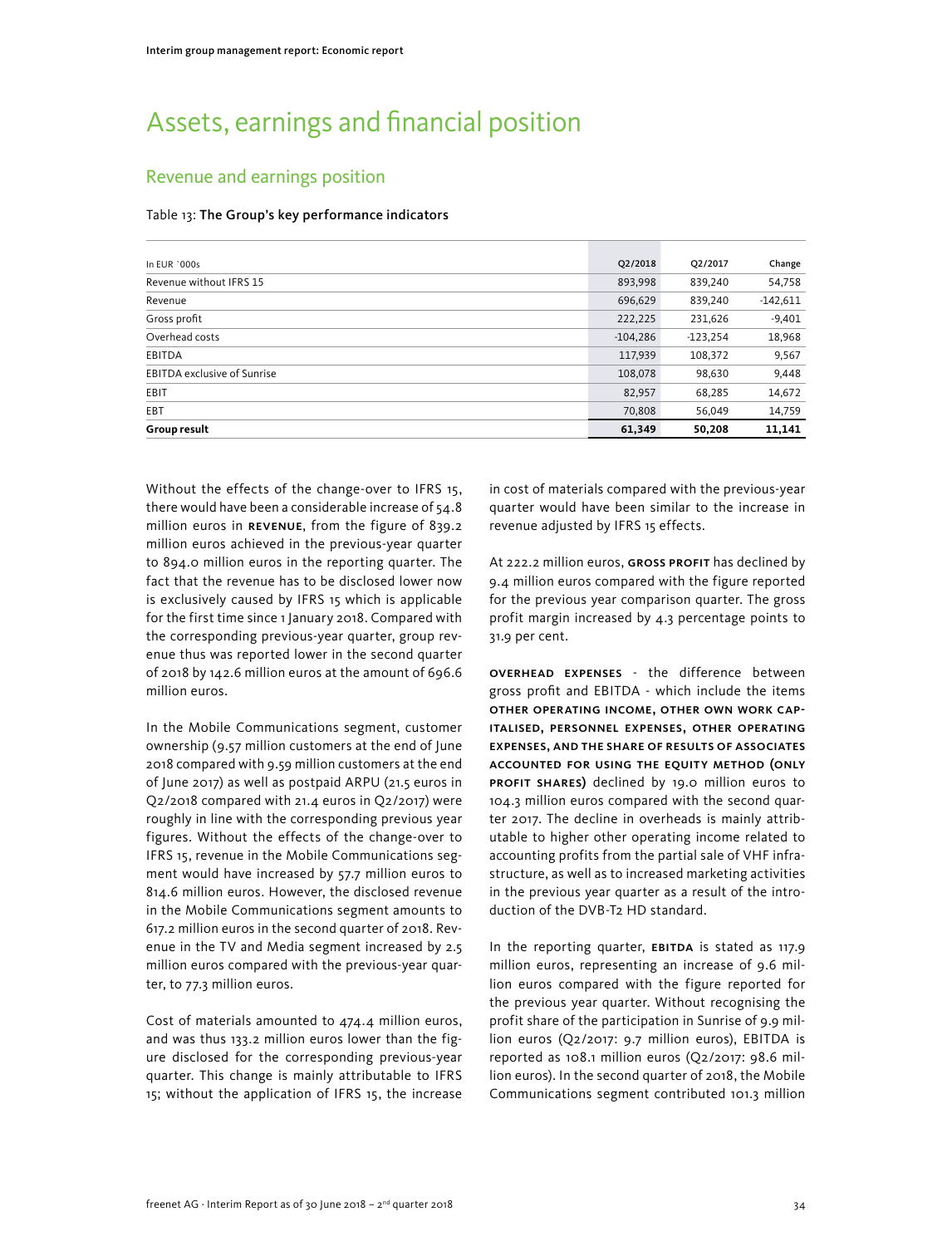euros to EBITDA (including 9.9 million euros relating to the participation in Sunrise; Q2/2017: 99.9 million euros, including 9.7 million euros relating to the participation in Sunrise); the TV and Media segment contributed 20.3 million euros (Q2/2017: 10.5 million euros) and the Other/Holding segment contributed -3.7 million euros (Q2/2017: -2.0 million euros).

Compared with the previous year quarter, DEPRECIation and impairment write-downs decreased by 4.7 million euros to 30.2 million euros, mainly as a result of lower inventories of property, plant and equipment assets in the TV and Media segment.

Net interest income, i.e. the difference between interest income and interest expenses, is disclosed as -12.1 million euros in the reporting quarter (Q2/2017: -12.2 million euros).

As a result of the effects explained above, the RESULT before taxes on income (EBT) amounted to 70.8 million euros, representing an increase of 14.8 million

euros compared with the previous year (Q2/2017: 56.0 million euros).

Income tax expenses of 9.5 million euros were reported for the second quarter of 2018 (Q2/2017: 5.8 million euros). Current tax expenses of 9.9 million euros (Q2/2017: 8.4 million euros) and deferred tax income of 0.4 million euros (Q2/2017: 2.6 million euros) were recognised. Deferred tax income reported for the previous-year period was mainly attributable to write-ups in relation to deferred tax asset attributable to tax loss carry-forwards.

As was the case in the corresponding period of the previous year, the GROUP RESULT reported in the second quarter of 2018 was exclusively attributable to continued operations, and amounted to a total of 61.3 million euros; compared with the figure of 50.2 million euros reported for the previous year quarter, this represents an increase of 11.1 million euros.

#### Net assets and financial position

#### Table 14: Selected Group balance sheet figures

| Assets              |           |
|---------------------|-----------|
| In FUR million      | 30.6.2018 |
| Non-current assets  | 3,746.7   |
| Current assets      | 749.1     |
| <b>Total assets</b> | 4,495.8   |
|                     |           |
| In EUR million      | 31.3.2018 |
| Non-current assets  | 3,790.3   |
| Current assets      | 875.4     |
| <b>Total assets</b> | 4,665.7   |

#### Shareholders' equity and liabilities

| In FUR million                      | 30.6.2018 |
|-------------------------------------|-----------|
| Shareholders' equity                | 1,327.0   |
| Non-current and current liabilities | 3,168.8   |
| <b>Total equity and liabilities</b> | 4,495.8   |
| In FUR million                      | 31.3.2018 |
| Shareholders' equity                | 1,473.6   |
| Non-current and current liabilities | 3,192.1   |
| <b>Total equity and liabilities</b> | 4.665.7   |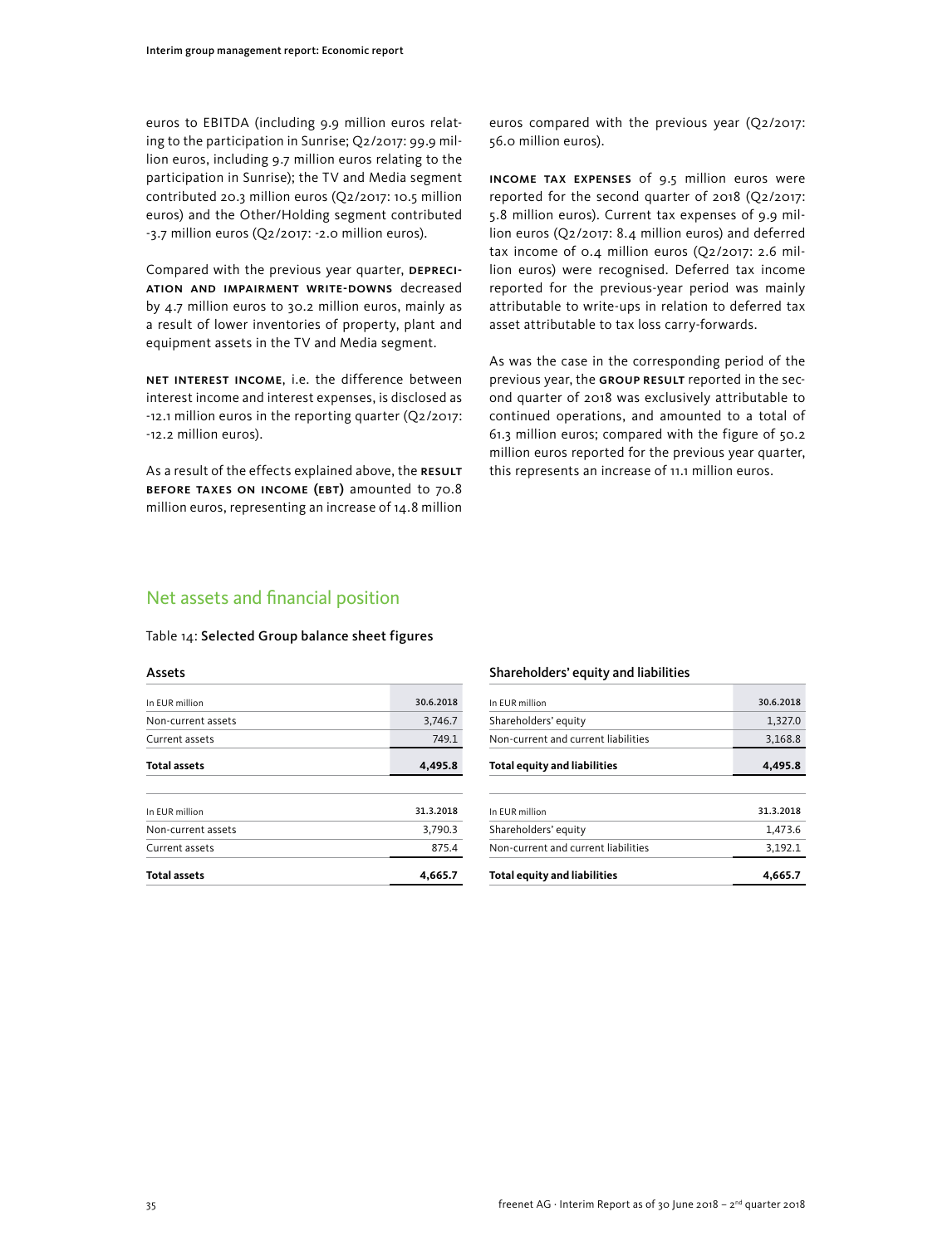The **BALANCE SHEET TOTAL** as of 30 June 2018 amounted to 4,495.8 million euros, and thus declined by 169.8 million euros (3.6 per cent) compared with 31 March 2018 (4,665.7 million euros).

On the ASSETS SIDE of the balance sheet, NON-CURrent assets declined by 43.6 million euros to 3,746.7 million euros. This is mainly due to a decline of 28.2 million euros to 793.1 million euros in the companies recognised using the equity method, mainly due to Sunrise dividends (36,9 million euros). Please refer to point 6 and 9 of the selected explanatory notes in the condensed interim financial statements. The minor decline of 9.6 million euros in intangible assets to 542.9 million euros is mainly attributable to depreciation in conjunction with lower investments.

Within CURRENT ASSETS, the main item to be highlighted is the decline in cash and cash equivalents of 114.5 million euros to 246.4 million euros. The decline in cash and cash equivalents is mainly attributable to the dividend payment of 211.2 million euros made in the second quarter of 2018, whereas the free cash flow of 111.1 million euros had the effect of boosting cash and cash equivalents. The decrease of 38.2 million euros in trade accounts receivable to 178.8 million euros is mainly attributable to the familiar seasonal effect of accruing annual bonuses for network operators.

The main items on the LIABILITIES SIDE of the balance sheet are shareholders' equity of 1,327.0 million euros (31 March 2018: 1,473.6 million euros) and the financial debt of 1,674.9 million euros (31 March 2018: 1,672.7 million euros).

The **EQUITY RATIO** declined from 31.6 per cent at the end of March 2018 to 29.5 per cent at the end of June 2018, mainly as a result of the dividend paid in the second quarter of 2018. Net debt increased to 657.6 million euros as of 30 June 2018 (31 March 2018: 596.7 million euros). The increase in NET DEBT is mainly attributable to the decline in cash and cash equivalents in connection with the dividend payment. The debt ratio has accordingly increased from 1.1 as of the end of March 2018 to 1.2 as of the end of June 2018. In this context, please refer to the statements in the chapter "Financial management".

The other financial liabilities declined by 20.0 million euros to 392.3 million euros - due mainly to the reduction of 14.9 million euros in liabilities in connection with the exclusive distribution co-operation with Media-Saturn Deutschland GmbH. Trade payables also declined by 9.5 million euros to 391.7 million euros due to reference date factors.

#### Cash flow

Table 15: The Group's key cash flow indicators

| In EUR million                      | Q2/2018  | Q2/2017  | Change  |
|-------------------------------------|----------|----------|---------|
| Cash flow from operating activities | 123.6    | 133.2    | $-9.6$  |
| Cash flow from investing activities | $-12.6$  | $-8.4$   | $-4.2$  |
| Cash flow from financing activities | $-225.5$ | $-220.7$ | $-4.8$  |
| Change in cash and cash equivalents | $-114.5$ | $-95.9$  | $-18.6$ |
| Free cash flow $1$                  | 111.1    | 124.7    | $-13.7$ |

<sup>1</sup> For a definition of free cash flow see section "Definition of alternative performance measure".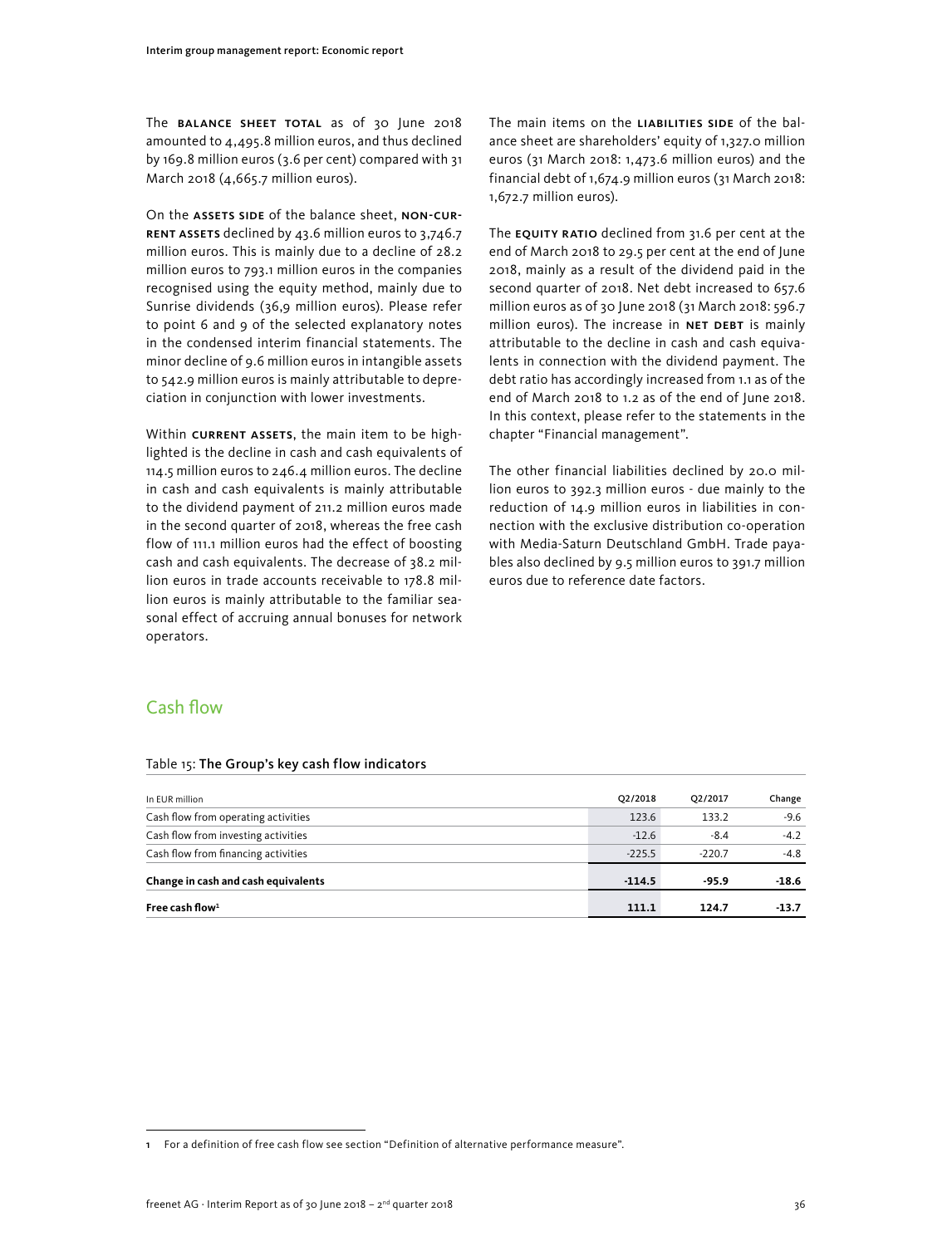With respect to the comparison period, the CASH flow from operating activities declined by 9.6 million euros to 123.6 million euros. With the increase of 9.4 million euros in EBITDA exclusive of Sunrise, the increase of 21.9 million euros in net working capital compared with the previous year quarter has the effect of reducing cash flow from operating activities. This is opposed mainly by lower income taxes (which declined by 5.2 million euros compared with the second quarter of 2017) and higher dividend payments of Sunrise (Q2/2018: 36.9 million euros; Q2/2017: 34.4 million euros).

Cash flow from investing activities amounted to -12.6 million euros in Q2/2018, compared with -8.4 million euros in the previous year quarter.

The cash outflows for investments in intangible assets and in property, plant and equipment, netted out against the cash inflows from such assets, increased in the second quarter of 2018 compared with the previous year quarter from 8.5 million euros to 12.5 million euros. The cash-effective investments were financed entirely out of the company's own resources, and mainly related to the TV and Media segment.

Compared with the corresponding previous year quarter, CASH FLOW FROM FINANCING ACTIVITIES in the reporting quarter developed from -220.7 million euros to -225.5 million euros. The dividend payment increased from 204.8 million euros in the second quarter of 2017 to 211.2 million euros in the second quarter of 2018. This was opposed by the decline of 0.9 million euros in interest payments (to 8.8 million euros) mainly as a result of improved interest conditions.

As a result of the effects described above, free cash FLOW of 111.1 million euros was generated in the second quarter of 2018 – representing a decline of 13.7 million euros compared with the corresponding previous year quarter (Q2/2017: 124.7 million euros).

### Financial Management

Strategic corporate management is underpinned by financial management, with the capital structure and liquidity development as performance indicators. The strategy is implemented by means of a comprehensive treasury management based on established controlling structures.

The capital structure is managed primarily through financial KPIs consisting of debt ratio, interest cover and equity ratio.

For all periodic figures such as EBITDA and net interest income, the relevant period is the previous 12 months (i.e. July 2017 to June 2018 and for the previous year July 2016 to June 2017).

|                          | Q2/2017 | 2017 | Q2/2018 | <b>Target</b> |
|--------------------------|---------|------|---------|---------------|
| Debt ratio               | 1.6     | 0.9  | 1.2     | $1.0 - 2.5$   |
| Pro forma debt ratio     | 3.2     | 2.5  | 2.6     |               |
| Interest Cover           | 8.8     | 10.8 | 11.4    | > 5           |
| Equity ratio in per cent | 31.1    | 33.9 | 29.5    | > 50          |

#### Table 16: Key figures of financial management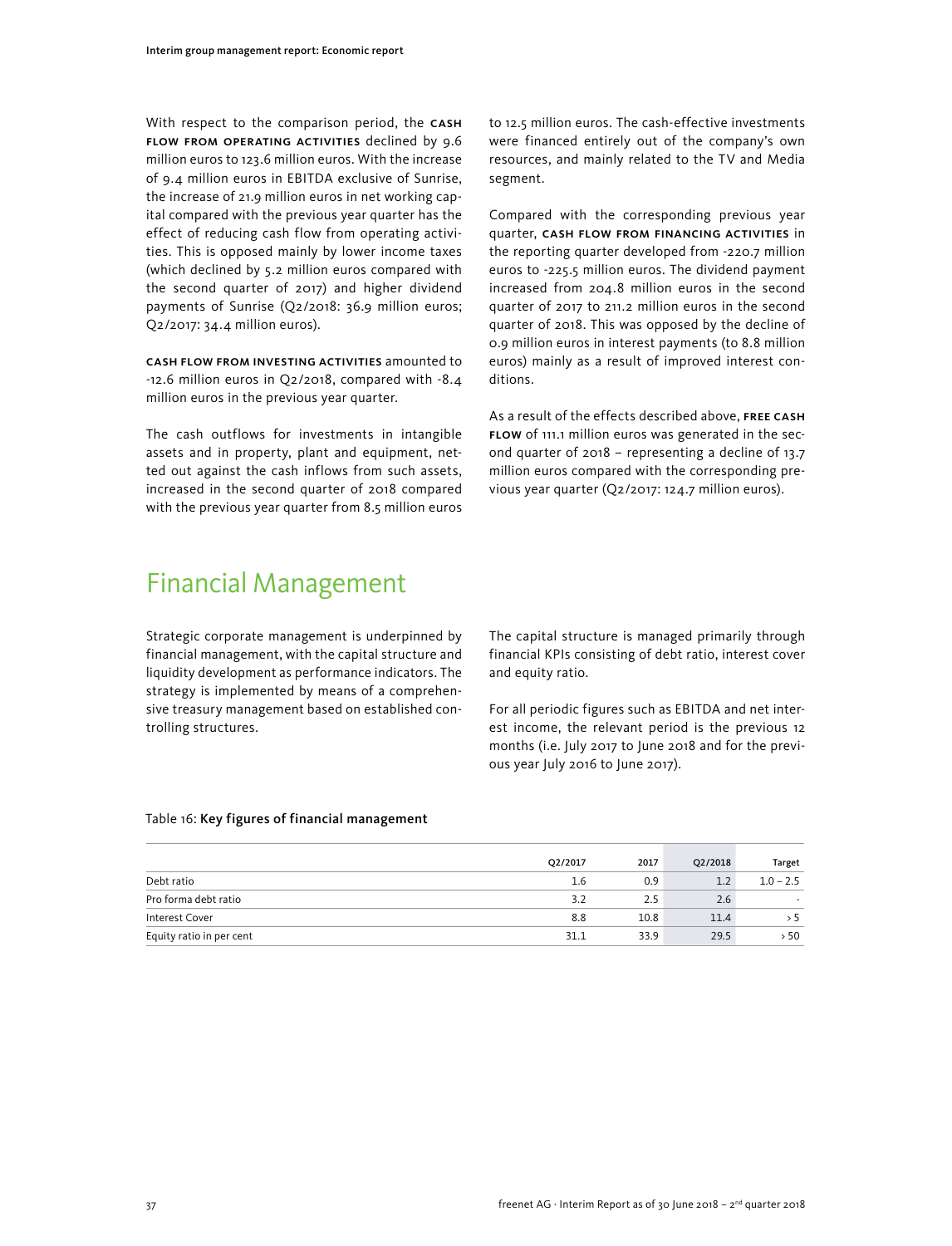The debt ratio amounted to 1.2 as of 30 June 2018 and, as was also the case as of 30 June 2017, was within the strategic range of 1.0 to 2.5. The debt primarily comprises borrowers' note loans with a total nominal value of 1,064.5 million euros which fall due upon final maturity between 2018 and 2026 as well as the syndicated amortising loan with a nominal value of 610.0 million euros which was concluded in October 2017.

The pro-forma debt ratio is stated as 2.6, due to the acquisitions and participations which were concluded in 2016.

The interest cover of 11.4 is higher compared with the corresponding previous-year quarter (8.8), and is thus still higher than the defined lower limit of 5.0.

As of 30 June 2018, the equity ratio was below the target of 50 per cent; this is connected with the acquisitions and participations in the previous years.

The Executive Board remains committed to its financial strategy and thus also the objectives.

### Dividend policy

Pursuant to the dividend policy, adopted by the Executive Board at the beginning of 2013 and endorsed by the Supervisory Board, annual dividend payments are expected to be in the range of 50 to 75 per cent of free cash flow. By upping this range from the 2013 financial year onwards, the Executive Board is taking into account the interests of value-oriented shareholders who wish to participate to a reasonable extent in the company's free cash flow, while ensuring an optimum capital structure to safeguard the company's longterm value.

Due to the positive business development in 2017, the annual general meeting has decided on 17 May 2018 to distribute a dividend in the amount of 1.65 euros per dividend-bearing share from retained earnings for the financial year 2017. This is equivalent to a pay-out ratio of almost 62 per cent of the free cash flow generated in the financial year 2017.

In this way, the sustainability of the business model is reflected in the continuous increase in the dividend distribution compared with the previous years.



Figure 4: Dividend policy KPIs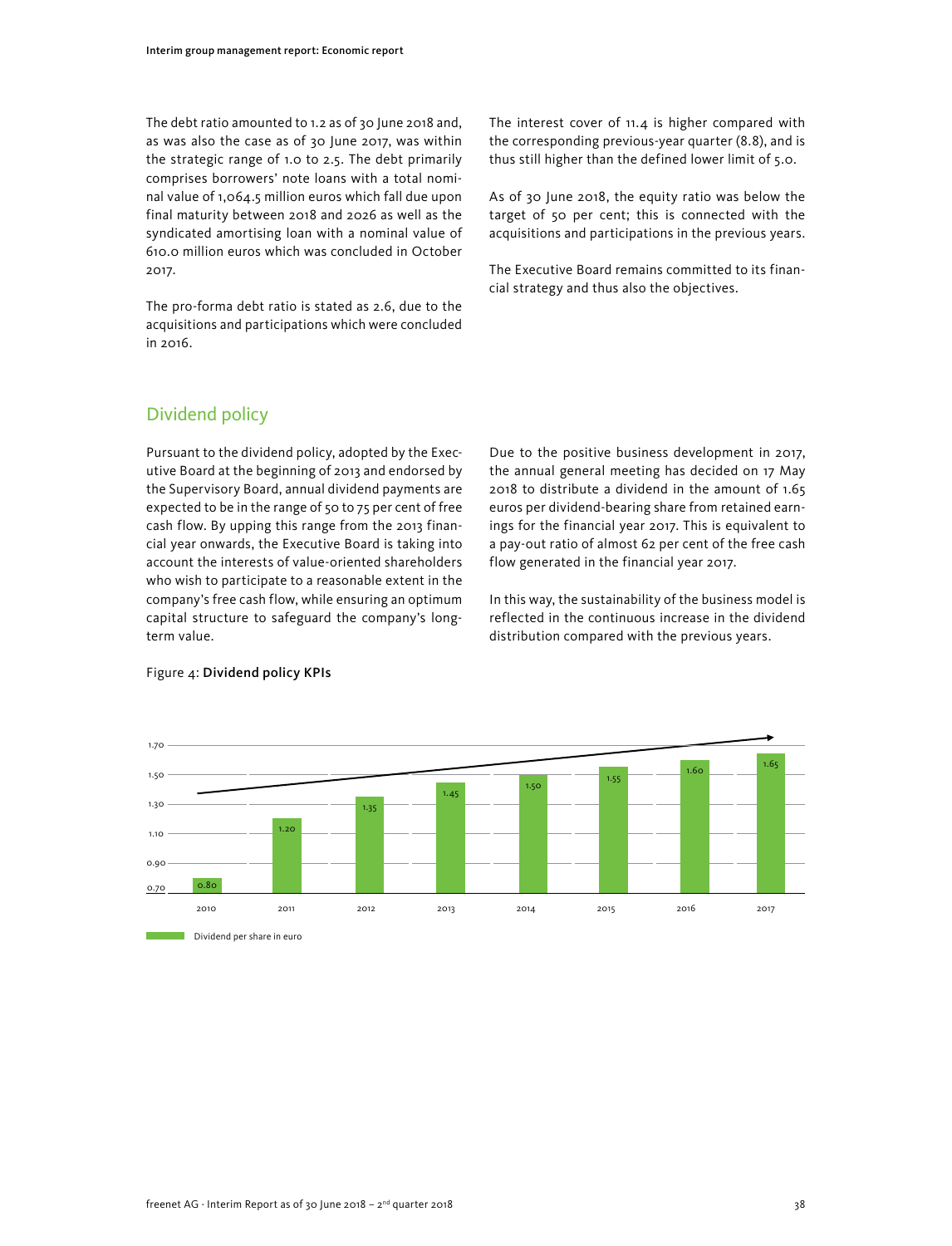# SIGNIFICANT EVENTS AFTER THE REPORTING DATE

On 29 June 2018, freenet AG and CECONOMY AG ("CECONOMY") concluded an agreement for the acquisition of approximately 32,633,555 shares which will be issued by CECONOMY within the framework of a 10 per cent capital increase (excluding shareholders´ subscription rights) for a total price of approximately 277 million euros or 8.50 euros per share. After completion of the capital increase, the freenet AG will hold approximately 9.1 per cent of the ordinary shares of CECONOMY. The transaction, which on 30 June 2018 was still subject to compliance with standard market conditions, was completed after the reference date of these interim financial statements on 12 July 2018.

By 30 June 2018, Media Broadcast GmbH concluded agreements with various investors for the sale of its VHF infrastructure (essentially comprising antennas). In the second quarter of 2018 a one-off effect in EBITDA of 7.3 million euros was generated due to the first asset disposals related to the sale of the VHF infrastructure. However, for the remaining part

of the sold VHF infrastructure the balance sheet disposal will only take place after 30 June 2018; this disposal is expected to be shown in the third quarter of 2018. A major criterion applicable for the balance sheet disposal of the remaining assets which were sold was only satisfied after the balance sheet date: On 6 July 2018, with the moderation of Federal Minister (retired) Friedrich Bohl and the German Federal Network Agency (Bundesnetzagentur), the broadcast network operators Divicon and Uplink reached agreement with five investors (new antenna operators) regarding a contractual regulation of VHF antenna access. Media Broadcast GmbH has provided financial support for this agreement. Accordingly, broadcast network operation for various radio broadcasters by Media Broadcast GmbH ended on 30 June 2018; this had been temporarily handled by the latter up to that time.

No other reportable events of major significance have occurred after the reference date.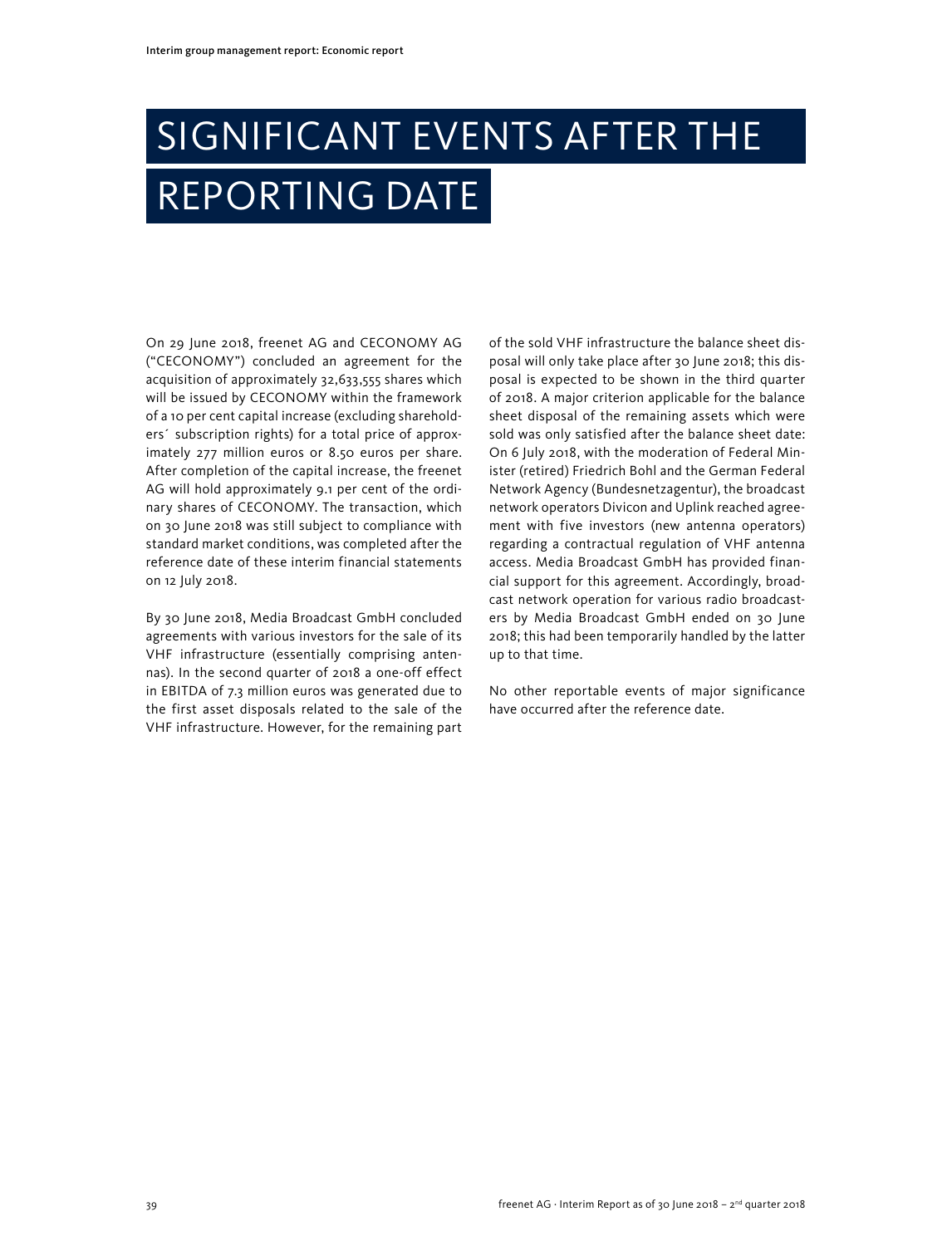# OPPORTUNITIES AND RISK REPORT

## **Opportunities**

In order to manage and monitor its ongoing business activities, the Executive Board has established an extensive monthly reporting system that covers both the financial and non-financial performance indicators in the freenet Group. In regular meetings with all of the relevant business areas and units, the Executive Board ensures that all members are informed in a timely manner about operational developments. At these meetings, not only current themes, but also future internal and external developments, measures and potential opportunities are discussed. The identification, analysis and communication of the opportunities, as well as their exploitation, is a commercial (management) task that is performed by the Executive Board, the responsible managers in the individual business areas and units, and the relevant decision-makers in a process of permanent communication.

freenet AG sets itself the objective of performing a pioneering role in all areas of digital lifestyle and of successfully defending this role. For this reason, freenet AG and its subsidiaries developed further the strategy of focusing on mobile voice and data services and the marketing of digital lifestyle services and products with a careful and consistent approach. Marketing activities relating to smartphones and flatrate tariffs focussed on customer quality and particularly on stabilisation of the contract customer base. In addition, the process of expanding the TV and Media segment was at the centre of the company's business activity. The existing digital lifestyle product and service portfolio has thus been continuously expanded.

As a consistent continuation of its digital lifestyle strategy, freenet AG completed the process of breaking into the new TV and Media segment with the acquisition of the Media Broadcast Group and the majority holding in EXARING AG. The entry into the new field of terrestrial and internet-based TV is providing the company with the opportunity of achieving further diversification in the digital lifestyle field and of developing new growth potential and sources of revenue. The company considers that this is an

opportunity to establish a further relevant mainstay in addition to its core business of Mobile Communications. freenet AG has intensified its product, sales and marketing activities in relation to the subject of freenet TV. For instance, the new product "freenet TV connect" has for the first time offered additional use of video-on-demand in addition to the traditional linear TV channels.

For EXARING, the expansion of the possibilities of using waipu.tv as well as the extension of the station and content offerings are steps along the way towards constantly higher market penetration. Particular mention has to be made of the continuous expansion of the programme offering as well as the launch of a new web version of waipu.tv which now also enables the service to be utilised on laptops, PCs and tablets.

freenet AG sees external opportunities particularly in the following market trends:

- Increasing readiness of customers to pay for mobile communication devices
- Continuation of the trend towards mobile Internet and data use via smartphone, tablet and laptop
- Trend towards higher-priced devices (smartphones) and concomitant increased use of flatrate products
- Trend towards the interconnection of products ("Internet of Things", "integrated product landscapes") with new possibilities in Digital Lifestyle
- Change in consumption patterns of motion images and trend towards individually designed TV programmes via streaming services
- Increasing demand for bundle products (e.g. mobile communications and TV)
- Potential relating to combining customer groups from the individual segments (cross-selling)

In addition to the development of the TV and Media segment, the effects of the increased mobile internet and data usage and the associated trend towards higher-priced flatrate products could lead to a stronger increase in customer ownership than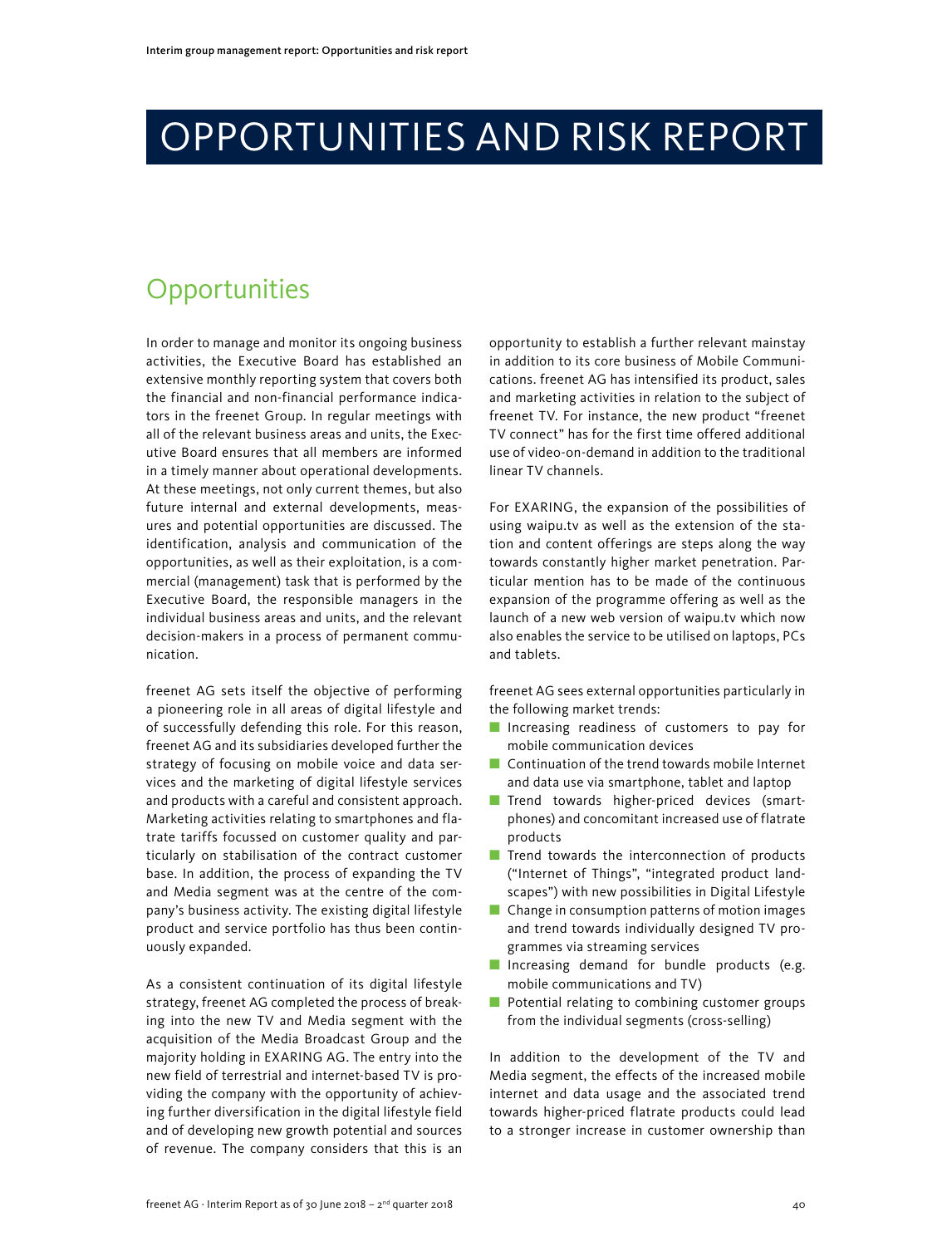expected, although overall, the latter tends to be regarded as rather improbable.

All these aspects might have a positive impact on the anticipated development of revenue, EBITDA and free cash flow.

Internal opportunities for freenet AG could emerge in particular from:

- the assessment and implementation of strategic options in the field of mobile communications, digital lifestyle and TV,
- the continuous intensification of business relationships with suppliers for the stabilisation of existing and the development of new condition models,
- the consolidation and consistent further development of IT systems to achieve a further improvement in customer satisfaction,
- the enhancement of our selling power through the expansion of existing sales channels (multichannel approach) and the use of existing and new sales collaborations and partnerships,
- the further strengthening of shop performance by way of marketing additional products as well as the implementation and marketing of new digital lifestyle and TV products
- the strengthening of the brands klarmobil, freenetmobile, callmobile and debitel light in the steadily growing discount market, with the aim of participating even more actively in their growth
- the continuous improvement of processes and quality for an increase in productivity through digitalisation of business proccesses
- $\blacksquare$  the intensive promotion and development of staff in order to boost staff loyalty

The assessment and implementation of strategic options in the mobile communications and the digital lifestyle areas, the implementation and marketing of new, innovative products and the enhancement of our own selling power could have a positive effect on the development of the underlying financial performance indicators and hence exceed our expectations. A stronger selling power and customer satisfaction could, as it were, lead to a more positive trend in customer ownership than had been forecast. The likelihood of this happening, however, is regarded as rather low.

Since March 2018, in addition to the network operator tariffs, mobilcom-debitel as well as klarmobil have also for the first time been offering own tariffs offering access to the high-speed LTE data network

of Deutsche Telekom. In this connection, klarmobil has extended its Telekom tariffs to include LTE tariffs with a range of data volumes and durations.

If the brands perform more strongly than expected on the steadily growing discount market, this could lead to higher revenue and to improved results and higher free cash flow than had been forecast.

The strategic collaboration of mobile communications services and digital lifestyle applications was accelerated further. This Group-level orientation of business activities will be pursued consistently in the future as well, as the trend towards the continuing digitalisation and interconnection of products and services will carry on into the future. In this connection, we continue to see growth opportunities, potential synergy and opportunities for new strategic partnerships with regard to rendering digital lifestyle services. As a result of the co-operation with our new accessory supplier Strax, we are able to ensure that new trends and products are made available for customers more rapidly in our shops, and can also ensure that further revenue opportunities are realised. The significance of the strategic transformation from a mobile communications specialist pure and simple to a digital lifestyle provider will increase against this background.

If the measures and efficiency improvements for a lasting reduction in cost structures that are resulting from the continuous improvement of processes and quality turn out to be more positive than expected, this might have a more positive impact in the years to come on the level of material overheads and personnel expenses, and hence on EBITDA and free cash flow, than has so far been budgeted for.

The Sunrise Communications Group could sell further parts of its infrastructure, which means that the contributions to earnings at freenet AG might produce a more positive development than originally forecast.

### Overall evaluation of opportunities

Thanks to the regular monitoring of the internal and external opportunities by the monthly reporting system and to the communication in the scheduled meetings, the management is in a position to perform the corporate (management) task that is incumbent upon it, and therefore to make a positive contribution to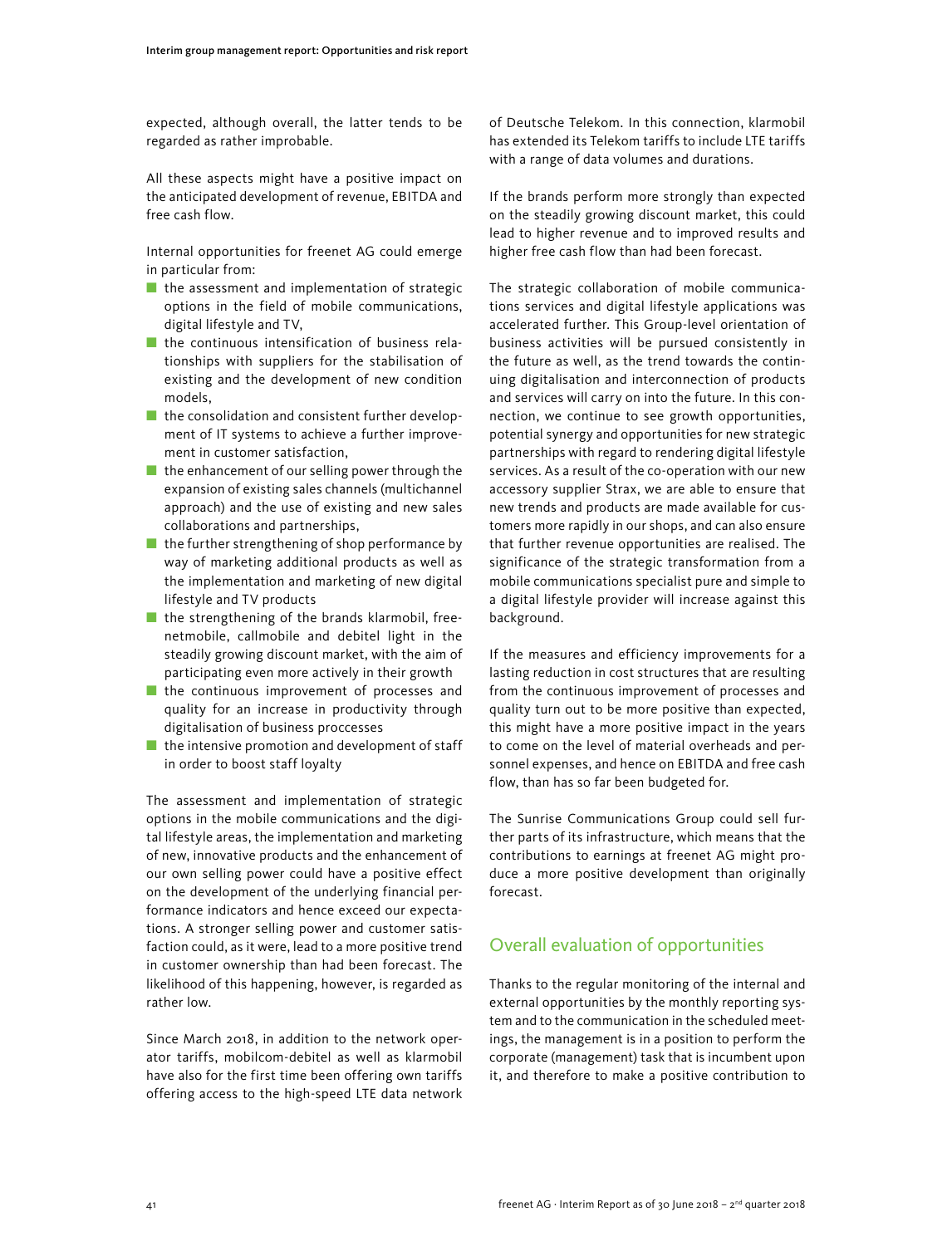the operating and strategic safeguarding of the company, by taking advantage of opportunities.

Both external and internal opportunities that had basically remained at the same level since the previous year were identified. The significance of the opportunities shown and the resulting positive effects on the forecast financial and non-financial performance indicators, and therefore on the development of freenet AG as a whole, are collectively rated as low. The management is therefore expecting the trend in business performance that was forecast in the outlook.

### Risk management system

An effective risk management system is essential for safeguarding the going concern of the freenet AG in the long term. freenet AG's risk management system is applied solely to risks, not opportunities. This should ensure that any risks to the company's future development are identified at an early stage by all executives of the Group and communicated in a systematic, transparent manner to the responsible decision-makers in the company. The timely communication of risks to the responsible decision-makers is designed to ensure that appropriate steps are taken to deal with the identified risks, thereby averting damage to our company, our employees and our customers.

To this end, the freenet AG Executive Board has set up within the Group an efficient early warning, monitoring and management system that also integrates the subsidiaries. As part of the statutory audit assignment for the annual and consolidated financial statements, the system is examined by the auditor to determine whether it is suitable to identify at an early stage any developments that endanger the company's continued existence. The early warning system for risks conforms with statutory requirements. The systems and methods of the risk management system are an integral part of the overall organisation of freenet AG's structure and processes.

#### Figure 5: Process and structural organisation of freenet AG's risk management system

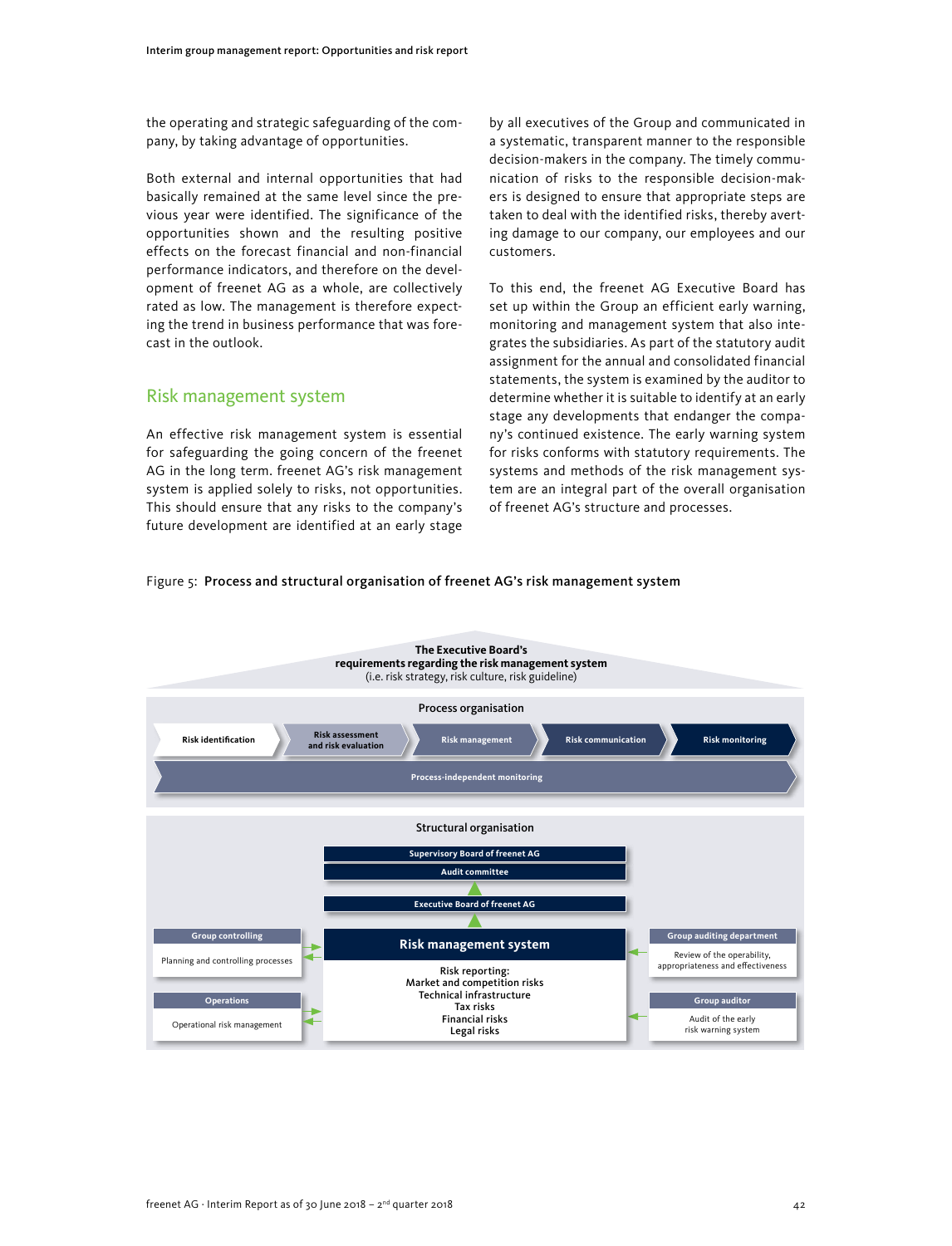At least every six months, freenet AG's individual departments and subsidiaries identify or update existing and new risks that exceed a defined materiality threshold in formalised risk reports (risk identification). The risk reports describe the specific risks and consider the probability of their occurrence, as well as their implications for the company, on the basis of standardised criteria (risk analysis and assessment).

The risks within freenet AG are assessed in accordance with the net principle, by which the risk is observed in conjunction with the impact of any risk mitigation measures that were implemented. The criteria "probability of occurrence" and "anticipated extent of damage" are used to assess the risks. In the process, risks with a low ( $50$  per cent), medium (50 to 75 per cent), and high (>75 per cent) probability of occurrence are systematically categorised and differentiated from each other. With regard to the extent of the anticipated damage arising from a risk, distinctions are drawn between immaterial (<1.0 million euros), low (1.0 to 2.5 million euros), medium (2.5 to 10.0 million euros) and high (>10.0 million euros) anticipated damages. The combination of the probability of occurrence and the extent of the anticipated damage results in the classification of the risks' significance as "immaterial", "low", "medium", "high" and "material". These risk categories are shown in the following illustration.

#### Figure 6: Risk matrix at freenet AG



Based on the results of the risk analysis and assessment that were communicated, various alternatives for action are carried out as part of the company's general management, in order to be able to react appropriately to the identified risks (risk control and risk monitoring). The individual risk reports are consolidated into a Group risk report and forwarded to the Executive Board. Between standard reporting times, too, risks are recorded, analysed, evaluated and controlled immediately after their identification and, if they are of sufficient magnitude, reported immediately to the Executive Board and the Supervisory Board (risk communication).

In its guidelines, which are continuously being extended and improved, the Executive Board has defined the significant risk categories for the Group, elaborated a strategy for dealing with these risk categories, and documented the allocation of tasks and areas of responsibility within the risk management system in the Group. These guidelines are familiar to

all employees and enhance their risk awareness in a targeted fashion (part of risk communication).

The methods and systems of risk management are continuously being examined, enhanced and adjusted. In the process, freenet AG's internal auditing department plays a supporting role, with the regular audits of the risk reports being the main focus. The internal control system (ICS) of freenet AG also has a role to play in further support of the risk management system. Internal risks are combatted by means of formally documented controls. The Supervisory Board, in particular freenet AG's audit committee, monitors the effectiveness of the risk management system and the internal control system from the standpoint of German stock corporation law. The Supervisory Board is integrated by means of regular reporting and, if necessary, an up-to-date report by the Executive Board (process-independent risk monitoring).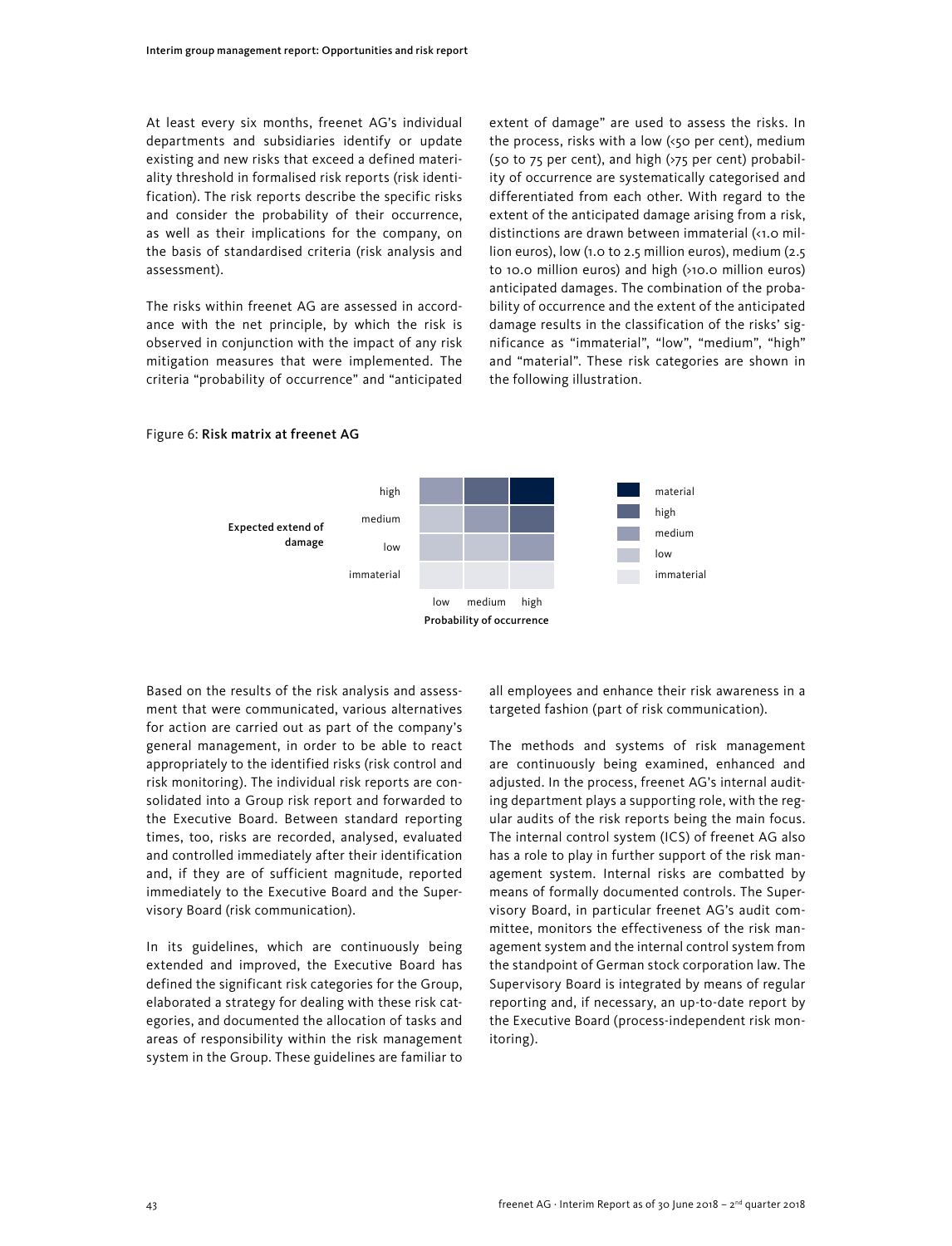In addition to the risk management system, the Executive Board has established an extensive monthly reporting system that covers both the financial and non-financial performance indicators in the Group for the purpose of managing and monitoring its ongoing business activities. In regular meetings with all of the relevant business areas and units, the Executive Board ensures that all members are informed in a timely manner about operational developments. Current topics and future measures are also discussed at these scheduled meetings (part of risk communication).

### Risk report

This section presents the risks that could influence freenet AG's net assets, financial position or results of operations. The risks are categorised as market risks, IT risks, tax risks, financial risks, strategic risks and operating risks.

The Mobile Communications segment is by far the most significant segment in the freenet Group in terms of both revenue and earnings. This is also the source of the main market risks in this particular field; they are therefore detailed in the following primarily in relation to this segment. The estimation of risk for the other categories basically applies for all segments. Material differences between the segments in relation to the estimation of risk are specified as such separately.

### Market risks

### Highly competitive markets

The telecommunications markets continue to be characterised by intense competition. This can lead to shortfalls in revenue, loss of market shares and pressure on margins in the respective business areas and/or can make it more difficult to gain market shares.

Vigorous competition could also lead to higher costs for new customer acquisitions, accompanied by falling revenue and a significant propensity of customers to switch. As a result, the forecast revenue-based key performance indicators, earnings indicators and free cash flow could develop in a slightly more negative fashion than had previously been expected. In order to prevail against its competitors, freenet AG must continue to design its products and services attractively, market them successfully and carry out customer retention activities. In addition, freenet AG must respond flexibly to the development of the competition's business and anticipate new customer

requirements. This involves a medium risk for the achievement of the company's goals.

#### Network operators

Bonus payments and commissions of the network operators form part of the revenue of freenet AG. This aspect constitutes a medium risk for freenet AG. freenet AG is trying to minimise the risk by negotiating flexible purchasing terms and by continuously monitoring goal attainment for premium payments and renegotiating as and when necessary.

The margins in mobile service provider business are very much determined by the network operators and their defined tariff models. This imposes certain restrictions within the tariff models, for instance by way of restrictions faced by users wishing to change tariffs. Nevertheless, the company constantly monitors the implementation of further volume-based purchasing models – in the postpaid and also in the prepaid fields. The risk has been classified as low by freenet AG.

The network operators are increasingly marketing their products themselves and forcing the mobile communications service providers out of the market ("shift to direct"). Also, due to their business structure, the network operators are sometimes able to offer better rates than the mobile communications service providers. This, in turn, can lead to a loss of distribution channels and customers. This aspect represents an immaterial risk for freenet AG. The merger between the two network operators O2 and E-Plus might result in a reduced amount of competition between the remaining mobile network operators ("MNOs") and an associated weakening of the service provider model. This might be reflected in various ways, including a reduction of the margin. There is also the risk of coordinated behaviour of the three network operators remaining after the merger to the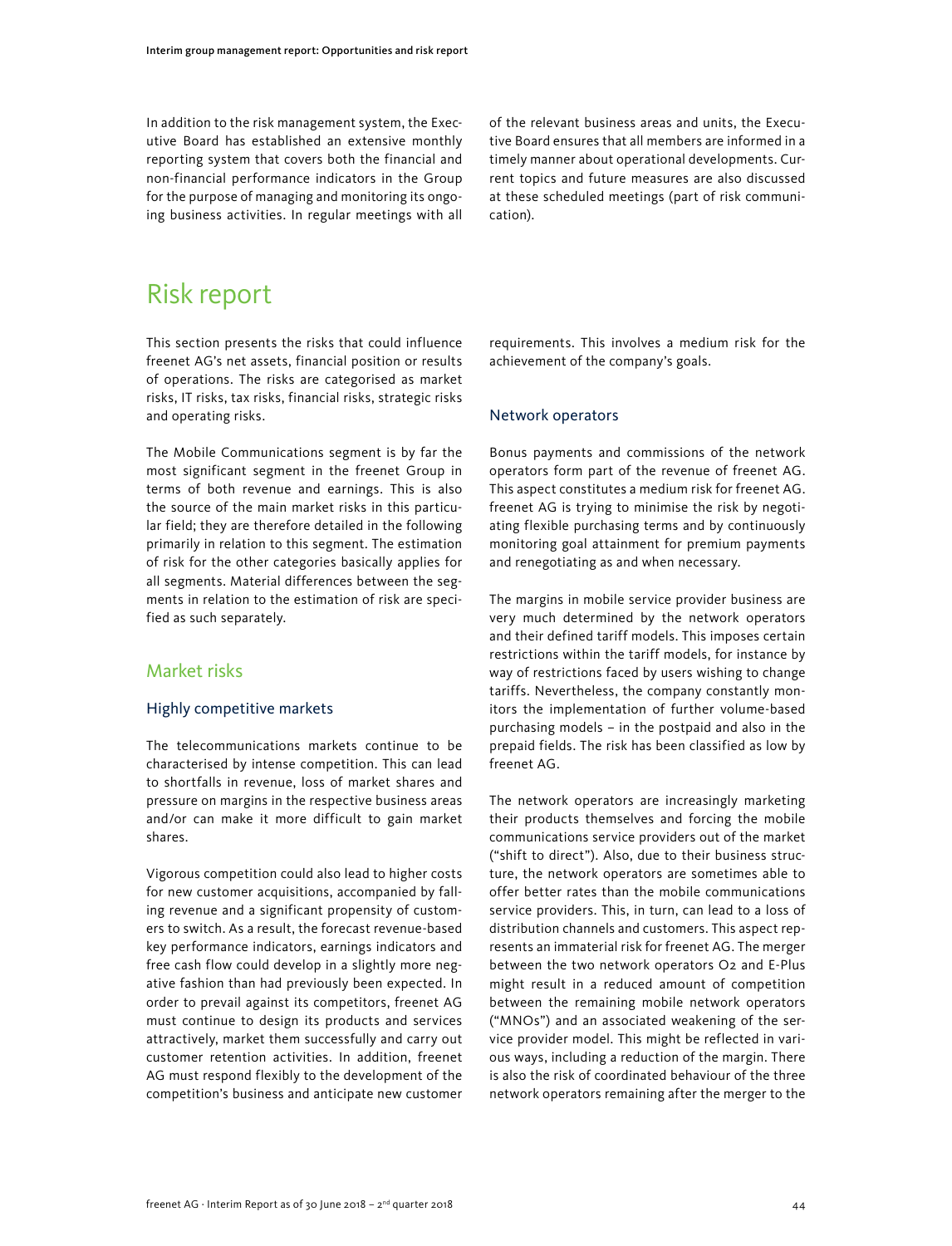detriment of all service providers. Any coordinated action of these three network operators might mean that they would be less willing to negotiate and that freenet AG would find it more difficult to achieve positive negotiation results. The network capacity provided by Telefónica Deutschland to another market player without its own mobile network will probably be marketed quite aggressively. freenet AG has gained a certain amount of protection as a result of the duration of the own agreements with Telefónica up to 2025. If conditions were to be reduced across the market, the conditions for the distribution partners would be adjusted. The risk is classified as immaterial by freenet AG.

The network operator risks, either individually or in combinations, could affect the forecast earnings indicators and free cash flow more negatively than has so far been anticipated.

### Distribution

As a countermeasure with regard to the loss of distribution partners, freenet AG concludes long-term contracts with its main distribution partners and offers them attractive incentive systems (e.g. Airtime models). As a result of the co-operation with Media-Saturn Deutschland which was extended in 2017, freenet AG has been able to maintain its strength in highstreet distribution outlets for the next few years. An additional possibility of maintaining and expanding existing distribution channels is to be seen in the acquisition of further franchise partners. freenet AG consider that the risk of loss of distribution channels is of a minor nature.

### Laws and regulation

Legislative changes, interventions by regulatory authorities or even landmark judicial decisions may have repercussions for the tariff structure and for the possibility of collecting receivables from customers. This might have a negative impact on the forecast revenue and on the amount of free cash flow. The effects of individual decisions or legislative changes might not be significant in themselves, with the result that the associated risk can be classified as low overall. freenet AG counters this risk by regularly monitoring developments defined by regulatory authorities or following the outcomes of legal judgements.

As a result of new and more complex data protection legislation, and in particular the General Data Protection Regulation (GDPR) which came into force in

May 2018, there are new and more extensive requirements regarding the handling of data, including personal data. This might mean that it might no longer be possible for business processes within freenet AG to be carried out in the same way as in the past, and/or might mean that considerable fines might be imposed on the company. The risk has been classified as low by freenet AG.

### Risks in the TV and Media segment

The acquisition of the Media Broadcast Group which took place in 2016 means that the company is facing the risk that customer demand for the freenet TV product might be less strong than was originally anticipated. This aspect represents a medium risk for freenet AG. There is also a risk of a delay in DAB+ expansion. This aspect also represents a medium risk for freenet AG.

freenet AG has held a majority stake of 50.01 per cent in EXARING since June 2017. This holding might result in the risk that the costs, particularly in the field of content (TV stations) and acquisition (distribution partners/marketing partners), might be higher than originally anticipated or that it might not be possible for the planned number of customers to be attained. freenet classifies this risk as medium. In addition, limited functionalities in the product portfolio might have a negative impact. On the part of freenet this risk is classified as medium as well.

### IT risks

#### System failures/errors

The operational availability and efficiency of the technical infrastructure, including the company's data centres and billing systems, are of major importance for the company's successful operation and continued existence. There is a low risk that network failures or service problems caused by system malfunctions or breakdowns might lead to a loss of customers due to the lack of possibilities in customer support or that the TV activities might be exposed to faults affecting the broadcasting of TV and radio signals. Apart from the decline in revenue that results from a loss of customers, a system breakdown means that freenet AG might not be able to provide any services and is therefore unable to generate any revenue or make any positive contribution to the anticipated earnings or free cash flow. Technical early warning systems are used to prevent such breakdown and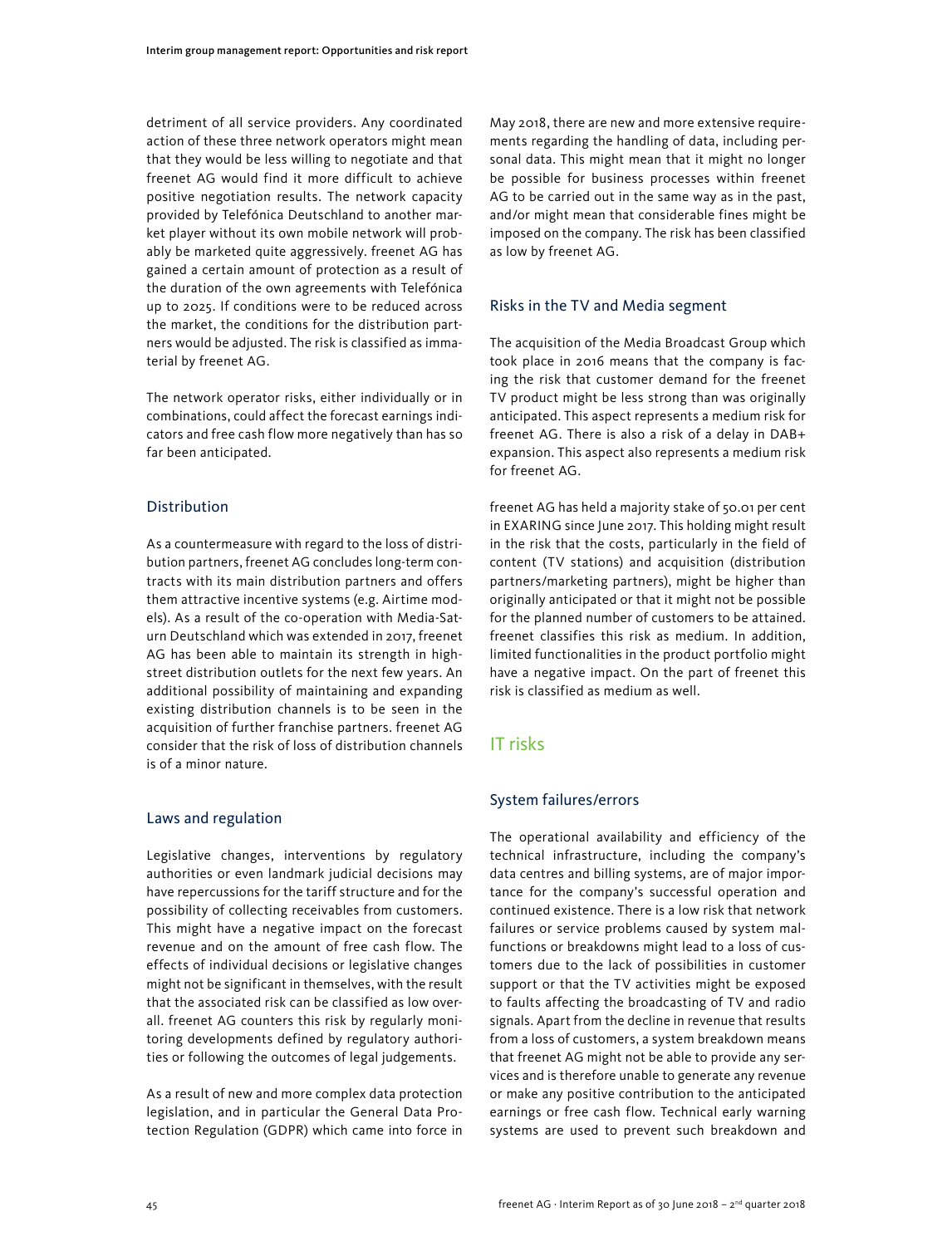failure risks. Continuous maintenance and updates keep the security precautions up to date at all times. To prevent the loss of sensitive data, a backup is generated every 24 hours.

### Data theft and hacker attack

Successful attacks carried out by malware or cyber-attacks mainly in the Mobile Communications field might, in a worst-case scenario, result in the theft of customer data. A hacker attack on the freenet TV database on the other hand might result in harmful data manipulation which, under extreme circumstances, might result in failure of the TV boxes. Extensive security mechanisms have been implemented in order to prevent this. The risk has been classified as low by freenet.

### Management of employee rights

There is a risk that sensitive customer data might be stolen or disclosed as a result of inadequate security measures regarding the allocation of employee rights. This risk is combatted by extensive authorisation management regarding the employee rights in all IT systems. A uniform process for allocating rights, in which the senior executives are also involved, provides additional protection with regard to this risk. freenet AG considers that there is a medium risk of loss of customer data as a result of the absence of security measures for the process of allocating employee rights.

### Tax risks

### Loss carry-forwards

If, within five years, over 25 per cent of the shares or voting rights in the company came to be held directly or indirectly by a single shareholder or by several shareholders with parallel interests (harmful acquisition of shares), any negative income (corporation and trade tax loss carry-forwards) of the company not settled or deducted by the time of the harmful acquisition could be lost in whole or in part, in accordance with section 8c of the German Corporation Tax Act. Shares are considered to be united in a single shareholder if they are transferred to a buyer, to persons close to the buyer, or to a group of buyers with parallel interests.

The company has no influence on the occurrence of this risk, as the (perhaps partial) elimination of any negative income (corporation and trade tax loss carry-forwards) not settled or deducted by the time of the harmful acquisition is brought about by measures and transactions at shareholder level. Against this backdrop, it cannot be ruled out that as a result of a sale or additional purchase of shares by the company's shareholders; more than 25 per cent of the shares could be united under a single shareholder. The same medium risk exists if more than 25 per cent of the shares or voting rights are first united through other measures under a single shareholder or several shareholders with parallel interests. The legal consequences described above apply mutatis mutandis.

### VAT risk due to "remuneration from third party"

In a letter from the Federal Ministry of Finance dated 4 December 2014 and a simultaneous addendum to the VAT application decree, the fiscal authority issued the following rule: If the intermediary in a mobile communications contract supplies the customer in the intermediary's own name with a mobile communications device or some other electronic article, and if the mobile communications company grants the intermediary a commission dependent on the supply of the mobile communications device or other electronic articles on the basis of a contractual agreement, or part of a commission dependent on the above, such a commission or part of a commission shall not be regarded as remuneration for an intermediary brokering role vis-a-vis the mobile communications company, but rather as remuneration from a third party as defined by section 10 (1) sentence 3 of the German VAT Act (UStG) for the supply of the mobile communications device or the other electronic article. This applies irrespective of the amount of any additional payment to be made by the customer. The application of this rule as from 1 January 2015 will not involve any reportable risks for the company. As for the revenue reported before 1 January 2015, the company regards it as very likely indeed that the rule specified above will have no significant negative effects for freenet AG under VAT law. However, a low risk remains for the revenue reported before 1 January 2015 for assessment periods that have not been audited conclusively, as a result of which freenet AG would have to refund some of its input tax to the tax authorities.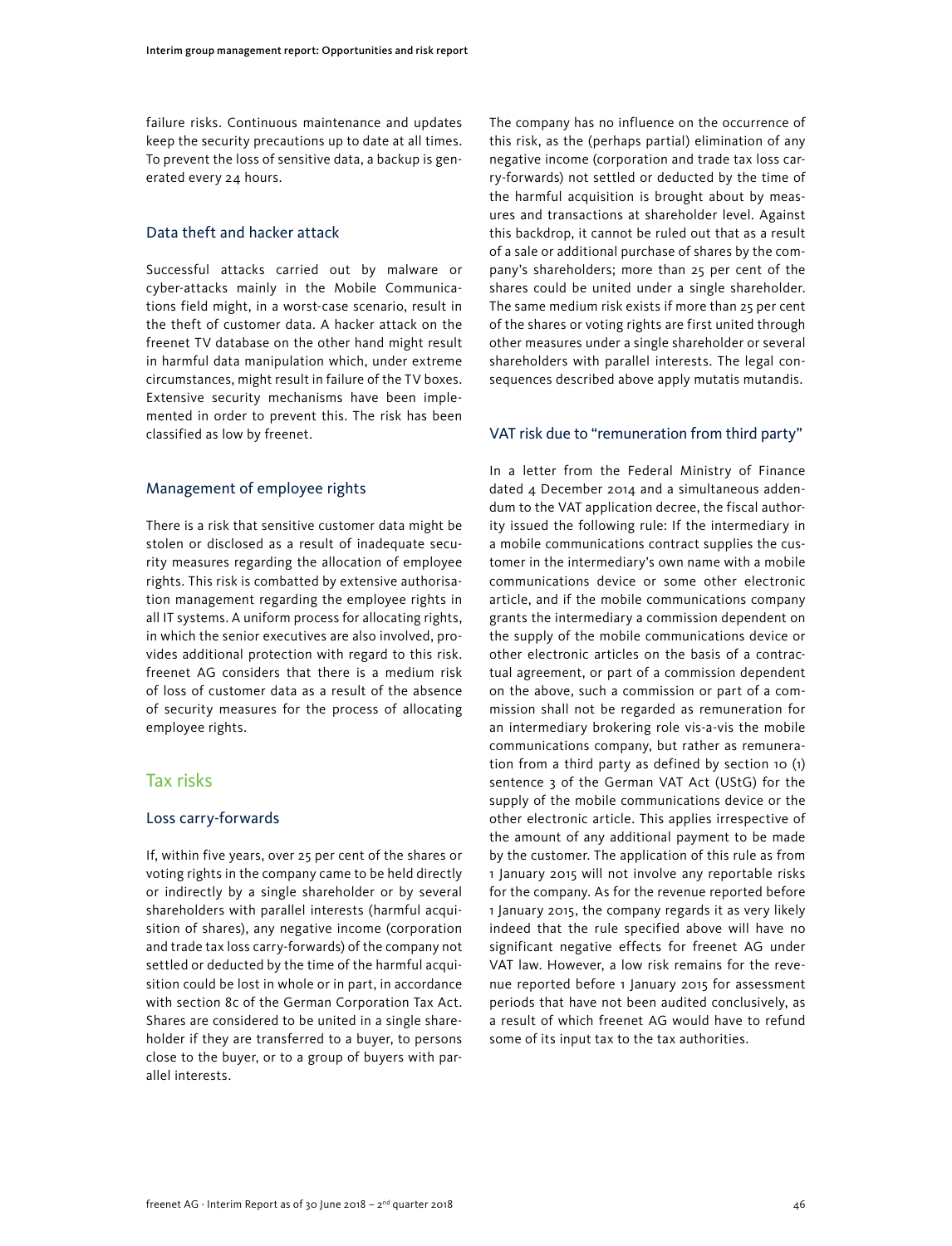### Other tax risks

In the case of assessment periods that have not been audited conclusively, there might in principle be changes that result in subsequent tax payments or changes in the loss carry-forwards if the tax authorities, within the framework of external tax audits, come to different interpretations of tax regulations or different assessments of the respective underlying circumstances. The same applies for types of official charges which in part have yet to be audited, in particular because they are usually not subject to external tax audits.

The risk of different interpretations and assessments of circumstances applies in particular to corporate restructuring processes under company law. It cannot therefore be ruled out entirely that as a result of contributions of assets, other conversion procedures, new capital injections and changes in the shareholding structure, the corporate income and trade tax carry-forwards declared by the corporations of freenet AG and hitherto ascertained separately by the tax authorities might be reduced or discontinued. All in all, this is regarded as a low risk.

### Financial risks

The objective of financial risk management is to limit risks by means of the company's ongoing operating and financing activities. In this area the company is essentially subject to the risks described below in respect of its financial instruments, financial assets and financial liabilities.

### Bad debt losses

A risk of bad debt losses is the unexpected loss of funds or revenue as a result of the partial or complete default on receivables owed. There is a medium default risk with regard to the trade accounts receivable reported in the balance sheet and other assets.

The assessment of the risk of default on trade accounts receivable in the freenet Group is focused primarily on trade accounts receivable owed by end customers. Here, particular attention is devoted to the credit standing of customers and sales partners in our Group's large-scale business activities. For important contract customer sectors, credit assessments are carried out for the customers before the contract is signed. In the ongoing contractual

relationship, the implementation of a swift and regular reminder and debt collection process involving a number of debt collection companies in the benchmarking area, together with long-term debt collection monitoring and high-spender monitoring, are essential measures for the minimisation of the default risk in our Group. An ongoing reminder and debt collection process is likewise used for receivables owed by dealers and franchise partners. In a similar vein, credit limits are established and monitored. Commercial credit insurance, moreover, safeguards us against significant default risks vis-a-vis major customers (dealers and distributors). The risks associated with uninsured dealers and distributors are restricted by an internal limit system - generally, customers with a poor credit standing must pay cash in advance or the commercial relationship will not come into being. Finally, the appropriate formation of valuation allowances takes the risks of default on receivables into account.

There are regularly trade accounts receivable due from the mobile network operators in the Mobile Communications segment, and there are regularly trade accounts receivable in the TV and Media segment due from public and private providers of TV and radio programmes. The concept of collecting these receivables is also constantly monitored; however, past experience has shown that the risk of bad-debt losses in this respect is extremely low.

There is a factoring agreement between the Group and a bank on the sale of receivables from mobile options. The relevant risks (in particular the risk of default) and opportunities are transferred to the bank under this arrangement. Although of minor significance, the late payment risk shall be completely retained by the freenet Group.

### Impairment of the assets

In freenet AG's consolidated balance sheet, both goodwill and intangible assets such as customer relationships, trademark rights and usage rights are essential components. There is a medium risk that significant impairments might occur in future. Possible triggering events are taken into account within the framework of impairment tests.

freenet AG's assets are checked both regularly and on an ad-hoc basis otherwise as and when appropriate if there are potential indicators of lasting impairment. Such an indicator may be changes in the economic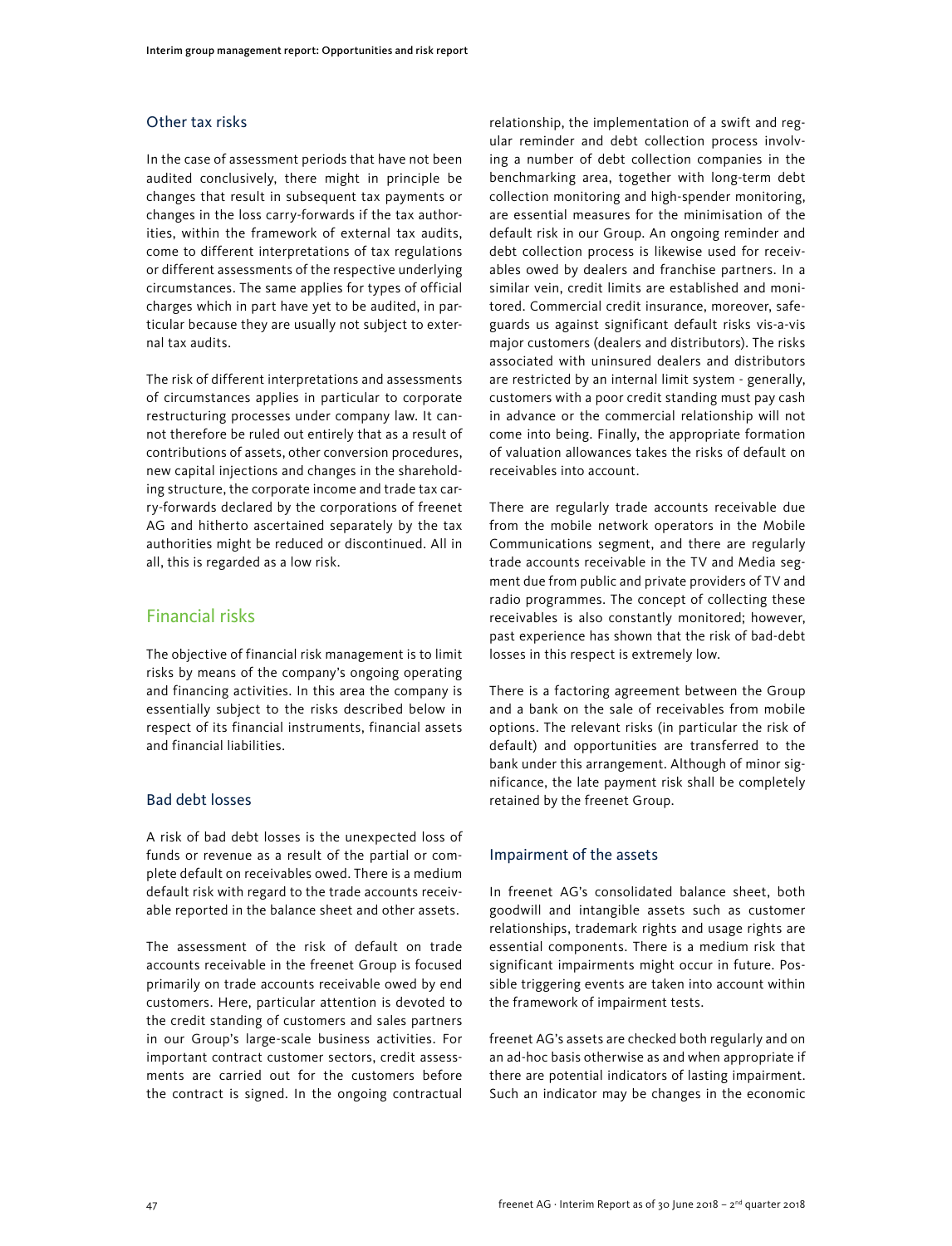or regulatory environment. Any resultant impairment is not cash-effective, and therefore does not have any impact on the free cash flow. The revenue and EBITDA are also not affected (no impact on the financial performance indicators).

### Liquidity

The Group's general liquidity risk, which is classified as a medium risk, resides in the possibility that the company might potentially be unable to meet its financial obligations, for example the repayment of financial debts, the payment of purchasing obligations and the obligations from lease agreements.

Extensive financial planning instruments are used throughout the Group to monitor and control liquidity. The Group also controls its liquidity risk by holding appropriate bank balances and credit lines at banks, and by monitoring continuously the forecast and actual cash flows. The need for and investment of liquid funds in the Group is controlled centrally on the basis of several existing internal Group cash pooling agreements in which the significant companies in the freenet Group participate.

The Group uses a variety of financial instruments to reduce the general liquidity risk. The liabilities due to banks shown under borrowings relate to the borrower's note loan concluded in December 2012, May 2015, February 2016 and October 2016 (disclosed as 1,066.9 million euros, including interest accruals, as of 30 June 2018) as well as the loan tranche in the syndicated facility agreement of October 2017 for a total of 610.0 million euros (shown as 608.0 million euros, including interest accruals, as of 30 June 2018). The second tranche for 100.0 million euros (in the form of a revolving credit line) had not been drawn as of 30 June 2018.

The credit agreements that were concluded entail another low liquidity risk because the restrictions agreed therein ("undertakings" and "covenants") restrict freenet AG's financial and operational leeway. These impose restrictions on the company, for example regarding changes in the Group's business operations, the implementation of internal Group measures to change its structure under company law, the provision of collateral, and any acquisitions or disposals of assets, especially shareholdings. There are stringent restrictions on the company raising loans outside of these credit agreements, e.g. in order to finance future strategic investments. In view of the

aforementioned liquidity reserves, however, freenet AG classifies the existing risk of a restriction of the financial leeway as low.

There is also a medium liquidity risk for the event that the annual general meeting of the company adopts a dividend which is higher than that which was included in liquidity planning; this would result in a higher outflow of liquidity directly after the annual general meeting, and might have a negative impact on the company's ability to act with regard to investments or acquisitions.

### Capital risk

The Group's capital risk management is related to the shareholders' equity as shown in the consolidated balance sheet and to ratios derived therefrom. The primary objective of the Group's capital risk management is to guarantee compliance with the financial covenants contained within the credit agreements. The main financial covenants are defined in relation to the Group's equity (equity ratio) and the debt (debt ratio). If the macroeconomic conditions were to deteriorate, this might under certain circumstances lead to a situation where the freenet Group can no longer deliver on its agreements with the financing banks. There is a medium risk of the financing banks being entitled to declare the loans due and payable. freenet AG minimises the risk by monitoring the financial ratios continuously.

### Interest rate risk

As regards variable-interest financial debt, our company is subject to interest rate risks related largely to the EURIBOR. The company counters these medium risks by having a mix of fixed- and variable-interest financial debt. Although the interest rate risks are not explicitly secured, the cash holdings, which are invested mainly at variable interest rates based on EONIA or EURIBOR, serve as a natural hedge and accordingly mitigate interest rate risks arising from the variable-interest financial debts.

Funds are usually invested as call money or time deposits at commercial banks with high credit ratings.

The company continuously monitors the various opportunities available for investing the cash and cash equivalents on the basis of the day-to-day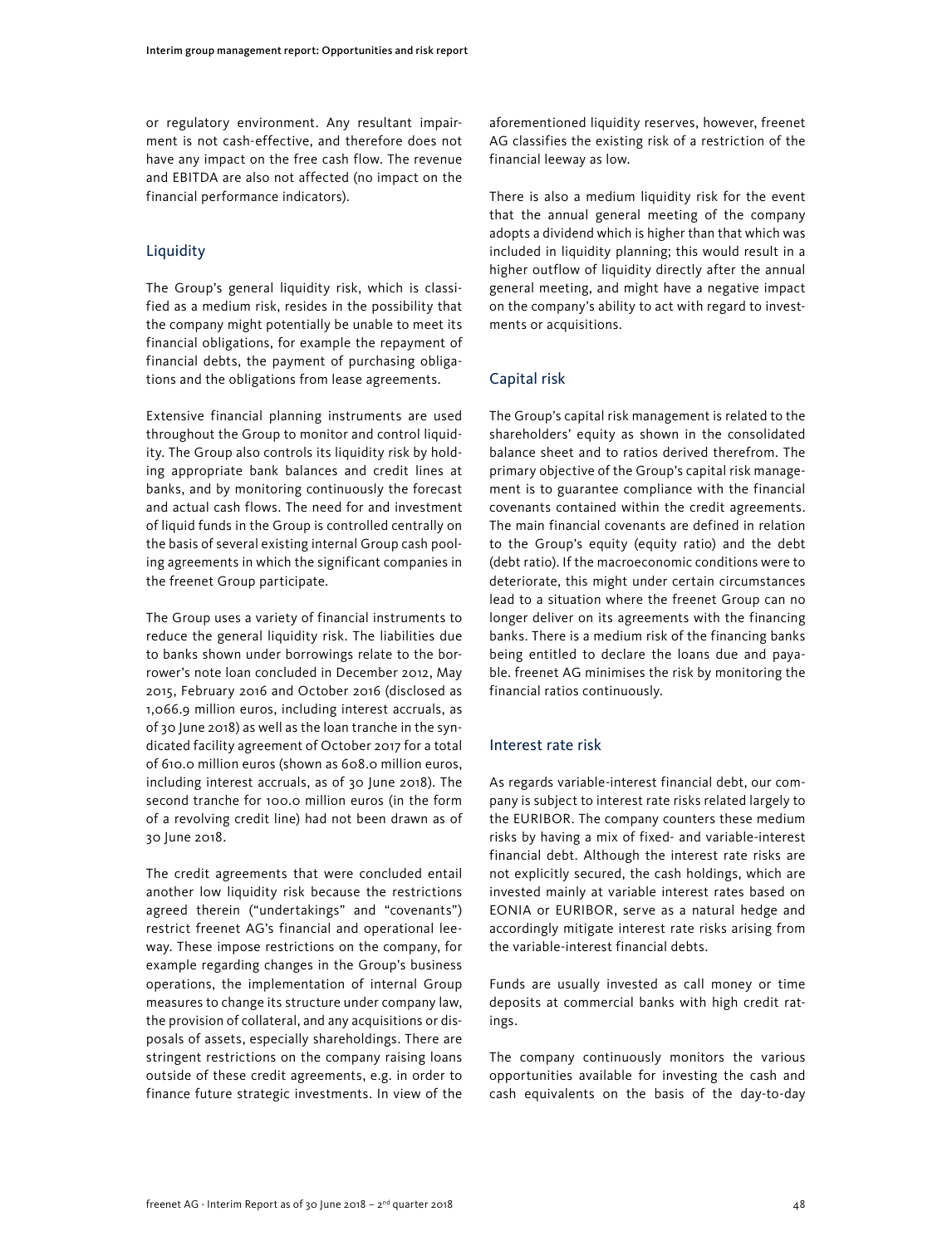liquidity planning at its disposal as well as the various options available for scheduling the debt. Changes in market interest rates could have an impact on the net interest income from originally variable-interest financial instruments and are included in the calculation process for results-related sensitivities. The risk has been classified as low by freenet.

### Other financial risks

Other financial risks might occur in the form of foreign exchange and share price risks. The company is only exposed to foreign currency risks to a limited extent; this is the reason why the management report does not detail these risks separately. With regard to the exchange rate risks, it must be borne in mind that the company holds an interest of 24.56 per cent in the share capital of Sunrise. Sunrise uses the Swiss franc (CHF) as the reporting currency for preparing its consolidated financial statements. The exchange rate between the euro and Swiss franc has an impact on the calculation of both elements of the item of our consolidated income statement "Results of associates accounted for using the equity method", namely the interest in the current result of Sunrise and also the depreciation relating to the shadow purchase price allocation for Sunrise. Accordingly, this exchange rate also has an influence on the results of operations of the freenet Group; however, this is considered to be minor at present.

### Strategic risks

#### Acquisition of companies

freenet AG has acquired companies in the past. In connection with this, there is a medium risk that the operating activities of these new investments will not develop as expected. This development would have a negative impact on the forecast results and free cash flow. The management report contains regular monitoring of the investment development with the aim of initiating countermeasures immediately if there are any deviations from the original plan.

### Stake in Sunrise

freenet AG has held a 24.56 per cent stake in Sunrise. It is possible that the business of Sunrise might develop less positively than originally anticipated; this in turn might have a negative impact on the results of operations and the financial performance indicators of freenet. The risk has been classified as low by freenet.

### Customer service of mobilcom-debitel handled by Capita

Since March 2017, Capita has been responsible as a strategic partner for the entire customer service of mobilcom-debitel. If the operations are unexpectedly discontinued by Capita, there is the risk of additional costs as a result of the need to implement the return of the activities contractually agreed for such a case or for the external provider to be changed at short notice. The risk has been classified as low by freenet.

### Operating risks

### Service prices for customers in default of payment

Throughout the sector, consumer protection associations are taking action against network operators and service providers with regard to the nature and extent of fees charged to customers in default of payment. In this connection, consumer protection associations have taken action against freenet AG regarding the imposition of service fees on customers in default of payment; this action requires freenet AG to "cease and desist" and where appropriate to make payment. freenet AG considers that there is a medium risk of a decline in revenue or potential payment resulting from the above.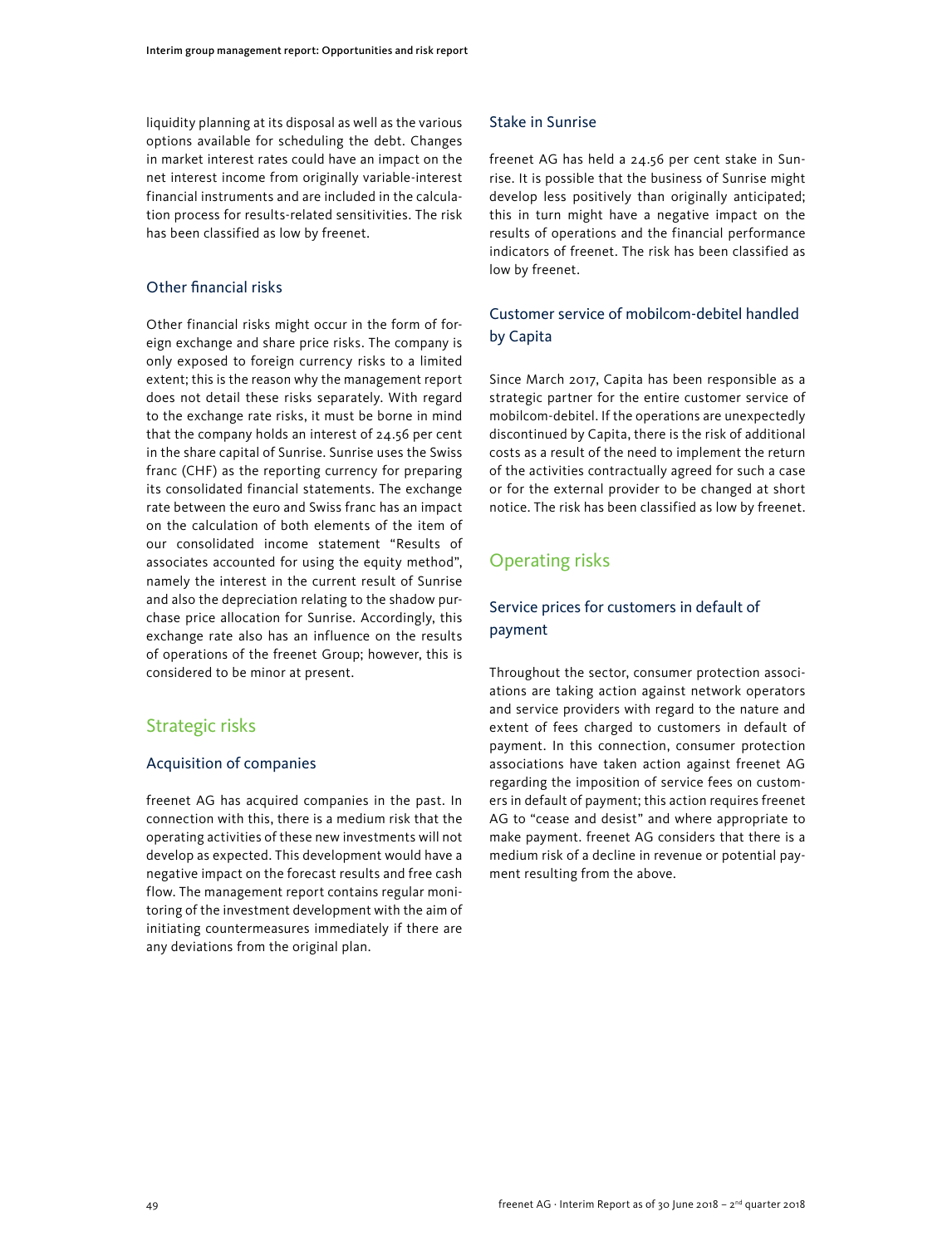### Overall assessment of the risk position

The risks for freenet AG that are outlined above are summarised in the overview below.

| Risks                                                  | Probability<br>of occurrence | <b>Expected extent</b><br>of damage | Risk       | Tendency                  |
|--------------------------------------------------------|------------------------------|-------------------------------------|------------|---------------------------|
| <b>Market risks</b>                                    |                              |                                     |            |                           |
| Highly competitive markets                             | medium                       | medium                              | medium     | <b>Contract Contract</b>  |
| Network operator                                       |                              |                                     |            |                           |
| Bonuses and commission                                 | medium                       | medium                              | medium     |                           |
| Premiums and margins                                   | low                          | low                                 | low        | n.                        |
| Shift to direct                                        | medium                       | immaterial                          | immaterial | $\blacktriangle$          |
| O2 and E-Plus                                          | medium                       | immaterial                          | immaterial | <b>The State</b>          |
| Distribution                                           | low                          | immaterial                          | immaterial | ∍                         |
| Laws and regulation                                    | low                          | medium                              | low        | <b>The State</b>          |
| Risk in the TV and Media segment                       |                              |                                     |            |                           |
| Customer demand freenet TV                             | medium                       | medium                              | medium     |                           |
| Delay in the commercialisation of DAB+                 | medium                       | medium                              | medium     |                           |
| IT risks                                               |                              |                                     |            |                           |
| System failures / errors                               | low                          | medium                              | low        |                           |
| Data theft and hacker attack                           | low                          | low                                 | low        |                           |
| Management of employee rights                          | low                          | high                                | medium     |                           |
| <b>Tax risks</b>                                       |                              |                                     |            |                           |
| Loss carry forwards                                    | low                          | high                                | medium     |                           |
| VAT risk due to "renumeration of a third party"        | low                          | low                                 | low        |                           |
| Other tax risks                                        | low                          | medium                              | low        | <b>The Second Service</b> |
| <b>Financial Risk</b>                                  |                              |                                     |            |                           |
| <b>Bad debt losses</b>                                 | medium                       | low                                 | low        |                           |
| Impairment of the assets                               | low                          | high                                | medium     |                           |
| Liquidity                                              |                              |                                     |            |                           |
| General liquidity risk                                 | low                          | high                                | medium     | n.                        |
| Constraint of financial leeway                         | low                          | medium                              | low        | D                         |
| Dividend payment                                       | low                          | high                                | medium     | D                         |
| Capital risk                                           | low                          | high                                | medium     | T.                        |
| Interest rate risk                                     | medium                       | medium                              | medium     | <b>The Second Service</b> |
| Other financial risks                                  | low                          | medium                              | low        | <b>De</b>                 |
| Strategic risks                                        |                              |                                     |            |                           |
| Acquisition of companies                               | medium                       | medium                              | medium     | n.                        |
| Stake in Sunrise                                       | low                          | medium                              | low        | <b>De</b>                 |
| Customer service of mobilcom-debitel handled by Capita | low                          | medium                              | low        | D                         |
| <b>Operational risks</b>                               |                              |                                     |            |                           |
| Service prices for customers in default of payment     | medium                       | medium                              | medium     | n a                       |

Arrow upward: Classification in higher risk class compared to previous report

Arrow across: Classification in same risk class compared to previous report or newly registered risk

Arrow down: Classification in lower risk class compared to previous report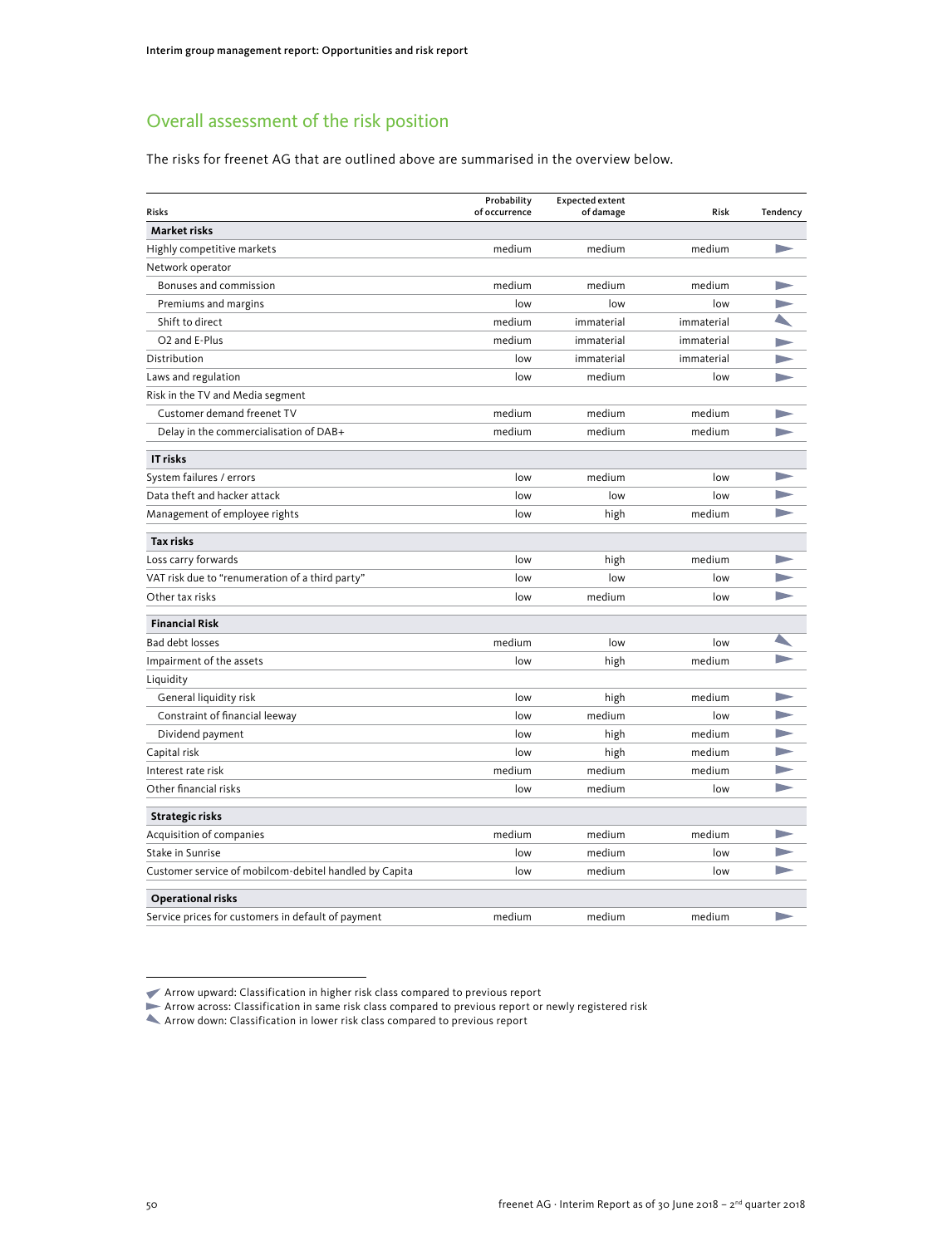Thanks to the risk management process that has been implemented and the monthly reporting system, the Executive Board has a view of the risk situation presented here. Market, IT, tax, financial, strategic as well as operational risks were identified as of 30 June 2018. These risks remain virtually unchanged compared with the previous year as far as their probability of occurrence or their impact are concerned. Their potential effects on the going concern of the freenet AG and its financial and non-financial performance indicators are classified by the management in overall terms as low. The management is therefore expecting that the positive trend forecast will not be compromised significantly as a result of the aforementioned risks. All in all,

it can be assumed that the risks have no impact on the going concern of the freenet AG. The Executive Board is convinced that if the risk management approach used to date is continued, freenet AG will again be in a position to identify relevant risks in a timely manner and initiate suitable countermeasures in the coming financial year.

### Key features of the internal control and risk management system in relation to the Group accounting process (section 315 (2) no. 4 HGB)

### Definition and elements of the freenet Group's internal control system

freenet AG's internal control system follows the internationally recognised COSO ("Committee of Sponsoring Organisations of the Treadway Commission") framework. It comprises all processes and measures to secure effective, cost-effective and proper accounting, in particular to ensure compliance with the pertinent legal provisions.

freenet AG's Executive Board has instructed all areas of the Group to manage their monitoring and control processes in accordance with standardised principles.

The departments analyse their processes continuously, also with regard to new legal requirements and other standards to be observed, develop internal standards based on the above and train the responsible employees.

The key elements of freenet AG's internal control system are based on automated IT control processes with alarm thresholds on the one hand, and on manual process controls to check the plausibility of the automatically aggregated results on the other. As an independent and internal monitoring body, the

Group Internal Audit function of freenet AG carries out risk-oriented scheduled audits in relation to specific orders, and also where appropriate carries out ad-hoc audits. The risk management system is linked to the internal control system and covers not only operational risk management, but also the systematic early identification, control and monitoring of risks throughout the Group. For further explanatory notes about the risk management system, please refer to the "Risk management system" section of the risk report.

### Structure of the Group accounting process

The accounting processes for the individual financial statements of freenet AG's subsidiaries are basically recorded by local accounting systems manufactured by SAP. freenet AG uses SAP's "EC-CS" ("SAP EC-CS") module as its consolidation system at the ultimate Group level. For the preparation of the consolidated balance sheet, the consolidated income statement, the consolidated statement of cash flows, and the consolidation of the capital, debt, and expenses and income, etc., the data reported by the subsidiaries is entered into the consolidation system in a variety of ways - mostly automatically using the SAP module "FI" ("SAP-FI"), and in isolated cases also manually by entering the reported data. The individual details in the management report and notes to the financial statements are obtained from standard reporting packages and institutionalised reconciliation processes within the framework of the internal control system.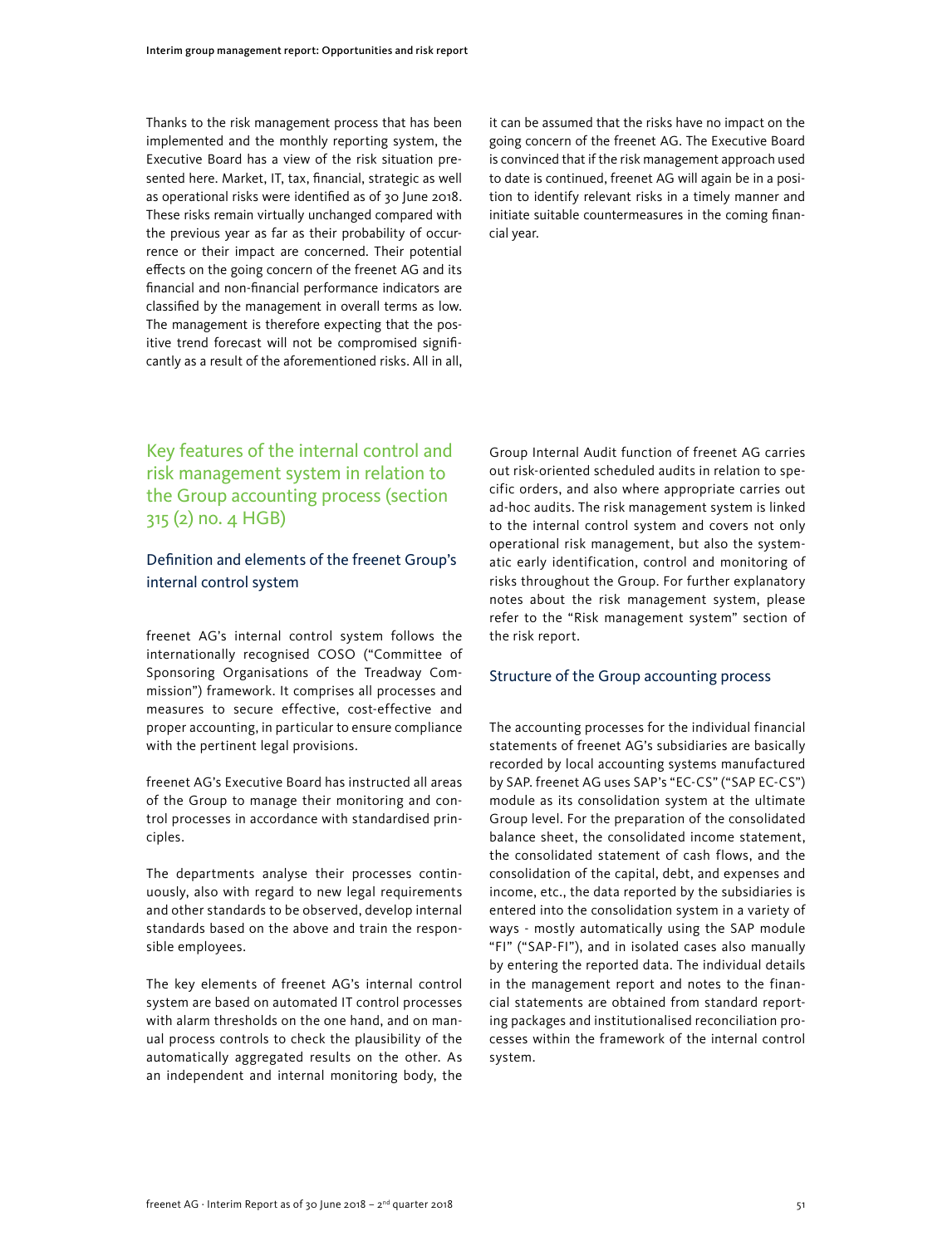Internal controls ensure the correct function of the interface between SAP-FI and the consolidation system SAP EC-CS, as well as the reconciliations of the standardised reporting packages of the subsidiaries right through to the consolidated financial statements of freenet AG. In addition, the auditor of the consolidated financial statements of freenet AG regularly audits this interface and these reconciliations.

### Key regulatory and controlling activities to ensure proper and reliable Group accounting

The internal control activities aimed at achieving proper and reliable Group accounting ensure that business transactions are recorded fully, in good time and in accordance with the statutory provisions and the articles of association.

The regular elements in the Group's internal control system are aimed at achieving the extensive automation of the formation and cross-checking of all relevant data, from raw accounting data and customer invoicing to valuation allowances, accruals, depreciation and amortisation. These automated controls are supplemented by manual plausibility checks of all relevant interim results and random checks of the underlying detailed data. This ensures proper inventory management and the accurate recognition, measurement and disclosure of assets and liabilities in the consolidated financial statements. The Group auditor and other review bodies are likewise involved in freenet AG's control environment with process-independent review activities.

The audit of consolidated financial statements by the Group auditor and the audit of the individual financial statements from Group companies included in the consolidated financial statements, in particular, constitute the final non-process-related monitoring measure with regard to Group accounting.

### Figure 7: Key features of the internal control system at freenet AG

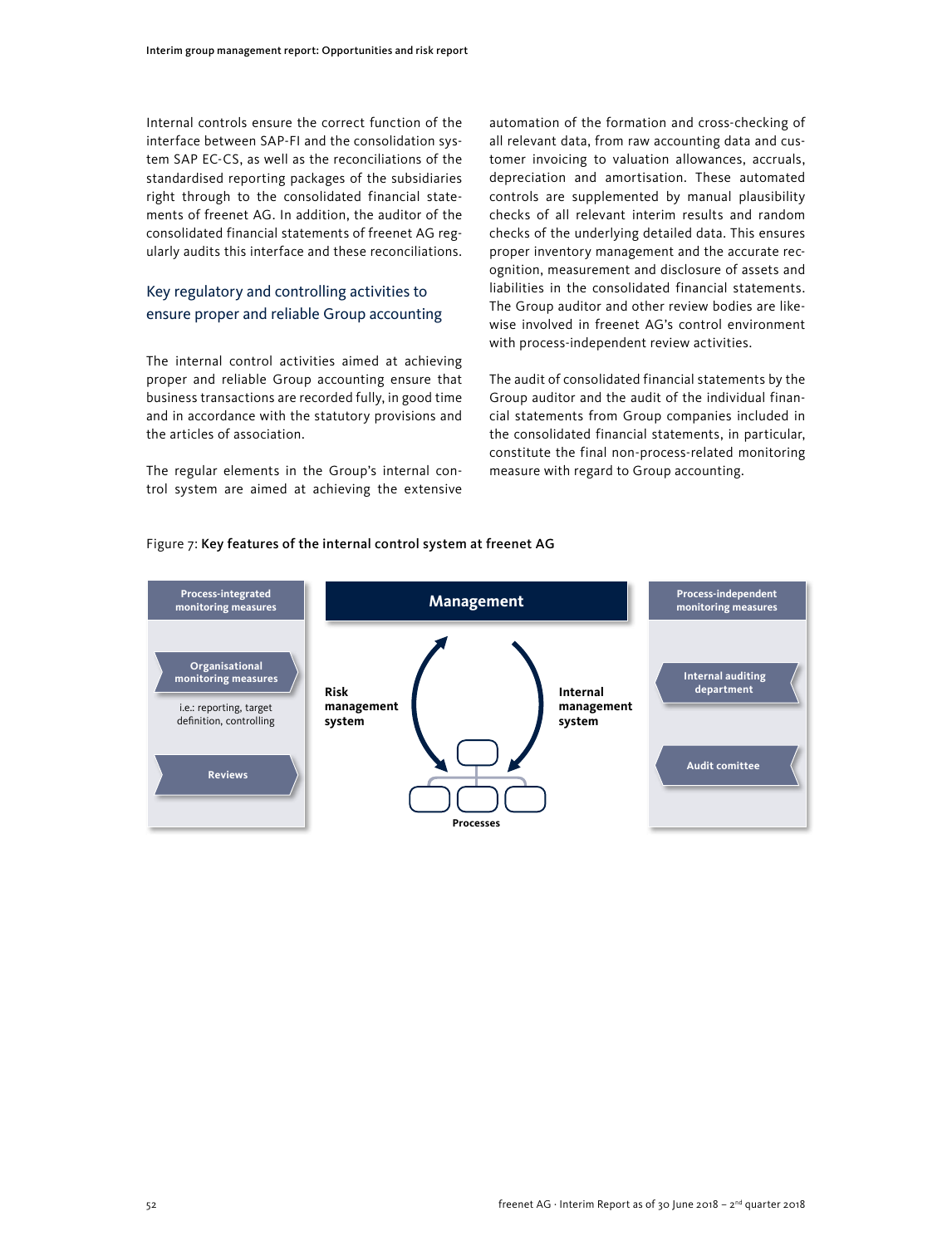

### Development of the key performance indicators

|                                                         | Forecast for<br>financial year<br>2017 | 2017    | 1st half 2018 | Forecast for<br>financial year<br>2018 |
|---------------------------------------------------------|----------------------------------------|---------|---------------|----------------------------------------|
| In EUR million / as indicated                           |                                        |         |               |                                        |
| Financial performance indicator                         |                                        |         |               |                                        |
| Revenue <sup>1</sup>                                    | moderate<br>increase                   | 3,507.3 | 1,767.7       | stable                                 |
| <b>EBITDA</b> exclusive of Sunrise                      | slightly<br>above 410                  | 408.0   | 204.7         | 410-430                                |
| Free cash flow exclusive of Sunrise                     | around 310                             | 308.4   | 128.9         | 290-310                                |
| Postpaid ARPU (in EUR)                                  | stable                                 | 21.4    | 21.4          | stable                                 |
| freenet TV ARPU (in EUR)                                | around 4.5                             | 4.3     | 4.6           | around 4.5                             |
| Non-financial performance indicator                     |                                        |         |               |                                        |
| Customer Ownership (in million)                         | slight<br>increase                     | 9.59    | 9.57          | stable                                 |
| freenet TV subscribers (in million)                     | > 0.80                                 | 0.98    | 1.14          | >1.20                                  |
| waipu.tv registered customers (in million) <sup>2</sup> | > 0.50                                 | 0.46    | 0.82          | significant<br>increase                |
| waipu.tv subscribers (in million)                       | > 0.10                                 | 0.10    | 0.17          | > 0.25                                 |

As part of its corporate management policy, the freenet Group uses financial and non-financial performance indicators for measuring the short-, medium- and long-term success of its strategic alignment and the related operational implementation. The financial performance indicator free cash flow exclusive of Sunrise is not used for management purposes at the segment level; it is used exclusively at the group level. Postpaid ARPU is used as a performance indicator only in the Mobile Communications segment, and freenet TV ARPU is used only as a performance indicator in the TV and Media segment.

The freenet Group expects that revenue will be stable in the financial year 2018. However, as a result of the accounting standard IFRS 15 which has to be applied for the first time starting 1 January 2018, the disclosed revenue in future will be much lower. This is mainly due to the fact that network operator commissions which are received will be disclosed as a reduction of cost of materials, instead of (as has been the case previously) being disclosed in revenue. Assuming that the overall business structure will remain constant in 2018, revenue will be shown approximately 700 million euros lower due to the changeover to IFRS 15.

On the basis of the anticipated sector developments, the company aims to achieve a slightly higher EBITDA

<sup>1</sup> Excluding the effects of the first-time application of IFRS 15 in 2018

<sup>2</sup> Exclusive of pre-registered users (Q2/2018: about 72,000, Q4/2017: about 76,000).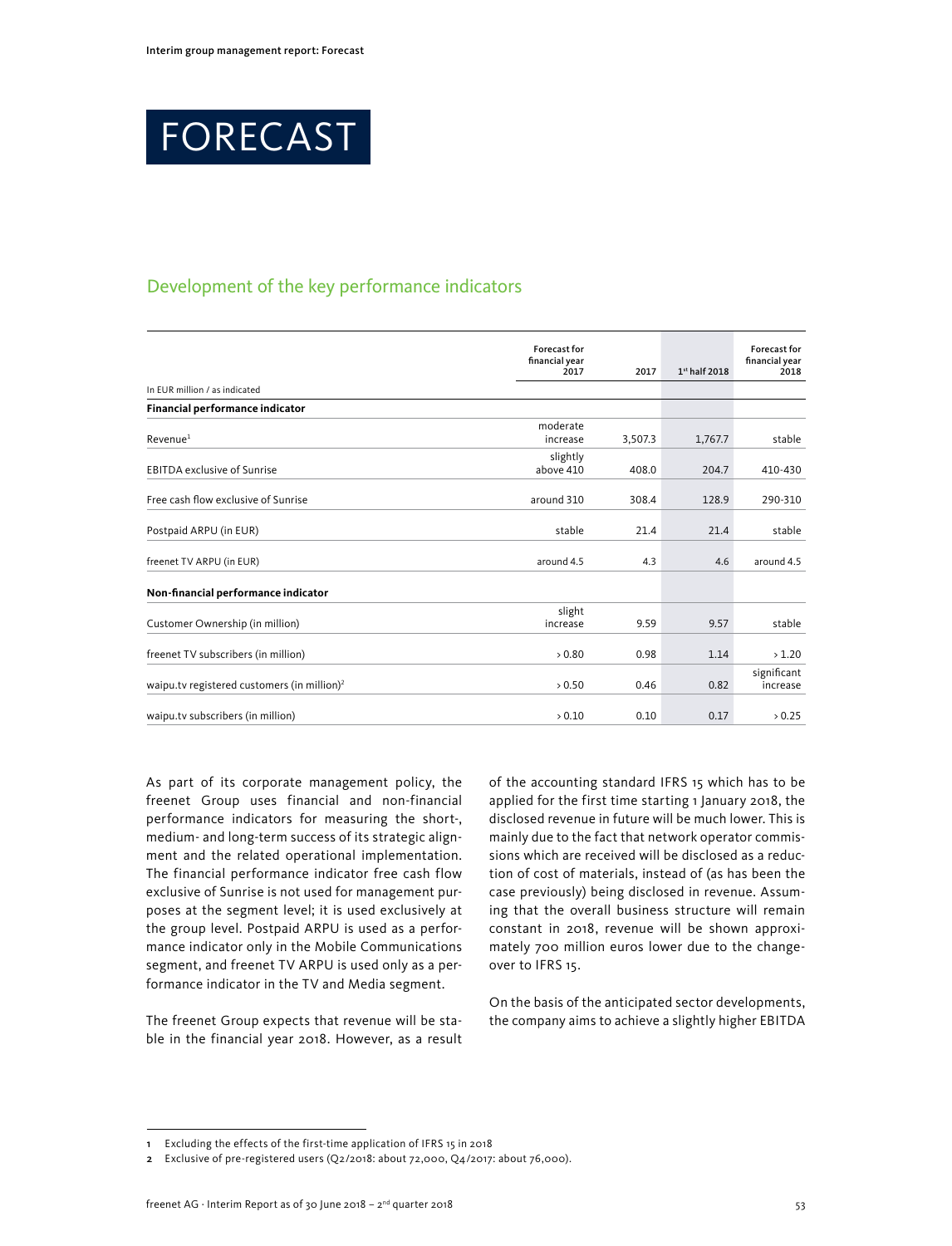exclusive of Sunrise of 410 to 430 million euros for the financial year 2018.

At the segment level for Mobile Communications, the Executive Board expects that revenue and EBITDA will be stable in 2018 compared with the previous year. Based on a constant business structure, only the process of changing over to IFRS 15 will result in revenue declining by approximately 700 million euros. In addition, the company expects to see the following for the development in the performance indicators postpaid ARPU and customer ownership in the current financial year: The company continues to expect a stable postpaid ARPU at the level of previous years, and also expects to see stable customer ownership compared with the financial year 2017. It is however expected that there will be an increase in the particularly valuable postpaid customer numbers. The freenet Group combats the challenges in the Mobile Communications market with greater marketing of data tariffs and the latest devices such as smartphones and tablets.

In the TV and Media segment, the company expects to see stable revenue in the current year and a significantly higher EBITDA compared with the previous year. For the DVB-T2 HD product freenet TV, the company expects to see more than 1.2 million freenet TV subscribers at the end of 2018, whereas freenet TV ARPU will be approximately 4.5 euros in the financial year 2018, roughly in line with the level seen in the previous year. The number of customers for the IPTV offering waipu.tv is predicted to increase in 2018: Management expects to see more than 250,000 waipu.tv subscribers and a significant increase in the number of waipu.tv registered customers.

For the financial year 2018, the company aims to achieve free cash flow exclusive of Sunrise of 290 to 310 million euros.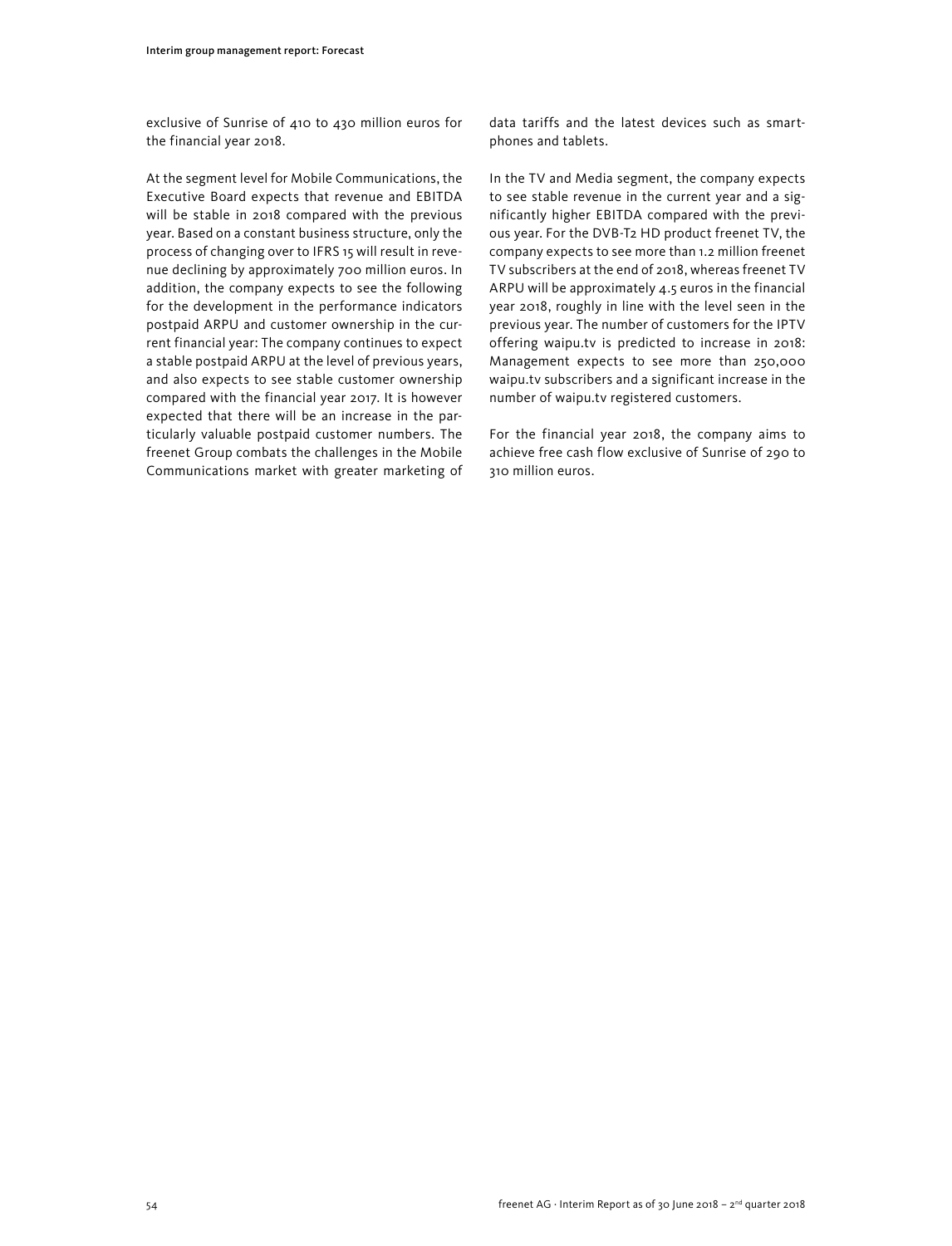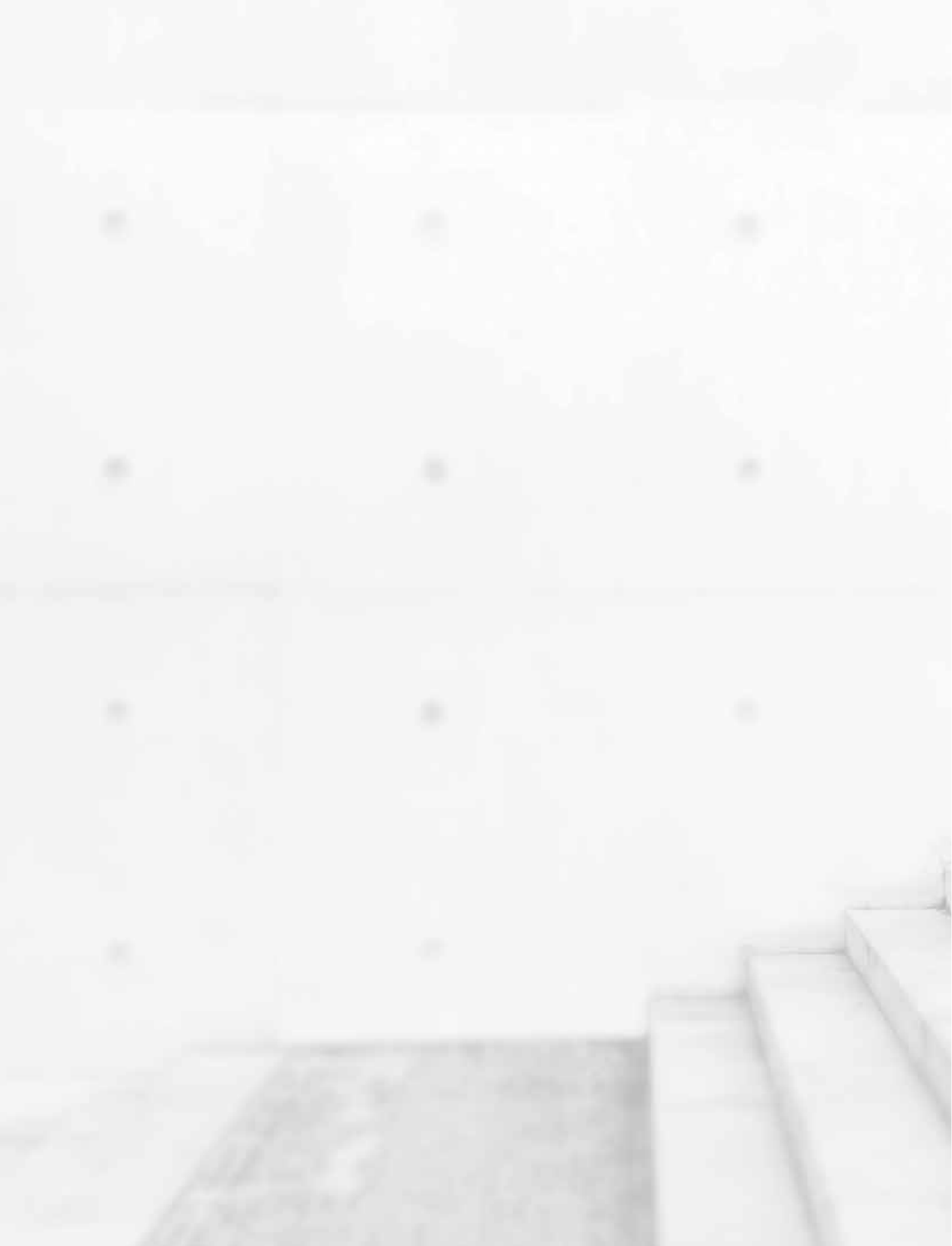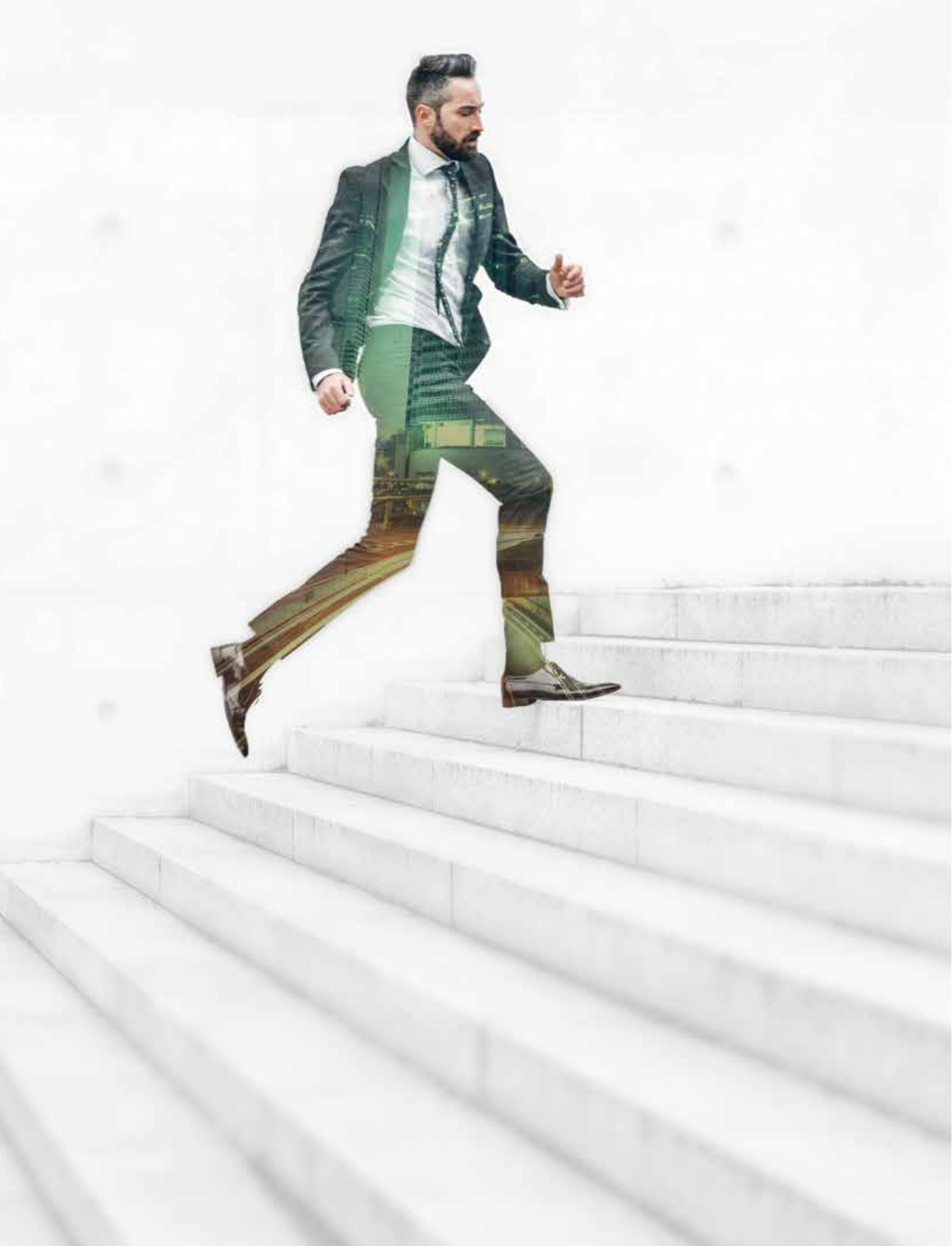

| Consolidated income statement for the period from 1 January to 30 June 2018 58                  |
|-------------------------------------------------------------------------------------------------|
| Consolidated statement of comprehensive income for the period from 1 January to 30 June 2018 59 |
|                                                                                                 |
|                                                                                                 |
|                                                                                                 |
|                                                                                                 |
|                                                                                                 |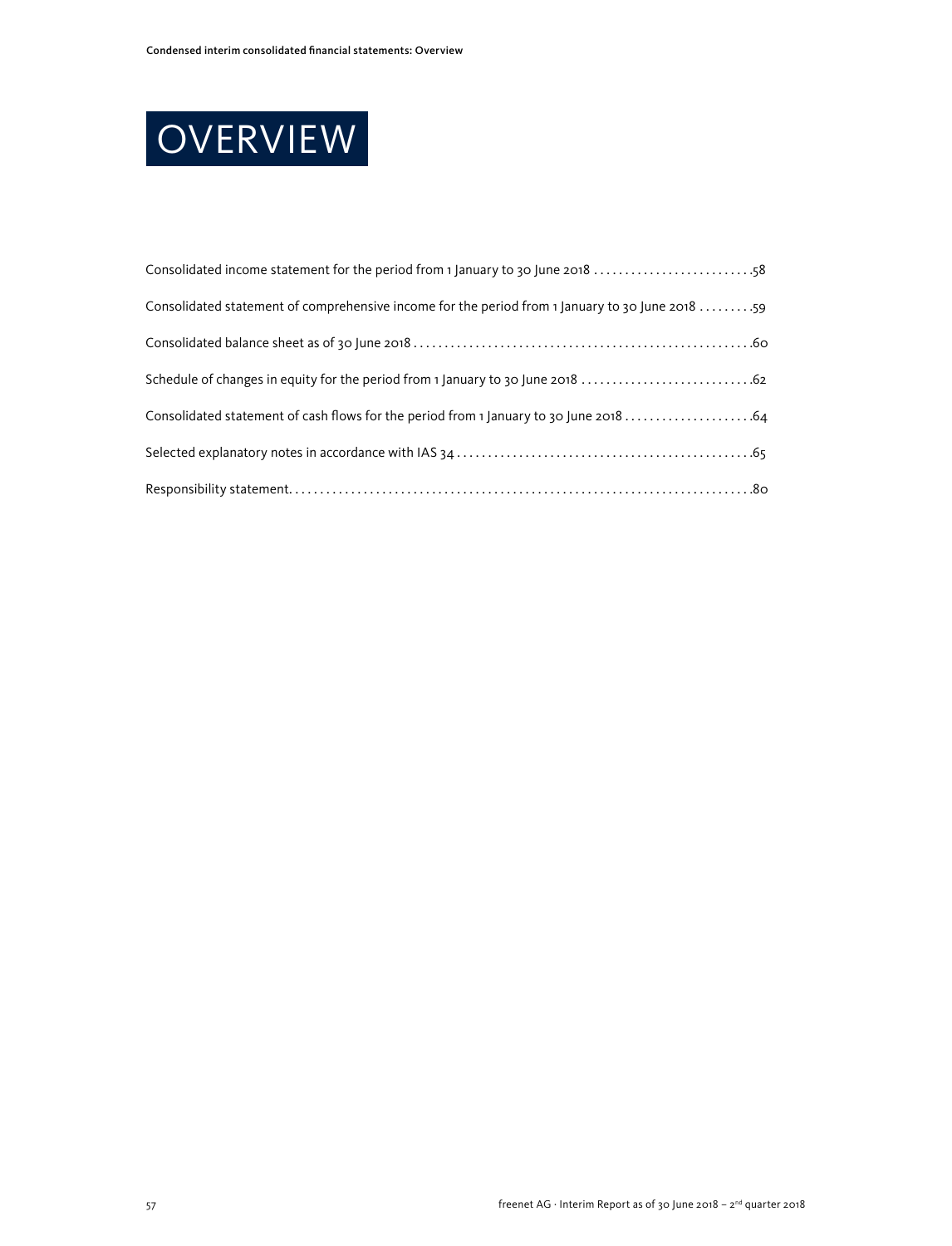## Consolidated income statement

### for the period from 1 January to 30 June 2018

|                                                                      | 1st half 2018          | 1st half 2017          | Q2/2018                | Q2/2017                |
|----------------------------------------------------------------------|------------------------|------------------------|------------------------|------------------------|
| In EUR `000s/as indicated                                            | 1.1.2018-<br>30.6.2018 | 1.1.2017-<br>30.6.2017 | 1.4.2018-<br>30.6.2018 | 1.4.2017-<br>30.6.2017 |
| Revenue                                                              | 1,386,237              | 1,677,227              | 696,629                | 839,240                |
| Other operating income                                               | 34,395                 | 27,365                 | 21,713                 | 13,031                 |
| Other own work capitalised                                           | 7,726                  | 8,868                  | 4,067                  | 4,432                  |
| Cost of material                                                     | $-940,471$             | $-1,218,622$           | $-474,404$             | $-607,614$             |
| Personnel expenses                                                   | $-106,620$             | $-113,788$             | $-51,753$              | $-54,105$              |
| Depreciation and impairment write-downs                              | $-66,790$              | $-69,881$              | $-30,218$              | $-34,905$              |
| Other operating expenses                                             | $-176,354$             | $-191,235$             | $-88,158$              | $-96,309$              |
| Thereof result from the allowance of financial assets                | $-25,609$              | $-25,841$              | $-11,138$              | $-12,904$              |
| Thereof exclusive the result from allowance of financial assets      | $-150,745$             | $-165,394$             | $-77,020$              | $-83,405$              |
| <b>Operating result</b>                                              | 138,123                | 119,934                | 77,876                 | 63,770                 |
|                                                                      |                        |                        |                        |                        |
| Share of results of associates accounted for using the equity method | 9,989                  | 9.075                  | 5,081                  | 4,515                  |
| Thereof profit share                                                 | 19,517                 | 19,439                 | 9,845                  | 9,697                  |
| Thereof subsequent accounting from purchase price allocation         | $-9,528$               | $-10,364$              | $-4,764$               | $-5,182$               |
| Interest receivable and similar income                               | 39                     | 328                    | 33                     | 163                    |
| Interest payable and similar expenses                                | $-23,101$              | $-24,927$              | $-12,182$              | $-12,399$              |
| Result before taxes on income                                        | 125,050                | 104,410                | 70,808                 | 56,049                 |
| Taxes on income                                                      | $-17,006$              | $-12,549$              | $-9,459$               | $-5,841$               |
| Group result                                                         | 108,044                | 91,861                 | 61,349                 | 50,208                 |
| Group result attributable to shareholders of freenet AG              | 114,165                | 97,816                 | 64,206                 | 52,582                 |
| Group result attributable to non-controlling interest                | $-6,121$               | $-5,955$               | $-2,857$               | $-2,374$               |
|                                                                      |                        |                        |                        |                        |
| Earnings per share in EUR (undiluted)                                | 0.89                   | 0.76                   | 0.50                   | 0.41                   |
| Earnings per share in EUR (diluted)                                  | 0.89                   | 0.76                   | 0.50                   | 0.41                   |
|                                                                      |                        |                        |                        |                        |
| Weighted average of shares outstanding in thousand (undiluted)       | 128,011                | 128,011                | 128,011                | 128,011                |
| Weighted average of shares outstanding in thousand (diluted)         | 128,011                | 128,011                | 128,011                | 128,011                |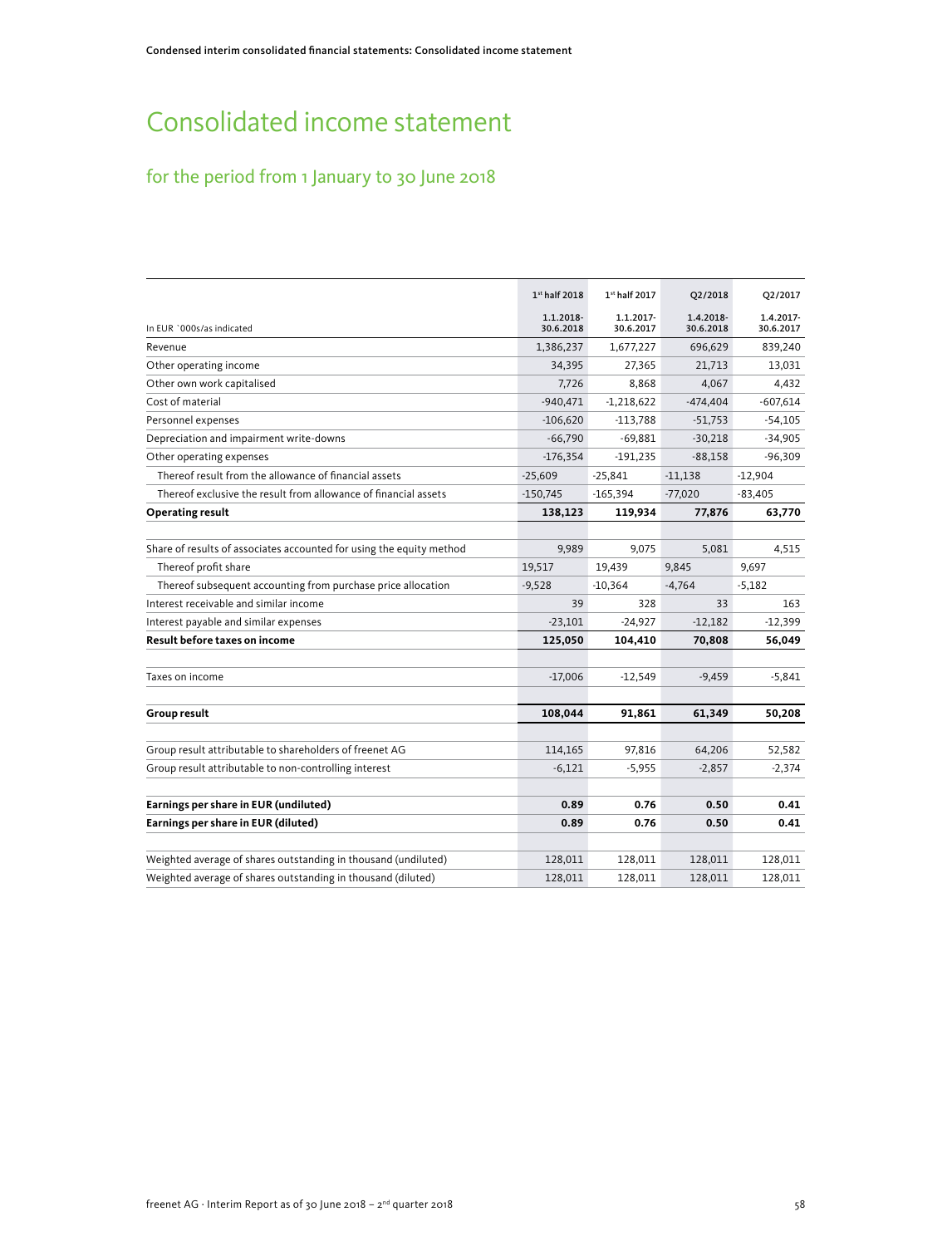# Consolidated statement of comprehensive income

### for the period from 1 January to 30 June 2018

|                                                                                                               | $1st$ half 2018        | 1st half 2017          | O2/2018                | Q2/2017                |
|---------------------------------------------------------------------------------------------------------------|------------------------|------------------------|------------------------|------------------------|
| In EUR `000s                                                                                                  | 1.1.2018-<br>30.6.2018 | 1.1.2017-<br>30.6.2017 | 1.4.2018-<br>30.6.2018 | 1.4.2017-<br>30.6.2017 |
| <b>Group result</b>                                                                                           | 108,044                | 91,861                 | 61,349                 | 50,208                 |
|                                                                                                               |                        |                        |                        |                        |
| Change in fair value of financial instruments through other comprehensive<br>income                           | $-5$                   | $-2$                   | $-1$                   | $-1$                   |
| Currency difference                                                                                           | 607                    | $-210$                 | 197                    | $-193$                 |
| Currency difference from subsequent accounting of associates accounted for<br>using the equity method         | 624                    | $-4.218$               | 2,331                  | $-4,555$               |
| Income tax recognised in other comprehensive income                                                           | $-8$                   | 64                     | $-34$                  | 68                     |
| Other comprehensive income/to be reclassified to the income statement<br>in the following periods             | 1,218                  | $-4,366$               | 2,493                  | $-4,681$               |
| Recognition of actuarial gains and losses arising from the accounting for<br>pension plans acc. IAS 19 (2011) | 1,195                  | 4,958                  | $-621$                 | 2,965                  |
| Profit share of associates accounted for using the equity method                                              | 1,179                  | 518                    | 1,179                  | 518                    |
| Income tax recognised in other comprehensive income                                                           | $-381$                 | $-1,495$               | 171                    | $-897$                 |
| Other comprehensive income/not to be reclassified to the income<br>statement in the following periods         | 1,993                  | 3,981                  | 729                    | 2,586                  |
| Other comprehensive income                                                                                    | 3,211                  | $-385$                 | 3,222                  | $-2,095$               |
| Consolidated comprehensive income                                                                             | 111,255                | 91,476                 | 64,571                 | 48,113                 |
|                                                                                                               |                        |                        |                        |                        |
| Consolidated comprehensive income attributable to shareholders of freenet AG                                  | 117,376                | 97,431                 | 67,428                 | 50,487                 |
| Consolidated comprehensive income attributable to non-controlling interest                                    | $-6,121$               | $-5,955$               | $-2,857$               | $-2,374$               |
|                                                                                                               |                        |                        |                        |                        |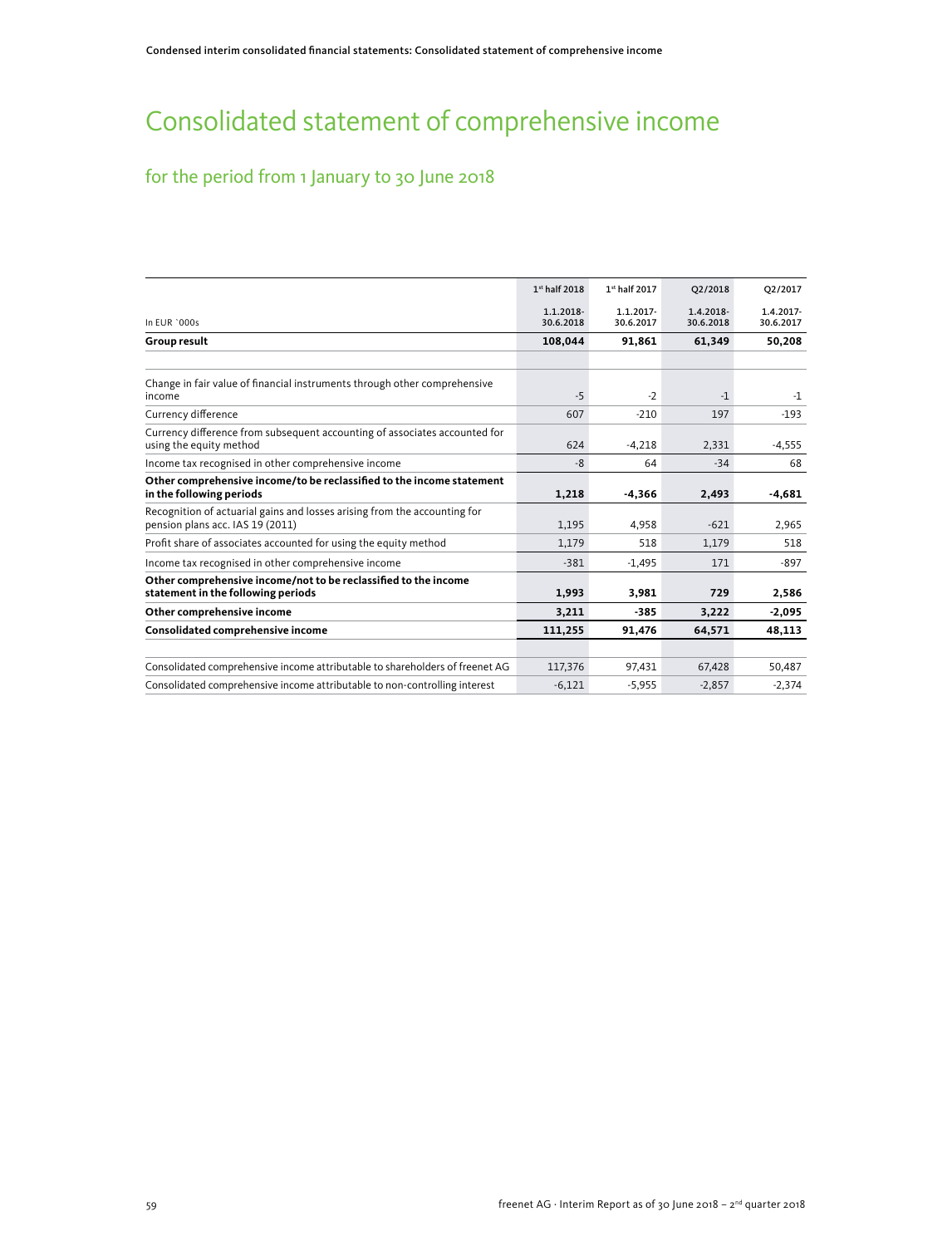# Consolidated balance sheet as of 30 June 2018

#### Assets

| In EUR '000s                                                    | 30.6.2018 | 31.3.2018 | 31.12.2017 |
|-----------------------------------------------------------------|-----------|-----------|------------|
| Non-current assets                                              |           |           |            |
| Intangible assets                                               | 542,865   | 552,455   | 563,507    |
| Goodwill                                                        | 1,379,919 | 1,379,919 | 1,379,919  |
| Property, plant and equipment                                   | 415,307   | 421,847   | 435,818    |
| Investments in associates accounted for using the equity method | 793,077   | 821,252   | 810,984    |
| Deferred income tax assets                                      | 173,964   | 173,439   | 153,508    |
| Trade accounts receivable                                       | 45,251    | 44.568    | 79,081     |
| Other receivables and other assets                              | 11,047    | 15,383    | 9,500      |
| Other financial assets                                          | 103,024   | 97,408    | 7,945      |
| Contract acquisition costs                                      | 282,252   | 283,985   | $\Omega$   |
|                                                                 | 3,746,706 | 3,790,256 | 3,440,262  |
| <b>Current assets</b>                                           |           |           |            |
| Inventories                                                     | 91,963    | 94.489    | 76,310     |
| Current income tax assets                                       | 2,046     | 2.085     | 2,205      |
| Trade accounts receivable                                       | 178,793   | 217,002   | 453,700    |
| Other receivables and other assets                              | 7,252     | 9,393     | 4,572      |
| Other financial assets                                          | 221,965   | 191,537   | 14.258     |
| Cash and cash equivalents                                       | 246,448   | 360,918   | 322,816    |
| Assets classified as held for sale                              | 670       | $\Omega$  | $\Omega$   |
|                                                                 | 749,137   | 875,424   | 873,861    |
|                                                                 | 4,495,843 | 4,665,680 | 4,314,123  |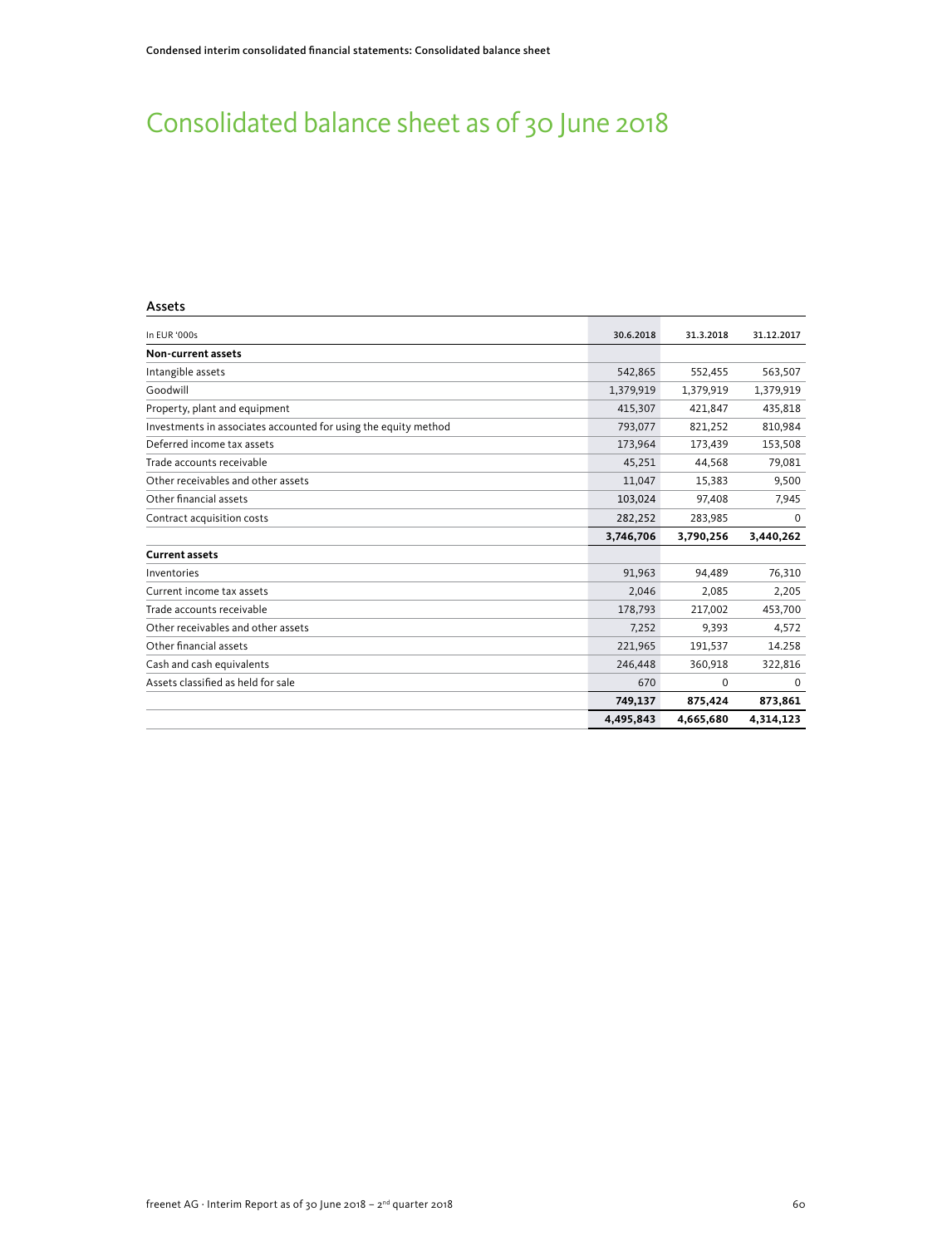### Shareholders' equity and liabilities

| In EUR `000s                                                    | 30.6.2018 | 31.3.2018 | 31.12.2017  |
|-----------------------------------------------------------------|-----------|-----------|-------------|
| Shareholders' equity                                            |           |           |             |
| Share capital                                                   | 128,061   | 128,061   | 128,061     |
| Capital reserve                                                 | 737,536   | 737,536   | 737,536     |
| Cumulative other comprehensive income                           | $-9,906$  | $-13,198$ | $-20,256$   |
| Retained earnings                                               | 446,332   | 593,344   | 586,433     |
| Capital and reserves attributable to shareholders of freenet AG | 1,302,023 | 1,445,743 | 1,431,774   |
| Capital and reserves attributable to non-controlling interest   | 25,006    | 27,863    | 31,127      |
|                                                                 | 1,327,029 | 1,473,606 | 1,462,901   |
| <b>Non-current liabilities</b>                                  |           |           |             |
| Other payables                                                  | 107,635   | 103,391   | $\mathbf 0$ |
| Other financial trade accounts                                  | 337,705   | 354,953   | 332,218     |
| Borrowings                                                      | 1,668,682 | 1,667,307 | 1,666,001   |
| Pension provisions                                              | 83.045    | 85.793    | 87,909      |
| Other provisions                                                | 25,975    | 26.836    | 26,794      |
|                                                                 | 2,223,042 | 2,238,280 | 2,112,922   |
| <b>Current liabilities</b>                                      |           |           |             |
| Trade accounts payable                                          | 391,726   | 401,239   | 517,276     |
| Other payables                                                  | 411,112   | 411,180   | 81,842      |
| Other financial trade accounts                                  | 54,606    | 57,405    | 49,121      |
| Current income tax liabilities                                  | 38,874    | 35,185    | 33,806      |
| Borrowings                                                      | 6,252     | 5,369     | 7,145       |
| Other provisions                                                | 43,202    | 43,416    | 49,110      |
|                                                                 | 945,772   | 953,794   | 738,300     |
|                                                                 | 4,495,843 | 4,665,680 | 4,314,123   |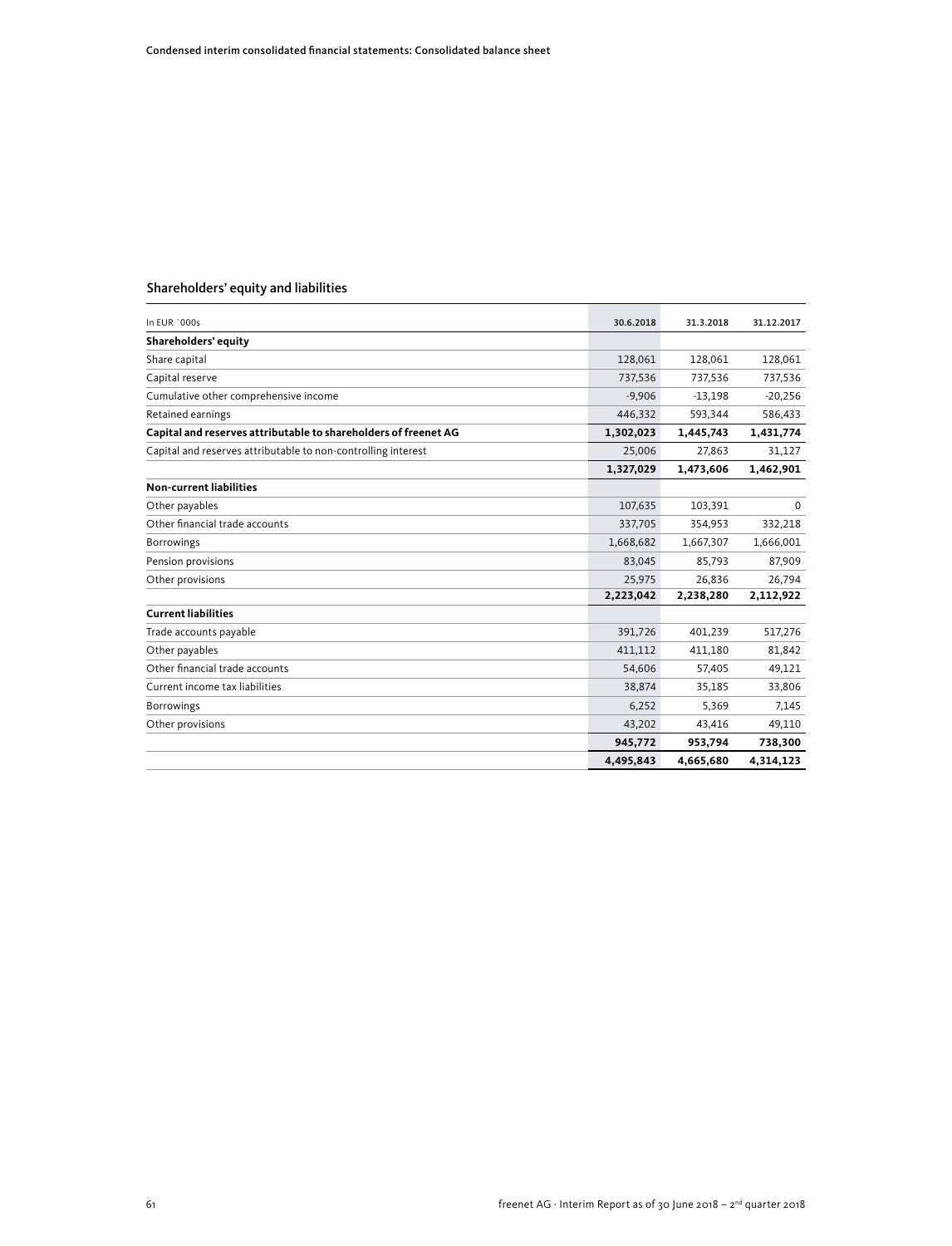# Schedule of changes in equity

### for the period from 1 January to 30 June 2018

|                                                                                                                                   |                  |                    |                             |                        | Cumulative other comprehensive income                                                                                   |                                                                  |                                                                              |                      |                                                                                  |                                                                                        |                          |
|-----------------------------------------------------------------------------------------------------------------------------------|------------------|--------------------|-----------------------------|------------------------|-------------------------------------------------------------------------------------------------------------------------|------------------------------------------------------------------|------------------------------------------------------------------------------|----------------------|----------------------------------------------------------------------------------|----------------------------------------------------------------------------------------|--------------------------|
| In EUR `000s                                                                                                                      | Share<br>capital | Capital<br>reserve | Revalua-<br>tion<br>reserve | Currency<br>difference | Currency<br>difference from<br>subsequent<br>accounting<br>of associates<br>accounted for<br>using the equity<br>method | Valuation<br>reserve in<br>accor-<br>dance with<br><b>IAS 19</b> | Profit share<br>of associates<br>accounted<br>for using the<br>equity method | Retained<br>earnings | Capital and<br>reserves<br>attributable<br>to sharehol-<br>ders of<br>freenet AG | Capital<br>and<br>reserves<br>attribu-<br>table to<br>non-con-<br>trolling<br>interest | Sharehol-<br>ders'equity |
| As of 1.1.2017                                                                                                                    | 128,061          | 737,536            | $-140$                      | 615                    | 3,618                                                                                                                   | $-22,786$                                                        | 8,559                                                                        | 504,582              | 1,360,045                                                                        | 42,222                                                                                 | 1,402,267                |
| Dividend payment                                                                                                                  | 0                | $\mathbf 0$        | $\mathsf{O}\xspace$         | $\mathbf 0$            | $\mathbf 0$                                                                                                             | $\mathbf 0$                                                      | 0                                                                            | $-204,818$           | $-204,818$                                                                       | $\mathbf 0$                                                                            | $-204,818$               |
| Group result                                                                                                                      | 0                | $\mathbf 0$        | $\mathbf 0$                 | $\mathbf 0$            | $\mathbf 0$                                                                                                             | $\mathbf 0$                                                      | 0                                                                            | 97,816               | 97,816                                                                           | $-5,955$                                                                               | 91,861                   |
| Profit share of associates<br>accounted for using the equity<br>method <sup>1</sup>                                               | 0                | $\mathbf 0$        | $\mathbf 0$                 | $\mathbf 0$            | $\mathbf 0$                                                                                                             | $\mathbf 0$                                                      | 510                                                                          | 0                    | 510                                                                              | $\mathbf 0$                                                                            | 510                      |
| Recognition of actuarial gains<br>and losses acc. IAS 19 (2011) <sup>1</sup>                                                      | $\mathbf 0$      | $\mathbf 0$        | $\mathsf{O}\xspace$         | $\mathbf 0$            | $\mathbf 0$                                                                                                             | 3,471                                                            | 0                                                                            | 0                    | 3,471                                                                            | $\mathbf 0$                                                                            | 3,471                    |
| Change in fair value of financial<br>instruments through other<br>comprehensive income <sup>1</sup>                               | $\mathbf 0$      | $\mathbf 0$        | $-1$                        | $\mathbf 0$            | $\mathbf 0$                                                                                                             | $\mathsf{O}\xspace$                                              | $\mathbf 0$                                                                  | $\mathbf 0$          | $-1$                                                                             | $\mathbf 0$                                                                            | -1                       |
| Foreign currency translation <sup>1</sup>                                                                                         | 0                | $\mathbf 0$        | $\mathbf 0$                 | $-210$                 | $\mathbf 0$                                                                                                             | $\mathbf 0$                                                      | $\Omega$                                                                     | $\mathbf 0$          | $-210$                                                                           | $\mathbf 0$                                                                            | $-210$                   |
| Foreign currency translation<br>from subsequent accounting of<br>associates accounted for using<br>the equity method <sup>1</sup> | 0                | $\mathbf 0$        | $\mathbf 0$                 | $\mathbf 0$            | $-4,155$                                                                                                                | $\mathbf 0$                                                      | 0                                                                            | $\mathbf 0$          | $-4,155$                                                                         | $\mathbf 0$                                                                            | $-4,155$                 |
| Sub-total: Consolidated<br>comprehensive income                                                                                   | 0                | $\mathbf 0$        | $-1$                        | $-210$                 | $-4,155$                                                                                                                | 3,471                                                            | 510                                                                          | 97,816               | 97,431                                                                           | $-5,955$                                                                               | 91,476                   |
| As of 30.6.2017                                                                                                                   | 128,061          | 737,536            | $-141$                      | 405                    | $-537$                                                                                                                  | $-19,315$                                                        | 9,069                                                                        | 397,580              | 1,252,658                                                                        | 36,267                                                                                 | 1,288,925                |

<sup>1</sup> Figures are balanced with income tax recognised in other comprehensive income.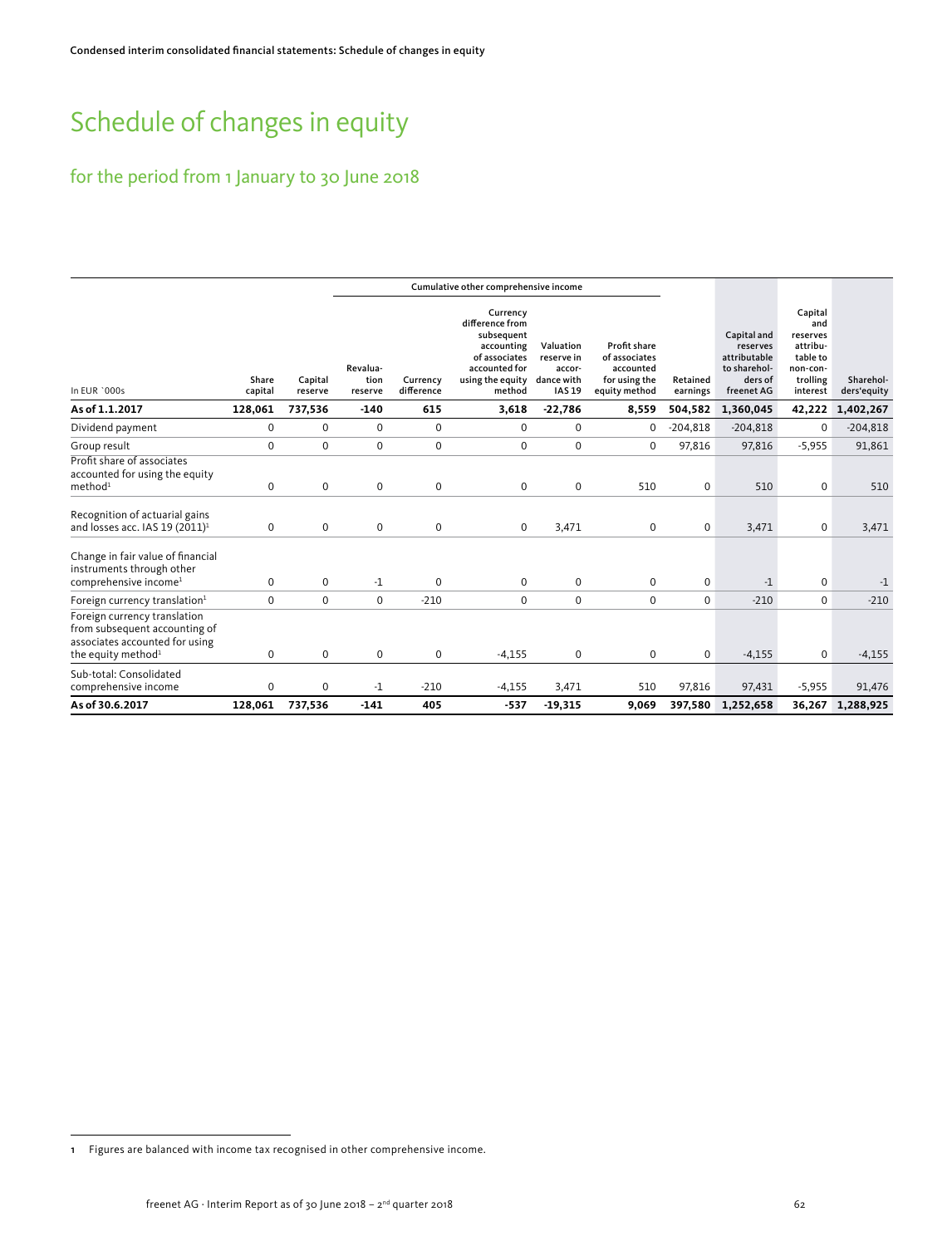|                                                                                                                                   |                  |                     |                             |                        | Cumulative other comprehensive income                                                                                   |                                                                  |                                                                              |                      |                                                                                  |                                                                                        |                           |
|-----------------------------------------------------------------------------------------------------------------------------------|------------------|---------------------|-----------------------------|------------------------|-------------------------------------------------------------------------------------------------------------------------|------------------------------------------------------------------|------------------------------------------------------------------------------|----------------------|----------------------------------------------------------------------------------|----------------------------------------------------------------------------------------|---------------------------|
| In EUR `000s                                                                                                                      | Share<br>capital | Capital<br>reserve  | Revalua-<br>tion<br>reserve | Currency<br>difference | Currency<br>difference from<br>subsequent<br>accounting<br>of associates<br>accounted for<br>using the equity<br>method | Valuation<br>reserve in<br>accor-<br>dance with<br><b>IAS 19</b> | Profit share<br>of associates<br>accounted for<br>using the equity<br>method | Retained<br>earnings | Capital and<br>reserves<br>attributable<br>to sharehol-<br>ders of<br>freenet AG | Capital<br>and<br>reserves<br>attribu-<br>table to<br>non-con-<br>trolling<br>interest | Sharehol-<br>ders' equity |
| As of 1.1.2018                                                                                                                    | 128,061          | 737,536             | $-164$                      | 255                    | $-11,956$                                                                                                               | $-20,548$                                                        | 12,157                                                                       | 586,433              | 1,431,774                                                                        | 31,127                                                                                 | 1,462,901                 |
| Effects from the change-over to<br>IFRS 15 and IFRS 9 at freenet                                                                  | $\mathbf 0$      | 0                   | 0                           | $\pmb{0}$              | $\mathbf 0$                                                                                                             | $\pmb{0}$                                                        | $\mathbf 0$                                                                  | $-43.048$            | $-43,048$                                                                        | 0                                                                                      | $-43,048$                 |
| Effects from the change-over to<br>IFRS 15 and IFRS 9 at Sunrise                                                                  | $\mathbf 0$      | $\mathbf 0$         | 0                           | $\mathbf 0$            | $\mathbf 0$                                                                                                             | $\mathbf 0$                                                      | 7,139                                                                        | 0                    | 7,139                                                                            | 0                                                                                      | 7,139                     |
| Dividend payment                                                                                                                  | $\pmb{0}$        | $\mathbf 0$         | $\mathbf 0$                 | $\mathbf 0$            | $\mathbf 0$                                                                                                             | $\pmb{0}$                                                        | 0                                                                            | $-211,218$           | $-211,218$                                                                       | $\mathbf 0$                                                                            | $-211,218$                |
| Group result                                                                                                                      | $\pmb{0}$        | $\mathbf 0$         | $\mathbf 0$                 | $\mathbf 0$            | $\mathbf 0$                                                                                                             | $\pmb{0}$                                                        | 0                                                                            | 114,165              | 114,165                                                                          | $-6,121$                                                                               | 108,044                   |
| Profit share of associates<br>accounted for using the equity<br>method <sup>1</sup>                                               | $\mathbf 0$      | $\mathbf 0$         | 0                           | $\mathbf 0$            | $\mathbf 0$                                                                                                             | $\mathbf 0$                                                      | 1,161                                                                        | 0                    | 1,161                                                                            | 0                                                                                      | 1,161                     |
| Recognition of actuarial gains<br>and losses acc. IAS 19 (2011) <sup>1</sup>                                                      | $\mathbf 0$      | $\mathbf 0$         | 0                           | $\mathbf 0$            | $\mathbf 0$                                                                                                             | 832                                                              | $\mathbf 0$                                                                  | $\mathbf 0$          | 832                                                                              | $\mathbf 0$                                                                            | 832                       |
| Change in fair value of financial<br>instruments through other com-<br>prehensive income <sup>1</sup>                             | $\mathbf 0$      | $\mathbf 0$         | $-3$                        | $\Omega$               | $\mathbf 0$                                                                                                             | $\pmb{0}$                                                        | $\mathbf 0$                                                                  | 0                    | $-3$                                                                             | $\mathbf 0$                                                                            | $-3$                      |
| Foreign currency translation $1$                                                                                                  | $\pmb{0}$        | $\mathbf 0$         | $\mathbf 0$                 | 607                    | $\mathbf 0$                                                                                                             | $\pmb{0}$                                                        | $\mathbf 0$                                                                  | $\mathbf 0$          | 607                                                                              | $\mathbf 0$                                                                            | 607                       |
| Foreign currency translation<br>from subsequent accounting of<br>associates accounted for using<br>the equity method <sup>1</sup> | $\pmb{0}$        | $\mathsf{O}\xspace$ | $\mathbf 0$                 | $\pmb{0}$              | 614                                                                                                                     | $\pmb{0}$                                                        | 0                                                                            | $\mathbf 0$          | 614                                                                              | $\boldsymbol{0}$                                                                       | 614                       |
| Sub-total: Consolidated<br>comprehensive income                                                                                   | $\mathbf 0$      | $\mathbf 0$         | $-3$                        | 607                    | 614                                                                                                                     | 832                                                              | 1,161                                                                        | 114,165              | 117,376                                                                          | $-6,121$                                                                               | 111,255                   |
| As of 30.6.2018                                                                                                                   | 128,061          | 737,536             | $-167$                      | 862                    | $-11,342$                                                                                                               | $-19,716$                                                        | 20,457                                                                       |                      | 446,332 1,302,023                                                                | 25,006                                                                                 | 1,327,029                 |

<sup>1</sup> Figures are balanced with income tax recognised in other comprehensive income.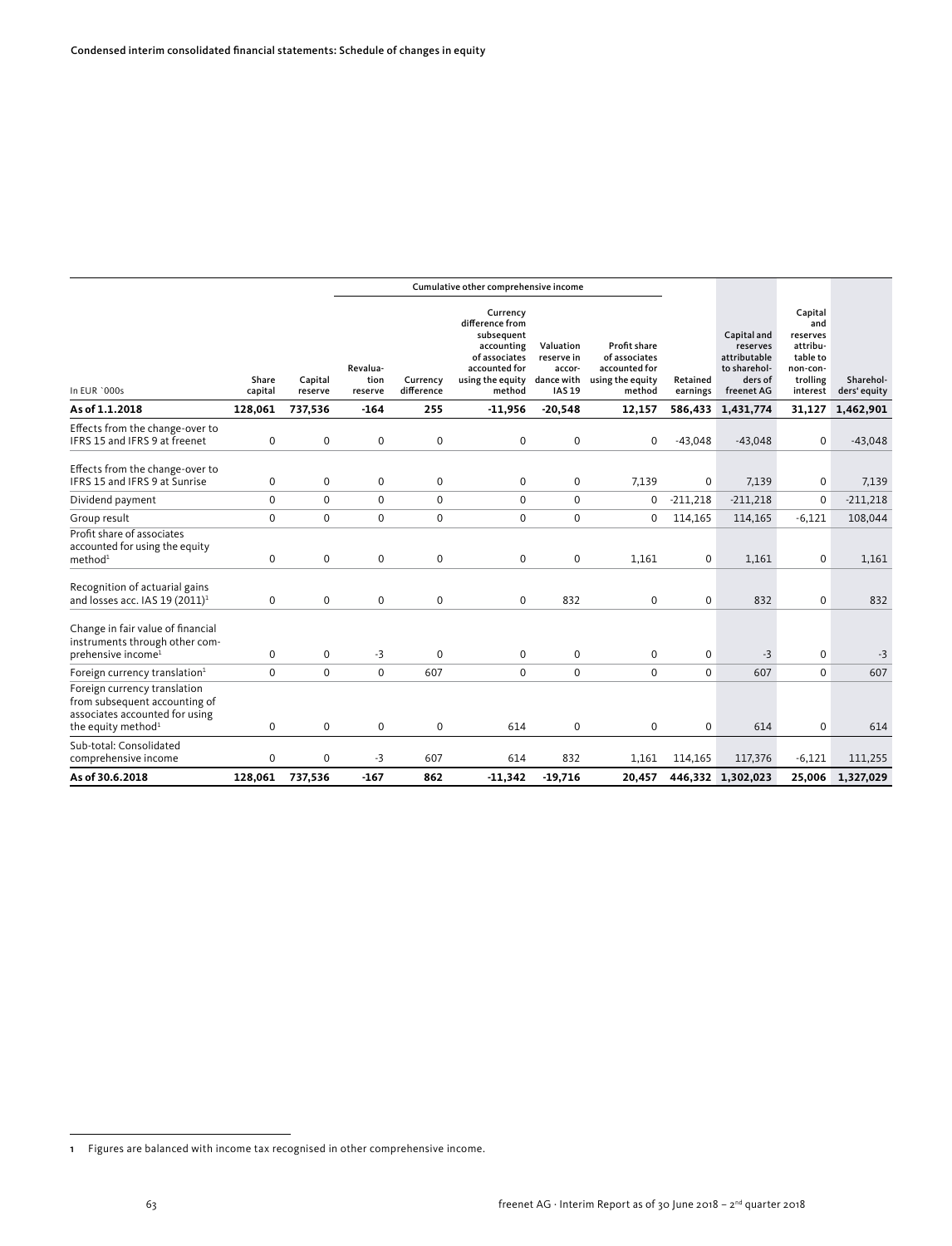## Consolidated statement of cash flows

### for the period from 1 January to 30 June 2018

|                                                                                       | $1st$ half 2018        | 1st half 2017          |
|---------------------------------------------------------------------------------------|------------------------|------------------------|
| In EUR `000s                                                                          | 1.1.2018-<br>30.6.2018 | 1.1.2017-<br>30.6.2017 |
| Result before interest and taxes (EBIT)                                               | 148,112                | 129,009                |
|                                                                                       |                        |                        |
| Adjustments                                                                           |                        |                        |
| Depreciation and impairment on items of fixed assets                                  | 66,790                 | 69,881                 |
| Share of results of associates accounted for using the equity method                  | $-9,989$               | $-9,075$               |
| Dividends received                                                                    | 36,912                 | 34,409                 |
| Gains / losses on the disposal of fixed assets                                        | $-7,248$               | 114                    |
| Increase in net working capital not attributable to investing or financing activities | $-38,127$              | $-531$                 |
| Capitalisation of contract acquisition costs                                          | $-148,069$             | $\Omega$               |
| Amortisation of contract acquisition costs                                            | 155,406                | $\Omega$               |
| Tax payments                                                                          | $-14,422$              | $-12,271$              |
| Cash flow from operating activities                                                   | 189,365                | 211,536                |
| Investments in property, plant and equipment and intangible assets                    | $-26,494$              | $-34,842$              |
| Proceeds from the disposal of property, plant and equipment and intangible assets     | 2,976                  | 4,409                  |
| Proceeds from the sale of subsidiaries                                                | $\Omega$               | 125                    |
| Payments in shareholders' equity, accounted for using the equity method               | $-75$                  | $-225$                 |
| Investments in other financial participations                                         | $-200$                 | $-13$                  |
| Interest received                                                                     | 20                     | 660                    |
| Cash flow from investing activities                                                   | $-23,773$              | $-29,886$              |
| Dividend payments to company owners and minority shareholders                         | $-211,218$             | $-204,818$             |
| Cash repayments of borrowings                                                         | $\Omega$               | $-37$                  |
| Cash repayments from liabilities from finance lease                                   | $-10,877$              | $-12,189$              |
| Interest paid                                                                         | $-19.865$              | $-22,283$              |
| Cash flow from financing activities                                                   | $-241,960$             | -239,327               |
| Cash-effective change in cash and cash equivalents                                    | $-76,368$              | $-57,677$              |
|                                                                                       |                        |                        |
| Cash and cash equivalents at the beginning of the period                              | 322,816                | 318,186                |
| Cash and cash equivalents at the end of the period                                    | 246,448                | 260,509                |
|                                                                                       |                        |                        |
| Composition of cash and cash equivalents<br>In EUR '000s                              | 30.6.2018              | 30.6.2017              |
| Cash and cash equivalents                                                             | 246,448                | 260,509                |
|                                                                                       | 246,448                | 260,509                |
|                                                                                       |                        |                        |
| <b>Composition of free cash flow</b><br>In EUR '000s                                  | 30.6.2018              | 30.6.2017              |
| Cash flow from operating activities                                                   | 189,365                | 211,536                |
| Investments in property, plant and equipment and intangible assets                    | $-26,494$              | $-34,842$              |
| Proceeds from the disposal of property, plant and equipment and intangible assets     | 2,976                  | 4,409                  |
| Free cash flow <sup>1</sup>                                                           | 165,847                | 181,103                |

<sup>1</sup> Free cash flow is a non-GAAP parameter. In this context please refer to section "Definition of alternative performance measures" in the group interim management report.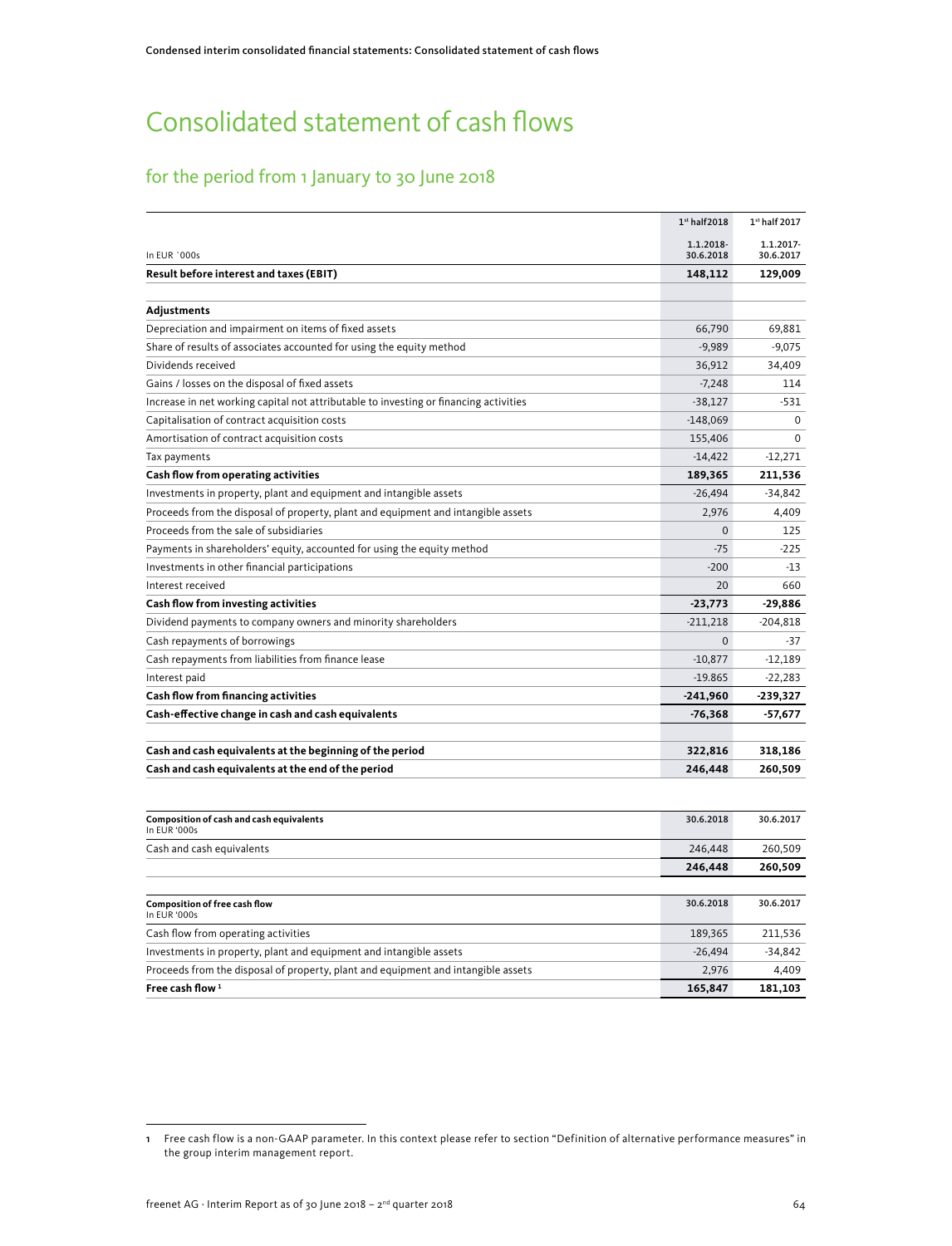# SELECTED EXPLANATORY NOTES IN ACCORDANCE WITH IAS 34

### Major accounting, valuation and consolidation principles

1. In accordance with the European Parliament and Council Directive 1606/2002, these condensed consolidated interim financial statements have been prepared in line with the international accounting standards adopted by the European Union (the International Financial Reporting Standards; IFRS) in accordance with IAS 34. The Group has taken account of all IFRS which have been adopted by the EU and which are the subject of mandatory adoption. An audit review has not been carried out for these condensed consolidated interim financial statements.

2. The Group has applied all of the accounting standards which are mandatory as of the reporting date. The following information is provided with regard to the new accounting standards IFRS 15 (Revenue from contracts with customers) and IFRS 9 (Financial instruments):

### IFRS 15

In May 2014, the IASB published the standard IFRS 15. The standard must be applied for reporting periods commencing on or after 1 January 2018. IFRS 15 provides a standard body of rules for all questions arising from the reporting of revenue from contracts with customers.

The new model provides for a five-stage scheme. According to this, the customer contract and the performance obligations contained therein must first be identified. The remuneration agreed for this purpose must then be ascertained and matched with the separate performance obligations. Finally, revenue must be recorded for each performance obligation as soon as the agreed performance has been rendered or the customer has been granted the power of disposal over it. In connection with this, a distinction is made between performances related to a particular point in time (e. g. delivery of mobile communications hardware) and performances related to a period of time (e. g. offer of mobile communications services over 24 months). With the new regulations on income recognition, the recognition of revenue in many cases – especially in the case of "multi-component" contracts with a number of different contractual performances – no longer corresponds to the invoice amount conveyed to the customer, with the result that among other things, changes regarding the amount and the time of the revenue recognition and revenue adjustments might occur because of contractual modifications.

Another significant consequence of IFRS 15 is the obligation to capitalise contract acquisition costs (consisting of customer acquisition costs and customer retention costs) and to amortise them thereafter.

The main impact of IFRS 15 on our consolidated balance sheet and consolidated income statement is attributable to the Mobile Communications segment, and primarily for our postpaid end customers. The corresponding impact of IFRS 15 is negligible for our segments TV and Media as well as Other/Holding. The following four paragraphs provide details of the main individual effects of IFRS 15 on the consolidated income statement:

With many of our postpaid end customers, the freenet Group generates on the one hand service revenue from mobile and digital lifestyle services with the end customer, and on the other hand sells the corresponding device to the customer. In general, cross subsidy arrangements are used for pricing these two elements, i.e.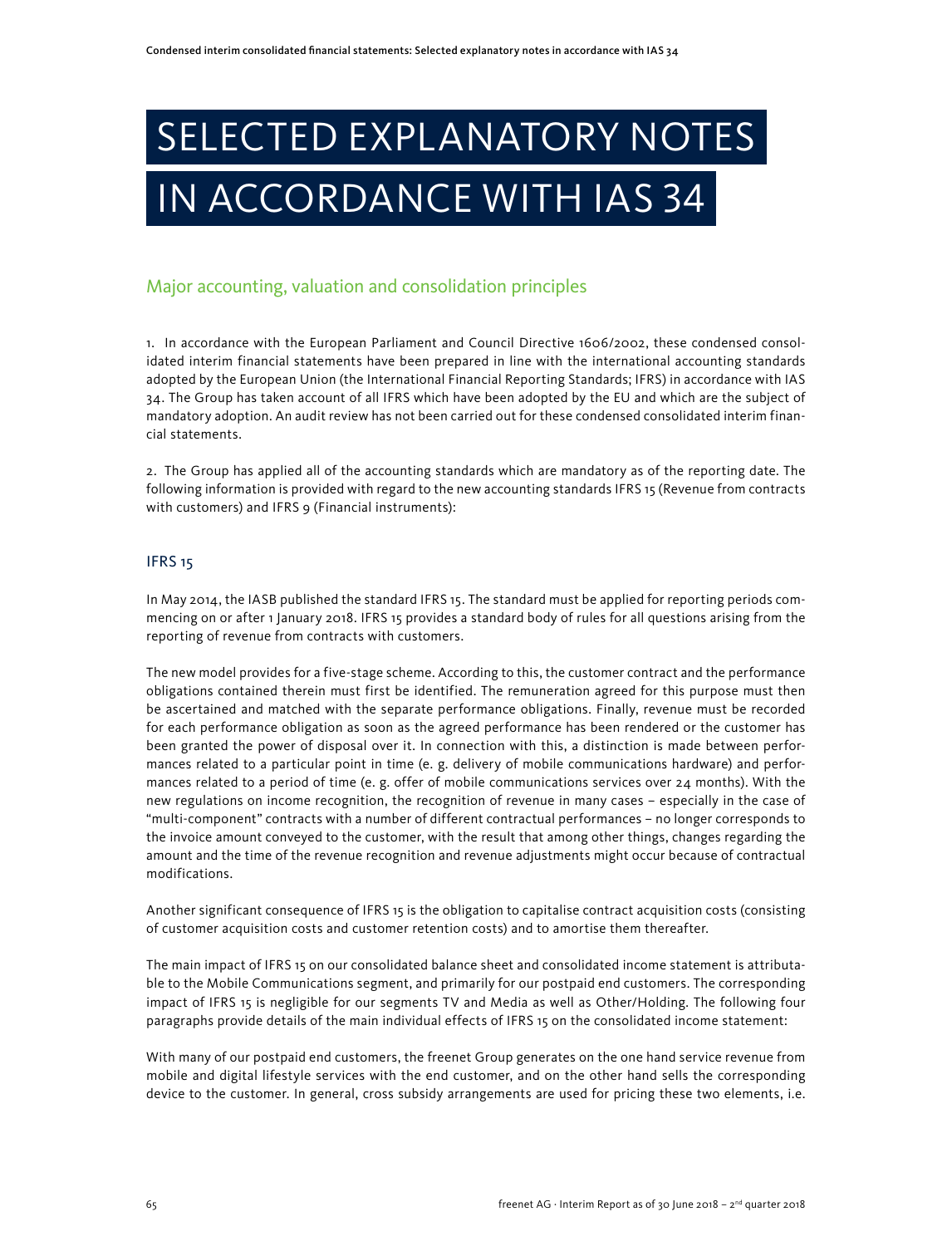the tariff and the device. Under the terms of the IFRS 15, a higher level of revenue is reported with regard to the hardware revenue which is generated immediately upon the sale, whereas the revenue reported in relation to the monthly tariff revenue will be lower than the one reported so far. In addition, the revenue recognised in relation to every customer contract throughout the entire duration of the contract will be the same as before. Only the realisation times are changed: The application of the new standard means that, as a result of the individual effect described above, the revenue and EBITDA of our postpaid business tend to be recognised at an earlier date than before.

Under IFRS 15, the contract acquisition costs, which in the freenet Group mainly consist of dealer commissions, have to be capitalised, whereas they have been so far mainly recognised in cost of materials directly at the point at which they are incurred. Under IFRS 15, the contract acquisition costs are mainly amortised over a period of 24 months, and reduce the cost of materials. This individual effect means that EBITDA now tends to be realised at an earlier date than before.

A further changeover effect resulting from the application of IFRS 15 in the freenet Group is that the commissions and bonuses received from the network operators are no longer (as was before the case) recognised immediately in the income statement at the point at which they arise (as revenue); instead, they will in future reduce the cost of materials: most will be recognised over a period of 24 months, and a minor percentage will be recognised immediately at the point at which they arise. This individual effect means that there will tend to be a considerable reduction in revenue and cost of materials, and EBITDA will be realised at a much later date than was before the case.

A fourth changeover effect is described as follows: If freenet sells only the tariff to the end customer, whereas the dealer (acting as a principal in an indirect distribution arrangement) provides the end customer with a device or other benefit, freenet pays remuneration to the dealer which in certain cases exceeds the consideration for the arrangement service. In such cases, the tariff price which freenet charges for the mobile communications service may include an increasing element (a "consideration payable to the customer"). Under IFRS 15, a deduction has to be recognised in the income statement under these circumstances: The figure shown for the tariff revenue is reduced by such elements, and the cost of materials for dealer commissions is simultaneously reduced. This individual effect means that revenue as well as cost of materials are lower than before.

However, because all effects of the process of changing over to the new accounting method are recognised directly in equity, effects with an impact on the income statement result from changes in timing differences regarding the realisation of income and expenses in the financial year 2018. Assuming that the business development remains constant, this will have the following consequences in a mass market with a large number of customer agreements which are concluded at different times:

- In the case of contracts which are still in existence as of the changeover point on 1 January 2018, lower current service revenue, higher costs of materials relating to the amortisation of contract acquisition costs as well as lower costs of materials relating to commissions and bonuses received from network operators are essentially offset by
- the following items which are applicable upon the conclusion of new contracts or upon the prolongation of existing contracts: higher revenue from hardware sales, the lower costs of materials relating to the capitalisation of contract acquisition costs as well as the lower revenue due to the fact that, under IFRS 15, network operator commissions and bonuses are no longer realised at the point at which they arise.

As of the changeover date 1 January 2018, IFRS 15 had the following major impact on the consolidated balance sheet:

- On the assets side
	- Deferred tax assets increased by 11.0 million euros (deferred taxes on temporary differences relating to the changeover effect recognised directly in equity)
	- The sum of trade accounts receivables, other receivables and other assets as well as other financial assets increased by 82.4 million euros. This was due mainly to the generation of contractual assets resulting from the cross-subsidising of service and hardware revenue in direct distribution arrangements as well as the recognition in the balance sheet of the "consideration payable to a customer" in indirect distribution arrangements.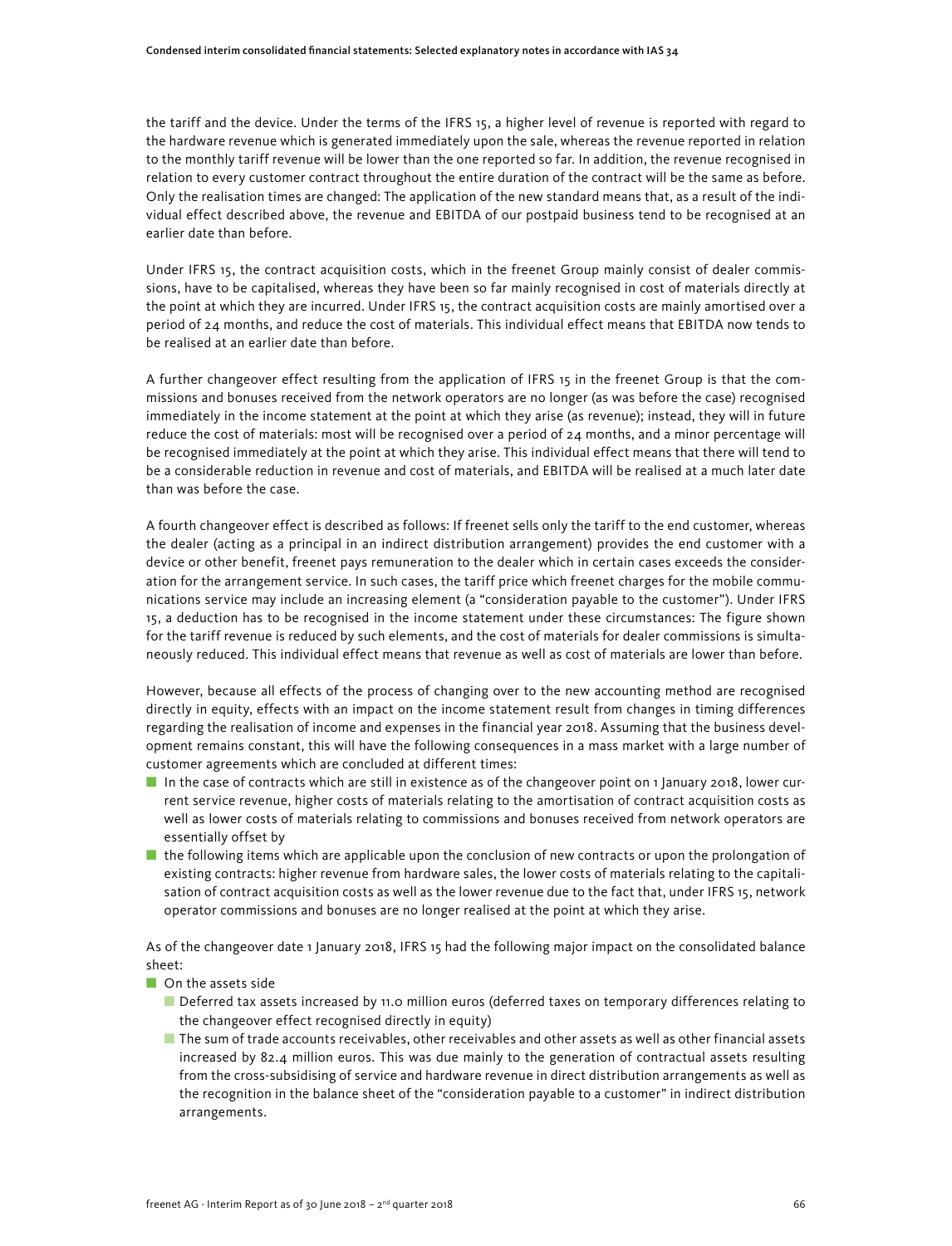- Contract acquisition costs (289.6 million euros) were recognised for the first time in a separate balance sheet item in non-current assets On the liabilities side
- Shareholders' equity declined by 25.2 million euros as a result of the one-off changeover effect, after the creation of deferred taxes
- The sum of trade payables, other liabilities and accruals/deferrals as well as other financial liabilities increased by 413.4 million euros, mainly as a result of the future deferral of most of the bonuses and commissions received from network operators over a period of 24 months
- The other provisions declined by 5.2 million euros as a result of lower provisions for potential losses of tariffs with negative margins

Consequently the changeover to the new IFRS 15 as of 1 January 2018 results in an increase in the balance sheet total of 389.2 million euros. There has not been any major impacts on gross profit, EBITDA, EBIT, EBT and consolidated result for the first half of 2018. However, as a result of the changes described above regarding the method of recognising the commissions and bonuses received from network operators as well as the "consideration payable to the customer", there have been considerable changes within gross profit. Accordingly, the figure reported for revenue in the first half of 2018 was 381.4 million euros lower as a result of IFRS 15. With regard to the cost of materials, the IFRS 15 effects have resulted in a similar reduction.

With regard to the cash flow statement, IFRS 15 has not had any impact in the freenet Group on the amount of cash flow from operating activities, the amount of cash flow from investing activities, the amount of cash flow from financing activities as well as the amount of free cash flow.

#### IFRS 9

In July 2014, the IASB published the standard IFRS 9. IFRS 9 governs the recognition of financial instruments, and replaces IAS 39 in this respect. First-time mandatory adoption of the IFRS 9 is applicable for financial years which commence on or after 1 January 2018.

IFRS 9 governs the classification of initial and subsequent valuation of debt instruments, equity instruments as well as derivatives. Under IFRS 9, all financial instruments are measured at fair value at the point at which they are acquired. Transaction costs increase or reduce the initial carrying amount if the financial asset or financial liability is not measured at fair value with recognition of changes in value in the result for the period. With regard to subsequent measurement, all financial assets are classified in two classification categories - financial assets which are measured at amortised cost of purchase and financial assets which are measured at fair value. If financial assets are measured at fair value, expenses and income items can be recognised either entirely in the result for the period or via shareholders' equity in other comprehensive income. The specific classification is defined at the point at which the financial asset is recognised for the first time, i.e. at the point at which the company becomes the counterparty in the contractual agreements of the instrument. In certain cases however, subsequent reclassification of financial assets may be necessary.

In accordance with the new regulations of IFRS 9, freenet AG classifies financial instruments in the following new categories: at amortised costs (AC), fair value through profit and loss (FVTPL) and fair value through other comprehensive income (FVTOCI).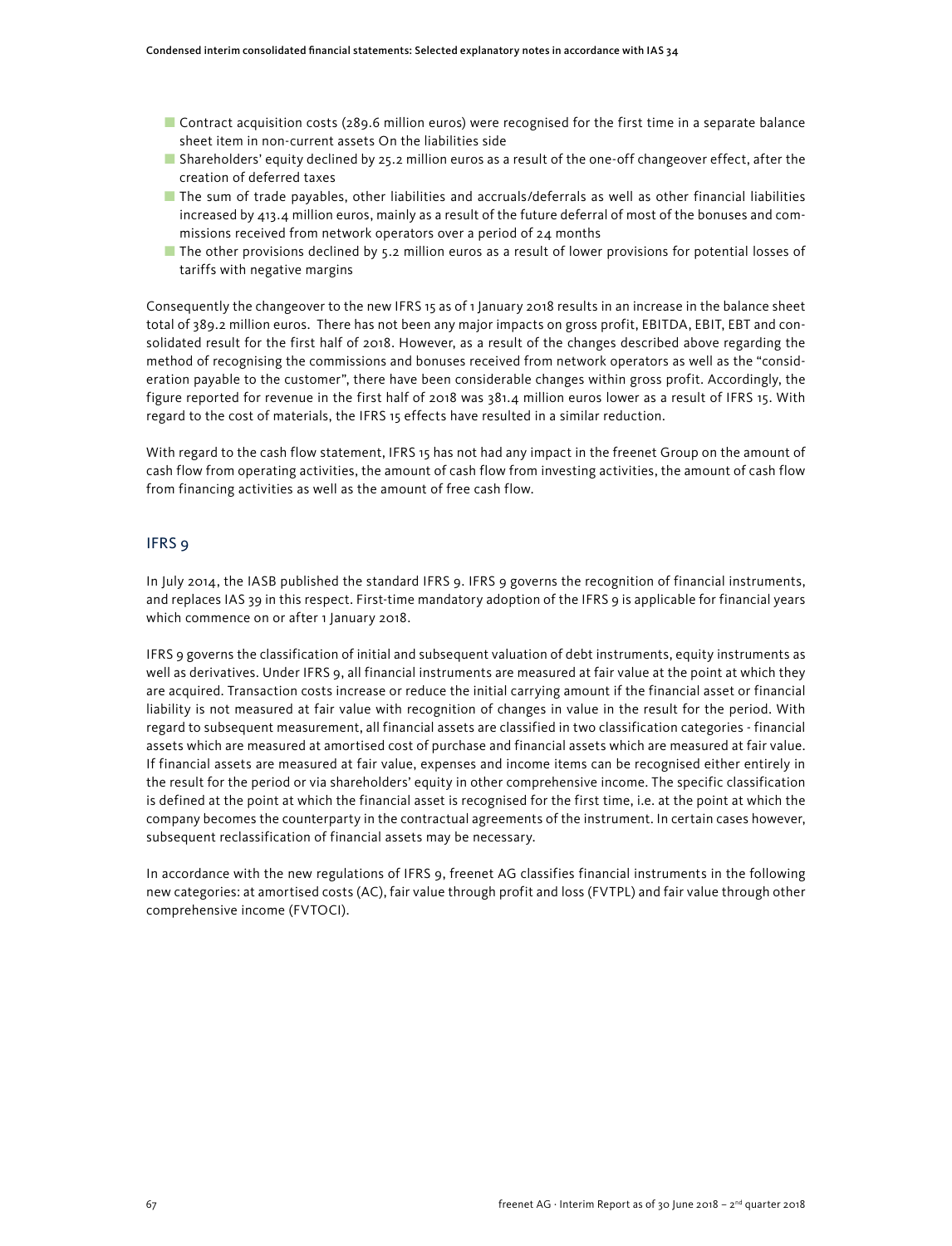The following table sets out a reconciliation of the valuation categories and carrying amounts following the initial application of IFRS 9:

|                                                     | <b>Measurement categories</b>                       | Carrying amount                                             |             |           |             |
|-----------------------------------------------------|-----------------------------------------------------|-------------------------------------------------------------|-------------|-----------|-------------|
| in EUR `000s                                        | <b>IAS 39</b>                                       | IFRS 9                                                      |             |           |             |
| Aktiva                                              |                                                     |                                                             |             |           |             |
| Cash and cash equivalents                           | Loans and receivable                                | Amortized cost (AC)                                         | 322,816     | 322,816   | $\mathbf 0$ |
| Trade accounts receivable                           |                                                     |                                                             | 532,781     | 317,591   | $-215,190*$ |
| At amortized cost                                   | Loans and receivable                                | Amortized cost (AC)                                         | 532,781     | 247,791   | $-248,990$  |
| At fair value through profit<br>or loss             |                                                     | Fair value through profit or loss<br>(FVTPL)                | $\mathbf 0$ | 69,800    | 69,800      |
| Other financial assets                              |                                                     |                                                             | 22,203      | 278,496   | 256,293     |
| Non-derivative financial assets                     |                                                     |                                                             |             |           |             |
| At amortized cost                                   | Loans and receivable                                | Amortized cost (AC)                                         | 18,671      | 18.671    | $\Omega$    |
| Other equity instruments                            |                                                     |                                                             |             |           |             |
| At fair value through profit<br>or loss             | Available-for-sale assets                           | Fair value through profit or loss<br>(FVTPL)                | 793         | 793       | $\mathbf 0$ |
| At fair value through other<br>comprehensive income | Available-for-sale assets                           | Fair value through other com-<br>prehensive income (FVTOCI) | 2,793       | 2.793     | $\mathbf 0$ |
| Liabilities                                         |                                                     |                                                             |             |           |             |
| Trade accounts payable                              |                                                     |                                                             | 517,276     | 455,860   | $-61,416$   |
| Other trade accounts payable                        | <b>Financial liabilities</b><br>(at amortised cost) | Amortized cost (AC)                                         | 495,522     | 434,106   | $-61,416$   |
| <b>Borrowings</b>                                   |                                                     |                                                             | 1,673,146   | 1,673,146 | $\mathbf 0$ |
| Borrowings from promissory<br>notes                 | <b>Financial liabilities</b><br>(at amortized cost) | Amortized cost (AC)                                         | 1,060,637   | 1,060,637 | $\mathbf 0$ |
| Other borrowings                                    | <b>Financial liabilities</b><br>(at amortized cost) | Amortized cost (AC)                                         | 612,509     | 612,509   | $\Omega$    |
| Other financial trade accounts                      |                                                     |                                                             | 381,339     | 420,567   | 39,228      |
| Non-derivative financial<br>liabilities             | <b>Financial liabilities</b><br>(at amortized cost) | Amortized cost (AC)                                         | 121,138     | 149,902   | 28,764      |

In addition, IFRS 9 (new) specifies that a new impairment model is introduced for all financial instruments covered by the scope of the standard after an expected loss has to be recorded at the point at which the financial asset is recognised (expected credit loss model).

<sup>\*</sup> The difference between the carrying amount of trade receivables as at 31 December 2017 and 1 January 2018 in the amount of -215.2 million euros results from the change-over effects of the new accounting standards IFRS 15 (-189.6 million euros) and IFRS 9 (-25,6 million euros). Differences reported in the other balance sheet items are solely attributable to the first-time application of IFRS 15.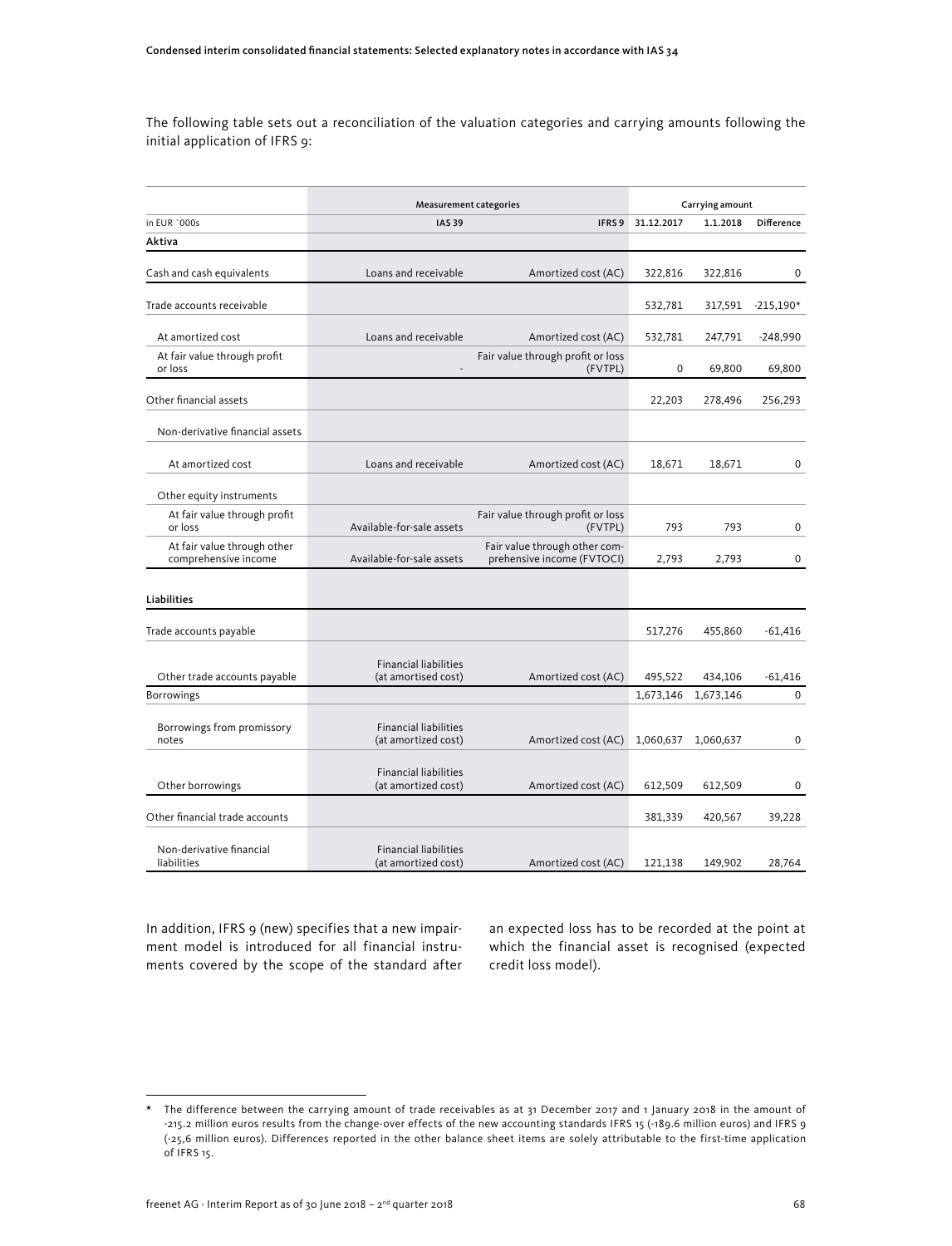To summarise, the adjustments recognised directly in equity for balance sheet items as of 1 January 2018 due to IFRS 15 and IFRS 9 are shown in the following:

#### Balance Sheet Assets

| In EUR '000s                                                   | 31.12.2017<br>as reported | 1.1.2018<br>in accordance<br>to IFRS 15/<br>IFRS9 |
|----------------------------------------------------------------|---------------------------|---------------------------------------------------|
| Non-current assets                                             |                           |                                                   |
| Intangible assets                                              | 563,507                   | 563,507                                           |
| Goodwill                                                       | 1,379,919                 | 1,379,919                                         |
| Property, plant and equipment                                  | 435,818                   | 435,818                                           |
| Investment in associates accounted for using the equity method | 810,984                   | 818,053                                           |
| Deferred income tax assets                                     | 153,508                   | 172,310                                           |
| Trade account receivable                                       | 79,081                    | 46,356                                            |
| Other receivable and other assets                              | 9,500                     | 17,344                                            |
| Other financial assets                                         | 7,945                     | 100,836                                           |
| Contractual costs                                              | $\Omega$                  | 289,589                                           |
|                                                                | 3,440,262                 | 3,823,732                                         |
| <b>Current assets</b>                                          |                           |                                                   |
| Inventories                                                    | 76,310                    | 76,310                                            |
| Current income tax assets                                      | 2,205                     | 2,205                                             |
| Trade accounts receivable                                      | 453,700                   | 271,235                                           |
| Other receivables and other assets                             | 4,572                     | 12,416                                            |
| Other financial assets                                         | 14,258                    | 177,660                                           |
| Cash and cash equivalents                                      | 322,816                   | 322,816                                           |
|                                                                | 873,861                   | 862,642                                           |
|                                                                | 4,314,123                 | 4,686,374                                         |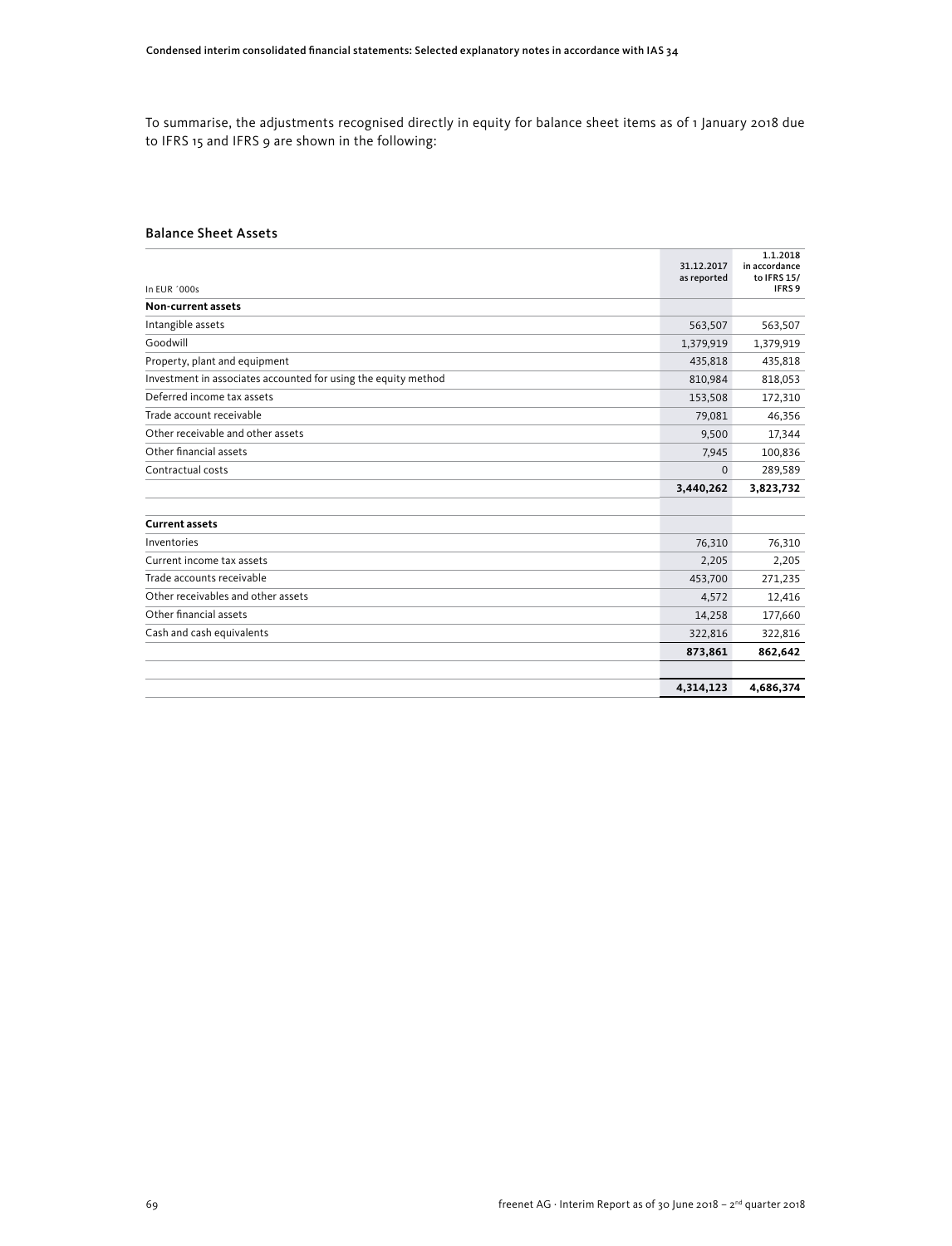### Balance Sheet Shareholders´ equity and liabilities

|                                                                | 31.12.2017<br>as reported | 1.1.2018<br>in accordance<br>to IFRS 15/ |
|----------------------------------------------------------------|---------------------------|------------------------------------------|
| in EUR '000s                                                   |                           | IFRS <sub>9</sub>                        |
| Shareholders' equity                                           |                           |                                          |
| Share capital                                                  | 128,061                   | 128,061                                  |
| Capital reserve                                                | 737,536                   | 737,536                                  |
| Cumulative other comprehensive income                          | $-20,256$                 | $-13,187$                                |
| Retained earnings                                              | 586,433                   | 543,386                                  |
| Capital and reserves attributable to shareholder of freenet AG | 1,431,774                 | 1,395,796                                |
| Capital and reserves attributable to non-controlling interest  | 31,127                    | 31,127                                   |
|                                                                | 1,462,901                 | 1,426,923                                |
| <b>Non-current liabilities</b>                                 |                           |                                          |
| Other payables                                                 | $\Omega$                  | 104,441                                  |
| Other financial trade accounts                                 | 332,218                   | 360,982                                  |
| <b>Borrowings</b>                                              | 1,666,001                 | 1,666,001                                |
| Pension provision                                              | 87,909                    | 87,909                                   |
| Other provisions                                               | 26,794                    | 26,794                                   |
|                                                                | 2,112,922                 | 2,246,127                                |
| <b>Current liabilities</b>                                     |                           |                                          |
| Trade accounts payable                                         | 517,276                   | 455,860                                  |
| Other payables                                                 | 81,842                    | 413,020                                  |
| Other financial trade accounts                                 | 49,121                    | 59,585                                   |
| Current income tax liabilities                                 | 33,806                    | 33,806                                   |
| <b>Borrowings</b>                                              | 7,145                     | 7,145                                    |
| Other provisions                                               | 49,110                    | 43,908                                   |
|                                                                | 738,300                   | 1,013,324                                |
|                                                                | 4,314,123                 | 4,686,374                                |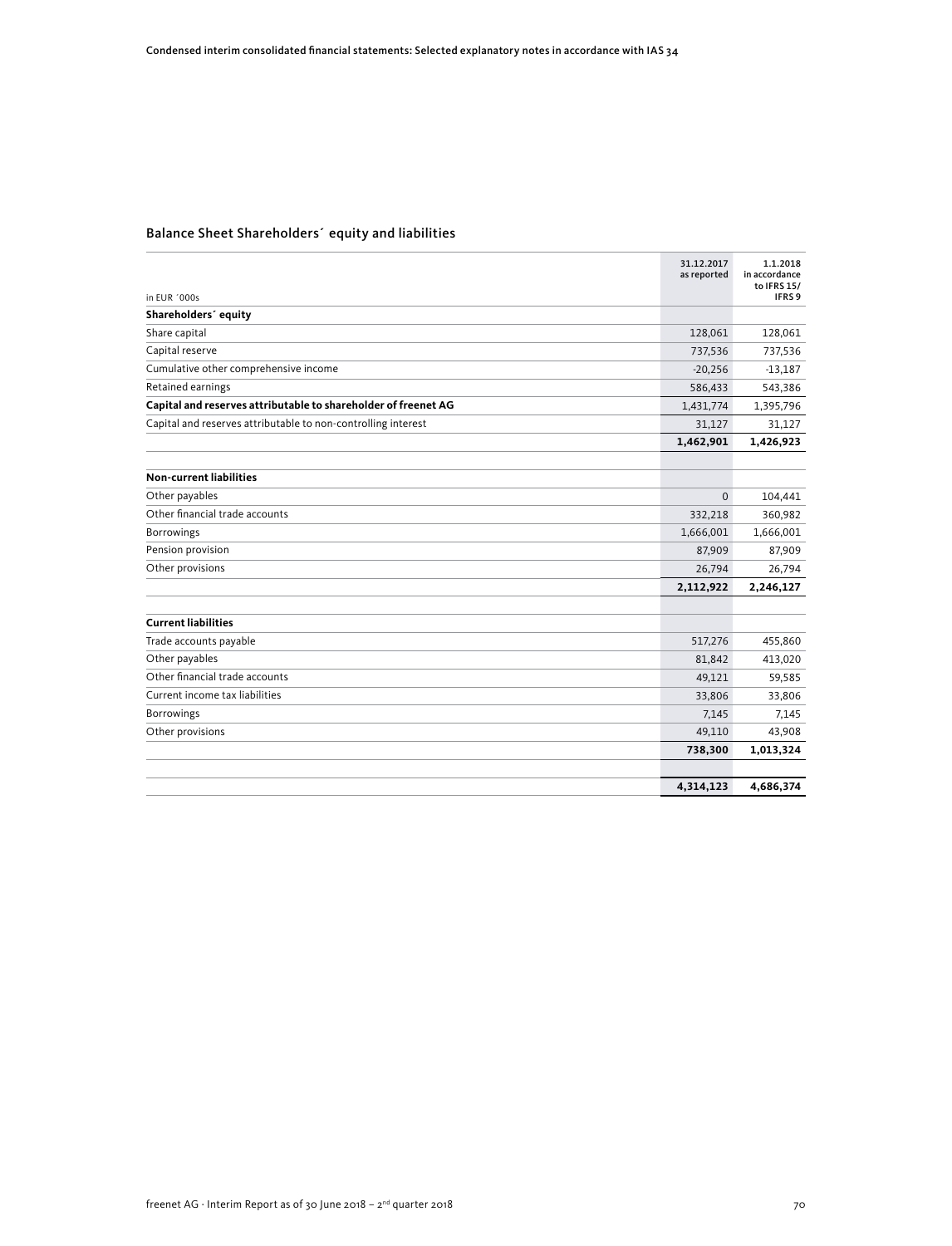All other accounting standards applicable as of 1 January 2018 (IFRIC 22: Foreign currency transactions and advance consideration, change to IAS 40: Transfers of investment property, changes to IFRS 2: Classification and measurement of share-based payment) have no significant impact on these condensed consolidated interim financial statements of freenet AG.

3. It is not necessary for our information regarding IFRS 16 (first-time adoption: 1 January 2019) to be updated compared with the consolidated financial statements 2017. Please refer to the notes to the consolidated financial statements 2017.

### Significant events and transactions

4. On 29 June 2018, freenet AG and CECONOMY AG ("CECONOMY") concluded an agreement for the acquisition of approximately 32,633,555 shares which will be issued by CECONOMY within the framework of a 10 per cent capital increase (excluding subscription rights) for a total price of approximately 277 million euros or 8.50 euros per share. After completion of the capital increase, freenet will hold approximately 9.1 per cent of the ordinary shares of CECONOMY. The transaction, which on 30 June 2018 was still subject to compliance with standard market conditions, was completed after the reference date of these interim financial statements on 12 July 2018.

As of the reporting date of these interim financial statements (30 June 2018), there was a contingent derivative with a fair value of 18.9 million euros (32,633,555 shares multiplied by the difference between 8.50 euros per share and the closing price of 29 June 2018, namely 7.92 euros per share). As a result of the contingent nature of the derivative (the conditions necessary for completion had an impact on the measurement of the derivative), no cost was to be recognised as of 30 June 2018 in accordance with IFRS 9 B 5.1.2A.

After the initial posting of 12 July 2018, the holding in CECONOMY will be subsequently recognised at fair value through other comprehensive income (FVTOCI).

5. As of 30 June 2018, receivables of 93.7 million euros arising from the existing agreement regarding the factoring of mobile phone option receivables (31 March 2018: 101.8 million euros) were sold and derecognised, but payment had not yet been received.

6. On 19 April 2018, freenet AG received a dividend payment of 36.9 million euros as a result of the dividend distribution of 4.00 CHF per share adopted in the annual general meeting of Sunrise Communications Group AG ("Sunrise") of 11 April 2018.

7. By 30 June 2018, Media Broadcast GmbH concluded agreements with various investors for the sale of its VHF infrastructure (essentially comprising antennas). In the second quarter of 2018, a one-off effect in EBITDA of 7.3 million euros was recognised due to the first asset disposals related to the sale of the VHF infrastructure. However, the remaining VHF infrastructure which had been sold was only derecognised from the balance sheet after 30 June 2018; this derecognition is expected to be shown in the third quarter of 2018. A major criterion applicable for the derecognition of the remaining assets which were sold was only satisfied after the balance sheet date: On 6 July 2018, with the moderation of Federal Minister (retired) Friedrich Bohl and the Bundesnetzagentur, the broadcast network operators Divicon and Uplink reached agreement with five investors (new antenna operators) regarding a contractual regulation of VHF antenna access. Media Broadcast GmbH has provided financial support for this agreement. Accordingly, broadcast network operation for various radio broadcasters by Media Broadcast GmbH ended on 30 June 2018; this had been temporarily handled by the latter up to that time.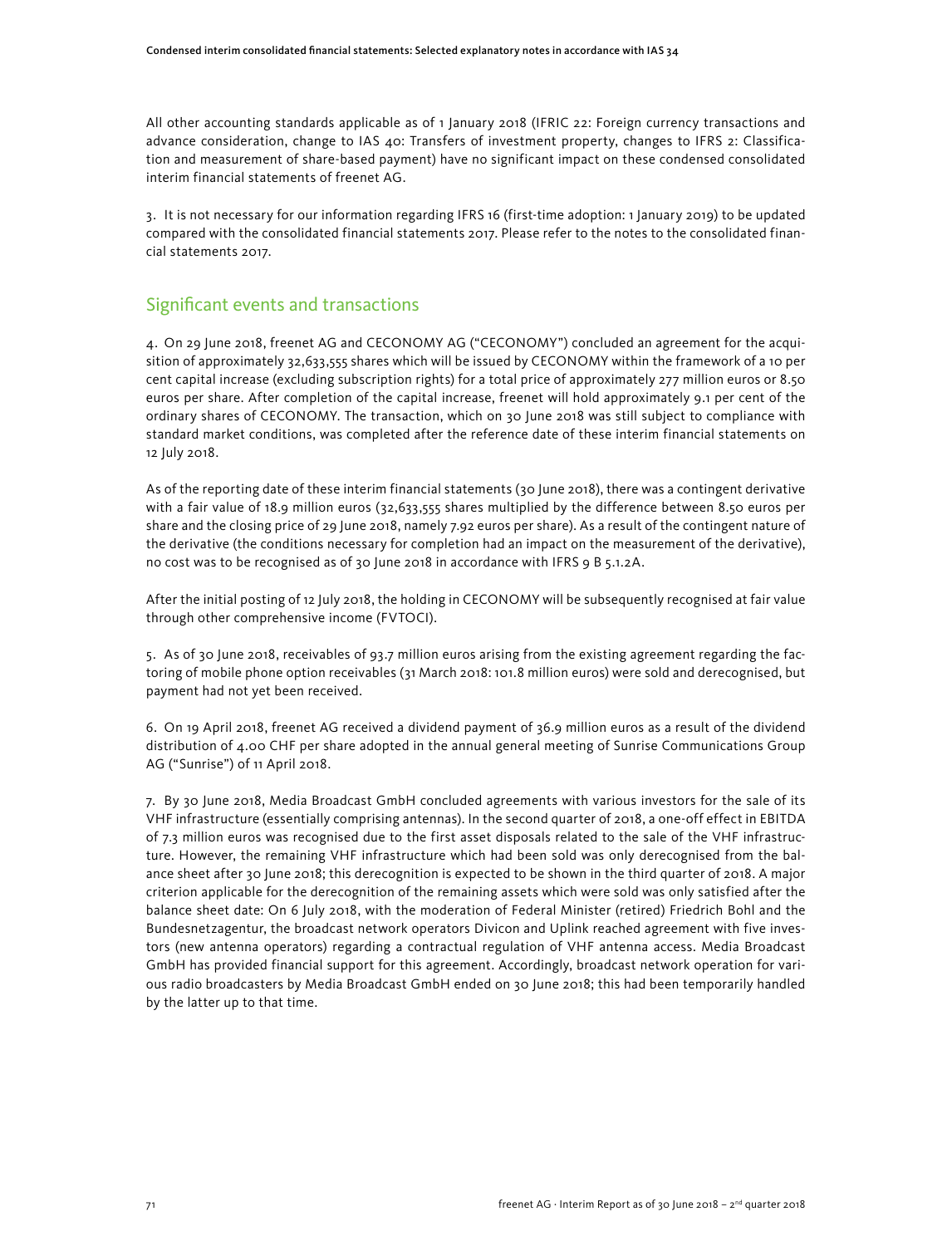### 8. The following major transactions took place between the Group and related parties:

| In EUR '000s             | 1.1.2018-<br>30.6.2018 | 1.1.2017-<br>30.6.2017 |
|--------------------------|------------------------|------------------------|
| <b>Sales of services</b> |                        |                        |
| Joint ventures           |                        |                        |
| Jestoro GmbH, Hamburg    | 215                    | 205                    |
| Total                    | 215                    | 205                    |

| In FUR '000s                                                 | 1.1.2018-<br>30.6.2018 | 1.1.2017-<br>30.6.2017 |
|--------------------------------------------------------------|------------------------|------------------------|
| <b>Expenditures of the purchase of services</b>              |                        |                        |
| Joint ventures                                               |                        |                        |
| Jestoro GmbH, Hamburg                                        | 20                     | $\Omega$               |
| Funview GmbH, Hamburg (Affiliate of Jestoro GmbH)            | 113                    | $\Omega$               |
| Check Tech Service GmbH, Hamburg (Affiliate of Jestoro GmbH) | 44                     | 13                     |
| Total                                                        | 177                    | 13                     |

As of 30 June 2017, there were the following major receivables due from related parties:

| 30.6.2018 | 30.6.2017 |
|-----------|-----------|
|           |           |
|           |           |
| 59        |           |
| 59        | 57        |
|           |           |

| In EUR `000s                             | 30.6.2018 | 30.6.2017 |
|------------------------------------------|-----------|-----------|
| Trade accounts from regular transactions |           |           |
| Joint Ventures                           |           |           |
| Check Tech Service GmbH, Hamburg         | 12        |           |
| Total                                    | 12        |           |

All transactions were at market rates.

### Other disclosures

9. The following sections set out significant financial information regarding the last interim report published by Sunrise for the period ending 31 March 2018 as well as a reconciliation relating to the carrying amounts of the Sunrise holding shown in the freenet consolidated financial statements.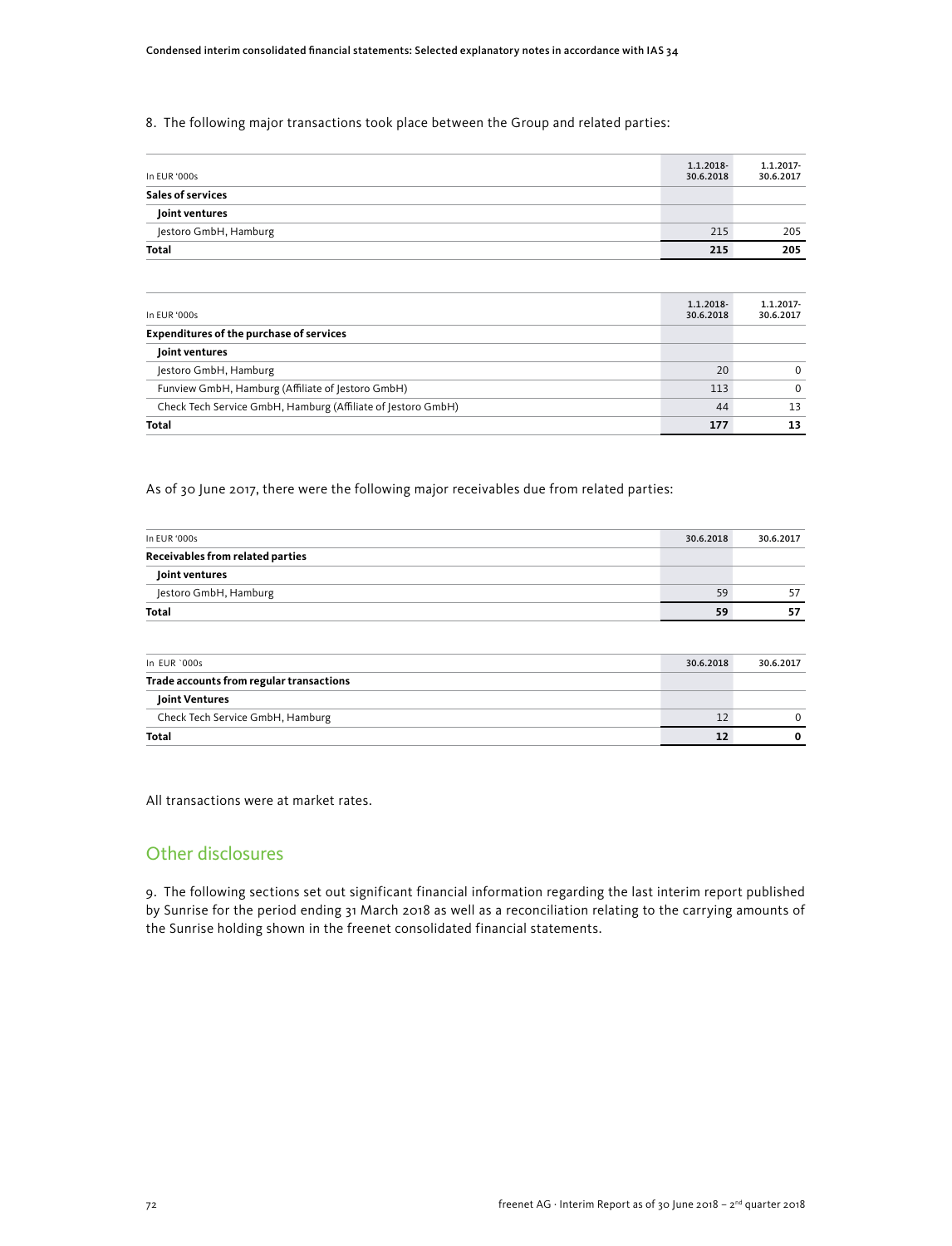### Summarised information as of 31 March 2018

| Balance sheet <sup>1</sup>                        |           |            |
|---------------------------------------------------|-----------|------------|
| In EUR '000s                                      | 31.3.2018 | 31.12.2017 |
|                                                   |           |            |
| Non-current assets                                | 2,591,474 | 2,621,891  |
| Thereof intangible assets                         | 1,835,984 | 1,891,183  |
| Current assets                                    | 636,085   | 660,231    |
| Thereof cash and cash equivalents                 | 239,138   | 233,139    |
| <b>Total assets</b>                               | 3,227,558 | 3,282,122  |
|                                                   |           |            |
| Non-current liabilities                           | 1,463,661 | 1,476,209  |
| Thereof non-current borrowings                    | 1,184,472 | 1,189,246  |
| Current liabilities                               | 430,882   | 513,717    |
| Thereof trade accounts payable and other payables | 388,878   | 462,870    |
| <b>Total liabilities</b>                          | 1,894,543 | 1,989,925  |

#### Income statement<sup>2</sup>

|                                       | 1.1.2018- | 1.1.2017-  |
|---------------------------------------|-----------|------------|
| In EUR `000s                          | 31.3.2018 | 31.3.2017  |
|                                       |           |            |
| Revenue                               | 393,514   | 403,041    |
| Gross profit                          | 251,727   | 267,706    |
| EBITDA                                | 117,633   | 132,007    |
| Depreciation and amortisation         | $-89,852$ | $-103,291$ |
| Interest payable and similar expenses | $-9,148$  | $-11,932$  |
| Taxes on income                       | $-4.794$  | $-5,159$   |
| Group result after taxes              | 14,357    | 12,036     |

### Other comprehensive income2

| In EUR `000s                                                                                                  | 1.1.2018-<br>31.3.2018 | 1.1.2017<br>31.3.2017 |
|---------------------------------------------------------------------------------------------------------------|------------------------|-----------------------|
|                                                                                                               |                        |                       |
| Group result after taxes                                                                                      | 14,357                 | 12,036                |
| Recognition of actuarial gains and losses arising<br>from the accounting for pension plans acc. IAS 19 (2011) | 6,025                  | 2,649                 |
| Taxes on income                                                                                               | $-1.224$               | $-541$                |
| Other comprehensive income / not to be reclassified to the income statement in the following periods          | 4,801                  | 2.109                 |
| Other comprehensive income                                                                                    | 19.158                 | 14.145                |
|                                                                                                               |                        |                       |

For the reconciliation to the carrying amount we give the following overview:

### Reconciliation to carrying amount

| In EUR `000s                                          | 1.1.2018-30.6.2018 |
|-------------------------------------------------------|--------------------|
| Carrying amount as of 1 January 2018                  | 816,871            |
| Current profit share                                  | 19,722             |
| Subsequent recognition from purchase price allocation | $-9,528$           |
| Other comprehensive income                            | 1,803              |
| Dividend paid for freenet                             | $-36,912$          |
| Carrying amount as of 30 June 2018                    | 791.955            |

<sup>1</sup> Closing date as of 30.6.2017 amounted to 0.8586 CHF/EUR.

<sup>2</sup> Average stock price for the first quarter 2018 amounted to 0.8586 CHF/EUR.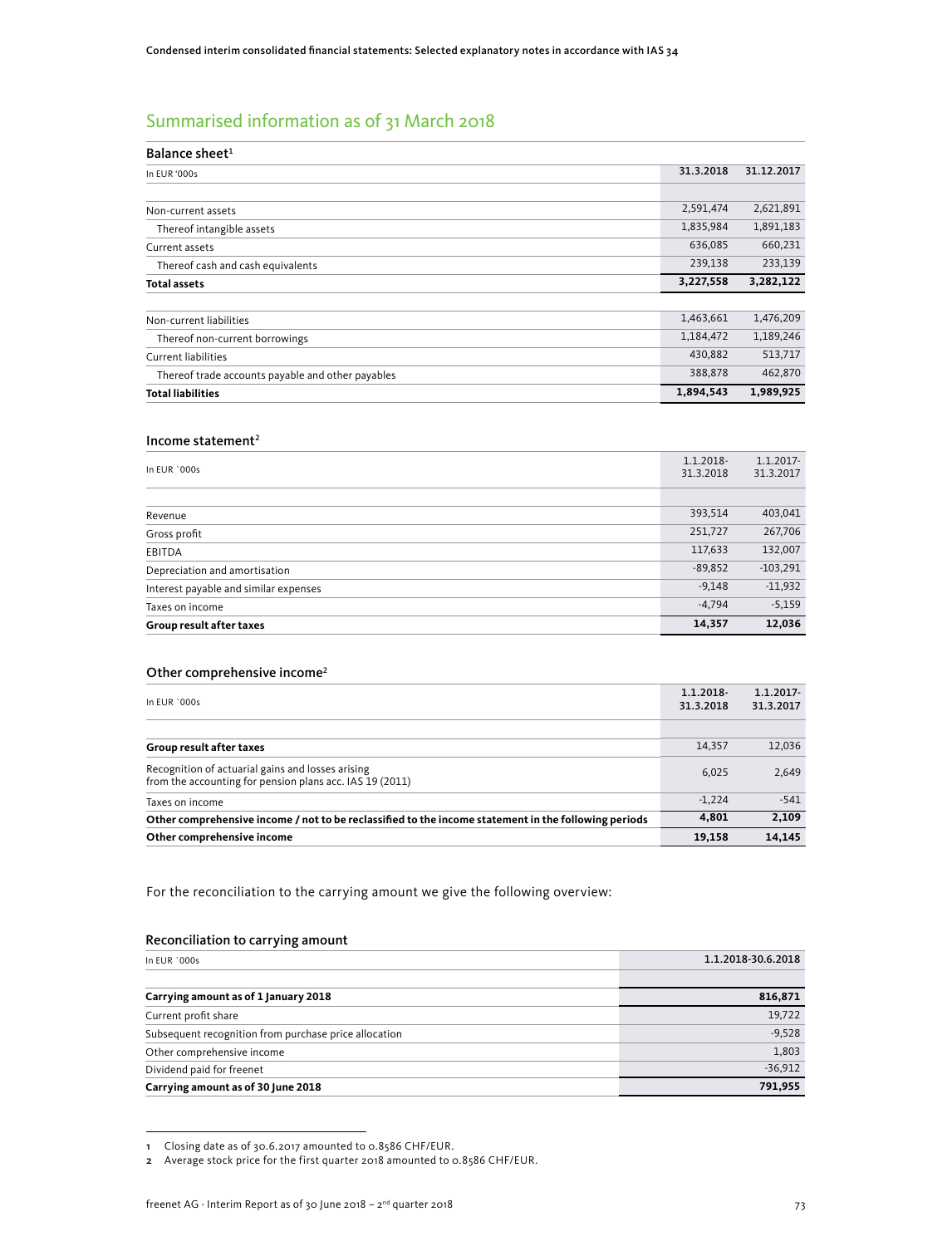10. The following information is provided in connection with the framework rental agreement classified as a finance lease:

This is a framework rental agreement with an infrastructure provider relating to the use of radio infrastructures (such as towers and masts) and radio locations and other areas, due to run until 31 December 2027. The Media Broadcast Group has the right to demand that the agreement be extended by ten years until 31 December 2037. The probability of this extension option being exercised has been assumed to be less than 50 per cent.

The carrying amounts of the finance lease assets were stated as 261,846 thousand euros for technical equipment, plant and machinery as of 30 June 2018.

The minimum lease payments will become due as follows:

| In EUR `000s                                          | 30.6.2018 |
|-------------------------------------------------------|-----------|
| Within one year                                       | 33,557    |
| Within one and five years                             | 138,020   |
| Greater than five years                               | 162,710   |
| Total                                                 | 334,287   |
| Interest share of future leasing rates                |           |
| Within one year                                       | $-11,168$ |
| Within one and five years                             | $-34,899$ |
| Greater than five years                               | $-17,142$ |
| Present value of total liabilities from finance lease | 271,078   |

The maturities of the overall finance lease liabilities are shown below:

| In EUR `000s              | 30.6.2018 |
|---------------------------|-----------|
| Within one year           | 23,389    |
| Within one and five years | 103,121   |
| Greater than five years   | 145,568   |
| Total                     | 271,078   |

The figure disclosed in the balance sheet corresponds to the present value of the contractual minimum leasing payments. The interest rate used as the basis for recognising the resultant financing liabilities is 4.12 per cent.

11. The underlying figure for the cash flow statement is the earnings generated by continued operations before interest and income taxes (EBIT). The way in which this result is derived from the consolidated income statement is shown in the following:

### Calculating the underlying figure for the consolidated cash flow statement

| In EUR '000s                                     | 1.1.2018-<br>30.6.2018 | 1.1.2017-<br>30.6.2017 |
|--------------------------------------------------|------------------------|------------------------|
| <b>Earnings before taxes</b>                     | 125,050                | 104,410                |
| Interest payable and similar expenses            | 23.101                 | 24.927                 |
| Interest receivable and similar expenses         | $-39$                  | $-328$                 |
| Earnings before interest and income taxes (EBIT) | 148.112                | 129,009                |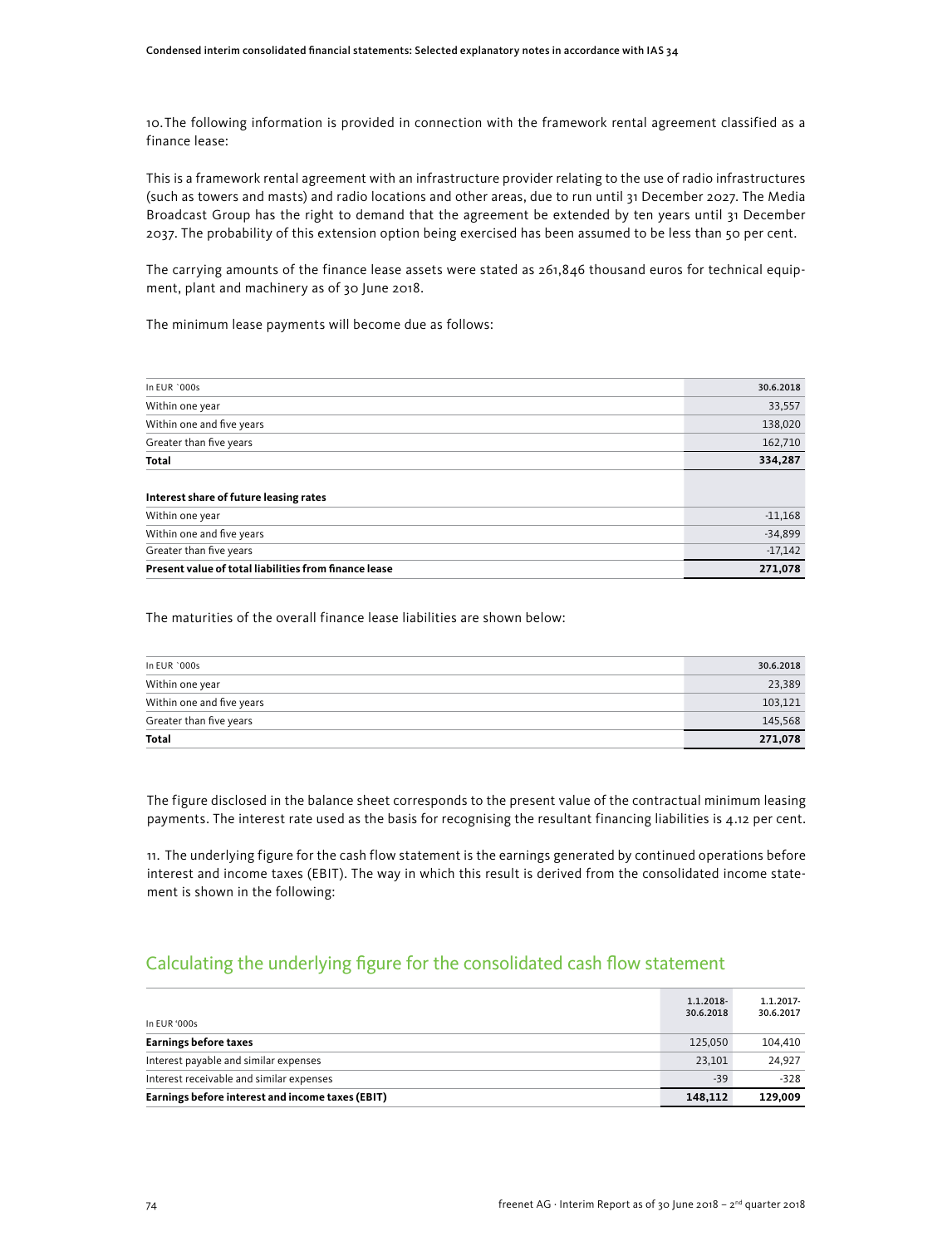12. We wish to provide the following information with regard to fair values:

The following overview "Fair value hierarchy as of 30 June 2018" sets out the key parameters used as the basis for calculating the value of the financial instruments recognised at fair value as well as those instruments recognised at amortised cost of purchase for which a fair value has been established. With regard to the definition of the individual levels in accordance with IFRS 13, please refer to the notes to the consolidated financial statements of freenet AG for the period ending 31 December 2017.

## Financial instruments according to classes as of 30 June 2018

|                                                                   |                                                      |                                                     |                     | Value approach |                                                         |                                                       |                                                                       |
|-------------------------------------------------------------------|------------------------------------------------------|-----------------------------------------------------|---------------------|----------------|---------------------------------------------------------|-------------------------------------------------------|-----------------------------------------------------------------------|
| In EUR '000s                                                      | Valuation<br>category<br>acc.to<br>IFRS <sub>9</sub> | Carrying<br>amount<br>balance<br>sheet<br>30.6.2018 | Amortised<br>cost   | Cost           | <b>Fair value</b><br>recognised<br>in profit or<br>loss | Fair value<br>recognised<br>comprehen-<br>sive income | <b>Fair value</b><br>in other financial ins-<br>truments<br>30.6.2018 |
| Assets                                                            |                                                      |                                                     |                     |                |                                                         |                                                       |                                                                       |
| Cash and cash equivalents                                         | AC                                                   | 246,448                                             | 246,448             |                |                                                         |                                                       | $\mathbf{\star}$                                                      |
| Trade accounts receivable                                         |                                                      | 224,044                                             |                     |                |                                                         |                                                       |                                                                       |
| At amortized cost                                                 | AC                                                   | 155,746                                             | 155,746             |                |                                                         |                                                       | $\mathbf{\star}$                                                      |
| At fair value through profit or loss                              | <b>FVTPL</b>                                         | 68,298                                              |                     |                | 68.298                                                  |                                                       | $\cdot^{\star}$                                                       |
| Other financial assets                                            |                                                      | 324,989                                             |                     |                |                                                         |                                                       |                                                                       |
| Non-derivative financial assets                                   |                                                      |                                                     |                     |                |                                                         |                                                       |                                                                       |
| At amortized cost                                                 | AC                                                   | 32,777                                              | 32,777              |                |                                                         |                                                       | $\cdot$                                                               |
| Other equity instruments                                          |                                                      |                                                     |                     |                |                                                         |                                                       |                                                                       |
| At fair value through profit or loss                              | <b>FVTPL</b>                                         | 993                                                 |                     |                | 993                                                     |                                                       | $\cdot$ *                                                             |
| At fair value through other comprehensive<br>income               | <b>FVTOCI</b>                                        | 2,734                                               |                     |                |                                                         | 2,734                                                 | 2,734                                                                 |
| <b>Liabilities</b>                                                |                                                      |                                                     |                     |                |                                                         |                                                       |                                                                       |
| Trade accounts payable                                            |                                                      | 391,726                                             | 391,726             |                |                                                         |                                                       |                                                                       |
| Other trade accounts payable                                      | AC                                                   | 369,337                                             | 369,337             |                |                                                         |                                                       |                                                                       |
| <b>Borrowings</b>                                                 |                                                      | 1,674,934                                           | 1,674,934           |                |                                                         |                                                       |                                                                       |
| Borrowings from promissory notes                                  | AC                                                   | 1,061,295                                           | 1,061,295           |                |                                                         |                                                       | 1,064,347                                                             |
| Other borrowings                                                  | AC                                                   | 613,639                                             | 613,639             |                |                                                         |                                                       |                                                                       |
| Other financial trade accounts                                    |                                                      | 392,311                                             |                     |                |                                                         |                                                       |                                                                       |
| Non-derivative financial liabilities                              | AC                                                   | 130,211                                             | 130,211             |                |                                                         |                                                       | $\cdot$ *                                                             |
| Thereof aggregated by valuation categories<br>according to IFRS 9 |                                                      |                                                     |                     |                |                                                         |                                                       |                                                                       |
| Assets                                                            |                                                      |                                                     |                     |                |                                                         |                                                       |                                                                       |
| At amortized cost                                                 | AC                                                   | 434,971                                             | 434,971             |                |                                                         |                                                       | $0*$                                                                  |
| At fair value through profit or loss                              | <b>FVTPL</b>                                         | 69,291                                              |                     |                | 69,291                                                  |                                                       | $0*$                                                                  |
| At fair value through other comprehensive income                  | <b>FVTOCI</b>                                        | 2,734                                               |                     |                |                                                         | 2,734                                                 | 2,734                                                                 |
| <b>Liabilities</b>                                                |                                                      |                                                     |                     |                |                                                         |                                                       |                                                                       |
| At amortized cost                                                 | AC                                                   |                                                     | 2,174,482 2,174,482 |                |                                                         |                                                       | 1,064,347*                                                            |

No fair value has been established for the positions "Cash and cash equivalents " and "Trade accounts payable"; however, the carrying amount is a reasonable approximation of the fair value. This means that the aggregate fair value for the valuation categories LR and FLAC are considerably lower than the corresponding aggregate carrying amounts in the balance sheet.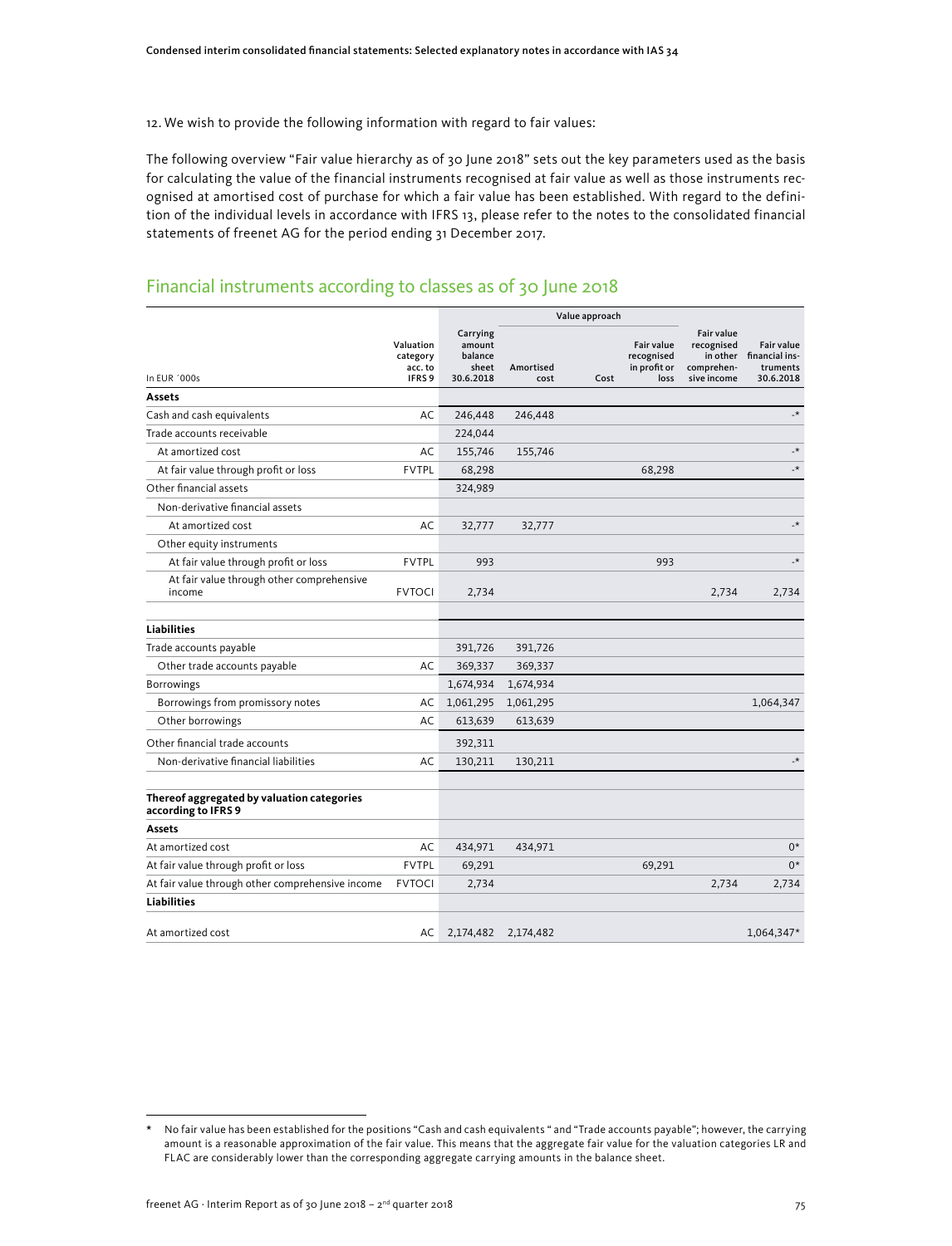### Fair value hierarchy as of 30 June 2018

| In EUR '000s                        | Total     | Level 1 | Level 2 | Level 3   |
|-------------------------------------|-----------|---------|---------|-----------|
|                                     |           |         |         |           |
| Assets                              |           |         |         |           |
| Available-for-sale financial assets | 2.734     | 2.734   |         | 0         |
| Liabilities                         |           |         |         |           |
| Borrowings                          | 1,064,347 |         |         | 1,064,347 |

There have not been any shifts with regard to the levels.

Other financial assets are normally measured at fair value. If it is not possible for the fair value to be reliably determined, the other financial assets are measured at cost of purchase. The shares which are measured at cost of purchase are not listed on a stock exchange, and no active market exists for them.

13. The consolidation group was extended in the first six months to include the newly established freenet Shopping GmbH, Hamburg.

14. On the basis of updated interest rates (programmes freenet, debitel: 2.19 per cent, programmes Media Broadcast Group: 1.73 per cent), the pension provisions have been revalued in conjunction with otherwise unchanged assumptions. The resulting actuarial profit of 1.2 million euros as well as the opposite reduction of 0.4 million euros in deferred tax assets has been recognised in the statement of comprehensive income. This has resulted in net positive comprehensive income of 0.8 million euros from items which do not have to be reclassified to the income statement.

15. As was the case in the consolidated financial statements 2017, an average tax rate of 30.40 per cent (previous year: 30.00 per cent) was used as the basis for calculating the current and deferred taxes on income.

16. The net debt increased from 596.7 million euros at the end of March 2018 to 657.6 million euros at the end of June 2018. The increase in net debt is mainly attributable to the dividend payment of 211.2 million euros made in the second quarter of 2018.

17. Apart from the issues described under points 4 and 7, there have been no other reportable events of major significance after 30 June 2018.

18. As its main decision-making body, the Executive Board organises and manages the company on the basis of the differences between the individual products and services offered by the company. As the Group performs its business operations almost entirely in Germany, it has no organisation and management based on geographical regions. The Group was active in the following operating segments in the first six months of 2018:

■ Mobile Communications:

- Activities as a mobile communications service provider marketing of mobile communications services (voice and data services) from the mobile communications network operators T-Mobile, Vodafone and Telefónica Deutschland in Germany
- Based on the network operator agreements concluded with these network operators, a range of the company's own network-independent services and tariffs as well as a range of network operator tariffs
- Sale/distribution of mobile communications devices as well as additional services for mobile data communications and digital lifestyle
- Rendering of sales services
- Activity of Sunrise (business areas of Sunrise: mobile communications, landline, Internet and digital TV)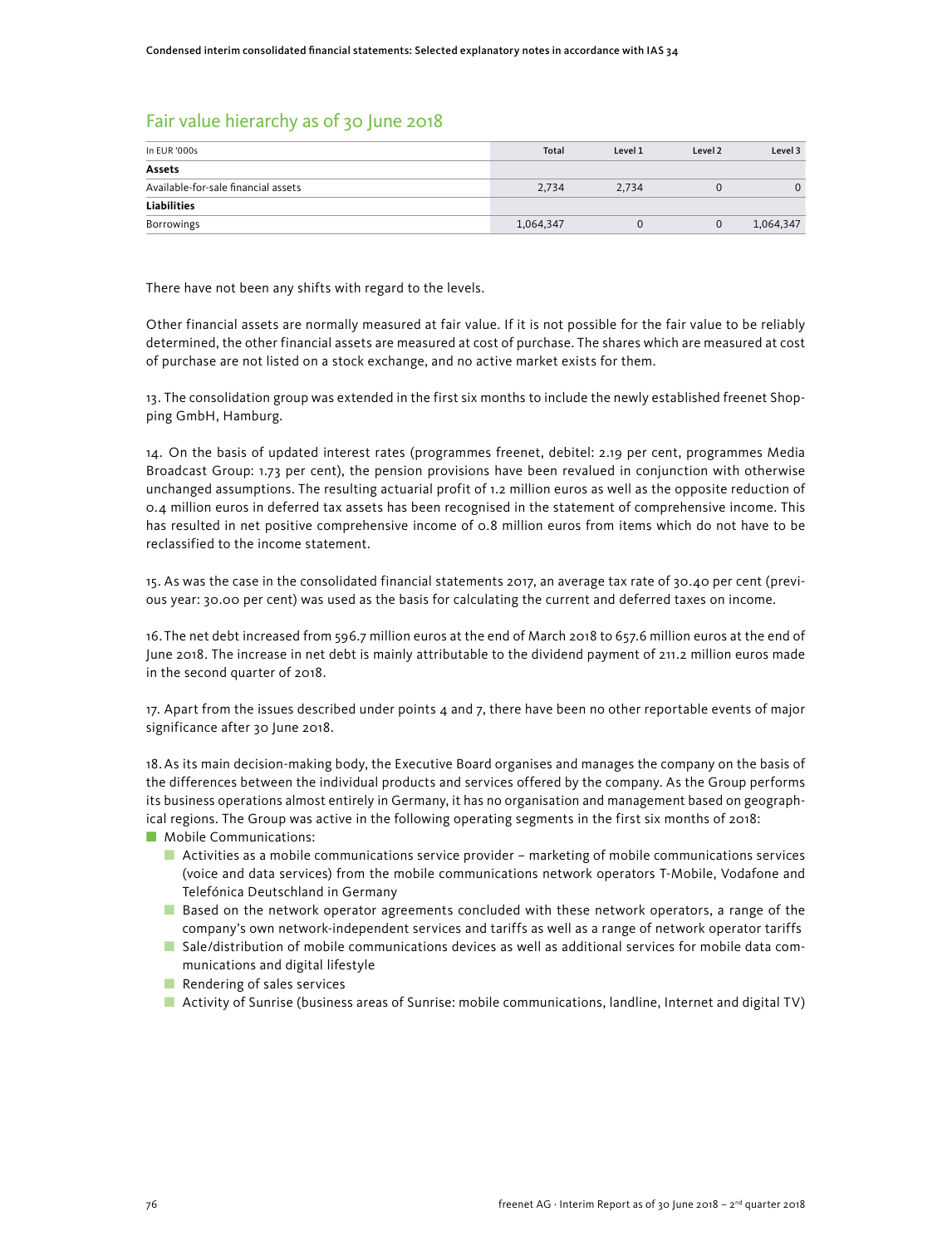- TV and Media:
	- Rendering of services, mainly to end users, in the field of IP-TV
	- Planning, project management, installation, operation, service and marketing of broadcast-related solutions for business clients in the radio and media sectors
	- Rendering of services to end users in the field of DVB-T2
- Other/Holding:
	- Rendering of portal services such as e-commerce/advertising services (these essentially comprise the offer of online shopping and the marketing of advertising space on websites), of payment services for end customers as well as various digital products and entertainment formats for downloading and displaying and use on mobile devices
	- Development of communication solutions, IT solutions and other services for corporate customers
	- Range of narrowband voice services (call-by-call, preselection) and data services
	- Rendering of sales services

The "Other/Holding" segment includes other business activities in addition to operating activities. This mainly comprises the holding activities of freenet AG (with the rendering of services within the Group in central areas, such as legal, human resources and finance) as well as entries which cannot be clearly allocated to operating segments. The segment revenue of 32.9 million euros (previous year: 38.5 million euros) reported for the first six months of 2018 for the "Other/Holding" segment is attributable to operating activities (33.4 million euros; previous year: 39.0 million euros) and other business activities (-0.5 million euros; previous year: -0.5 million euros). Of the figure of 22.3 million euros (previous year: 24.9 million euros) reported for gross profit for the first six months of 2018 for the "Other/Holding" segment, 23.0 million euros (previous year: 25.7 million euros) is attributable to the operating activities and -0.7 million euros (previous year: -0.8 million euros) is attributable to the other business activities. The EBITDA of -5.1 million euros (previous year: -4.5 million euros) reported for the "Other/Holding" segment for the first six months of 2018 was accounted for by operating activities to the extent of 6.9 million euros (previous year: 6.8 million euros) and by other business activities (-12.0 million euros; previous year: -11.4 million euros).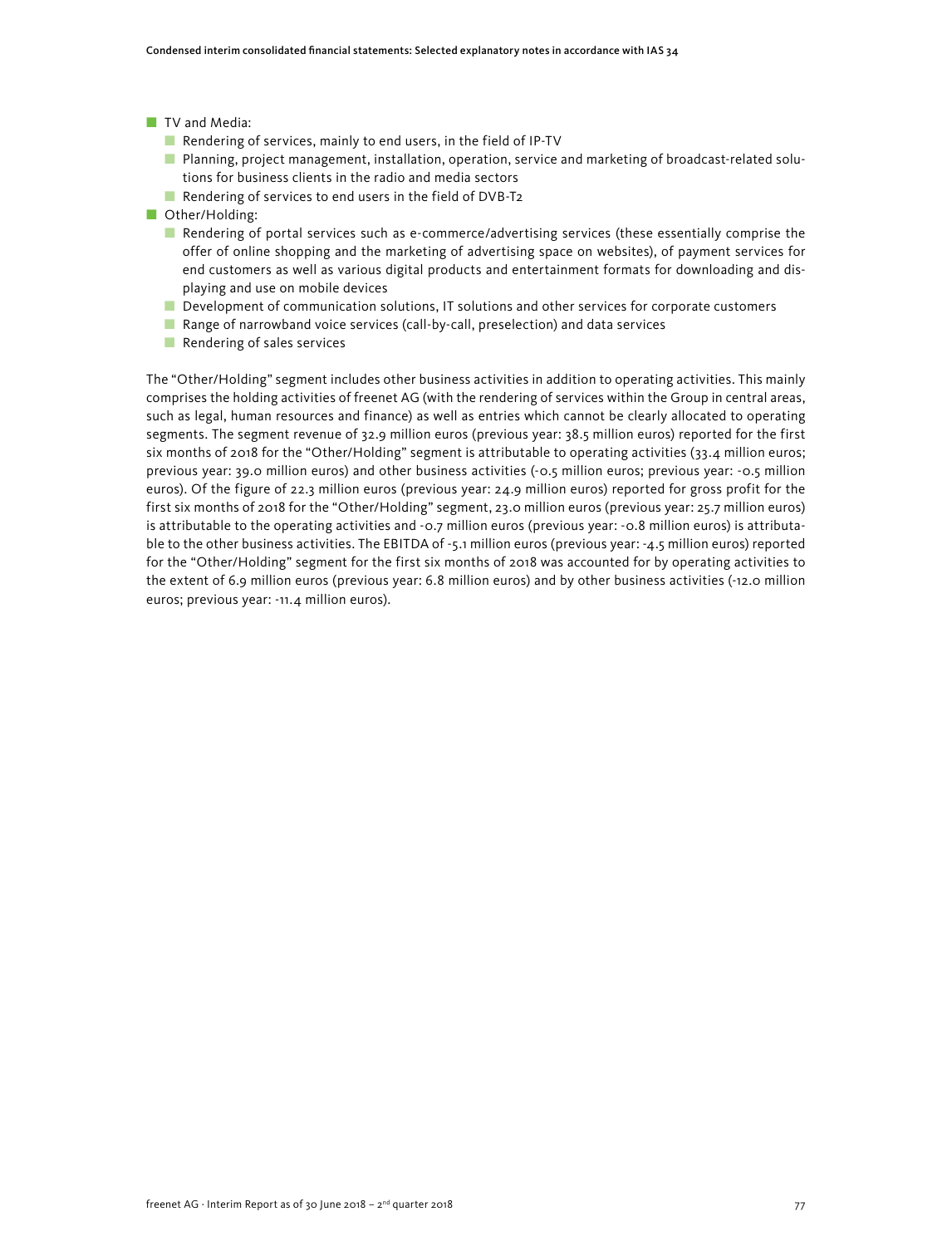# Segment report for the period from 1 January to 30 June 2018

| In EUR '000s                                                                   | Mobile<br>Communications | <b>TV and Media</b> | Other/Holding | <b>Elimination of</b><br>intersegment<br>revenue and costs | Total      |
|--------------------------------------------------------------------------------|--------------------------|---------------------|---------------|------------------------------------------------------------|------------|
| Third-party revenue                                                            | 1,215,412                | 145,171             | 25,654        | 0                                                          | 1,386,237  |
| Intersegment revenue                                                           | 22,784                   | 3,576               | 7,268         | $-33,628$                                                  | $\Omega$   |
| Total revenue                                                                  | 1,238,196                | 148,747             | 32,922        | $-33,628$                                                  | 1,386,237  |
| Cost of materials, third party                                                 | $-873,193$               | $-59,304$           | $-7,974$      | 0                                                          | $-940,471$ |
| Intersegment cost of materials                                                 | $-10,233$                | $-17,292$           | $-2,664$      | 30,189                                                     | $\Omega$   |
| Total cost of material                                                         | $-883,426$               | $-76,596$           | $-10,638$     | 30,189                                                     | $-940.471$ |
| Segment gross profit                                                           | 354,770                  | 72,151              | 22,284        | $-3,439$                                                   | 445,766    |
| Other operating income                                                         | 23,786                   | 9,934               | 2,089         | $-1,414$                                                   | 34,395     |
| Other own work capitalised                                                     | 4,367                    | 2,292               | 1,067         | $\Omega$                                                   | 7,726      |
| Personnel expenses                                                             | $-60,584$                | $-29,276$           | $-16,760$     | $\Omega$                                                   | $-106,620$ |
| Other operating expenses                                                       | $-140,538$               | $-27.073$           | $-13,596$     | 4.853                                                      | $-176,354$ |
| Thereof result from the allowance of financial<br>assets                       | $-25,420$                | $-61$               | $-128$        | $\mathbf 0$                                                | $-25,609$  |
| Thereof exclusive the result from the allow-<br>ance of financial assets       | $-115,118$               | $-27,012$           | $-13,468$     | 4,853                                                      | $-150,745$ |
| Profit share of results of associates accounted<br>for using the equity method | 19,722                   | $\Omega$            | $-205$        | $\mathbf 0$                                                | 19,517     |
| <b>Segment EBITDA</b>                                                          | 201,523                  | 28,028              | $-5,121$      | 0                                                          | 224,430    |
| Depreciation and impairment write-downs                                        |                          |                     |               |                                                            | $-66,790$  |
| Subsequent accounting for associates accounted<br>for using the equity method  |                          |                     |               |                                                            | $-9,528$   |
| <b>EBIT</b>                                                                    |                          |                     |               |                                                            | 148,112    |
| Financial result                                                               |                          |                     |               |                                                            | $-23,062$  |
| Taxes on income                                                                |                          |                     |               |                                                            | $-17,006$  |
| <b>Group result</b>                                                            |                          |                     |               |                                                            | 108,044    |
| Group result attributable to shareholders of<br>freenet AG                     |                          |                     |               |                                                            | 114,165    |
| Group result attributable to non-controlling<br>interest                       |                          |                     |               |                                                            | $-6,121$   |
| <b>Cash-effective net investments</b>                                          | 8.201                    | 12,407              | 2,910         |                                                            | 23,518     |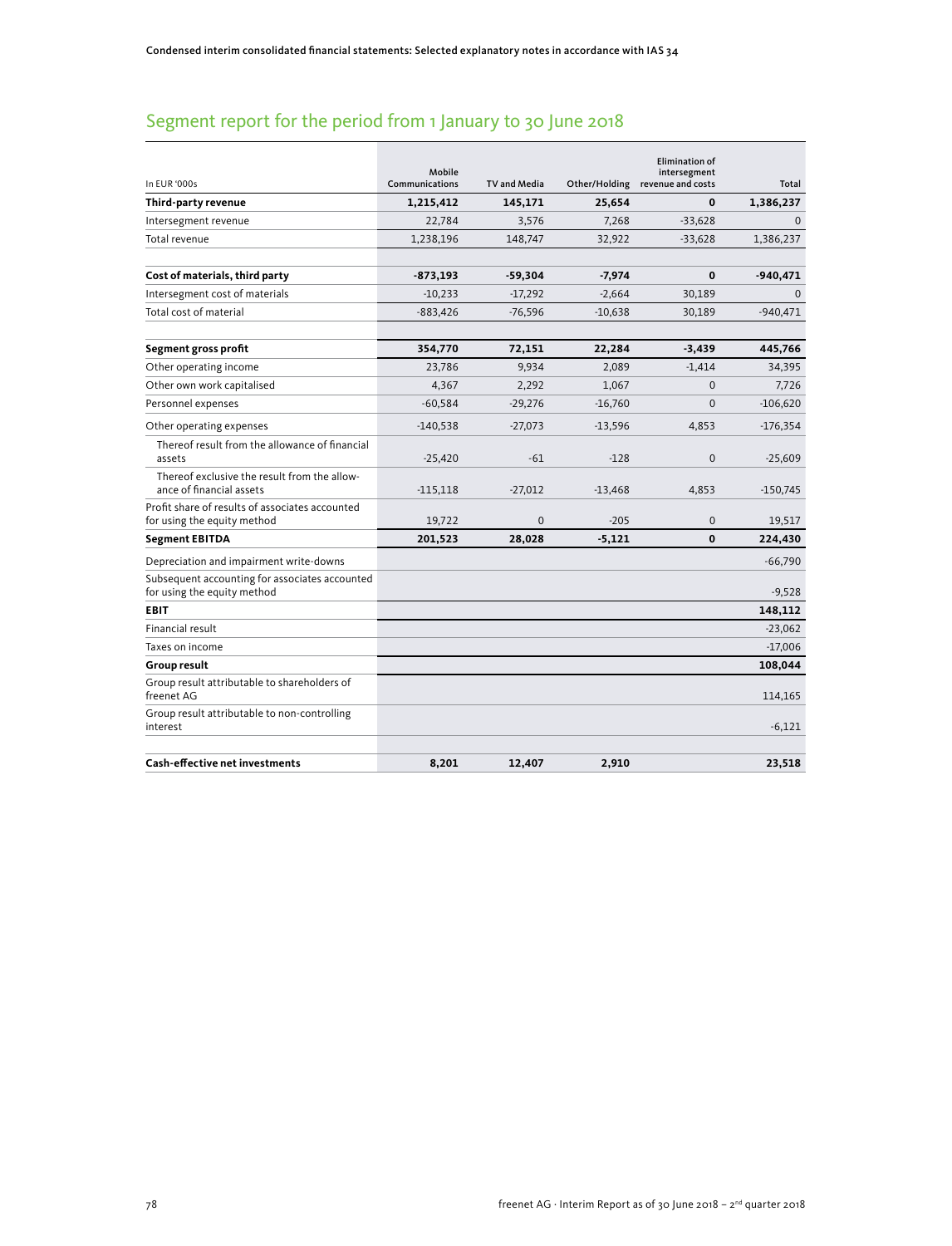# Segment report for the period from 1 January to 30 June 2017

| In FUR '000s                                                                   | Mobile<br>Communications | TV and Media | Other/Holding | <b>Elimination of</b><br>intersegment rev-<br>enue and costs | Total        |
|--------------------------------------------------------------------------------|--------------------------|--------------|---------------|--------------------------------------------------------------|--------------|
| Third-party revenue                                                            | 1,496,509                | 149,311      | 31,407        | $\mathbf{0}$                                                 | 1,677,227    |
| Intersegment revenue                                                           | 23,272                   | 131          | 7,047         | $-30,450$                                                    | $\Omega$     |
| Total revenue                                                                  | 1,519,781                | 149,442      | 38,454        | $-30,450$                                                    | 1,677,227    |
| Cost of materials, third party                                                 | $-1,159,743$             | $-47,688$    | $-11,191$     | $\mathbf 0$                                                  | $-1,218,622$ |
| Intersegment cost of materials                                                 | $-5,915$                 | $-17,940$    | $-2,352$      | 26,207                                                       | $\Omega$     |
| Total cost of material                                                         | $-1,165,658$             | $-65,628$    | $-13,543$     | 26,207                                                       | $-1,218,622$ |
| Segment gross profit                                                           | 354,123                  | 83,814       | 24,911        | $-4,243$                                                     | 458,605      |
| Other operating income                                                         | 25,807                   | 969          | 2,502         | $-1,913$                                                     | 27,365       |
| Other own work capitalised                                                     | 3,462                    | 4,353        | 1,053         | $\Omega$                                                     | 8,868        |
| Personnel expenses                                                             | $-63,600$                | $-32,202$    | $-17,986$     | $\Omega$                                                     | $-113,788$   |
| Other operating expenses                                                       | $-139,296$               | $-43,141$    | $-14,954$     | 6,156                                                        | $-191,235$   |
| Thereof result from the allowance<br>of financial assets                       | $-26,034$                | 168          | 25            | $\mathbf 0$                                                  | $-25,841$    |
| Thereof exclusive the result from allowance<br>of financial assets             | $-113,262$               | $-43,309$    | $-14,979$     | 6,156                                                        | $-165,394$   |
| Profit share of results of associates accounted<br>for using the equity method | 19,484                   | $\Omega$     | $-45$         | $\overline{0}$                                               | 19.439       |
| <b>Segment EBITDA</b>                                                          | 199,980                  | 13,793       | $-4,519$      | $\mathbf{0}$                                                 | 209,254      |
| Depreciation and impairment write-downs                                        |                          |              |               |                                                              | $-69,881$    |
| Subsequent accounting for associates accounted<br>for using the equity method  |                          |              |               |                                                              | $-10,364$    |
| <b>EBIT</b>                                                                    |                          |              |               |                                                              | 129,009      |
| Financial result                                                               |                          |              |               |                                                              | $-24,599$    |
| Taxes on income                                                                |                          |              |               |                                                              | $-12,549$    |
| Group result                                                                   |                          |              |               |                                                              | 91,861       |
| Group result attributable to shareholders of<br>freenet AG                     |                          |              |               |                                                              | 97,816       |
| Group result attributable to non-controlling<br>interest                       |                          |              |               |                                                              | $-5,955$     |
| <b>Cash-effective net investments</b>                                          | 8.799                    | 19.649       | 1.985         |                                                              | 30.433       |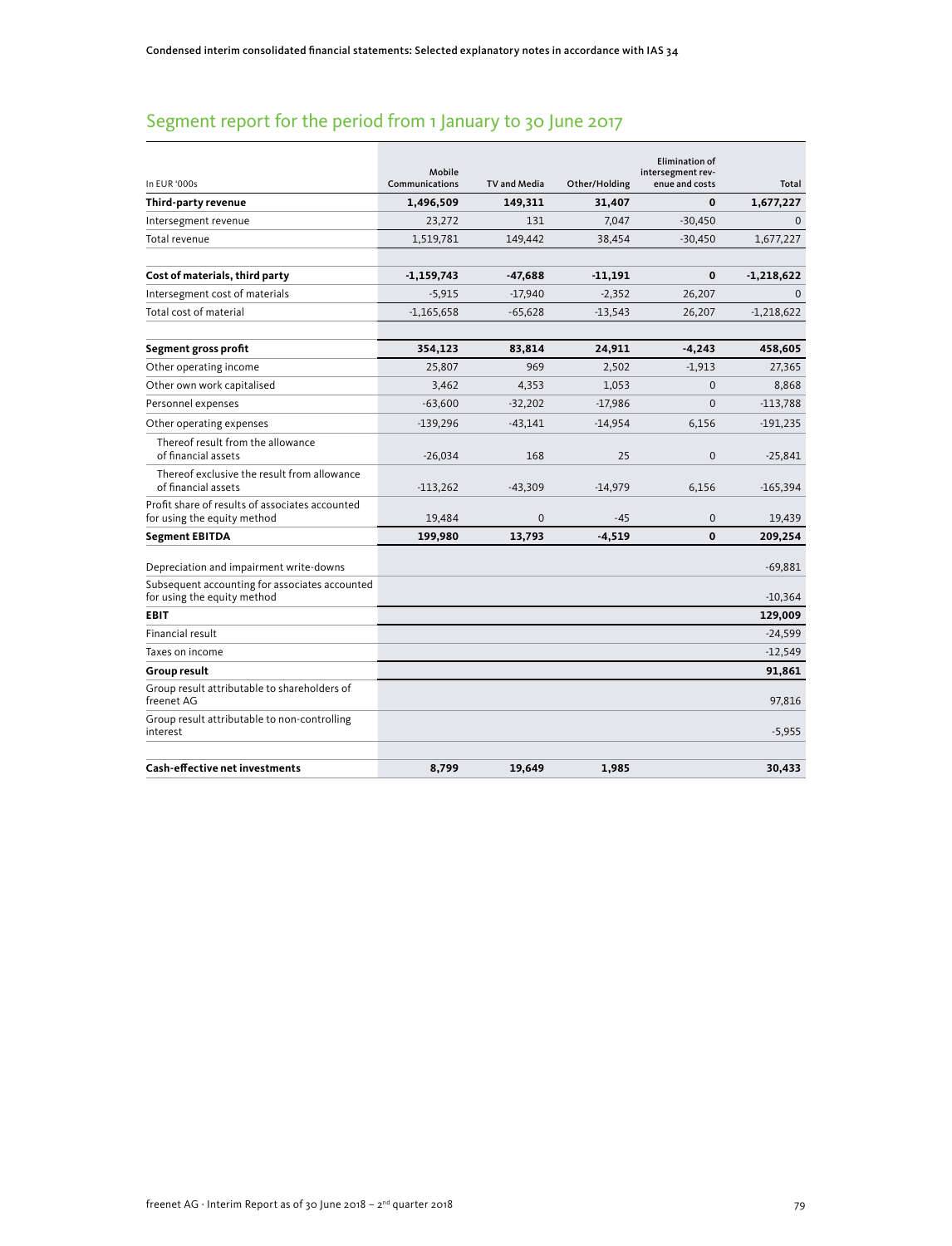#### Responsibility statement

To the best of our knowledge, and in accordance with the applicable reporting principles for interim financial reporting, the condensed interim consolidated financial statements give a true and fair view of the assets, financial position and results of the Group, and the interim Group management report includes a fair review of the development and performance of the business and the position of the Group, together with a description of the principal opportunities and risks associated with the expected development of the Group for the remaining months of the financial year.

Büdelsdorf, 9. August 2018 freenet AG The Executive Board

Chiefph Vilent Stephen Boch A. Fr

Christoph Vilanek Stephan Esch Antonius Fromme

Jaction Keisip

Joachim Preisig V **Rickmann v. Platen**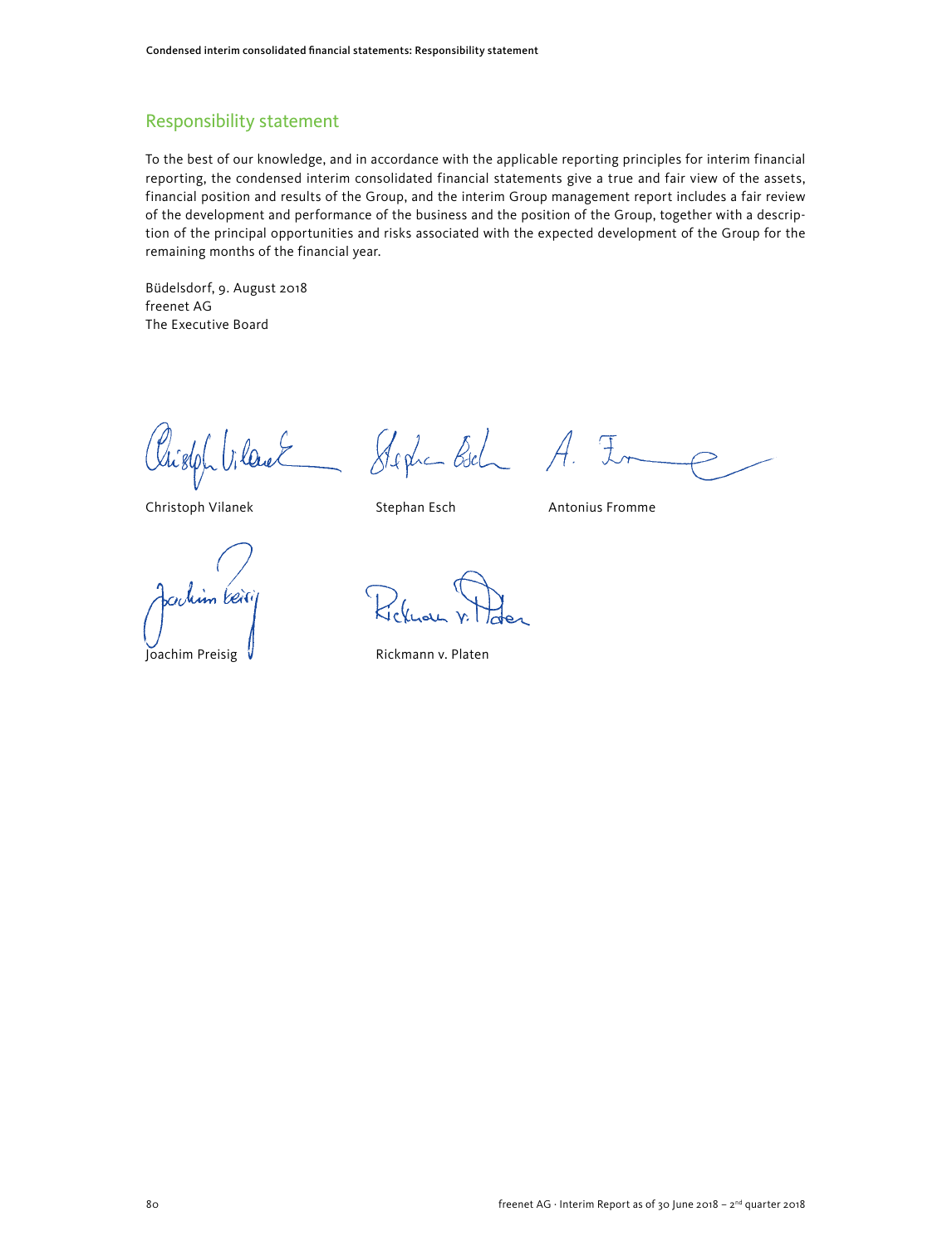# FURTHER INFORMATION

### Financial calendar

#### 09 August 2018

Publication of interim report as of 30.6.2108 – 2nd quarter 2018

#### 30 August 2018<sup>1</sup>

TMT & Consumer Conference (Commerzbank) Frankfurt | Germany

#### 06 September 2018<sup>1</sup>

dbAccess European TMT Conference (Deutsche Bank) London | Great Britain

#### 24 September 2018<sup>1</sup>

7th German Corporate Conference (Berenberg/Goldman Sachs) Munich | Germany

#### 09 November 2018<sup>1</sup>

Quarterly Statement as of 30 September 2018 - 3rd quarter 2018

#### 15 and 16 November 2018<sup>1</sup>

TMT Conference 2018 (Morgan Stanley) Barcelona | Spain

**<sup>1</sup>** All dates are subject to change.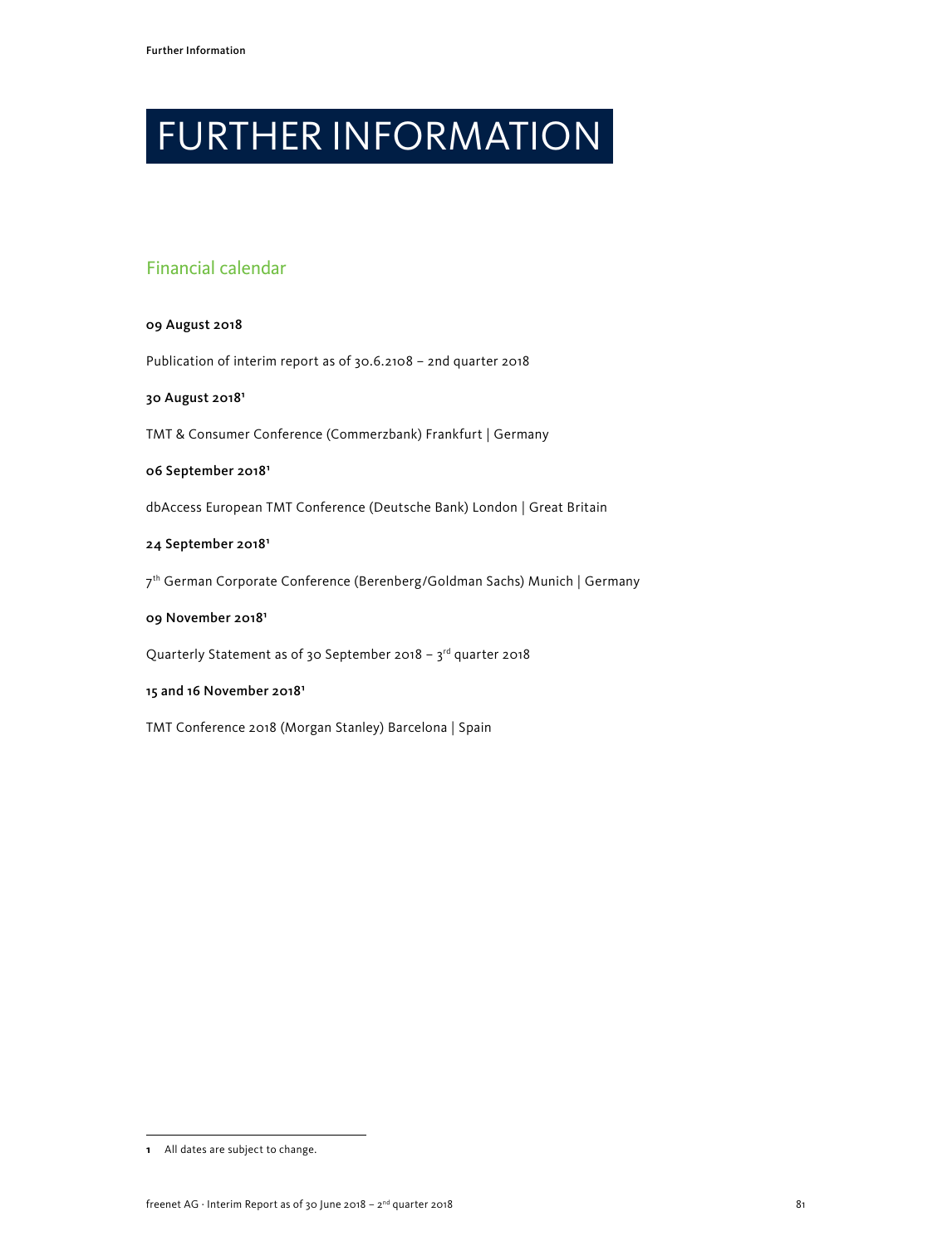# IMPRINT, CONTACT, PUBLICATIONS

**freenet AG** Hollerstraße 126 24782 Büdelsdorf

Phone: +49 (0) 43 31/69-10 00 www.freenet-group.de

**freenet AG Investor Relations** Deelbögenkamp 4c 22297 Hamburg

Phone: +49 (0) 40/5 13 06-778 Fax: +49 (0) 40/5 13 06-970 investor.relations@freenet.ag

The annual report and our interim reports are also available at: *http://www.freenet-group.de/investor/publications*

The English version of the Interim Report is a translation of the German version of the Interim Report. The German version of this Interim Report is legally binding.

Current information concerning freenet AG and the freenet share is available on our website at: *www.freenet-group.de/en.*



If you have installed a QR-Code recognition software on your smartphone, you will be directed to the freenet Group homepage by scanning this code.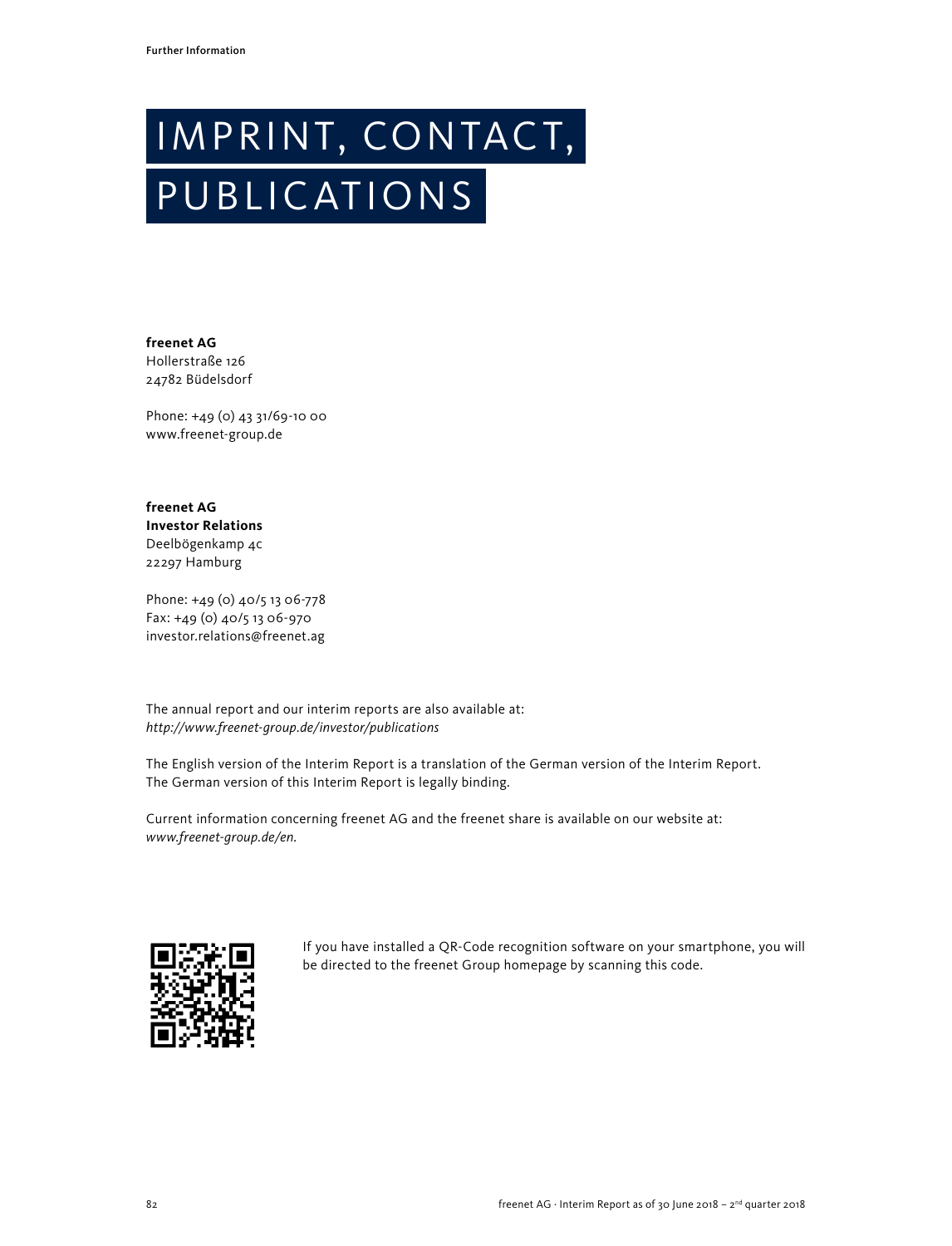# **GLOSSARY**

| <b>ARPU (Mobile Communications)</b> | Average Revenue Per User; i.e. the revenue for the specific customer<br>groups (before application of IFRS 15) divided by the average number of<br>customers as of the respective reference date.                                                                                                                                                                                                                                            |
|-------------------------------------|----------------------------------------------------------------------------------------------------------------------------------------------------------------------------------------------------------------------------------------------------------------------------------------------------------------------------------------------------------------------------------------------------------------------------------------------|
| <b>Customer ownership</b>           | Customers of the freenet Group in the Mobile Communications seg-<br>ment who have concluded one of freenet's own tariffs or a tariff of the<br>network operators in the form of a postpaid or no-frills agreement at<br>the freenet Group. For its own existing customers, the freenet Group<br>handles all major services of the network operators; i.e. particularly own<br>account billing, contract renewal as well as customer service. |
| Debt ratio                          | Ratio between net debt (see "Net debt") and EBITDA achieved in the last<br>12 months (see "EBITDA")                                                                                                                                                                                                                                                                                                                                          |
| Digital lifestyle                   | Describes simplification of everyday life via technical equipment based<br>on Internet and/or smartphones.                                                                                                                                                                                                                                                                                                                                   |
| <b>EBIT</b>                         | Earnings before interest and taxes, including the share of results of asso-<br>ciates accounted for using the equity method.                                                                                                                                                                                                                                                                                                                 |
| <b>EBITDA</b>                       | EBIT (see "EBIT") excluding depreciation and amortisation and deferred<br>taxes relating to the subsequent recognition of associates accounted for<br>using the equity method, plus depreciation and amortisation.                                                                                                                                                                                                                           |
| <b>EBITDA exclusive of Sunrise</b>  | See EBITDA, but without the profit share of the Sunrise shareholding<br>accounted for using the equity method.                                                                                                                                                                                                                                                                                                                               |
| Equity ratio (in per cent)          | The ratio between shareholders' equity and the balance sheet total.                                                                                                                                                                                                                                                                                                                                                                          |
| <b>Free cash flow</b>               | Free cash flow from operating activities, minus the investments in prop-<br>erty, plant and equipment and intangible assets, plus proceeds from dis-<br>posals of property, plant and equipment and intangible assets.                                                                                                                                                                                                                       |
|                                     | Free cash flow exclusive of Sunrise See Free cash flow, but without the dividend from the Sunrise sharehold-<br>ing.                                                                                                                                                                                                                                                                                                                         |
| freenet TV ARPU                     | Average revenue per freenet TV subscriber; i.e. the freenet TV revenue<br>divided by the average number of revenue generating freenet TV sub-<br>scriber (see "freenet TV subscriber (RGU)") as of the respective refer-<br>ence date.                                                                                                                                                                                                       |
| freenet TV subscribers              | Customers who purchased a freenet TV access in the form of a voucher<br>(prepaid card) or by means of a postpaid contract.                                                                                                                                                                                                                                                                                                                   |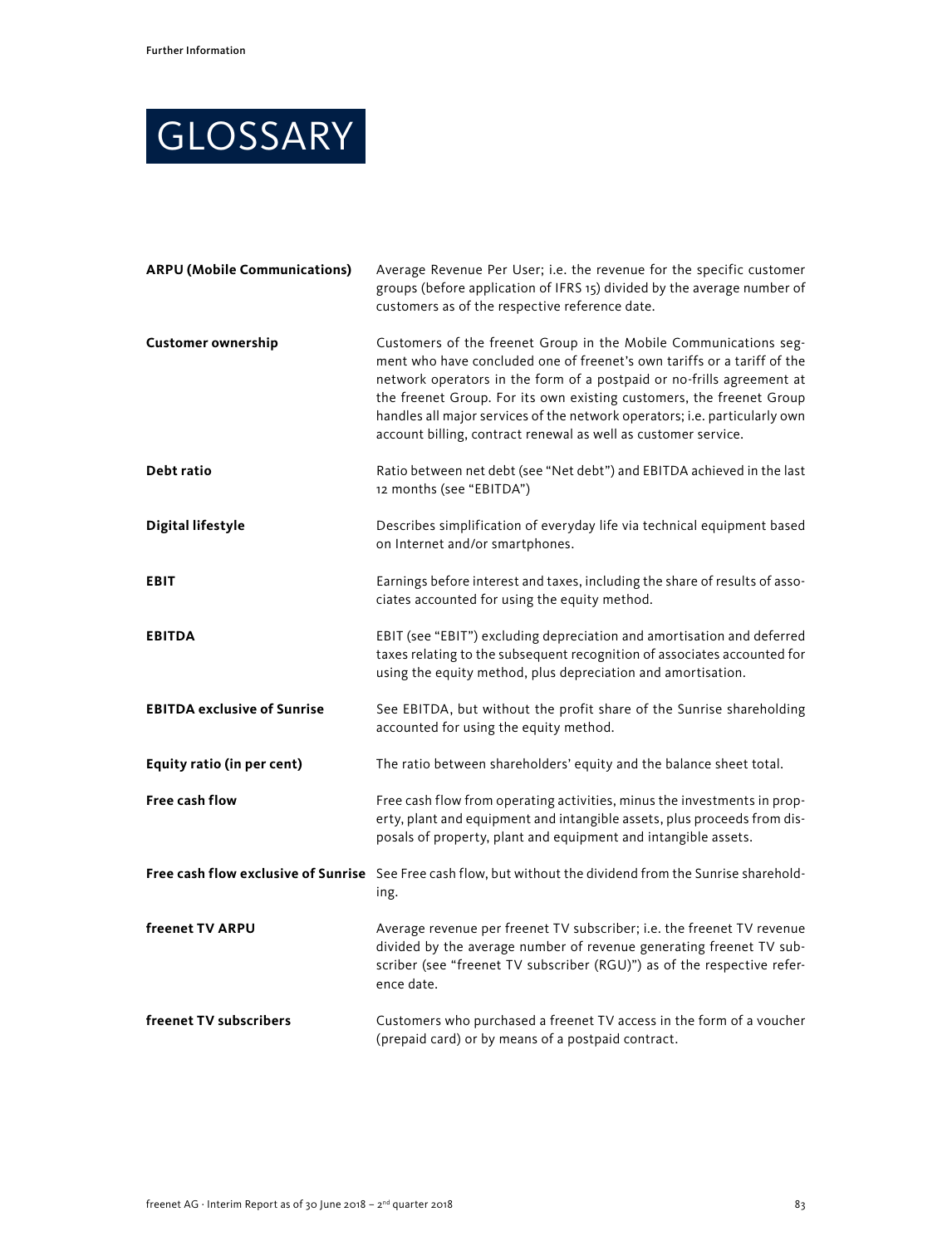| freenet TV subscribers (RGU)   | RGU as the abbreviation for "Revenue Generating User" refers to freenet<br>TV subscribers who purchased and also activated the freenet TV access.                                                                                                                           |
|--------------------------------|-----------------------------------------------------------------------------------------------------------------------------------------------------------------------------------------------------------------------------------------------------------------------------|
| Gross profit                   | Revenue less cost of materials.                                                                                                                                                                                                                                             |
| Gross profit margin            | Ratio between revenue and gross profit.                                                                                                                                                                                                                                     |
| Interest cover                 | Ratio between EBITDA and interest result in the last 12 months.                                                                                                                                                                                                             |
| Interest result                | Balance of "interest and similar income" and "interest and similar<br>expenses".                                                                                                                                                                                            |
| <b>IPTV</b>                    | Internet Protocol Television (IPTV) describes the process of broadcasting<br>TV programmes and films by means of the Internet protocol. As opposed<br>to the transmission channels of cable TV, DVB-T or satellite.                                                         |
| Latency                        | Also defined as response time or latency (time); defined as the period<br>between an action (or an event) and the occurrence of a delayed reac-<br>tion.                                                                                                                    |
| Net debt                       | Long-term and short-term financial debt shown in the balance sheet, less<br>cash and cash equivalents, less shareholdings (see "Shareholdings").                                                                                                                            |
| <b>Net investments (CAPEX)</b> | Investments in property, plant and equipment and intangible assets, less<br>proceeds from disposals of property, plant and equipment and intangi-<br>ble assets.                                                                                                            |
| <b>No-frills</b>               | Traditionally, no-frills describes the distribution of Mobile Communica-<br>tions agreements by direct means (e.g. online) and not via specialist out-<br>lets. The tariffs deliberately feature a simple structure, and in general do<br>not comprise a subsidised device. |
| Out-of-home campaign           | Concept for advertising in public spaces (outdoor advertising).                                                                                                                                                                                                             |
| <b>Point of Sale</b>           | Point at which sales are generated.                                                                                                                                                                                                                                         |
| Postpaid                       | Mobile services billed at the end of the month (for 24 months).                                                                                                                                                                                                             |
| Prepaid                        | Mobile communications services paid in advance.                                                                                                                                                                                                                             |
| Pro-forma debt ratio           | Ratio between pro-forma net debt (see "Pro-forma net debt") and<br>EBITDA achieved in the last 12 months (see "EBITDA").                                                                                                                                                    |
| Pro-forma net debt             | Long-term and short-term financial debt recognised in the balance sheet,<br>less cash and cash equivalents.                                                                                                                                                                 |